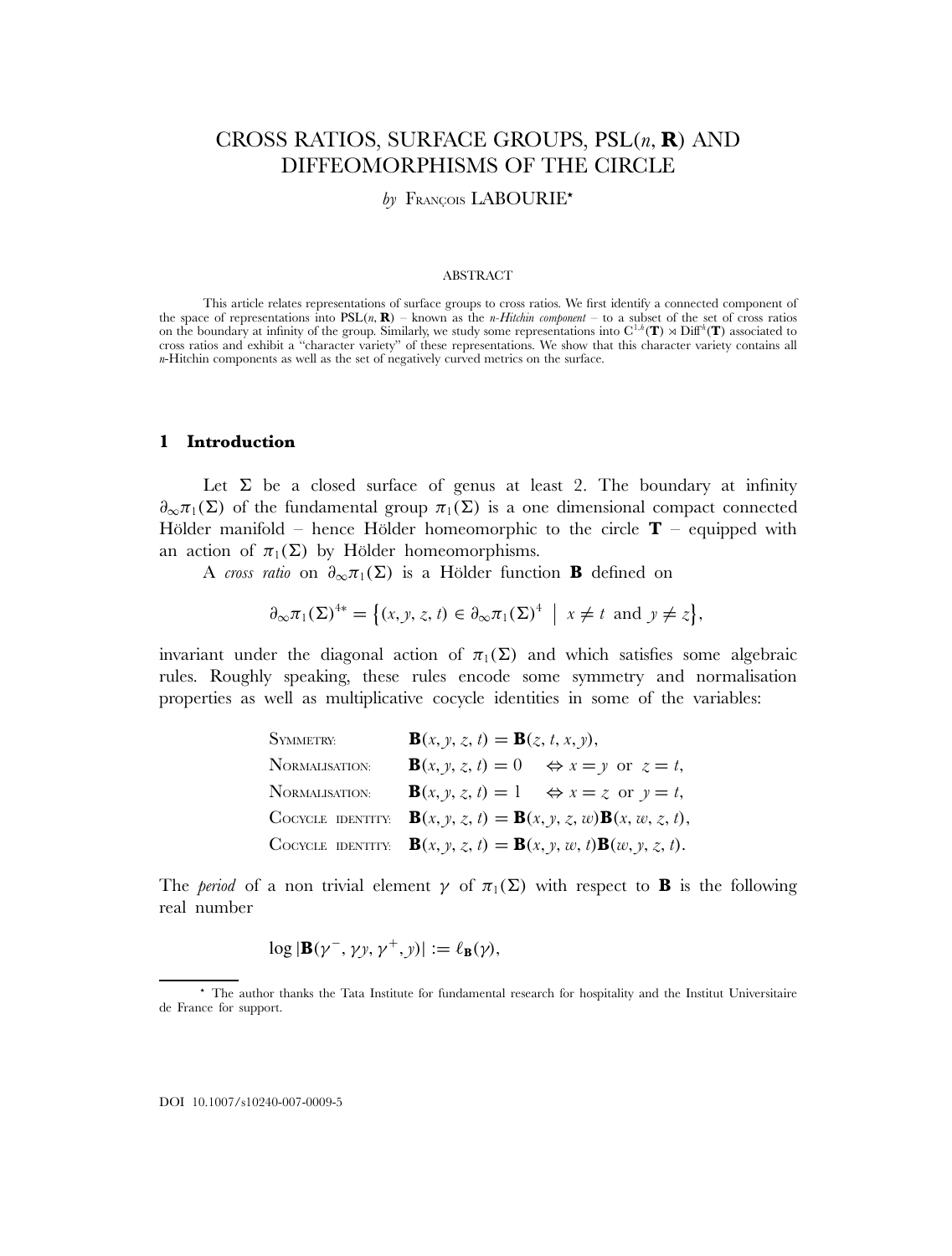where  $\gamma^+$  (respectively  $\gamma^-$ ) is the attracting (respectively repelling) fixed point of  $\gamma$ on  $\partial_{\infty}\pi_1(\Sigma)$  and y is any element of  $\partial_{\infty}\pi_1(\Sigma)$ ; as the notation suggests, the period is independent of  $y$  – see Paragraph 3.3.

These definitions are closely related to those given by Otal in [27,28] and discussed by Ledrappier in [25] from various viewpoints and by Bourdon in [4] in the context of  $CAT(-1)$ -spaces.

Whenever  $\Sigma$  is equipped with a hyperbolic metric,  $\partial_{\infty}\pi_1(\Sigma)$  is identified with  $\mathbb{RP}^1$  and inherits a cross ratio from this identification. Thus, every discrete faithful homomorphism from  $\pi_1(\Sigma)$  to PSL(2, **R**) gives rise to a cross ratio – called *hyperbolic* – on  $\partial_{\infty} \pi_1(\Sigma)$ . The period of an element for a hyperbolic cross ratio is the length of the associated closed geodesic. These hyperbolic cross ratios satisfy the following further relation

$$
(1) \qquad \qquad 1 - \mathbf{B}(x, y, z, t) = \mathbf{B}(t, y, z, x).
$$

Conversely, every cross ratio satisfying Relation (1) is hyperbolic.

The purpose of this paper is to

- generalise the above construction to  $PSL(n, \mathbf{R})$
- $\bullet$  give an *n*-asymptotic infinite dimensional version.

*A correspondence between cross ratios and Hitchin representations.* — Throughout this paper, a *representation* from a group to another group is a class of homomorphisms up to conjugation<sup>1</sup>. We denote by

 $Rep(H, G) = Hom(H, G)/G,$ 

the *space of representations* from H to G, that is the space of homomorphisms from H to G identified up to conjugation by an element of G. When G is a Lie group,  $\text{Rep}(\pi_1(\Sigma), G)$  has been studied from many viewpoints; classical references are [2, 14,15,20,29].

In [23], we define an n*-Fuchsian* homomorphism to be a homomorphism ρ from  $\pi_1(\Sigma)$  to PSL(n, **R**) which may be written as  $\rho = \iota \circ \rho_0$ , where  $\rho_0$  is a discrete faithful homomorphism from  $\pi_1(\Sigma)$  to PSL(2, **R**) and *i* is the irreducible homomorphism from  $PSL(2, \mathbf{R})$  to  $PSL(n, \mathbf{R})$ .

In [21], Hitchin proves the following remarkable result: *every connected component of the space of completely reducible representations from*  $\pi_1(\Sigma)$  *to* PSL(n, **R**) *which contains an* n*-Fuchsian representation is diffeomorphic to a ball*. Such a connected component is called a *Hitchin* component and denoted by

 $\text{Rep}_{H}(\pi_1(\Sigma), \text{PSL}(n, \mathbf{R})).$ 

<sup>&</sup>lt;sup>1</sup> We emphasise that this terminology is slightly non standard.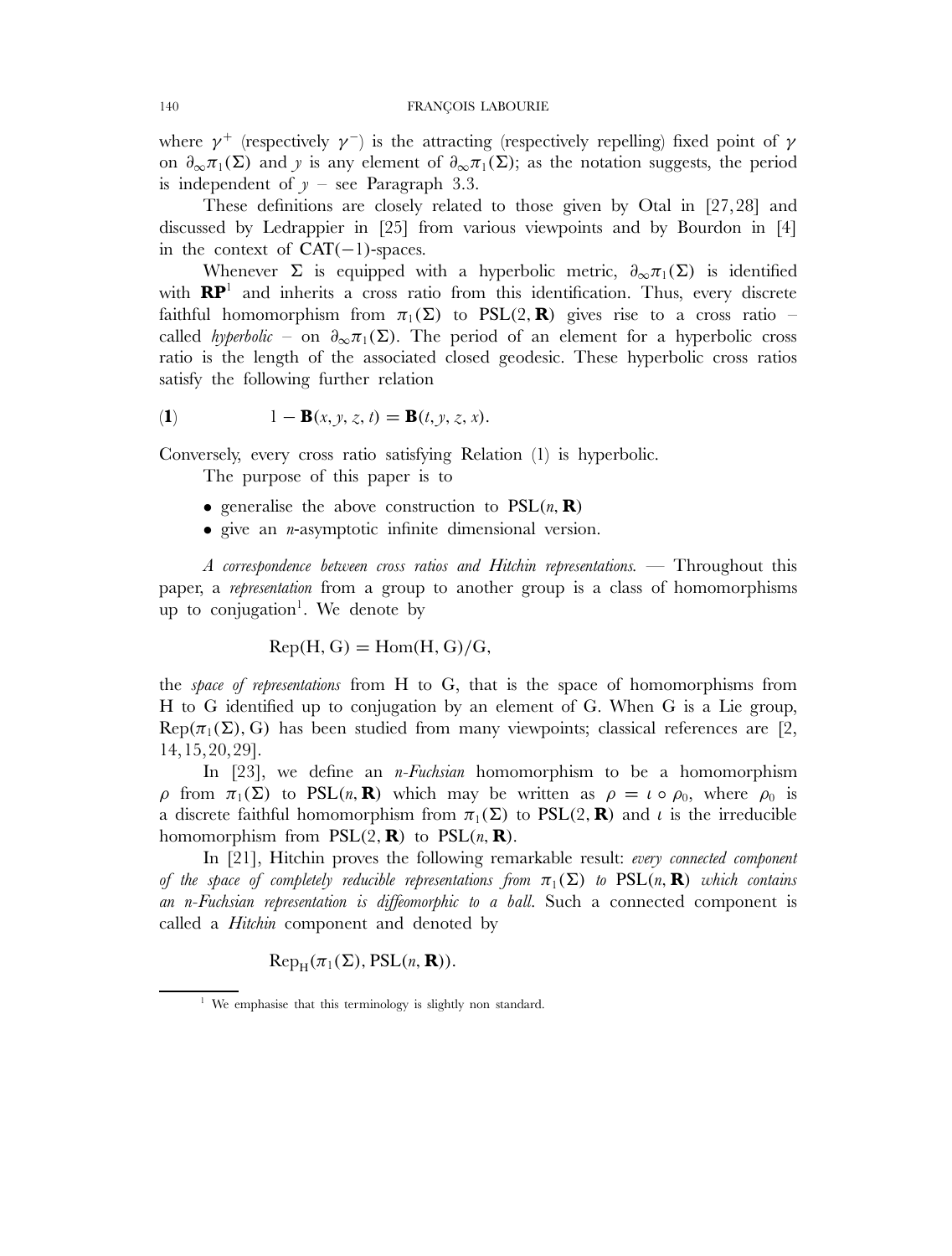A representation which belongs to a Hitchin component is called an n*-Hitchin representation*. In other words, an *n*-Hitchin representation is a representation that may be deformed into an  $n$ -Fuchsian representation.

In [23], we give a geometric description of Hitchin representations, which is completed by Guichard [18] (*cf.* Section 2). In particular, we show in [23] that if  $\rho$  is a Hitchin representation and  $\gamma$  a nontrivial element of  $\pi_1(\Sigma)$ , then  $\rho(\gamma)$ is real split (Theorem 1.5 of [23]). This allows us to define the *width* of a non trivial element γ of  $\pi_1(\Sigma)$  with respect to a Hitchin representation  $ρ$  as

$$
w_{\rho}(\gamma) = \log \left( \left| \frac{\lambda_{\max}(\rho(\gamma))}{\lambda_{\min}(\rho(\gamma))} \right| \right),
$$

where  $\lambda_{\text{max}}(\rho(\gamma))$  and  $\lambda_{\text{min}}(\rho(\gamma))$  are the eigenvalues of respectively maximum and minimum absolute values of the element  $\rho(\gamma)$ .

Generalising the situation for  $n = 2$ , briefly described in the previous paragraph, we identify n-Hitchin representations with certain types of cross ratios. More precisely, for every integer p, let  $\partial_{\infty}\pi_1(\Sigma)^{\ell}$  be the set of pairs

$$
(e, u) = ((e_0, e_1, ..., e_p), (u_0, u_1, ..., u_p)),
$$

of  $(p + 1)$ -tuples of points in  $\partial_{\infty} \pi_1(\Sigma)$  such that  $e_i \neq e_i \neq u_0$  and  $u_j \neq u_i \neq e_0$ , whenever  $j>i>0$ .

Let **B** be a cross ratio and let  $\chi_{\mathbf{B}}^{\phi}$  be the map from  $\partial_{\infty}\pi_1(\Sigma)^{\phi}$  to **R** defined by

$$
\chi_{\mathbf{B}}^{\hat{p}}(e, u) = \det_{i,j>0}((\mathbf{B}(e_i, u_j, e_0, u_0)).
$$

A cross ratio **B** has *rank* n if

- $\chi^{\mathbf{n}}_{\mathbf{B}}(e, u) \neq 0$ , for all  $(e, u)$  in  $\partial_{\infty} \pi_1(\Sigma)^{\mathbf{n}}_*,$
- $\chi_{\mathbf{B}}^{n+1}(e, u) = 0$ , for all  $(e, u)$  in  $\partial_{\infty} \pi_1(\Sigma)^{n+1}_{*}$ .

Rank 2 cross ratios are precisely cross ratios satisfying Relation (1) (see Proposition 4.1). Our main result is the following.

*Theorem* **1.1.** — *There exists a bijection from the set of* n*-Hitchin representations to the set of rank* n *cross ratios. This bijection* φ *is such that for any nontrivial element* γ *of*  $\pi_1(\Sigma)$ 

$$
\ell_{\mathbf{B}}(\gamma) = w_{\rho}(\gamma),
$$

*where*  $\ell_{\mathbf{B}}(\gamma)$  *is the period of*  $\gamma$  *with respect to*  $\mathbf{B} = \phi(\rho)$ *, and*  $w_o(\gamma)$  *is the width of*  $\gamma$ *with respect to* ρ*.*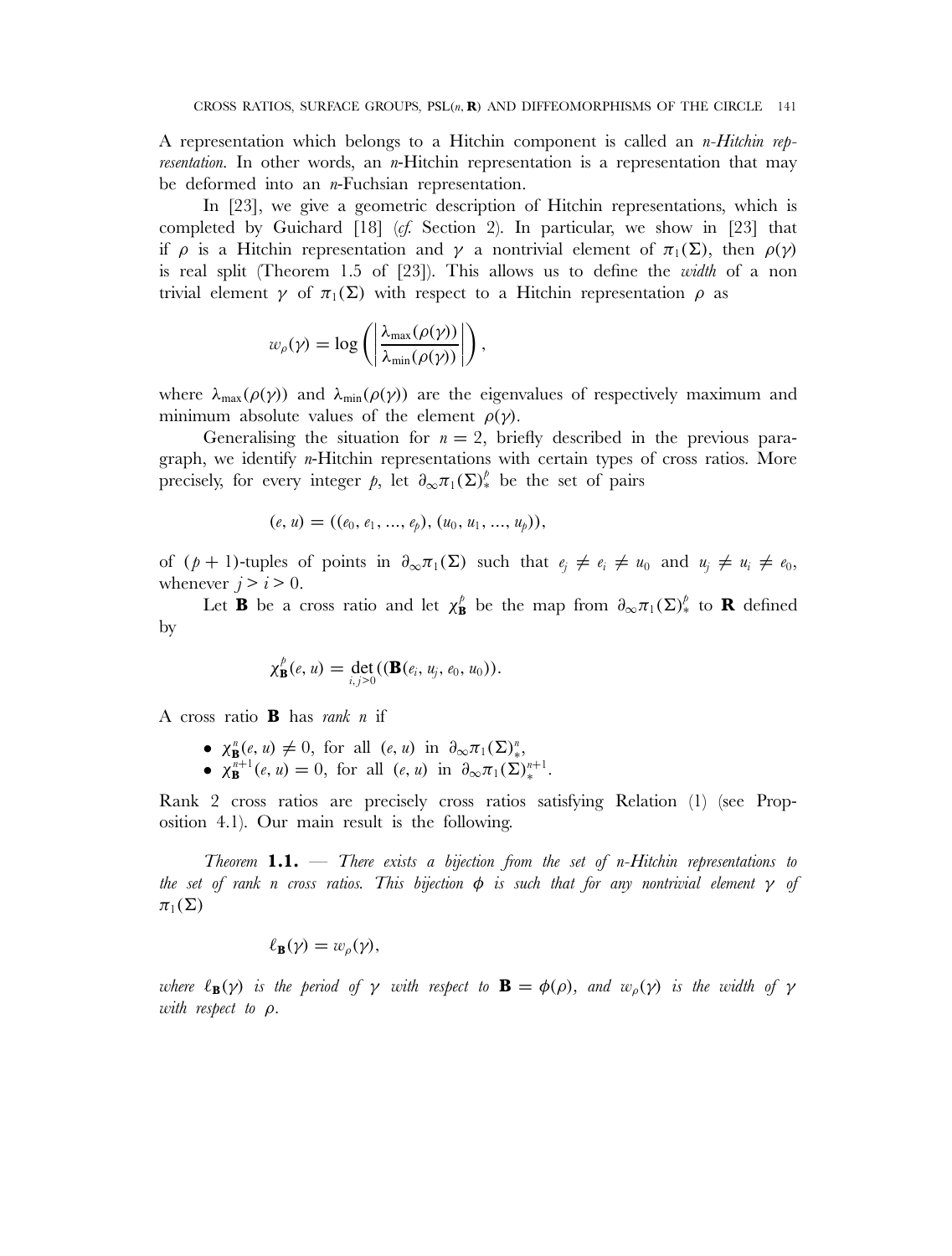#### 142 FRANÇOIS LABOURIE

Cross ratios and representations are related through the *limit curve* in  $P(R^n)$ – see Paragraph 2.3. In [22], we use the relation between cross ratios and Hitchin representations to study the energy functional. In collaboration with McShane in [24], we use these relations to generalise McShane's identities [26]. In [22], cross ratios also appear in relation with maximal representations, as discussed in the work of Burger, Iozzi and Wienhard [8,9] and Bradlow, García-Prada, Gothen, Mundet i Riera [6,5,7,12,17]. In [11], Fock and Goncharov give a combinatorial description of Hitchin representations.

*A "character variety" containing all Hitchin representations.* — Since Hitchin representations are irreducible –  $cf.$  Lemma 10.1 in [23] – the natural embedding of  $PSL(n, \mathbf{R})$  in  $PSL(n + 1, \mathbf{R})$  does not give rise to an embedding of the corresponding Hitchin component. Therefore, there is no natural algebraic way  $-$  by an injective limit procedure say – to build a limit when *n* goes to infinity of Hitchin components. However, it follows from Theorem 1.1 that Hitchin components sit in the space of cross ratios.

The second construction of this article refines this observation and shows that *all Hitchin components lie in a "character variety" of*  $\pi_1(\Sigma)$  *into an infinite dimensional group*  $H(T)$ .

The group  $H(T)$  is defined as follows. Let  $C^{1,h}(T)$  be the vector space of  $C^1$ -functions with Hölder derivatives on the circle **T**, and let  $\text{Diff}^h(\mathbf{T})$  be the group of  $C^1$ -diffeomorphisms with Hölder derivatives of **T**. We observe that  $\text{Diff}^h(\mathbf{T})$  acts naturally on  $\mathrm{C}^{1,h}(\mathbf{T})$  and set

$$
H(\mathbf{T}) = C^{1,h}(\mathbf{T}) \rtimes \text{Diff}^{h}(\mathbf{T}).
$$

In Paragraph 6.1.2, we give an interpretation of H(**T**) as a group of Hölder homeomorphisms of the 3-dimensional space J <sup>1</sup>(**T**, **R**) of 1-jets of real valued functions on the circle.

Our first result singles out a certain class of homomorphisms from  $\pi_1(\Sigma)$  to H(**T**) with interesting topological properties. Namely, we define in Paragraph 7.2,  $\infty$ *-Hitchin homomorphisms* from  $\pi_1(\Sigma)$  to H(**T**). As part of the definition, the quotient  $J^1(T)/\rho(\pi_1(\Sigma))$  is compact for an  $\infty$ -Hitchin homomorphism  $\rho$ . In Paragraph 9.2.2, we associate a real number  $\ell_{\rho}(\gamma)$  – called the *ρ-length* of  $\gamma$  – to every nontrivial element  $\gamma$  of  $\pi_1(\Sigma)$  and every  $\infty$ -Hitchin representation  $\rho$ . The  $\rho$ -length – considered as a map from  $\pi_1(\Sigma) \setminus \{id\}$  to **R** – is the *spectrum* of  $\rho$ . In Paragraph 9.2.1, we also associate to every  $\infty$ -Hitchin homomorphism a cross ratio and we relate the spectrum with the periods of this cross ratio.

We denote by Hom<sub>H</sub> the set of all  $\infty$ -Hitchin homomorphisms. Let  $Z(H(\mathbf{T}))$ be the centre of  $H(T)$  – isomorphic to **R**. Our first result describes the action on  $H(T)$  on  $Hom_H$ .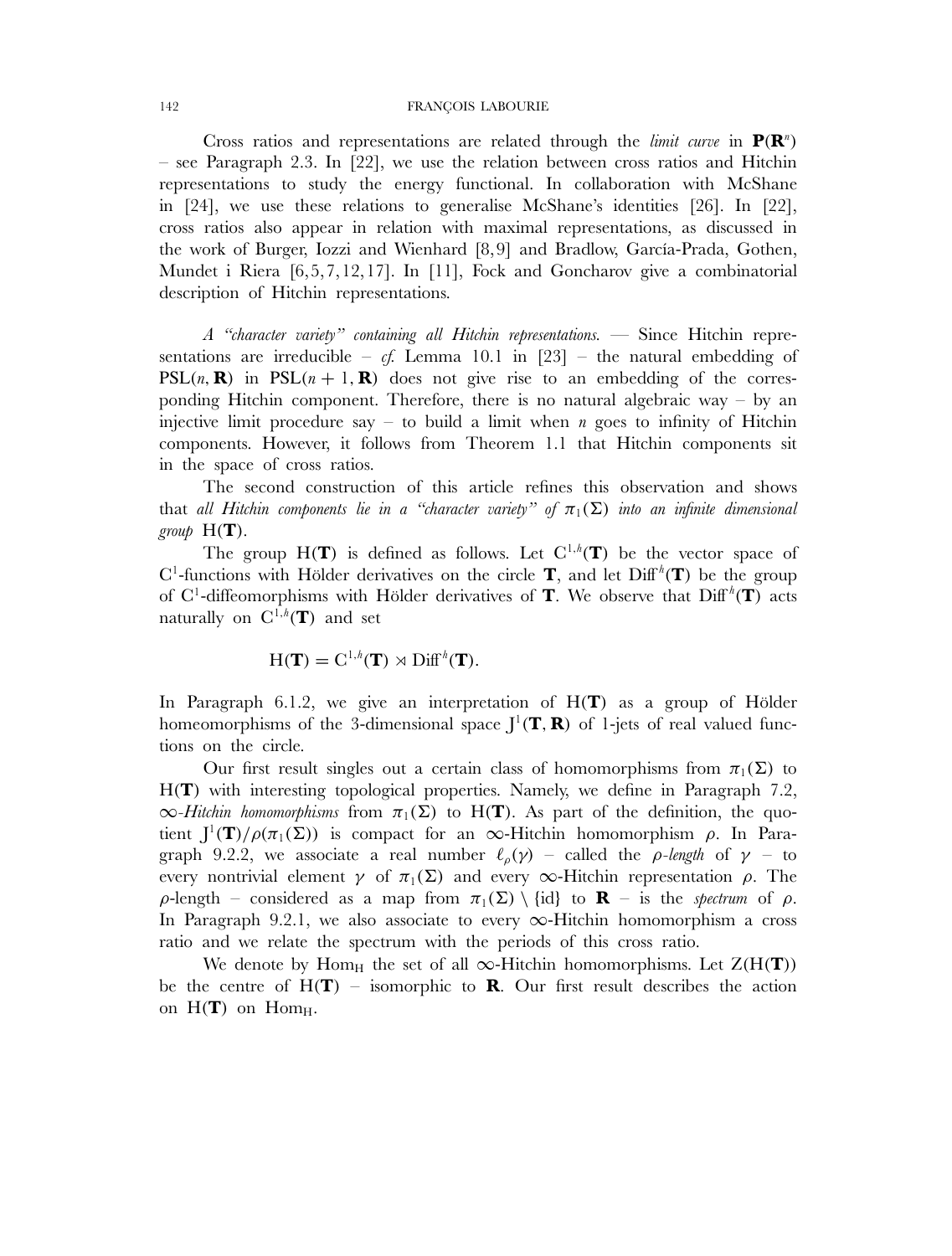*Theorem* **1.2.** — *The set* Hom<sub>H</sub> *is open in* Hom $(\pi_1(\Sigma), H(\mathbf{T}))$ *. The group*  $H(T)/Z(H(T)),$ 

*acts properly on*  $Hom_H$  *and the quotient* 

 $\text{Rep}_{H} = \text{Hom}(\pi_1(\Sigma), H(\mathbf{T}))/H(\mathbf{T}),$ 

*is Hausdorff. Moreover, two* ∞*-Hitchin homomorphisms with the same spectrum and the same cross ratio are conjugated.*

Our next result exhibits an embedding of Hitchin components into this character variety Rep<sub>H</sub>.

*Theorem* **1.3.** — *There exists a continuous injective map* ψ *from every Hitchin component into*  $\text{Rep}_{H}$  *such that if*  $\rho$  *is an n-Hitchin representation, then for any*  $\gamma$  *in*  $\pi_1(\Sigma)$ 

(2)  $\ell_{\psi(\rho)}(\gamma) = w_{\rho}(\gamma),$ 

*where*  $\ell_{\psi(\rho)}$  *is the*  $\psi(\rho)$ -length and  $w_{\rho}$  *is the width with respect to*  $\rho$ *. Moreover, the cross ratios associated to*  $\rho$  *and*  $\psi(\rho)$  *coincide.* 

This suggests that the group  $C^{1,h}(\mathbf{T}) \rtimes \mathrm{Diff}^h(\mathbf{T})$  contains an *n*-asymptotic version of  $PSL(n, \mathbf{R})$ .

This character variety contains yet another interesting space. Let  $\mathcal M$  be the space of negatively curved metrics on the surface  $\Sigma$ , up to diffeomorphisms isotopic to the identity. For every negatively curved metric  $g$  and every non trivial element γ of  $\pi_1(\Sigma)$ , we denote by  $\ell_g(\gamma)$  the length of the closed geodesic freely homotopic to  $\nu$ .

*Theorem* **1.4.** — *There exists a continuous injective map*  $\psi$  *from*  $\mathcal{M}$  to  $\text{Rep}_{H}$ *, such that for any*  $\gamma$  *in*  $\pi_1(\Sigma)$ 

$$
\ell_g(\gamma) = \ell_{\psi(g)}(\gamma),
$$

*where*  $\ell_{\psi(g)}$  *is the*  $\psi(g)$ *-length of*  $\gamma$ *.* 

The injectivity in this theorem uses a result by Otal [27]. Theorems 1.3 and 1.4 are both consequences of Theorem 11.3, a general conjugation result.

We finish this introduction with a question about our construction. Let  $\mathscr{H}_{\infty}$ be the closure of the union of images of Hitchin components

$$
\mathscr{H}_{\infty} = \overline{\bigcup_{n} \text{Rep}_{H}(\pi_1(\Sigma), \text{PSL}(n, \mathbf{R}))}.
$$

Does  $\mathcal{H}_{\infty}$  contain the space of negatively curved metrics  $\mathcal{M}$ ? How is it characterised?

I thank the referee for a careful reading and very helpful comments concerning the structure of this article.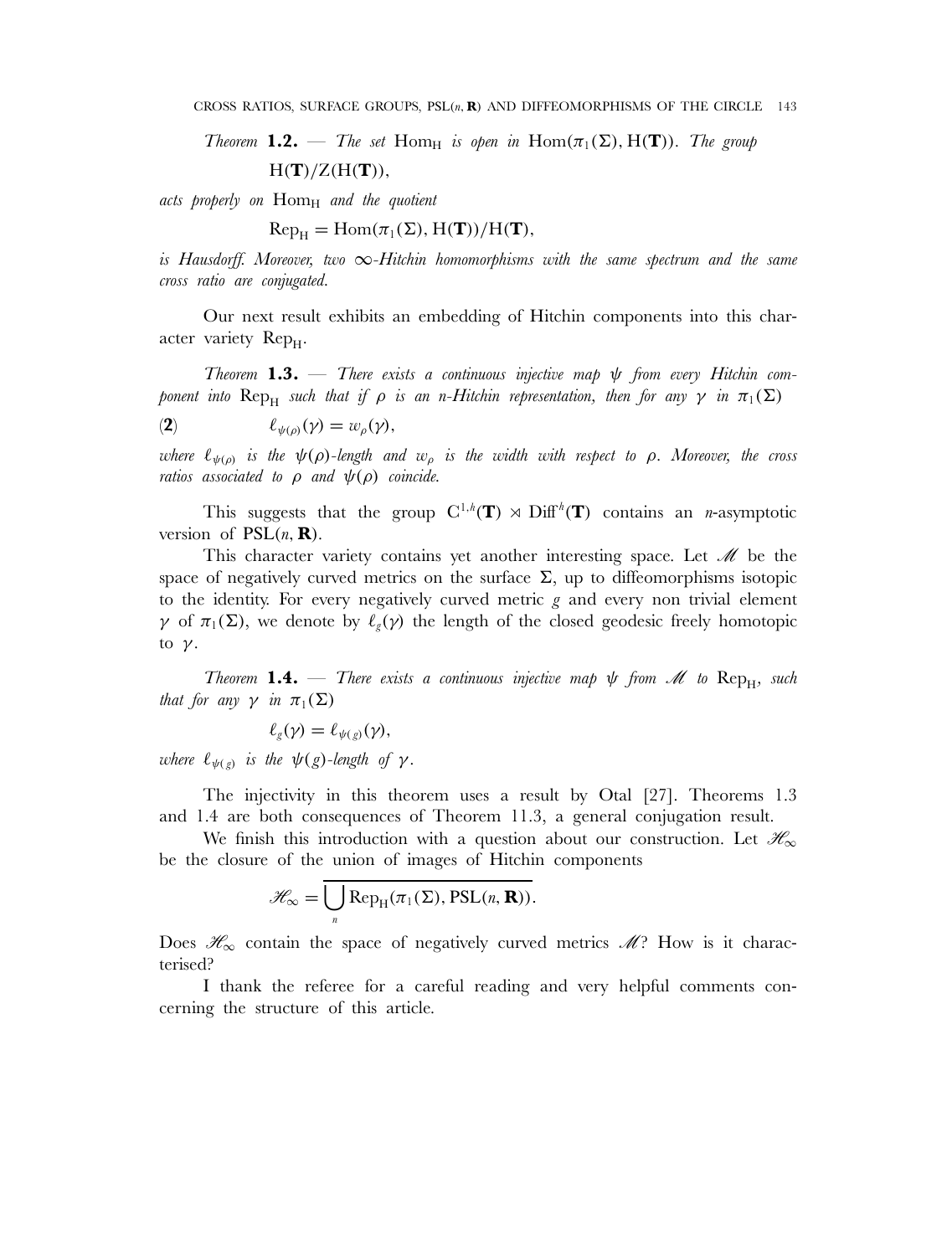# 144 FRANÇOIS LABOURIE

# **CONTENTS**

| 1              |     |                                                                                                                              |  |  |
|----------------|-----|------------------------------------------------------------------------------------------------------------------------------|--|--|
| $\overline{2}$ |     |                                                                                                                              |  |  |
|                | 2.1 |                                                                                                                              |  |  |
|                | 2.2 |                                                                                                                              |  |  |
|                |     | 2.2.1                                                                                                                        |  |  |
| 3              |     |                                                                                                                              |  |  |
|                | 3.1 |                                                                                                                              |  |  |
| $4^{\circ}$    |     |                                                                                                                              |  |  |
|                | 4.1 |                                                                                                                              |  |  |
|                | 4.2 |                                                                                                                              |  |  |
|                | 4.3 |                                                                                                                              |  |  |
|                | 4.4 |                                                                                                                              |  |  |
|                |     | 4.4.1                                                                                                                        |  |  |
|                |     | 4.4.2                                                                                                                        |  |  |
|                |     | 4.4.3                                                                                                                        |  |  |
|                |     | 4.4.4                                                                                                                        |  |  |
| 5              |     |                                                                                                                              |  |  |
|                | 5.1 |                                                                                                                              |  |  |
|                |     | 5.1.1                                                                                                                        |  |  |
|                | 5.2 |                                                                                                                              |  |  |
|                | 5.3 |                                                                                                                              |  |  |
|                |     | 5.3.1                                                                                                                        |  |  |
|                |     | 5.3.2                                                                                                                        |  |  |
|                |     | 5.3.3                                                                                                                        |  |  |
|                | 5.4 |                                                                                                                              |  |  |
|                | 5.5 |                                                                                                                              |  |  |
| 6              |     |                                                                                                                              |  |  |
|                | 6.1 |                                                                                                                              |  |  |
|                |     | 6.1.1                                                                                                                        |  |  |
|                |     | 6.1.2<br>6.1.3                                                                                                               |  |  |
|                |     | 6.1.4                                                                                                                        |  |  |
|                |     | 6.1.5                                                                                                                        |  |  |
|                | 6.2 |                                                                                                                              |  |  |
|                |     | 6.2.1                                                                                                                        |  |  |
|                |     | 6.2.2                                                                                                                        |  |  |
|                | 6.3 |                                                                                                                              |  |  |
|                |     | 6.3.1                                                                                                                        |  |  |
|                |     | 6.3.2                                                                                                                        |  |  |
| 7              |     |                                                                                                                              |  |  |
|                | 7.1 |                                                                                                                              |  |  |
|                | 7.2 |                                                                                                                              |  |  |
| 8              |     |                                                                                                                              |  |  |
|                | 8.1 |                                                                                                                              |  |  |
|                |     | 8.1.1                                                                                                                        |  |  |
|                |     | 8.1.2                                                                                                                        |  |  |
|                |     | 8.1.3                                                                                                                        |  |  |
|                | 8.2 |                                                                                                                              |  |  |
|                |     | 8.2.1                                                                                                                        |  |  |
|                |     |                                                                                                                              |  |  |
| 9              |     |                                                                                                                              |  |  |
|                | 9.1 |                                                                                                                              |  |  |
|                | 9.2 |                                                                                                                              |  |  |
|                |     | 9.2.1                                                                                                                        |  |  |
|                |     | 9.2.2                                                                                                                        |  |  |
|                |     | 9.2.3                                                                                                                        |  |  |
|                | 9.3 |                                                                                                                              |  |  |
|                |     | 9.3.1                                                                                                                        |  |  |
|                |     | 9.3.2                                                                                                                        |  |  |
|                |     | 9.3.3                                                                                                                        |  |  |
|                |     | 9.3.4<br>Proof of Theorem 9.10 $\dots\dots\dots\dots\dots\dots\dots\dots\dots\dots\dots\dots\dots\dots\dots\dots\dots$ . 189 |  |  |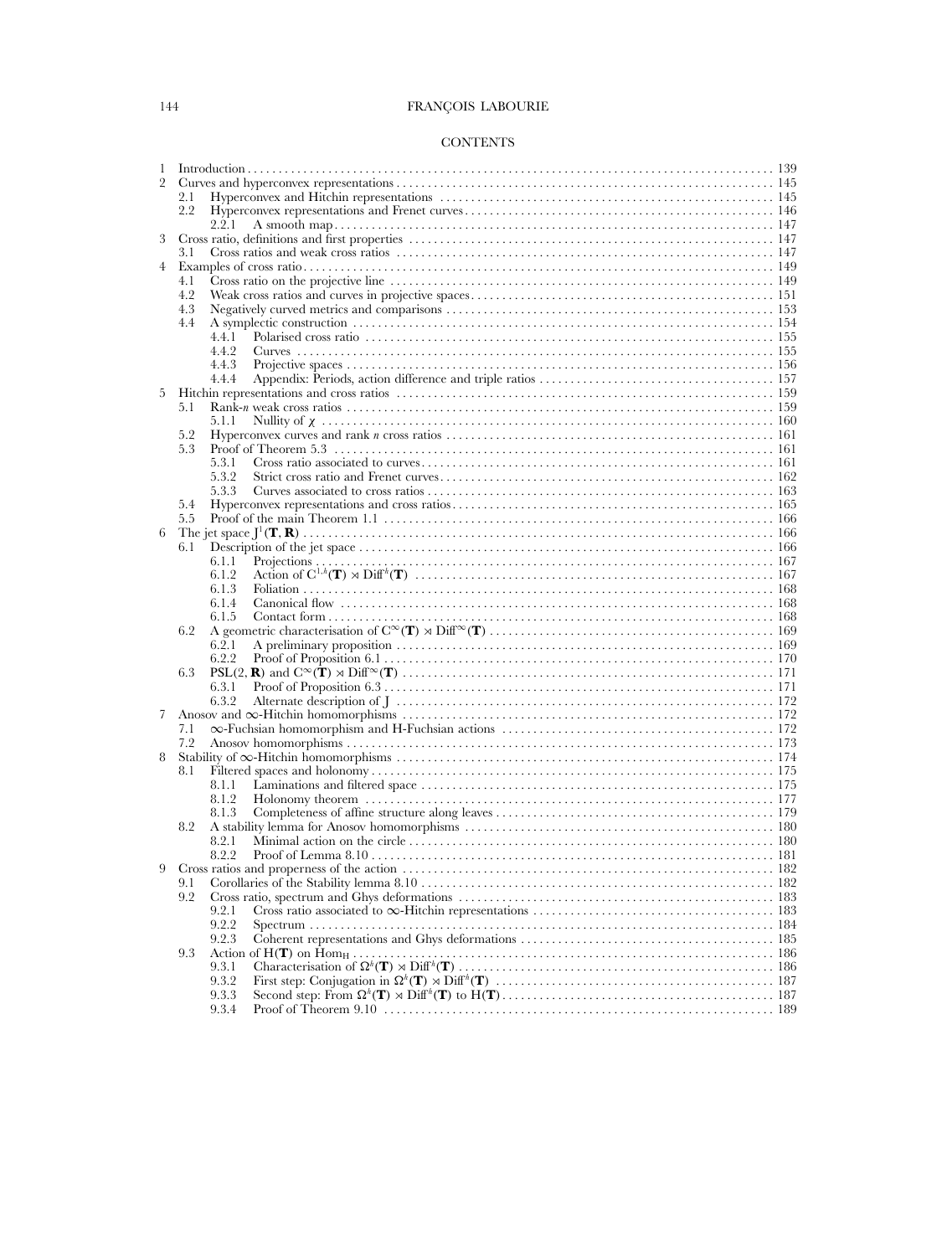#### CROSS RATIOS, SURFACE GROUPS, PSL(n, **R**) AND DIFFEOMORPHISMS OF THE CIRCLE 145

### **2 Curves and hyperconvex representations**

We recall results and definitions from [23].

## **2.1** *Hyperconvex and Hitchin representations*

*Definition* **2.1** *(Fuchsian and Hitchin homomorphisms).* — *An* n-Fuchsian *homomorphism from*  $\pi_1(\Sigma)$  *to*  $PSL(n, \mathbf{R})$  *is a homomorphism*  $\rho$  *which may be written as*  $\rho = \iota \circ \rho_0$ *, where*  $\rho_0$ *is a discrete faithful homomorphism with values in* PSL(2, **R**) *and* ι *is the irreducible homomorphism from* PSL(2, **R**) *to* PSL(n, **R**)*. A homomorphism is* Hitchin *if it may be deformed into an* n*-Fuchsian homomorphism.*

*Definition* **2.2** *(Hyperconvex map).* — *A continuous map* ξ *from a set* S *to* **P**(**R**<sup>n</sup> ) *is* hyperconvex *if, for any pairwise distinct points*  $(x_1, ..., x_p)$  *with*  $p \leq n$ *, the following sum is direct* 

$$
\xi(x_1)+\cdots+\xi(x_p).
$$

In the applications, S will be a subset of **T**.

*Definition* **2.3** *(Hyperconvex representation and limit curve).* — *A homomorphism* ρ *from*  $\pi_1(\Sigma)$  *to* PSL(n, **R**) *is* n-hyperconvex, *if there exists a p-equivariant hyperconvex map from*  $\partial_{\infty}\pi_1(\Sigma)$  *in* **P(R**<sup>n</sup>). Such a map is actually unique and is called the limit curve of the homo*morphism.*

A representation is n*-Fuchsian* (respectively *Hitchin*, *hyperconvex*) if, as a class, it contains an n-Fuchsian (respectively Hitchin, hyperconvex) homomorphism.

As an example, we observe that the Veronese embedding is a hyperconvex curve equivariant under all Fuchsian homomorphisms. Therefore, a Fuchsian representation is hyperconvex. More generally, we prove in [23]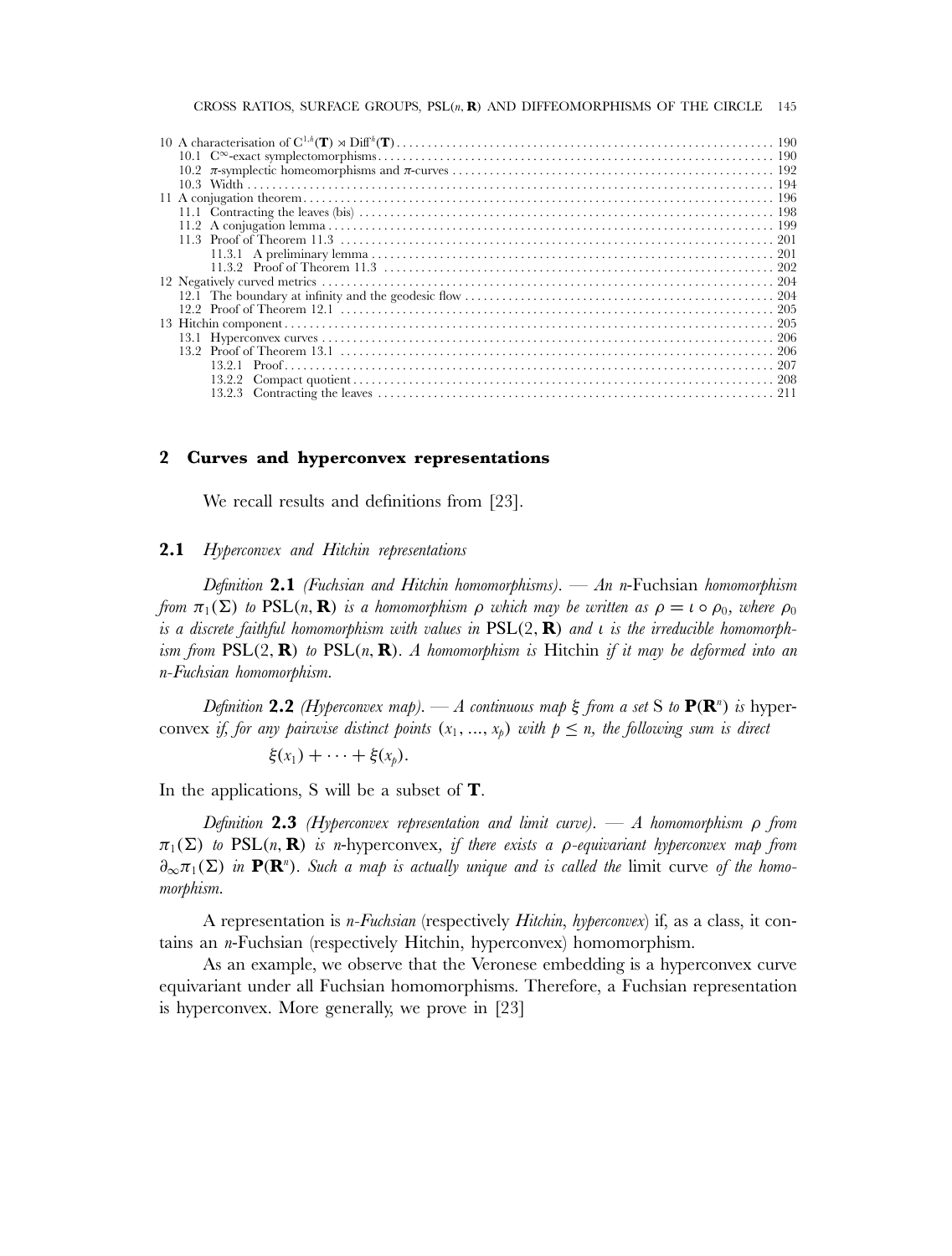#### 146 FRANÇOIS LABOURIE

*Theorem.* — *Every Hitchin homomorphism is discrete, faithful and hyperconvex. If* ρ *is a Hitchin homomorphism and if*  $\gamma$  *in*  $\pi_1(\Sigma)$  *different from the identity, then*  $\rho(\gamma)$  *is real split with distinct eigenvalues.*

We explain later a refinement of this result (Theorem 2.6). Conversely, completing our work, O. Guichard [18] has shown the following result

*Theorem* **2.4** *(Guichard).* — *Every hyperconvex representation is Hitchin.*

# **2.2** *Hyperconvex representations and Frenet curves*

*Definition* **2.5** *(Frenet curve and osculating flag).* — *A hyperconvex curve* ξ *defined from* **T** *to*  $\mathbf{RP}^{n-1}$  *is a* Frenet curve *if there exists a family of maps*  $(\xi^1, \xi^2, ..., \xi^{n-1})$  *defined on* **T***, called the* osculating flag curve*, such that*

- for each p, the curve  $\xi^p$  takes values in the Grassmannian of p-planes of  $\mathbb{R}^n$ ,
- *for every*  $x$  *in* **T***,*  $\xi^p(x) \subset \xi^{p+1}(x)$ *,*
- *for every* x *in* **T**,  $\xi(x) = \xi^1(x)$ ,
- for every pairwise distinct points  $(x_1, ..., x_l)$  in **T** and positive integers  $(n_1, ..., n_l)$  such that  $\sum_{i=1}^{i=l} n_i \leq n$ , then the following sum is direct

$$
\qquad \qquad (\mathbf{3}) \qquad \qquad \xi^{n_i}(x_i) + \cdots + \xi^{n_l}(x_l),
$$

• finally, for every x in **T** and positive integers  $(n_1, ..., n_l)$  such that  $p = \sum_{i=1}^{i=l} n_i \leq n$ , then

(4) 
$$
\lim_{(y_1,...,y_l)\to x,y_i \text{ all distinct}} \left(\bigoplus_{i=1}^{i=l} \xi^{n_i}(y_i)\right) = \xi^p(x).
$$

*We call*  $ξ<sup>n−1</sup>$  *the* osculating hyperplane.

### *Remarks*

- 1. By Condition (4), the osculating flag of a Frenet hyperconvex curve is continuous and the curve  $\xi^1$  completely determines  $\xi^p$ .
- 2. Furthermore, if  $\xi^1$  is  $C^{\infty}$ , then  $\xi^p(x)$  is completely generated by the derivatives of  $\xi^1$  at x up to order  $p-1$ .
- 3. In general a Frenet hyperconvex curve is not  $C^{\infty}$ .
- 4. However by Condition (4), its image is a  $C^1$ -submanifold and the tangent line to  $\xi^1(x)$  is  $\xi^2(x)$ .

We list several properties of hyperconvex representations proved in [23].

*Theorem* **2.6.** — Let  $\rho$  be an hyperconvex homomorphism from  $\pi_1(\Sigma)$  to PSL(E) with *limit curve* ξ*. Then:*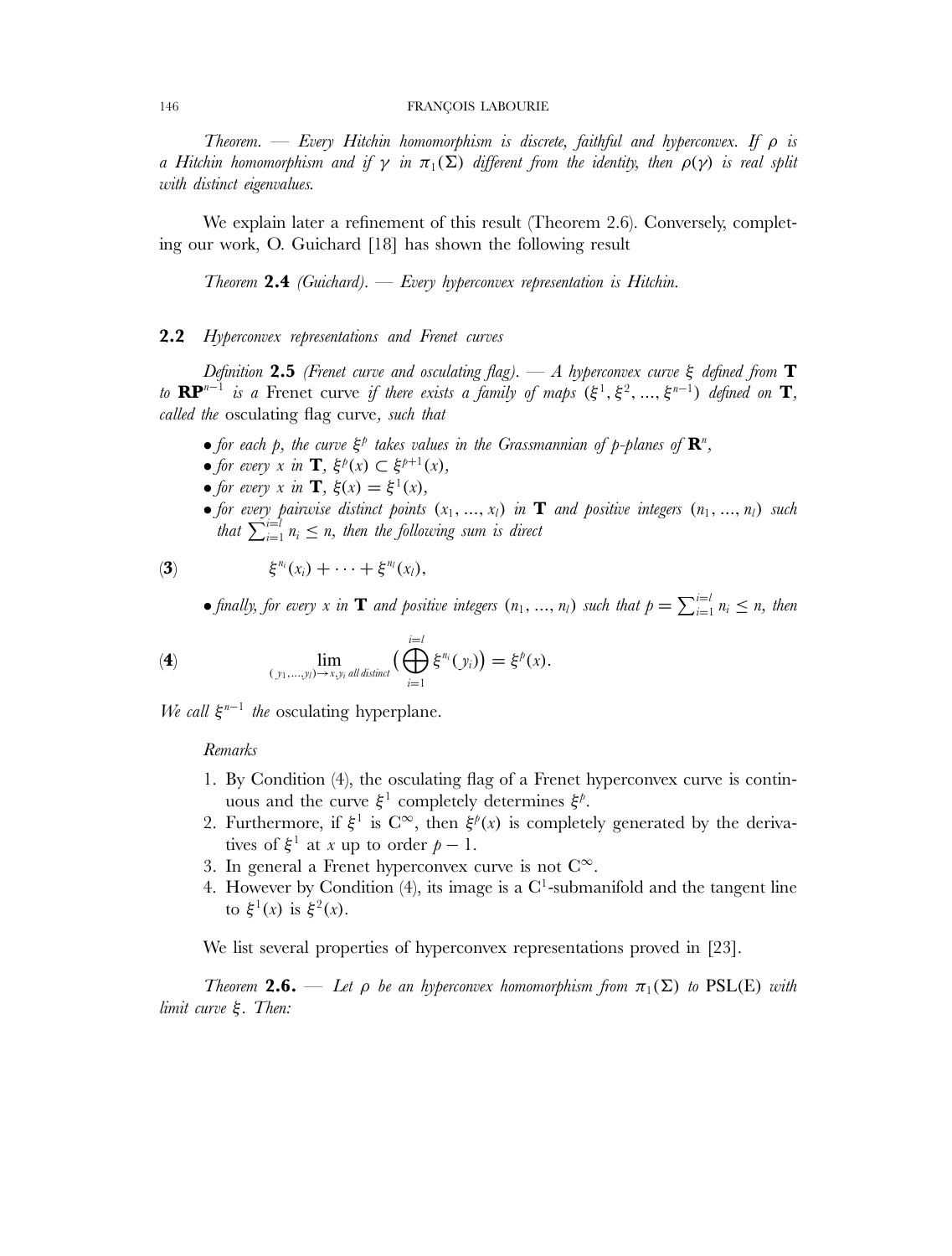- 1*. The limit curve* ξ *is a hyperconvex Frenet curve.*
- 2*. The osculating hyperplane curve* ξ<sup>∗</sup> *is hyperconvex.*
- 3*. The osculating flag curve of* ξ *is Hölder.*
- 4*. Finally, if*  $\gamma^+$  *is the attracting fixed point of*  $\gamma$  *in*  $\partial_{\infty} \pi_1(\Sigma)$ *, then*  $\xi(\gamma^+)$ *, (respectively*  $\xi^*(\gamma^+)$  is the unique attracting fixed point of  $\rho(\gamma)$  in  $P(E)$  (respectively  $P(E^*)$ ).

**2.2.1** *A smooth map*

As a consequence of Theorem 2.6, we obtain the following

*Proposition* **2.7.** — *Let* ρ *be a hyperconvex representation. Let*

 $\xi = (\xi^1, ..., \xi^{n-1}),$ 

*be the limit curve of* ρ*. Then, there exist*

- *A*  $C^1$  *embedding with Hölder derivatives*  $\eta = (\eta_1, \eta_2)$  *from*  $T^2$  *to*  $P(R^n) \times P(R^{*n})$ *,*
- *two representations*  $\rho_1$  *and*  $\rho_2$  *from*  $\pi_1(\Sigma)$  *in* Diff<sup>*h*</sup>(**T**)*, the group of* C<sup>1</sup>-diffeomorphisms *of* **T** *with Hölder derivatives,*
- *a Hölder homeomorphism* κ *of* **T***,*

*such that*

*.*  $\eta_1(\mathbf{T}) = \xi^1(\partial_\infty \pi_1(\Sigma))$  *and*  $\eta_2(\mathbf{T}) = \xi^{n-1}(\partial_\infty \pi_1(\Sigma)),$ *. each map*  $\eta_i$  *is*  $\rho_i$  *equivariant, . the sum*  $\eta_1(s) + \eta_2(t)$  *is direct when*  $\kappa(s) \neq t$ , *.*  $\kappa$  *intertwines*  $\rho_1$  *and*  $\rho_2$ *.* 

*Proof.* — By the Frenet property,  $\xi^1(\partial_\infty \pi_1(\Sigma))$  and  $\xi^{n-1}(\partial_\infty \pi_1(\Sigma))$  are C<sup>1</sup> onedimensional manifolds. Let  $\eta_1$  (respectively  $\eta_2$ ) be the arc-length parametrisation of  $\xi^1(\partial_\infty\pi_1(\Sigma))$  (respectively  $\xi^{n-1}(\partial_\infty\pi_1(\Sigma))$ ). Let

$$
\kappa = (\eta_2)^{-1} \circ \xi^1 \circ (\xi^{n-1})^{-1} \circ \eta_1.
$$

The result follows.

# **3 Cross ratio, definitions and first properties**

#### **3.1** *Cross ratios and weak cross ratios*

Let S be a metric space equipped with an action of a group Γ by Hölder homeomorphisms and

$$
S^{4*} = \{ (x, y, z, t) \in S^4 \mid x \neq t \text{ and } y \neq z \}.
$$

 $\Box$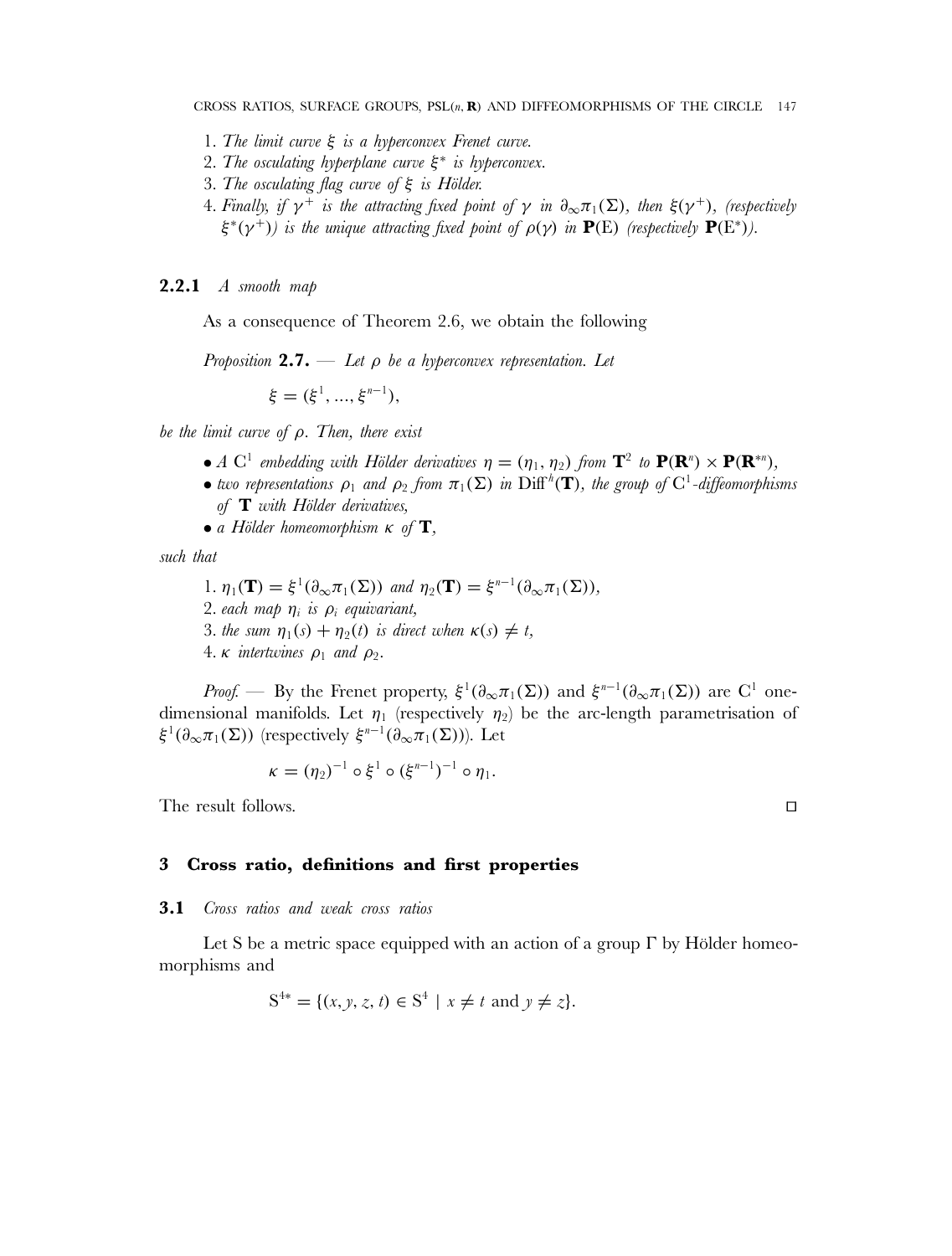#### 148 FRANÇOIS LABOURIE

*Definition* **3.1** *(Cross ratio).* — *A* cross ratio *on* S *is a Hölder* **R***-valued function* **B** *on* S<sup>4</sup><sup>∗</sup>*, invariant under the diagonal action of* Γ *and which satisfies the following rules*

- (5) **B**(*x*, *y*, *z*, *t*) = **B**(*z*, *t*, *x*, *y*),
- **(6) B**(*x*, *y*, *z*, *t*) = 0  $\Leftrightarrow$  *x* = *y or z* = *t*,
- (**7**) **B**(*x*, *y*, *z*, *t*) = 1  $\Leftrightarrow$  *x* = *z or y* = *t*,
- **(8) B**(x, y, z, t) = **B**(x, y, z, w)**B**(x, w, z, t),
- (**9**) **B**(*x*, *y*, *z*, *t*) = **B**(*x*, *y*, *w*, *t*)**B**(*w*, *y*, *z*, *t*).

*Definition* **3.2** *(Weak cross ratio).* — *If* **B** *– non necessarily Hölder – satisfies all relations except* (7)*, we say that* **B** *is a* weak cross ratio*. If a weak cross ratio satisfies Relation* (7)*, we say that the weak cross ratio is* strict*. A weak cross ratio that is strict and Hölder is a genuine cross ratio.*

In this article, we shall only consider the case where  $S = T$ , or  $S = \partial_{\infty} \pi_1(\Sigma)$ equipped with the action of  $\pi_1(\Sigma)$ . In [24], we extend and specialise this definition to subsets of **T**.

We give examples and constructions in Section 4.

*Definition* **3.3** *(Period).* — *Let* **B** *be a weak cross ratio on*  $\partial_{\infty}\pi_1(\Sigma)$  *and*  $\gamma$  *be a nontrivial element in*  $\pi_1(\Sigma)$ *. The* period  $\ell_{\mathbf{B}}(\gamma)$  *is defined as follows. Let*  $\gamma^+$  *(respectively*  $\gamma^-$ *) be the attracting (respectively repelling) fixed point of*  $\gamma$  *on*  $\partial_{\infty}\pi_1(\Sigma)$ *. Let* y *be an element of*  $\partial_{\infty}\pi_1(\Sigma)$ *. Let*

(10) 
$$
\ell_{\mathbf{B}}(\gamma, y) = \log |\mathbf{B}(\gamma^-, \gamma y, \gamma^+, y)|.
$$

*Relation* (8) *and the invariance under the action of*  $\gamma$  *imply that*  $\ell_{\mathbf{B}}(\gamma) = \ell_{\mathbf{B}}(\gamma, y)$  *does not depend on* y*. Moreover, by Equation* (5),  $\ell_{\mathbf{B}}(\gamma) = \ell_{\mathbf{B}}(\gamma^{-1})$ *.* 

#### *Remarks*

- 1. The definition given above **does not coincide** with the definition given by Otal in [28] and studied by Ledrappier, Bourdon and Hamenstädt in [25, 4,19]. We in particular warn the reader that our cross ratios are not determined by their periods contrarily to Otal's [28]. Apart from the choice of multiplicative cocycle identities rather than additive, we more crucially do not require that  $\mathbf{B}(x, y, z, t) = \mathbf{B}(y, x, t, z)$ . This allows more flexibility as we shall see in Definition 9.9 and breaks the period rigidity.
- 2. However, if  $\mathbf{B}(x, y, z, t)$  is a cross ratio according to our definition, so is **B**<sup>\*</sup>(x, y, z, t) = **B**(y, x, t, z), and finally  $\log |\mathbf{BB}^*|$  is a cross ratio according to Otal's definition. We explain the relation with negatively curved metrics discovered by Otal in Section 4.3.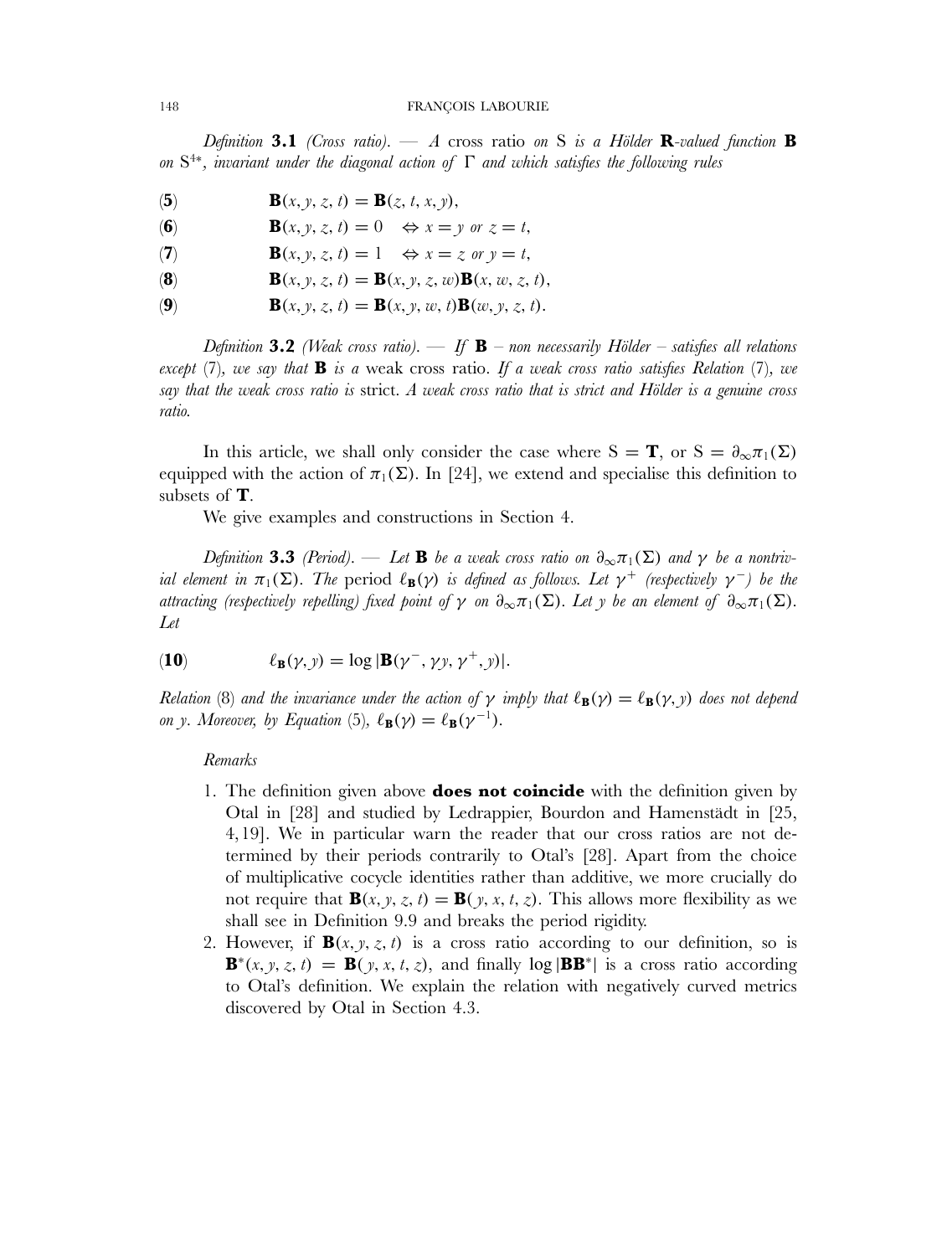- 3. Ledrappier's article [25] contains many viewpoints on the subject, in particular the link with Bonahon's geodesic currents [3] as well as an accurate bibliography.
- 4. *Triple ratios.* The remark made in this paragraph is not used in the article. Let **B** be a cross ratio. For every quadruple of pairwise distinct points  $(x, y, z, t)$ , the expression

 $\mathbf{B}(x, y, z, t) \mathbf{B}(z, x, y, t) \mathbf{B}(y, z, x, t),$ 

is independent of the choice of t. We call such a function of  $(x, y, z)$  a *triple ratio*. Indeed, in some cases, it is related to the triple ratios introduced by A. Goncharov in [16]. A triple ratio satisfies the (multiplicative) cocycle identity and hence defines a bounded cohomology class in  $H_b^2(\pi_1(\Sigma))$ .

# **4 Examples of cross ratio**

In this section, we recall the construction of the classical cross ratio on the projective line and explain that various structures such as curves in projective spaces and negatively curved metrics on surfaces give rise to cross ratios. In some cases, the periods are computed explicitly. We also explain a general symplectic construction.

# **4.1** *Cross ratio on the projective line*

Let E be a vector space with  $dim(E) = 2$ . The *classical* cross ratio on  $P(E)$ , identified with **R** ∪ {∞} using projective coordinates, is defined by

$$
\mathbf{b}(x, y, z, t) = \frac{(x - y)(z - t)}{(x - t)(z - y)}.
$$

The classical cross ratio is a cross ratio according to Definition (3.1). It also satisfies the following rule

(11) 
$$
1 - \mathbf{b}(x, y, z, t) = \mathbf{b}(t, y, z, x).
$$

This extra relation completely characterises the classical cross ratio. Moreover, this (simple) relation is equivalent to a more sophisticated one which we may generalise to higher dimensions

*Proposition* **4.1.** — *For a cross ratio* **B***, Relation* (11) *is equivalent to*

(12) 
$$
(\mathbf{B}(f, v, e, u) - 1)(\mathbf{B}(g, w, e, u) - 1) = (\mathbf{B}(f, w, e, u) - 1)(\mathbf{B}(g, v, e, u) - 1).
$$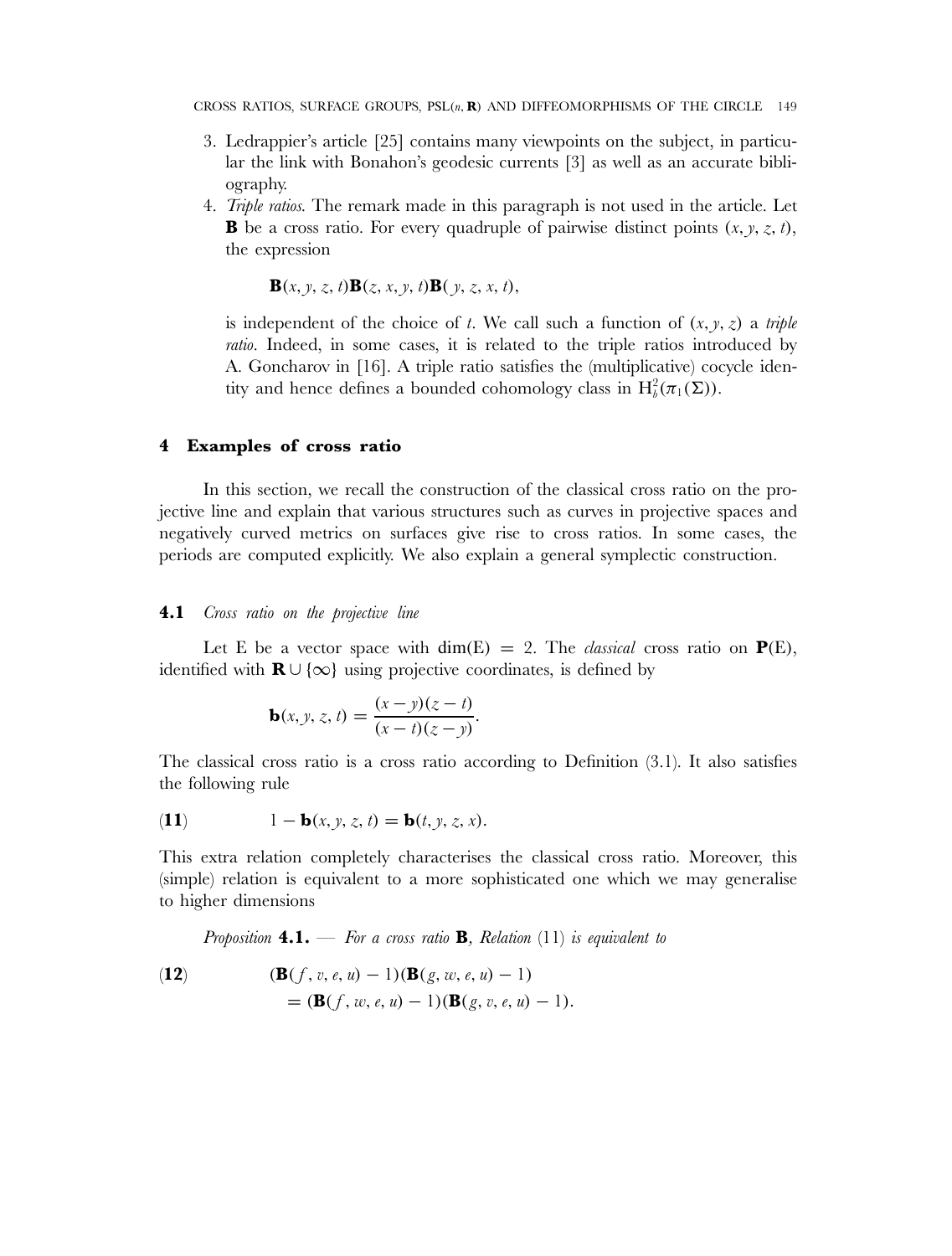*Furthermore, if a cross ratio* **B** *on* S *satisfies Relation* (12)*, then there exists an injective Hölder map*  $\varphi$  of S in  $\mathbb{RP}^1$ , such that

$$
\mathbf{B}(x, y, z, t) = \mathbf{b}(\varphi(x), \varphi(y), \varphi(z), \varphi(t)).
$$

*Proof.* — Suppose first that **B** satisfies Relation (11). By Relation (8), it also satisfies (12):

$$
(\mathbf{B}(f, v, e, u) - 1)(\mathbf{B}(g, w, e, u) - 1)
$$
  
=  $\mathbf{B}(u, v, e, f)\mathbf{B}(u, w, e, g)$  by (11)  
=  $(\mathbf{B}(u, v, e, w)\mathbf{B}(u, w, e, f))(\mathbf{B}(u, v, e, g)\mathbf{B}(u, w, e, v))$  by (8)  
=  $(\mathbf{B}(u, v, e, w)\mathbf{B}(u, w, e, v))(\mathbf{B}(u, v, e, g)\mathbf{B}(u, w, e, f))$   
=  $\mathbf{B}(u, w, e, f)\mathbf{B}(u, v, e, g)$  by (8)  
=  $(\mathbf{B}(f, w, e, u) - 1)(\mathbf{B}(g, v, e, u) - 1)$  by (11).

Conversely, suppose that a cross ratio **B** satisfies Relation (12). We first prove that

(13)  
\n
$$
\mathbf{B}(f, v, k, z) = \frac{(\mathbf{B}(v, w, e, u) - \mathbf{B}(f, w, e, u))(\mathbf{B}(z, w, e, u) - \mathbf{B}(k, w, e, u))}{(\mathbf{B}(v, w, e, u) - \mathbf{B}(k, w, e, u))(\mathbf{B}(z, w, e, u) - \mathbf{B}(f, w, e, u))}.
$$

Indeed, we first have

$$
\mathbf{B}(f, v, e, u) = \frac{(\mathbf{B}(f, w, e, u) - 1)(\mathbf{B}(g, v, e, u) - 1)}{\mathbf{B}(g, w, e, u) - 1} + 1.
$$

Setting  $g = v$ , we obtain

(14)  
\n
$$
\mathbf{B}(f, v, e, u) = \frac{1 - \mathbf{B}(f, w, e, u)}{\mathbf{B}(v, w, e, u) - 1} + 1
$$
\n
$$
= \frac{\mathbf{B}(v, w, e, u) - \mathbf{B}(f, w, e, u)}{\mathbf{B}(v, w, e, u) - 1}.
$$

We have

(15) 
$$
\mathbf{B}(f, v, k, z) = \frac{\mathbf{B}(f, v, e, z)}{\mathbf{B}(k, v, e, z)} \text{ by (9)}\n= \left(\frac{\mathbf{B}(f, v, e, u)}{\mathbf{B}(f, z, e, u)}\right) \left(\frac{\mathbf{B}(k, z, e, u)}{\mathbf{B}(k, v, e, u)}\right) \text{ by (8)}\n= \frac{\mathbf{B}(f, v, e, u)\mathbf{B}(k, z, e, u)}{\mathbf{B}(k, v, e, u)\mathbf{B}(f, z, e, u)}.
$$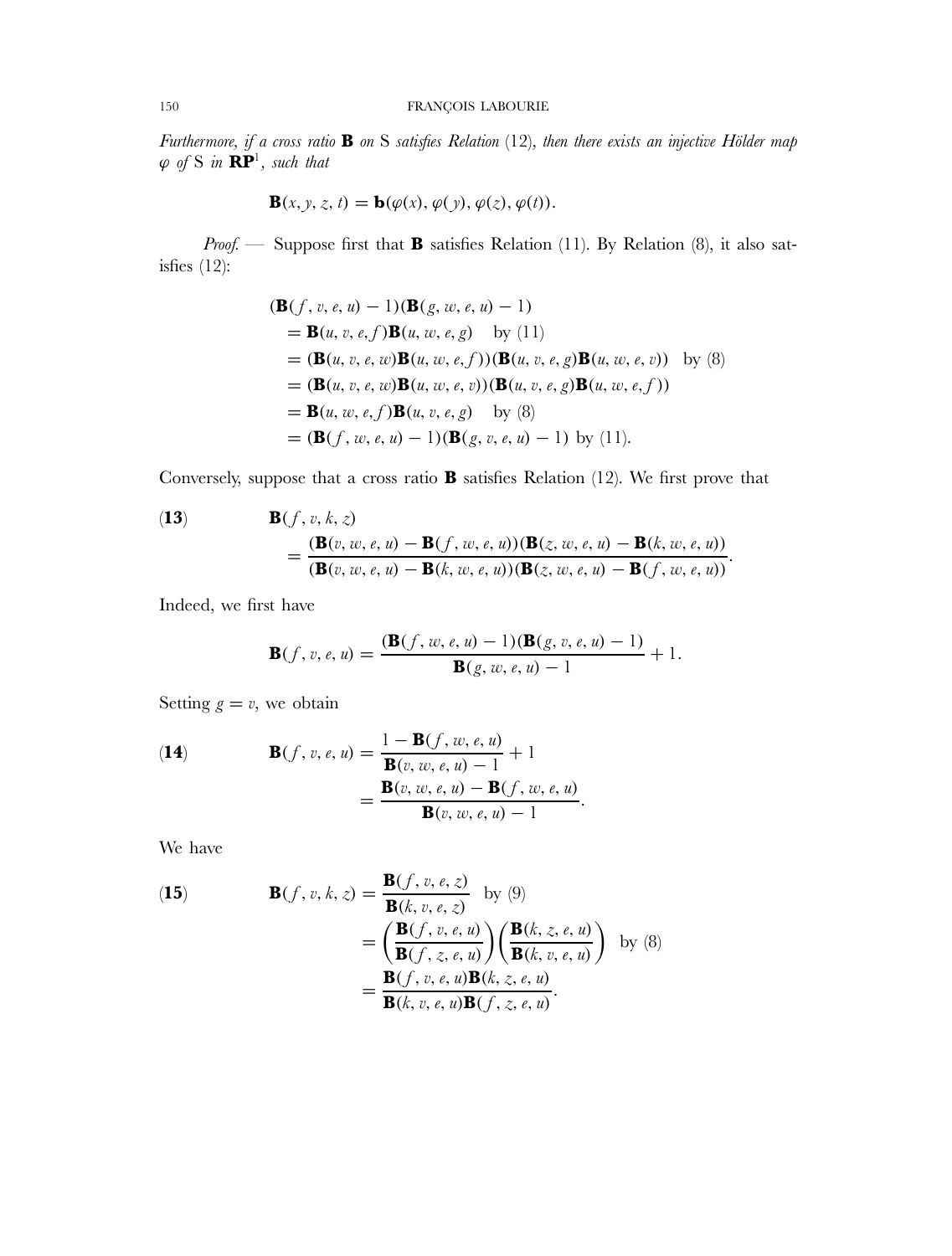Applying Relation (14) to the four right terms of Equation (15), we obtain Equation (13).

Let  $(w, e, u)$  be a triple of pairwise distinct points in S, and let  $\varphi$  be the map from S to  $\mathbb{RP}^1$  – identified with  $\mathbb{R} \cup \{\infty\}$  – defined by

$$
\varphi = \varphi_{(w,e,u)} \begin{cases} S & \to \mathbf{R} \cup \{\infty\}, \\ x & \mapsto \mathbf{B}(x,w,e,u), \end{cases}
$$

where by convention **B**(w, w, e, u) =  $\infty$ .

We now observe that  $\varphi$  has the same regularity as **B**. This is obvious in  $S \setminus \{w\}$ , and for  $x$  in the neighbourhood of  $w$  we use that

$$
\mathbf{B}(x, u, e, w) = \frac{1}{\mathbf{B}(x, w, e, u)}.
$$

The normalisation Relation (7) implies that  $\varphi$  is injective. Indeed

$$
\mathbf{B}(x, w, e, u) = \mathbf{B}(y, w, e, u) \implies \mathbf{B}(x, w, y, u) = 1 \implies x = y.
$$

By construction and Equation (13), we have

$$
\mathbf{B}(x, y, z, t) = \mathbf{b}(\varphi(x), \varphi(y), \varphi(z), \varphi(t)).
$$

This in turn implies that **B** satisfies Relation (11) and completes the proof of the proposition.  $\Box$ 

# **4.2** *Weak cross ratios and curves in projective spaces*

We now extend the previous discussion to higher dimensions. Let E be an  $n$ dimensional vector space. Let  $\xi$  and  $\xi^*$  be two curves from a set S to **P**(E) and **P**(E<sup>\*</sup>) respectively, such that

(16) 
$$
\xi(y) \in \ker \xi^*(z) \Leftrightarrow z = y.
$$

We observe that a hyperconvex Frenet curve  $\xi$  and its osculating hyperplane  $\xi^*$  satisfy Condition (16). In the applications, S will be a subset of **T**.

*Definition* **4.2** *(Weak cross ratio associated to curves).* — *For every* x *in* S*, we choose a nonzero vector*  $\hat{\xi}(x)$  *(respectively*  $\hat{\xi}^*(x)$ *) in the line*  $\xi(x)$  *(respectively*  $\xi^*(x)$ *). The* weak cross ratio associated to  $(\xi, \xi^*)$  *is the function*  $\mathbf{B}_{\xi, \xi^*}$  *on*  $S^{4*}$  *defined by* 

$$
\mathbf{B}_{\xi,\xi^*}(x,y,z,t)=\frac{\langle \hat{\xi}(x),\hat{\xi}^*(y)\rangle \langle \langle \hat{\xi}(z),\hat{\xi}^*(t)\rangle}{\langle \hat{\xi}(z),\hat{\xi}^*(y)\rangle \langle \hat{\xi}(x),\hat{\xi}^*(t)\rangle}.
$$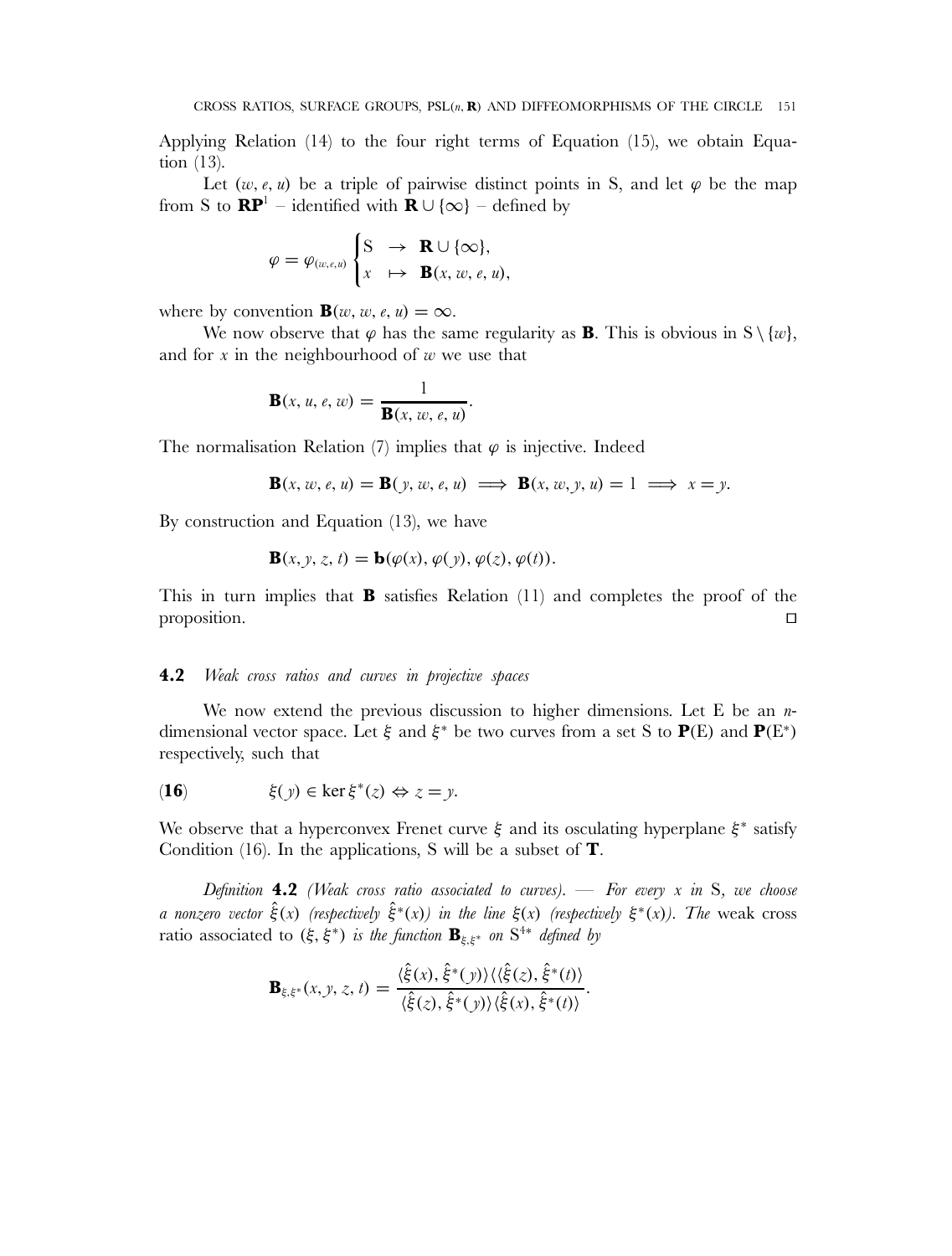*Remarks*

- The definition of  $\mathbf{B}_{\xi,\xi^*}$  does not depend on the choice of  $\hat{\xi}$  and  $\hat{\xi}^*$ .
- **B**ξ,ξ<sup>∗</sup> is a weak cross ratio.
- Let x, z be distinct points in S, and  $V = \xi(x) \oplus \xi(z)$ . For any m in S, let  $\zeta(m) = \ker \xi^*(m) \cap V$ . Let **b**<sub>V</sub> be the classical cross ratio on **P**(V), then

$$
\mathbf{B}_{\xi,\xi^*}(x,y,z,t)=\mathbf{b}_V(\xi(x),\zeta(y),\xi(z),\zeta(t)).
$$

• As a consequence, **B**<sub>ξ,ξ<sup>∗</sup></sub> is strict if for all quadruple of pairwise distinct points  $(x, y, z, t),$ 

$$
\ker(\xi^*(z)) \cap (\xi(x) \oplus \xi(y)) \neq \ker(\xi^*(t)) \cap (\xi(x) \oplus \xi(y)).
$$

Finally, we have

*Lemma* **4.3.** — *Let* ( $\xi, \xi^*$ ) *and*  $(\eta, \eta^*)$  *be two pairs of maps from* S *to*  $P(R^n) \times P(R^{*n})$ , *satisfying Condition* (16)*, such that* ξ<sup>∗</sup> *and* η<sup>∗</sup> *are hyperconvex. Assume that*

$$
\mathbf{B}_{\eta,\eta^*}=\mathbf{B}_{\xi,\xi^*}.
$$

*Then there exists a linear map* A *such that*  $\xi = A \circ \eta$ .

*Proof.* — We assume the hypotheses of the lemma. Let  $(x_0, x_1, ..., x_n)$  be a tuple of  $n + 1$  pairwise distinct points of S. Let  $u_0$  be a nonzero vector in  $\xi^*(x_0)$  and let  $\mathscr{U} = (\hat{u}_1, ..., \hat{u}_n)$  be the basis of  $E^*$  such that  $\hat{u}_i \in \xi^*(x_i)$  and  $\langle u_0, \hat{u}_i \rangle = 1$ . The hyperconvexity of  $\xi^*$  guaranty the existence of  $\mathcal{U}$ .

The projective coordinates of  $\xi(y)$  in the dual basis of  $\mathcal U$  are

(17) 
$$
[\dots : \langle \xi(y), \hat{u}_i \rangle : \dots] = \left[ \dots : \frac{\langle \xi(y), \hat{u}_i \rangle}{\langle \xi(y), \hat{u}_1 \rangle} : \dots \right]
$$

$$
= \left[ \dots : \frac{\langle \xi(y), \hat{u}_i \rangle}{\langle \xi(y), \hat{u}_1 \rangle} \frac{\langle u_0, \hat{u}_1 \rangle}{\langle u_0, \hat{u}_i \rangle} : \dots \right]
$$

$$
= [\dots : \mathbf{B}_{\xi, \xi^*}(y, x_i, x_0, x_1) : \dots].
$$

Symmetrically, let  $v_0$  be a non zero vector in  $\eta^*(x_0)$  and let  $\mathscr{V} = (\hat{v}_1, ..., \hat{v}_n)$  be the basis of  $E^*$  such that  $\hat{v}_i \in \eta^*(x_i)$  and  $\langle v_0, \hat{v}_i \rangle = 1$ .

Let A be the linear map that sends the dual basis of  $\mathcal V$  to the dual basis of  $\mathcal U$ . By Equation (17), for all  $y \in S$ , we have that  $\xi(y) = A(\eta(y))$ . The result now follows.  $\Box$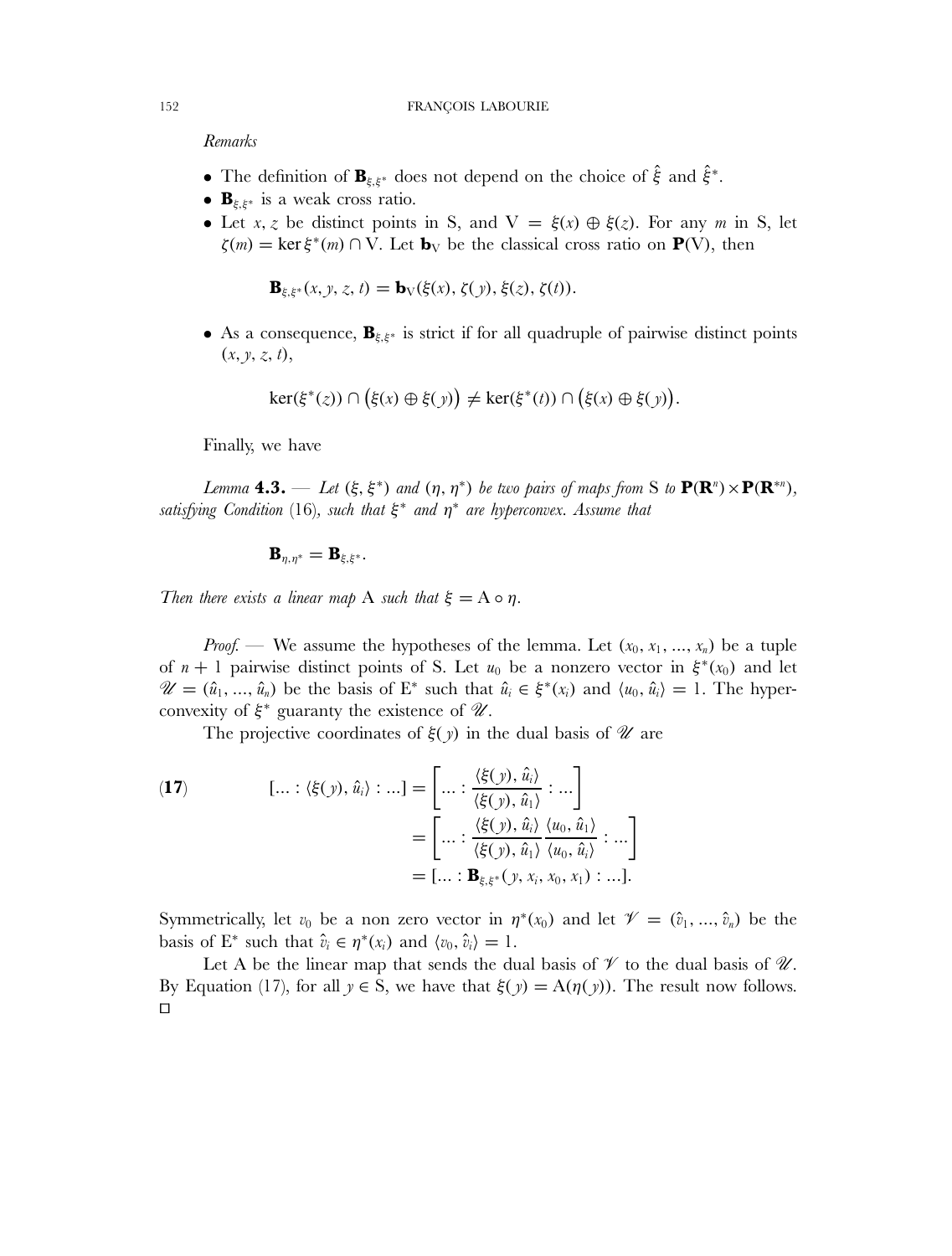#### **4.3** *Negatively curved metrics and comparisons*

We now explain Otal's construction of cross ratios associated to negatively curved metrics on surfaces [27,28]. Let g be a negatively curved metric on  $\Sigma$  which we lift to the universal cover  $\tilde{\Sigma}$  of  $\Sigma$ . Let  $(a_1, a_2, a_3, a_4)$  be a quadruple of pairwise distinct points of  $\partial_{\infty}\pi_1(\Sigma) = \partial_{\infty}\tilde{\Sigma}$ . Let  $c_{ij}$  be the unique geodesic from  $a_i$  to  $a_j$ . We choose nonintersecting horoballs  $H_i$  centred at each point  $a_i$  and set

$$
O_{ij} = \tilde{\Sigma} \setminus (H_i \cup H_j).
$$

Let  $\ell_{ij}$  be the length of the geodesic arc  $c_{ij} \cap O_{ij}$ . *Otal's cross ratio* of the quadruple  $(a_1, a_2, a_3, a_4)$  is

$$
O_g(a_1, a_2, a_3, a_4) = \ell_{12} - \ell_{23} + \ell_{34} - \ell_{41}.
$$

This number is independent on the choice of the horoballs  $H_i$  and is a cross ratio according to Otal's definition.

*Definition* **4.4** *(Cross ratio associated to negatively curved metric).* — *The* cross ratio associated to g *is defined as follows. For a cyclically ordered 4-tuple of distinct, we take the exponential of Otal's cross ratio*

$$
\mathbf{B}_g(a_1, a_2, a_3, a_4) = e^{O_g(a_1, a_2, a_3, a_4)}.
$$

*For noncyclically ordered 4-tuple, we introduce a sign compatible with the sign of the classical cross ratio.*

# *Remarks*

- 1. The function **B**<sub>g</sub> satisfies the rules 3.1 and the period of an element  $\gamma$  is the length of the closed geodesic of  $\Sigma$  in the free homotopy class of  $\gamma$ .
- 2. The cross ratio of a negatively curved metric satisfies the extra symmetry

$$
\mathbf{B}(x, y, z, t) = \mathbf{B}(y, x, t, z).
$$

- 3. If the metric g is hyperbolic,  $\partial_{\infty}\pi_1(\Sigma)$  is identified with **RP**<sup>1</sup> and the cross ratio  $\mathbf{B}_g$  coincides with the classical cross ratio.
- 4. This construction is yet another instance of the "symplectic construction" explained in Section 4.4. Indeed, the metric identifies the tangent space of the universal cover of a negatively curved manifold with the cotangent space. Therefore, this tangent space inherits a symplectic structure and its symplectic reduction with respect to the multiplicative **R**-action is the space of geodesics which thus admits a symplectic structure. Identified with the space of pairs of distinct points of the boundary at infinity, the space of geodesics also admits a product structure. The cross ratio defined according to Section 4.4 coincides with the cross ratio described above.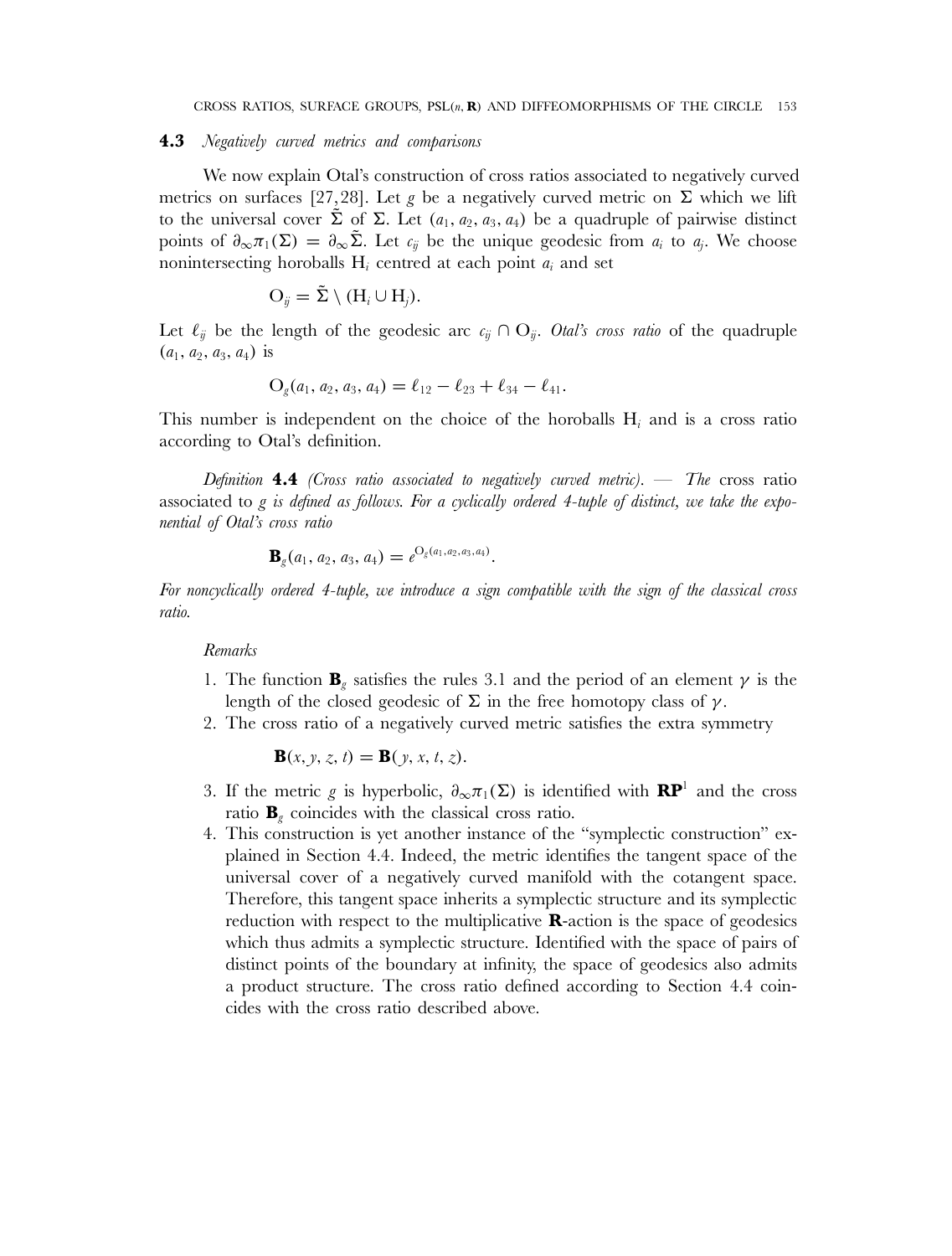#### 154 FRANÇOIS LABOURIE

- 5. More generally, Otal's construction can be extended to Anosov flows on unit tangent bundle of surfaces of which geodesic flows of negatively curved metrics are special cases [1]. For a cross associated to an Anosov flow, the period of an element  $\gamma$  is the length of the closed orbit in the free homotopy class of  $\nu$ .
- 6. Conversely a cross ratio gives rise to a flow as it is explained in Section 3.4.1 of [22]. The flow identity is equivalent to the Cocycle Identity (8) in the definition of cross ratios. More precisely, given a cross ratio **B** on  $\partial_{\infty}\pi_1(\Sigma)^{4*}$ and any real number t, we define in [22] a map  $\varphi_t$  from  $\partial_{\infty} \pi_1(\Sigma)^{3+}$  – see Definition  $(12.3)$  – to itself by

$$
\varphi_t(x_-, x_0, x_+) = (x_-, x_t, x_+),
$$

where

$$
\mathbf{B}(x_+, x_0, x_-, x_t) = e^t.
$$

Equation (8) implies that  $t \mapsto \varphi_t$  is a one parameter group, that is

 $\varphi_{t+s} = \varphi_t \circ \varphi_s$ .

In [25], François Ledrappier gives an excellent overview of the various aspects of Otal's cross ratios and in particular their enlightening interpretation as Bonahon's geodesic currents [3].

# **4.4** *A symplectic construction*

All the examples of cross ratio that we have defined may be interpreted from the following "symplectic" construction. Let  $V$  and  $W$  be two manifolds of the same dimension and O be an open set of V×W equipped with an *exact* symplectic structure, or more generally an exact two-form  $\omega$ . We assume furthermore that the two foliations coming from the product structure

$$
\mathscr{F}_w^+ = \mathcal{O} \cap (\mathcal{V} \times \{w\}),
$$
  

$$
\mathscr{F}_v^- = \mathcal{O} \cap (\{v\} \times \mathcal{W}),
$$

satisfy the following properties:

- 1. Leaves are connected.
- 2. The first cohomology groups of the leaves are reduced to zero.
- 3.  $\omega$  restricted to the leaves is zero.
- 4. Squares are homotopic to zero, where *squares* are closed curves  $c = c_1^+ \cup c_1^- \cup c_2^$  $c_2^+ \cup c_2^-$  with  $c_i^{\pm}$  along  $\mathscr{F}^{\pm}$ .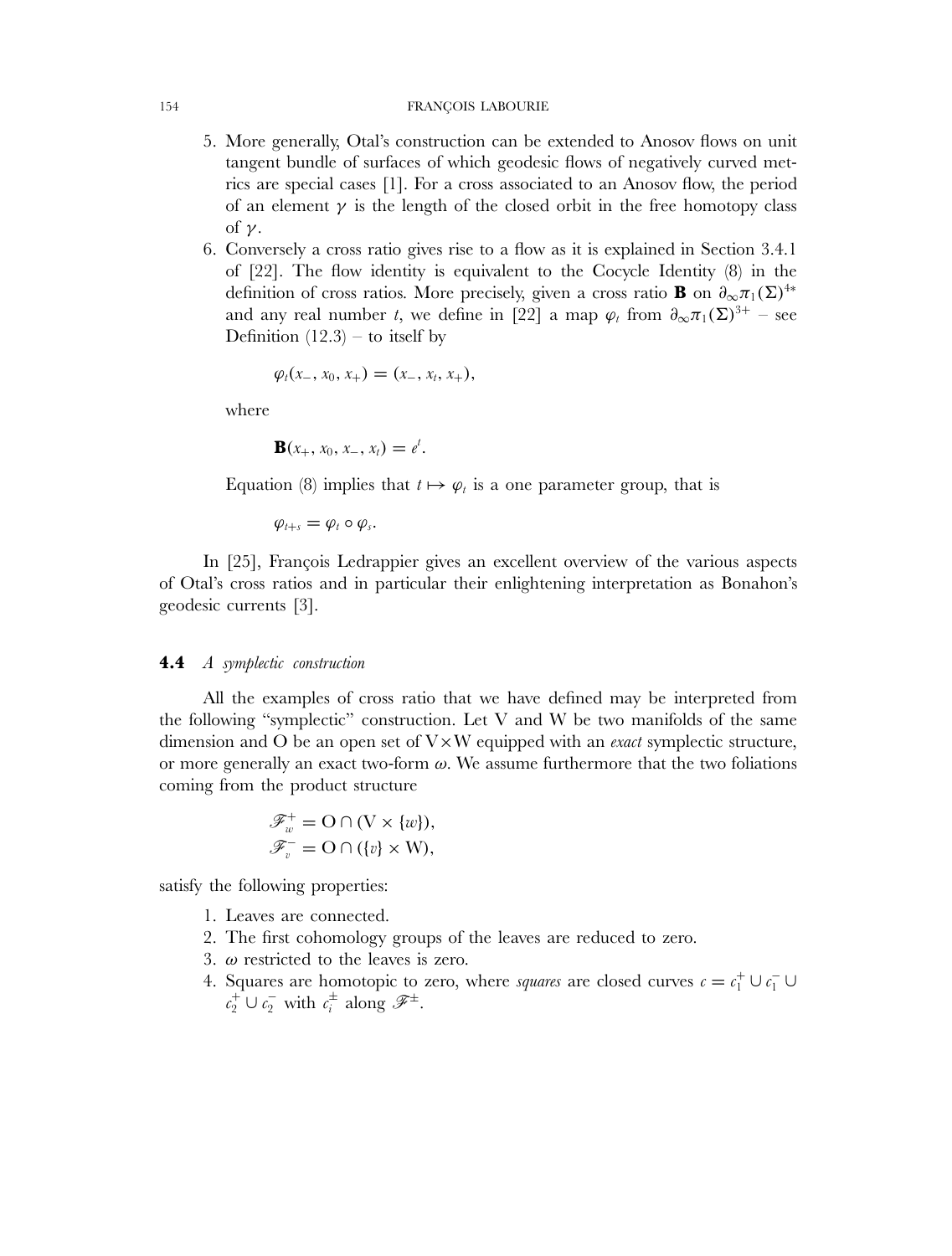*Remark.* — When  $\omega$  is symplectic, every leaf  $\mathscr{F}^{\pm}$  is Lagrangian by definition, and a standard observation shows that they carry a flat affine structure. If every leaf is simply connected and complete from the affine viewpoint, condition (4) above is satisfied: one may "straighten" the edges of the square, that is deforming them into geodesics of the affine structure, then use this straightening to define a homotopy.

**4.4.1** *Polarised cross ratio*

Let

$$
U = \{ (e, u, f, v) \in V \times W \times V \times W \mid (e, u), (f, u), (e, v), (f, v) \in O \}.
$$

*Definition* **4.5** *(Polarised cross ratio).* — *The* polarised cross ratio *is the function defined* **B** *defined on* U *by*

$$
B(e, u, f, v) = e^{\frac{1}{2}\int G^*\omega}.
$$

*where* G *is a map from the square* [0, 1] <sup>2</sup> *to* O *such that*

- *the image of the vertexes*  $(0, 0)$ ,  $(0, 1)$ ,  $(1, 1)$ ,  $(1, 0)$  *are respectively*  $(e, u)$ ,  $(f, u)$ ,  $(e, v)$ ,  $(f, v)$ ,
- *the image of every edge on the boundary of the square lies in a leaf of* F<sup>+</sup> *or* F<sup>−</sup>*.*

The definition of B does not depend on the choice of the specific map G. Let  $\psi$  be an diffeomorphism of O preserving  $\omega$  and isotopic to the identity. Let  $\alpha$  and  $\zeta$ be two fixed points of  $\psi$  and c a curve joining  $\alpha$  and  $\zeta$ . Since  $\psi$  is isotopic to the identity, it follows that  $c \cup \psi(c)$  bounds a disc D.

# **4.4.2** *Curves*

Let  $\phi = (\rho, \bar{\rho})$  be a representation from  $\pi_1(\Sigma)$  in the group of diffeomorphisms of O which preserve  $\omega$  and are restrictions of elements of Diff(V)×Diff(W). Let  $(\xi, \xi^*)$ be a  $\phi$ -equivariant map of  $\partial_{\infty}\pi_1(\Sigma)$  to O.

Then, we have the following immediate

*Proposition* **4.6.** — *The function*  $\hat{\mathbf{B}}_{\xi,\xi^*}$  *defined by* 

$$
\mathbf{B}_{\xi,\xi^*}(x,y,z,t) = \mathrm{B}(\xi(x)), \xi^*(y), \xi(z), \xi^*(t)),
$$

*satisfies*

$$
B\xi, \xi^*}(x, y, z, t) = B(z, t, x, y), \nB\xi, \xi^*}(x, y, z, t) = B(x, y, z, w)B(x, w, z, t), \nB\xi, \xi^*}(x, y, z, t) = B(x, y, w, t)B(w, y, z, t).
$$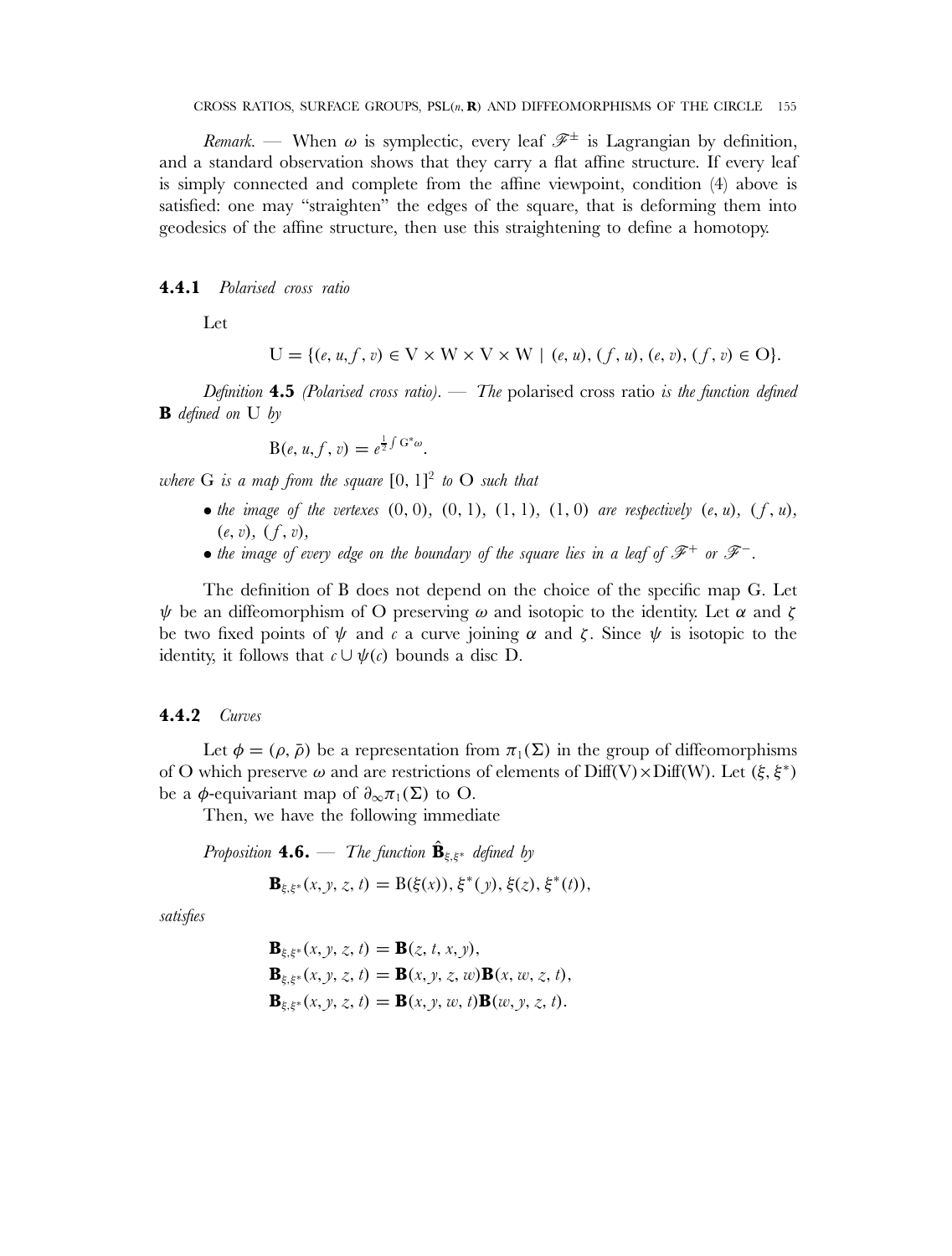This function  $\mathbf{B}_{\xi,\xi^*}$  may be undefined for  $x = y$  and  $z = t$ . By the above proposition, it extends to a weak cross ratio provided that

$$
\lim_{y\to x} \mathbf{B}_{\xi,\xi^*}(x,y,z,t) = 0.
$$

# **4.4.3** *Projective spaces*

We concentrate on the case of projective spaces, although the construction can be extended to flag manifolds to produce a whole family of cross ratios associated to a hyperconvex curve. However in this case, we do not know how to characterise these cross ratios using functional relations, as we did in the case of curves in the projective space.

As a specific example of the previous situation, we relate the polarised cross ratio to the weak cross ratio associated to curves. Let E be a vector space. Let

$$
\mathbf{P}^{2*} = \mathbf{P}(E) \times \mathbf{P}(E^*) \setminus \{ (D, P) \mid D \subset P^{\perp} \}.
$$

Using the identification of  $T_{(D,P)}\mathbf{P}^{2*}$  with  $Hom(D, P^{\perp}) \oplus Hom(P^{\perp}, D)$ , let

$$
\Omega((f,g),(h,j)) = \text{tr}(f \circ j) - \text{tr}(h \circ g).
$$

Let L be bundle over  $P(n)^{2*}$ , whose fibre at (D, P) is

$$
L_{(D,P)} = \{u \in D, f \in P \mid \langle f, u \rangle = 1\} / \{+1, -1\}.
$$

Note that L is a principal **R**-bundle whose **R**-action is given by  $\lambda(u, f) = (e^{-\lambda}u, e^{\lambda}f)$ , equipped with an action of  $PSL(n, \mathbf{R})$ .

The following proposition summarise properties of this construction

*Proposition* **4.7.** — *The form* Ω *is symplectic and the polarised cross ratio associated to* 2Ω *is*

(18) 
$$
\mathbf{B}(u,f,v,g) = \frac{\langle \hat{f}, \hat{v} \rangle \langle \hat{g}, \hat{u} \rangle}{\langle \hat{f}, \hat{u} \rangle \langle \hat{g}, \hat{u} \rangle},
$$

*where, in general,*  $\hat{h}$  *is a nonzero vector in h.* 

*Moreover, there exists a connection form* β *on* L *whose curvature is symplectic and equal to* Ω*, and such that, for any* u *non zero vector in a line* D*, the section*

$$
\xi_u: P \mapsto (u, f) \text{ such that } \langle u, f \rangle = 1, \text{ and } f \in P,
$$

*is parallel for*  $\beta$  *above*  $\{D\} \times (\mathbf{P}(E^*) \setminus \{P \mid D \subset P^{\perp}\}).$ 

*Finally, let* A *be an element of*  $PSL(n, R)$ *. Let* D *(resp. D) be an* A-*eigenspace of dimension one for the eigenvalue*  $\lambda$  *(resp.*  $\mu$ *). Then*  $(D, \bar{D}^{\perp})$  *is a fixed point of* A *in*  $\mathbf{P}^{2*}$  *and he action of* A *on*  $L_{(D, \bar{D}^{\perp})}$  *is the translation by* 

$$
\log |\lambda/\mu|
$$
.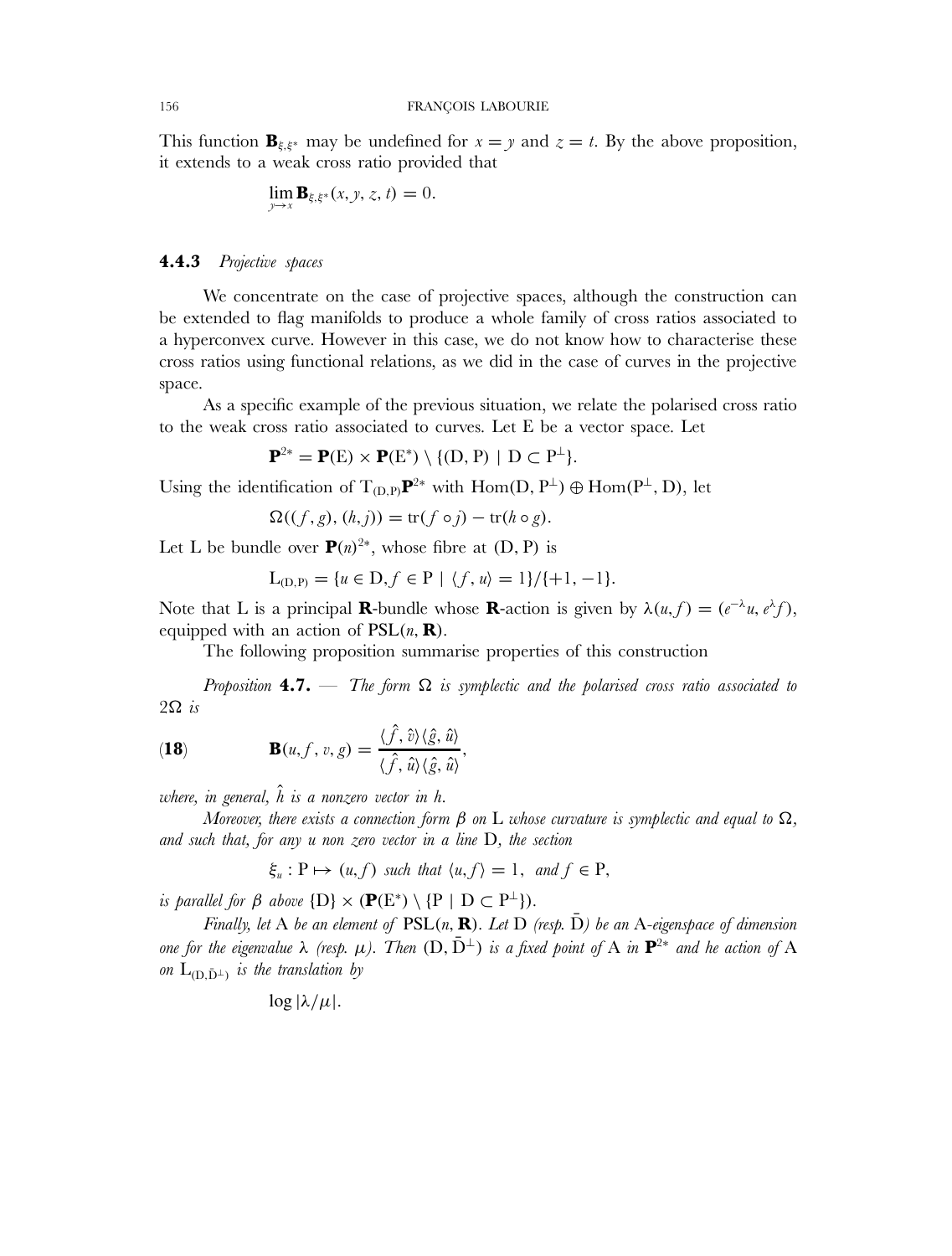*Proof.* — We consider the standard symplectic form  $\Omega^0$  on  $E \times E^* / \{+1, -1\}$ . We observe that  $\Omega^0 = d\beta^0$  where  $\beta^0_{(u,f)}(v,g) = \langle u, g \rangle$ . A symplectic action of **R** is given by

$$
\lambda. (u, f) = (e^{-\lambda}u, e^{\lambda}f),
$$

with moment map

$$
\mu((u,f))=\langle f,u\rangle.
$$

Then  $L = \mu^{-1}(1)$ . Therefore, we obtain that  $\beta = \beta_0|_L$  is a connection form for the **R**-action, whose curvature  $\Omega$  is the symplectic form obtained by reduction of the Hamiltonian action of **R**.

We now compute  $\Omega$  explicitly. Let (D, P) be an element of  $\mathbf{P}^{2*}$ . Let  $\pi$  be the projection onto P parallel to D. We identify  $T_{(D,P)}\mathbf{P}^{2*}$  with Hom(D, P<sup>⊥</sup>) ⊕ Hom( $P^{\perp}$ , D). Let  $(f, \hat{g})$  be an element of  $T_{(D,P)}\mathbf{P}^{2*}$ , Let  $(u, \alpha) \in D \times P$  be an element of L. Now,  $(f(u), \hat{g}(\alpha))$  is an element of  $T_{(u,\alpha)}$ L which projects to  $(f, \hat{g})$ . By definition of the symplectic reduction, if  $(f, \hat{g})$  and  $(h, \hat{l})$  are elements of T<sub>(D,P)</sub> $\mathbf{P}^{2*}$ , then

$$
\Omega((f,\hat{g}), (h,\hat{l})) = \langle \hat{l}(\alpha), f(u) \rangle - \langle \hat{g}(\alpha), h(u) \rangle.
$$

Finally, let  $\pi$  be the projection onto P<sup>⊥</sup> in the D direction. We consider the map

$$
\begin{cases} \text{Hom}(P^{\perp}, D) & \to \text{Hom}(P^{\perp}, D) \\ f & \mapsto \hat{f} = (f \circ \pi)^* \end{cases}
$$

In particular

$$
\langle \hat{l}(\alpha), f(u) \rangle = \text{tr}(l \circ f) \langle \alpha, u \rangle.
$$

The description of the parallel sections follows from the explicit formula for  $\beta^0$ . This description allows to compute the holonomy of this connection along squares. This proves Formula (18).

The last point is obvious.

 $\Box$ 

# **4.4.4** *Appendix: Periods, action difference and triple ratios*

The results of this paragraph are not used in the sequel. We come back to the general setting of the beginning of the section and make further definitions and remarks. Let  $\psi$  be a diffeomorphism preserving  $\omega$  and homotopic to the identity. Let  $\zeta$ and  $\alpha$  be two fixed points of  $\psi$ , c a curve joining  $\alpha$  and  $\zeta$  and D a disk bounded by c and  $\psi(c)$ .

*Definition* **4.8** *(Action difference).* — *The* action difference *is*

$$
\Delta_{\psi}(\alpha,\zeta,c)=\exp\left(\int_{D}\omega\right).
$$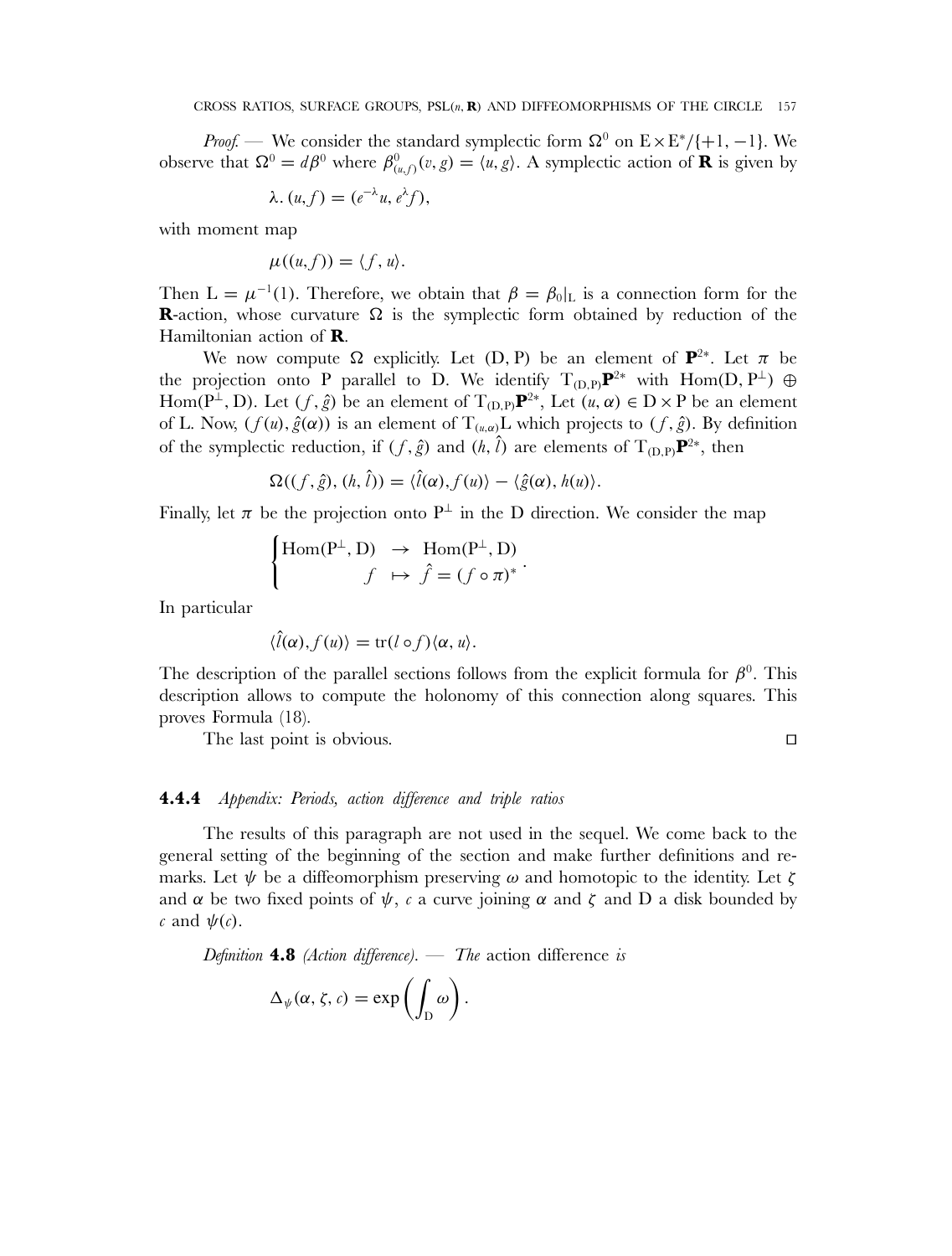We have

*Proposition* **4.9.** — *The quantity*  $\Delta := \Delta_{\psi}(\alpha, \zeta, c)$  *just depends on the homotopy class of* c*.*

*Proof.* — This follows from the invariance of  $\omega$  under  $\psi$ . The reader should observe the analogy with the action difference for Hamiltonian diffeomorphisms.  $\Box$ 

In our context, we have a preferred class of curves joining two points. Let  $\alpha =$ (a, b) and  $\zeta = (\bar{a}, \bar{b})$  be two points of O. Since squares are homotopic to zero, we define the homotopy class  $c_{a,b,\bar{a},\bar{b}}$  of curves from  $(a, b)$  to  $(\bar{a}, \bar{b})$  to be curves homotopic to  $c^+ \cup c^- \cup \overline{c}^+$ , where  $c^+$  is a curve along  $\mathscr{F}^+$  going from  $(a, b)$  to  $(y, b)$ ,  $c^-$  a curve along  $\mathscr{F}^-$  going from  $(y, b)$  to  $(y, \bar{b})$ , and  $c^-$  a curve along  $\mathscr{F}^+$  going from  $(y, \bar{b})$  to  $(\bar{a}, \bar{b})$ . By convention we set

$$
\Delta_{\gamma}(\alpha,\zeta)=\Delta_{\gamma}(\alpha,\zeta,c_{a,b,\bar{a},\bar{b}}).
$$

*Periods and action difference.* — Using the notations of the previous paragraph, we have

*Proposition* **4.10.** — *Let* 
$$
\gamma
$$
 *be an element of*  $\pi_1(\Sigma)$  *then,*  

$$
\mathbf{B}_{\xi, \xi^*}(\gamma^+, y, \gamma^-, \gamma y)^2 = \Delta_{\phi(\gamma)}((\xi(\gamma^+), \xi^*(\gamma^-)), (\xi(\gamma^-), \xi^*(\gamma^+)))
$$

*In particular,*

$$
\ell_{\mathbf{B}_{\xi,\xi^{*}}}(\gamma) = \frac{1}{2} \log \big| \Delta_{\rho(\gamma)} \big( (\xi(\gamma^{+}), \xi^{*}(\gamma^{-})), (\xi(\gamma^{-}), \xi^{*}(\gamma^{+})) \big) \big|.
$$

*Proof.* — Let  $f = (g, \overline{g})$  be a diffeomorphism of O preserving  $\omega$ , restriction of an element of Diff(V)  $\times$  Diff(W). Let  $(a, b)$  and  $(\overline{a}, \overline{b})$  be two fixed points of f. Let as before  $c = c^+ \cup c^- \cup \overline{c}^+$  composition of

- $c^+$  a curve along  $\mathscr{F}^+$  from  $(a, b)$  to  $(y, b)$ ,
- $c^-$  a curve along  $\mathscr{F}^-$  from  $(y, b)$  to  $(y, \bar{b})$ ,
- and  $\bar{c}^+$  a curve along  $\mathscr{F}^+$  from  $(\gamma, \bar{b})$  to  $(\bar{a}, \bar{b})$ .

Assume  $(a, b)$  and  $(\bar{a}, \bar{b})$  be fixed points of f. Then  $c\cup \gamma(c)$  is a square. Let D be a disk whose boundary is this square. By definition

$$
\Delta_f((a, b), (\bar{a}, \bar{b})) = \int_{D} \omega.
$$

The proposition follows from the definition of the weak cross ratio associated to  $(\xi, \xi^*)$ , when we take  $f = (\rho(\gamma), \rho^*(\gamma))$  and

$$
(a, b, \bar{a}, \bar{b}) = (\xi(\gamma^+), \xi^*(\gamma^-), \xi(\gamma^+), \xi^*(\gamma^-)).
$$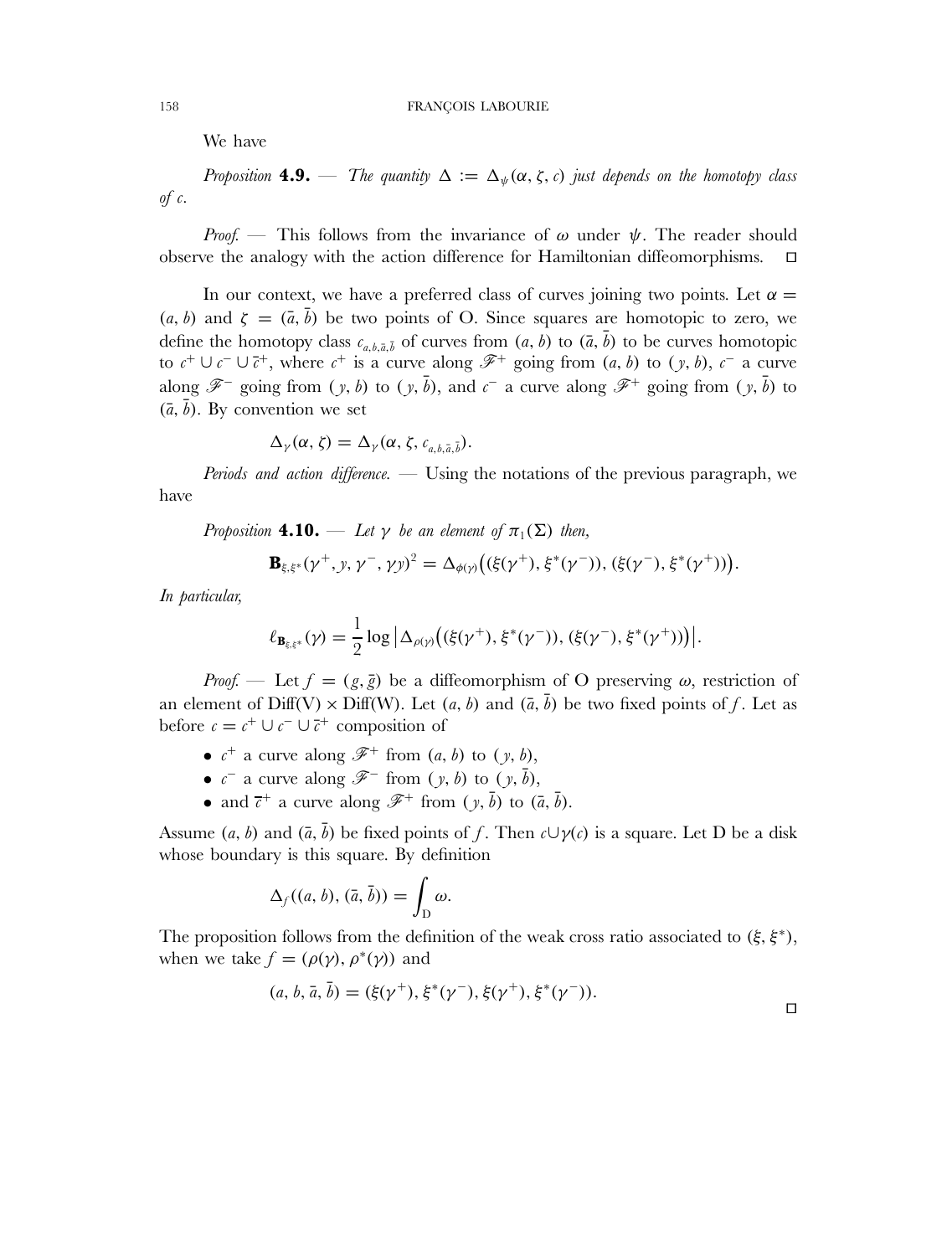*Symplectic interpretation of triple ratio.* — We explain quickly a similar construction for triple ratio. We consider a sextuplet  $(e, u, f, v, g, w)$  in  $V \times W \times V \times W \times V \times W$ . Let now  $\phi$  be a map from the interior of the regular hexagon H in V  $\times$  W such that the image of the edges lies in  $\mathscr{F}^+$  or  $\mathscr{F}^-$ , and the (ordered) image of the vertexes are  $(e, u), (f, u), (f, v), (g, v), (g, w), (e, w)$  (Figure 1). Then, the following quantity does



not depend on the choice of  $\phi$ :

$$
T(e, u, f, v, g, w) = e^{\frac{1}{2} \int_H \phi^* \omega}.
$$

Finally using the same notations as above, we verify that

$$
t(x, y, z) = T(\xi(x), \xi^*(z), \xi(y), \xi^*(x), \xi(z), \xi^*(y)),
$$

is the triple ratio as defined in Paragraph 3.1.

# **5 Hitchin representations and cross ratios**

We prove in this section Theorem 1.1. This result is as a consequence of Theorem 5.3 that generalises Proposition 4.1 in higher dimensions.

### **5.1** *Rank-*n *weak cross ratios*

We extend a definition given in the introduction. Let  $S^{\ell}_*$  be the set of pairs

$$
(e, u) = ((e_0, e_1, ..., e_p), (u_0, u_1, ..., u_p)),
$$

of  $p + 1$ -tuples of points of a set S such that

$$
e_j \neq e_i \neq u_0, \quad u_j \neq u_i \neq e_0,
$$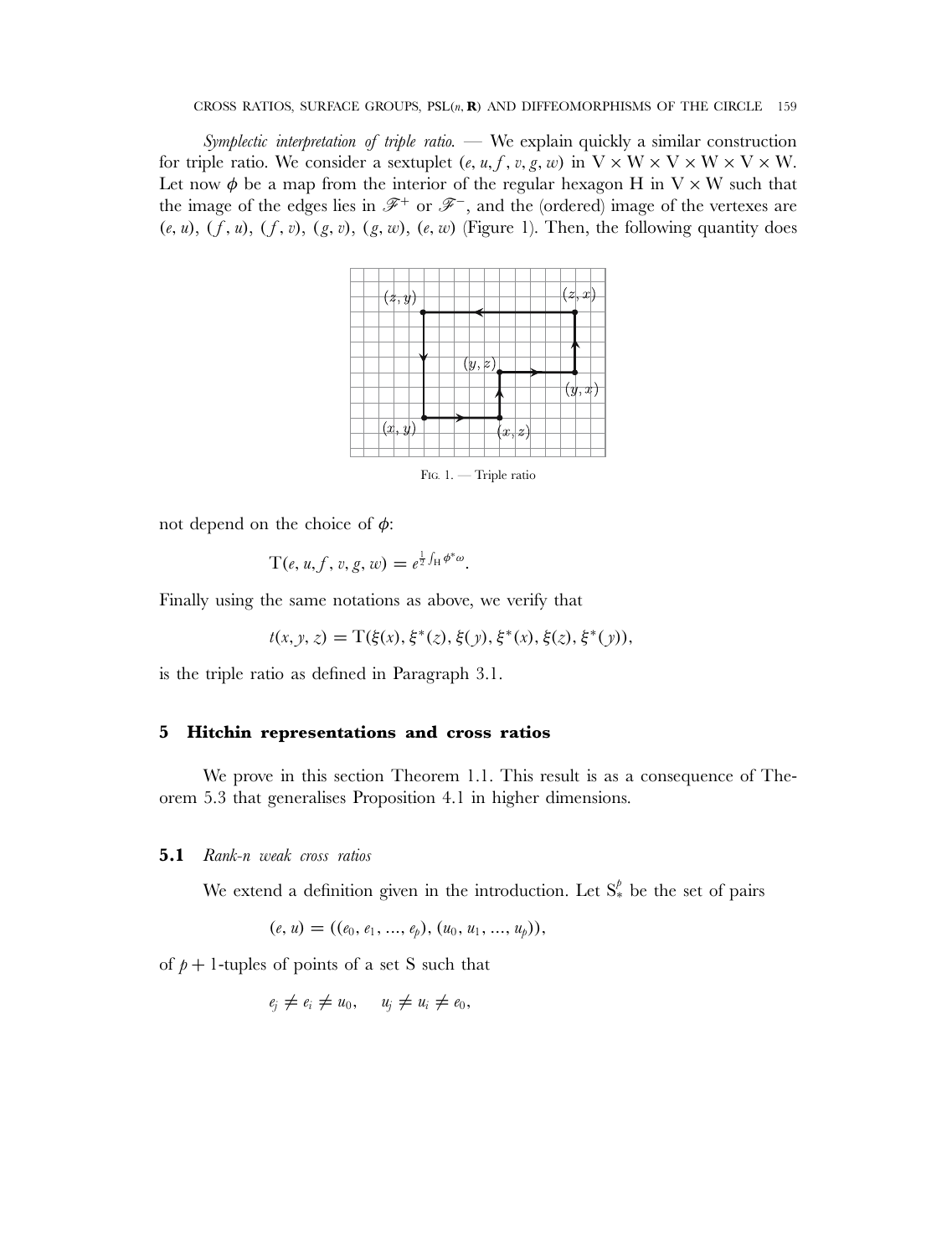whenever  $j>i>0$ . Let **B** be a weak cross ratio on S and let  $\chi_{\mathbf{B}}^{\beta}$  be the map from  $S_{*}^{\beta}$ to **R** defined by

$$
\chi_{\mathbf{B}}^{p}(e, u) = \det_{i,j>0}((\mathbf{B}(e_i, u_j, e_0, u_0)).
$$

*Definition* **5.1** *(Rank-*n *weak cross ratio).* — *A weak cross ratio* **B** *has* rank n *if*

 $\blacktriangleright \blacktriangleleft (e, u) \in \mathcal{S}_{*}^{n}, \quad \chi_{\mathbf{B}}^{n}(e, u) \neq 0,$ •  $\forall (e, u) \in S_*^{n+1}, \quad \chi_{\mathbf{B}}^{n+1}(e, u) = 0.$ 

When the context makes it obvious, we omit the subscript **B**.

*Remarks*

- We prove in Paragraph 5.1.1 that for all weak cross ratios the nullity of  $\chi^{\rho}(e, u)$ for a given  $e$  and  $u$  does not depend on  $e_0$  and  $u_0$ .
- The function  $\chi^2_{\mathbf{B}}$  never vanishes for a strict weak cross ratio **B**. Indeed, we have

$$
\chi^{2}((e, e, f), (u, u, v)) = \begin{vmatrix} 1 & 1 \\ 1 & \mathbf{B}(f, v, e, u) \end{vmatrix}
$$
  
=  $\mathbf{B}(f, v, e, u) - 1$ .

The remark now follows from the previous one.

• *A cross ratio has rank 2 if if and only if it satisfies Equation* (12)*, or the equivalent Equation* (11). Indeed

$$
\chi^{3}((e, e, f, g), (u, u, v, w)) = \begin{vmatrix} 1 & 1 & 1 \\ 1 & \mathbf{B}(f, v, e, u) & \mathbf{B}(g, v, e, u) \\ 1 & \mathbf{B}(f, w, e, u) & \mathbf{B}(g, w, e, u) \end{vmatrix}
$$
  
= 
$$
\begin{vmatrix} 1 & 0 & 0 \\ 1 & \mathbf{B}(f, v, e, u) - 1 & \mathbf{B}(g, v, e, u) - 1 \\ 1 & \mathbf{B}(f, w, e, u) - 1 & \mathbf{B}(g, w, e, u) - 1 \end{vmatrix}
$$
  
= 
$$
(\mathbf{B}(f, v, e, u) - 1)(\mathbf{B}(g, w, e, u) - 1)
$$
  
- 
$$
(\mathbf{B}(f, w, e, u) - 1)(\mathbf{B}(g, v, e, u) - 1).
$$

Therefore by the previous remarks, a cross ratio has rank 2 if and only if it satisfies Equation (12).

# **5.1.1** *Nullity of* χ

We first prove the following result of independent interest.

*Proposition* **5.2.** — *For a weak cross ratio, the nullity of*

$$
\chi^{n}((e_0, e_1, ..., e_n), (u_0, u_1, ..., u_n)),
$$

*is independent of the choice of*  $e_0$  *and*  $u_0$ .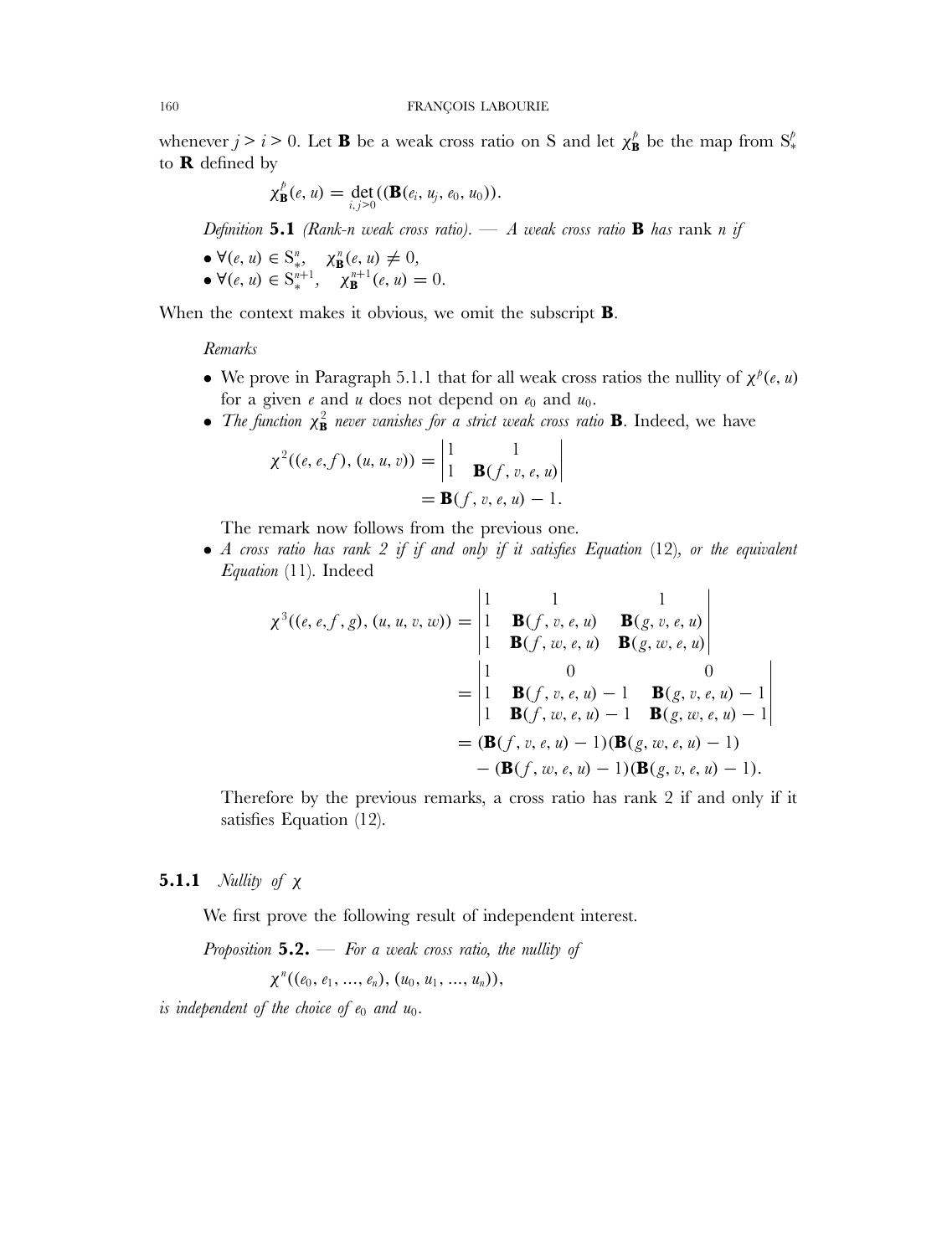*Proof.* — Let  $f_0$  and  $v_0$  be arbitrary points of **T** such that

$$
f_0 \neq v_0 \neq e_i, u_j \neq e_0 \neq f_0.
$$

By the Cocycle Identities (8) and (9), we have

$$
\mathbf{B}(e_i, u_j, e_0, u_0) \mathbf{B}(e_i, u_0, e_0, v_0) = \mathbf{B}(e_i, u_j, e_0, v_0)
$$
  
=  $\mathbf{B}(e_i, u_j, f_0, v_0) \mathbf{B}(f_0, u_j, e_0, v_0)$ .

Therefore

$$
\chi^{n}((e_0, e_1, ..., e_n), (u_0, u_1, ..., u_n))
$$
  
= 
$$
\left(\prod_{i,j} \frac{\mathbf{B}(f_0, u_j, e_0, v_0)}{\mathbf{B}(e_i, v_0, e_0, u_0)}\right) \chi^{n}((f_0, e_1, ..., e_n), (v_0, u_1, ..., u_n)).
$$

The proposition immediately follows.

**5.2** *Hyperconvex curves and rank* n *cross ratios*

The main result in this section is

*Theorem* **5.3.** — *Let*  $\xi$  *and*  $\xi^*$  *be two hyperconvex curves from* **T** *to*  $P(E)$  *and*  $P(E^*)$ *.* Assume that  $\xi(y) \in \ker \xi^*(x)$  *if and only if*  $x = y$ . Then the associated weak cross ratio  $B_{\xi,\xi^*}$ *has rank* n*.*

*Moreover, if* ξ *and* ξ<sup>∗</sup> *are Frenet and if* ξ<sup>∗</sup> *is the osculating hyperplane of* ξ*, then* **B**ξ,ξ<sup>∗</sup> *strict. Conversely, let* **B** *be a rank* n *cross ratio on* **T***. Then, there exist two hyperconvex curves* ξ *and* ξ<sup>∗</sup> *with values in* **P**(E) *and* **P**(E<sup>∗</sup>) *respectively, unique up to projective transformations, such that*  $\mathbf{B} = \mathbf{B}_{\xi, \xi^*}$ *. Moreover*  $\xi(y) \in \text{ker } \xi^*(x)$  *if and only if*  $x = y$ *.* 

We prove this theorem in Paragraph 5.3.

# **5.3** *Proof of Theorem 5.3*

**5.3.1** *Cross ratio associated to curves*

Let  $\xi$  and  $\xi^*$  be two hyperconvex curves with values in **P**(E) and **P**(E<sup>\*</sup>) such that

$$
x = y \Leftrightarrow \xi(y) \in \ker \xi^*(x).
$$

Let  $e_0$  and  $u_0$  be two distinct points of **T**. Let E<sub>0</sub> be a nonzero vector in  $\xi(e_0)$ . Let U<sub>0</sub> be a covector in  $\xi^*(u_0)$  such that  $\langle U_0, E_0 \rangle = 1$ . We now lift the curves  $\xi$  and  $\xi^*$  with values in **P**(E) and **P**(E<sup>\*</sup>) to continuous curves  $\hat{\xi}$  and  $\hat{\xi}$ <sup>\*</sup> from **T**\ { $e_0, u_0$ } to E and E<sup>\*</sup>, such that

$$
\langle \hat{\xi}^*(v), \mathbf{E}_0 \rangle = 1 = \langle \mathbf{U}_0, \hat{\xi}(e) \rangle.
$$

 $\Box$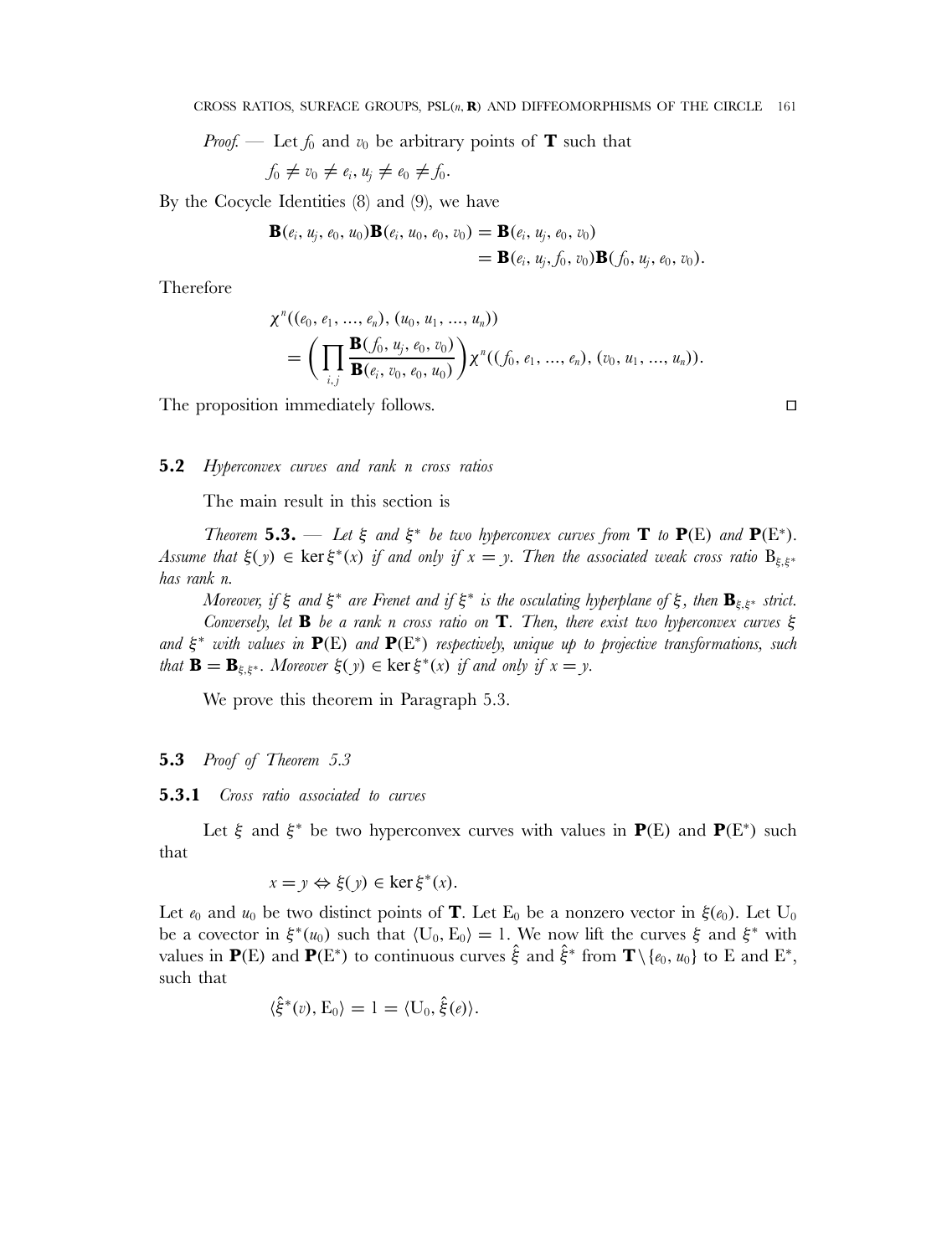Then the associated cross ratio is

$$
\mathbf{B}(f, v, e_0, u_0) = \langle \hat{\xi}^*(v), \hat{\xi}(f) \rangle.
$$

From this expression it follows that  $\chi^{n+1} = 0$  and that by hyperconvexity  $\chi^n \neq 0$ .

# **5.3.2** *Strict cross ratio and Frenet curves*

We now prove that  $\mathbf{B}_{\xi,\xi^*}$  is strict if  $\xi$  and  $\xi^*$  are Frenet and if  $\xi^*$  is the osculating hyperplane of ξ.

Since  $\xi(T)$  and  $\xi^*(T)$  are both C<sup>1</sup> submanifolds, there exist homeomorphisms σ and σ<sup>∗</sup> of **T** so that

$$
\eta=(\xi\circ\sigma,\xi\circ\sigma^*),
$$

is a  $C^1$  map.

The following preliminary result is of independent interest

*Proposition* **5.4.** — *The two-form*  $\omega = \eta^* \Omega$  *is symplectic.* 

*Proof.* — The regularity of  $\eta$  implies that  $\eta^*\Omega$  is continuous. We begin by an observation. Let D be a line in  $\mathbb{R}^n$ , P a line in  $\mathbb{R}^{n*}$ , such that  $D \oplus P^{\perp} = \mathbb{R}^n$ . Let W be a two-plane containing D. Let

$$
\hat{W} = T_D \mathbf{P}(W) \subset T_D \mathbf{P}(\mathbf{R}^n).
$$

Let V an  $n-2$ -plane contained in P<sup>⊥</sup>. Let

$$
\hat{\mathbf{V}} = \mathrm{T}_{\mathrm{P}} \mathbf{P}(\mathbf{W}^{\perp}) \subset \mathrm{T}_{\mathrm{P}} \mathbf{P}(\mathbf{R}^{*n}).
$$

By the definition of  $\Omega$  in Section 4.4.3, if

$$
V\oplus W=\mathbf{R}^n,
$$

then

$$
\Omega|_{\hat{V}\oplus\hat{W}}\neq 0.
$$

In the case of hyperconvex curves,

$$
T_{\xi^1(x)}(\xi^1(\partial_\infty\pi_1(\Sigma)))=\widehat{\xi^2(x)},\qquad T_{\xi^{n-1}(x)}(\xi^{n-1}(\partial_\infty\pi_1(\Sigma)))=\widehat{\xi^{n-2}(x)}.
$$

Since by hyperconvexity  $\xi^2(x) \oplus \xi^{n-2}(y) = \mathbf{R}^n$  for  $x \neq y$ , we conclude that  $\eta^* \Omega$  is symplectic.  $\Box$ 

The following regularity result will be used in the sequel

*Proposition* **5.5.** — *If moreover the osculating flags of* ξ *and* ξ<sup>∗</sup> *are Hölder, so is* ω*.*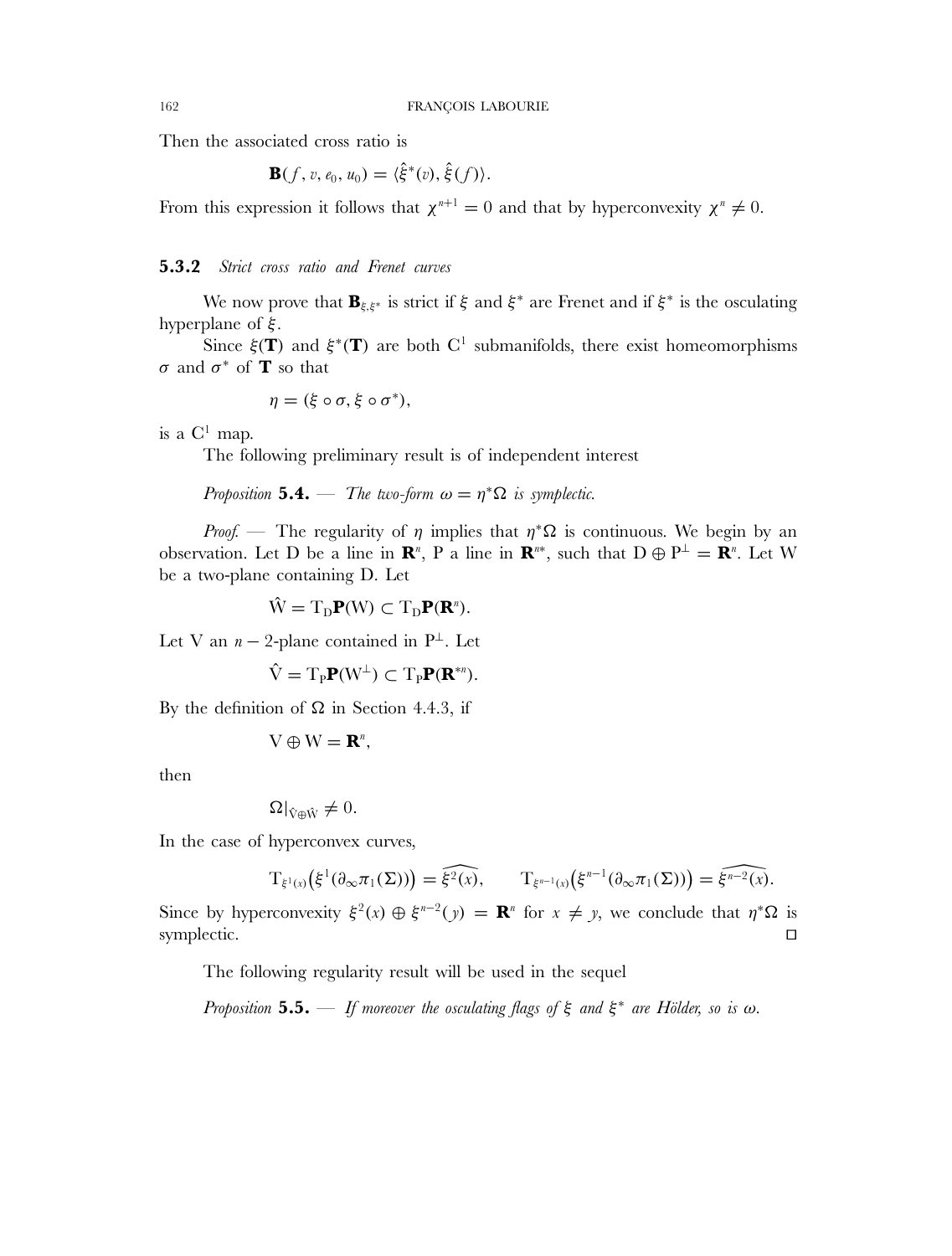*Proof.* — If we furthermore assume that the osculating flags of ξ and ξ<sup>\*</sup> are Hölder, then we can choose the homeomorphisms  $\sigma$  to be Hölder. Indeed,  $\sigma$  and σ<sup>∗</sup> are the inverse of the arc parametrisation of the submanifolds ξ(**T**) and ξ<sup>∗</sup>(**T**). Therefore,  $\sigma$  and  $\sigma^*$  are Hölder. Since the tangent spaces to these submanifolds are Hölder,  $\eta$  is C<sup>1</sup> with Hölder derivatives. It follows that  $\omega$  is Hölder.  $\Box$ 

As a corollary, we obtain

*Proposition* **5.6.** — *Let* ξ *and* ξ<sup>∗</sup> *be Frenet curves such that* ξ<sup>∗</sup> *is the osculating hyperplane of* ξ*. Then* **B**<sup>ρ</sup> *is strict.*

*Proof.* — Let  $(x, y, z, t)$  be a quadruple of pairwise distinct points. Let  $\dot{\eta} = \eta \circ$  $(\sigma, \sigma^*)^{-1}$ . Let Q be the square in  $\partial_{\infty}\pi_1(\Sigma)^{2*}$  whose vertexes are

 $(x, y), (z, y), (x, t), (z, t).$ 

By Formula (18), we know that

$$
|\mathbf{B}_{\rho}(x,y,z,t)|=e^{\frac{1}{2}\int_{\eta(Q)}\omega}.
$$

Since  $\omega$  is symplectic, and Q has a nonempty interior, we have that  $\int_{\eta(Q)} \omega \neq 0$ . Hence  $\mathbf{B}_{\rho}(x, y, z, t) \neq 1$ .  $\Box$ 

#### **5.3.3** *Curves associated to cross ratios*

We prove in this paragraph

*Proposition* **5.7.** — *Let* **B** *be a rank* n *cross ratio on* **T***. Then there exists hyperconvex curves*  $(\xi, \xi^*)$  *with values in*  $P(R^n) \times P(R^{*n})$ *, unique up to projective equivalence, so that* 

$$
\mathbf{B}=\mathbf{B}_{\xi,\xi^*}.
$$

*Proof.* — Let **B** be a rank *n* cross ratio. Let us fix  $(e, u) = ((e_0, e_1, ..., e_n))$  $(u_0, u_1, \ldots, u_n)$  in  $\mathbf{T}^{n*}$ . We consider

$$
\hat{\xi}: \begin{cases} \mathbf{T} \setminus \{u_0\} & \to \mathbf{R}^n, \\ f & \mapsto (\mathbf{B}(f, u_1, e_0, u_0), \dots, \mathbf{B}(f, u_n, e_0, u_0)). \end{cases}
$$

Since

$$
(19) \t\t \chi_{\mathbf{B}}^n(e, u) \neq 0,
$$

the set  $(\hat{\xi}(e_1), ..., \hat{\xi}(e_n))$  is a basis of  $\mathbb{R}^n$ . Let  $(E_1^*, ..., E_n^*)$  be its dual basis. We now consider the map

$$
\hat{\xi}^* : \begin{cases} \mathbf{T} \setminus \{e_0\} & \to \mathbf{R}^{*n}, \\ v & \mapsto \sum_{i=1}^{i=n} \mathbf{B}(v, e_i, e_0, u_0) \mathbf{E}_i^*. \end{cases}
$$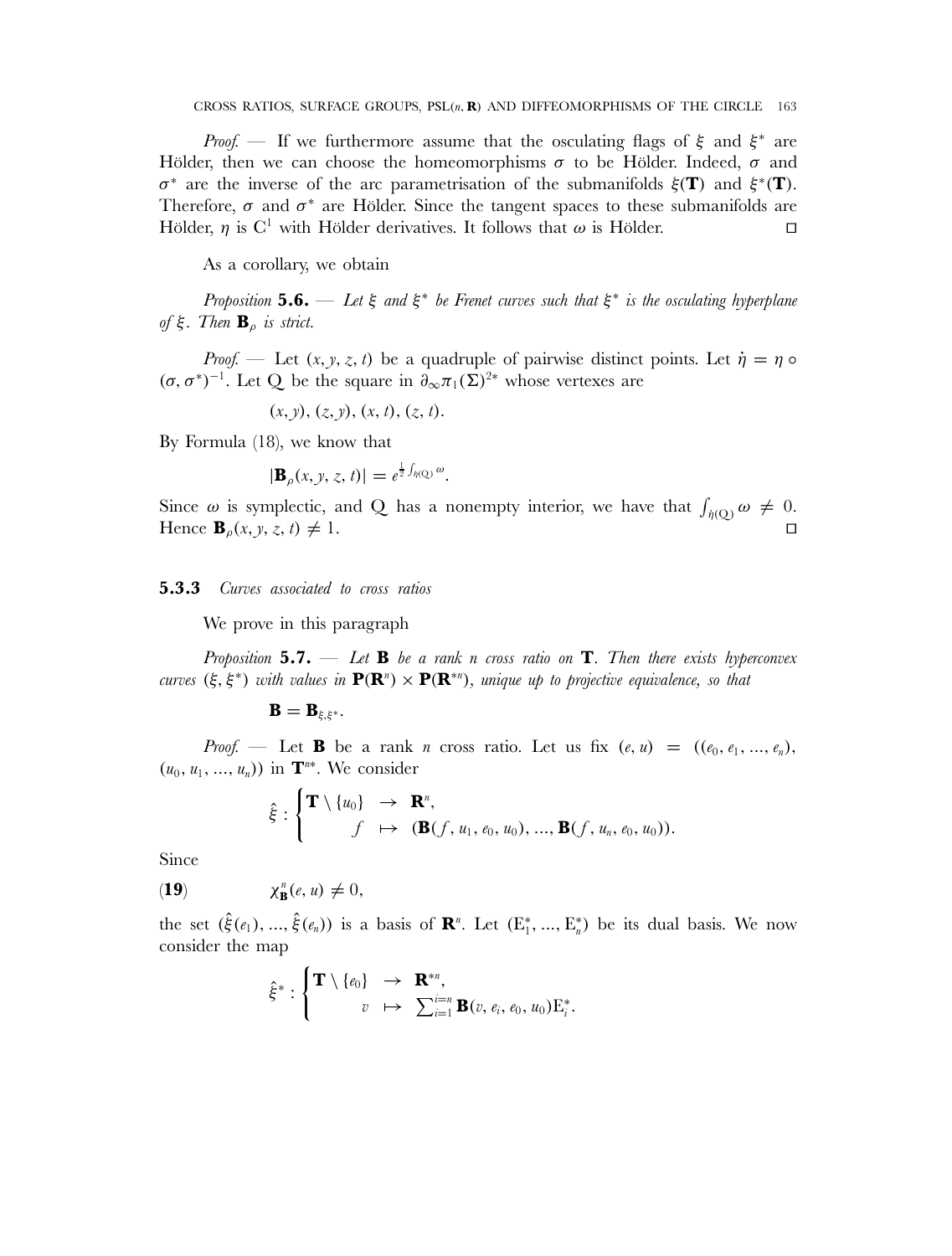We now prove that

(20) 
$$
\mathbf{B}(f, v, e_0, u_0) = \langle \hat{\xi}(f), \hat{\xi}^*(v) \rangle.
$$

We first observe that

(21) 
$$
\langle \hat{\xi}(e_i), \hat{\xi}^*(v) \rangle = \mathbf{B}(e_i, v, e_0, u_0).
$$

In particular

(22) 
$$
\langle \hat{\xi}(e_i), \hat{\xi}^*(u_j) \rangle = \mathbf{B}(e_i, u_j, e_0, u_0),
$$

and thus

$$
(\hat{\xi}^*(u_1), ..., \hat{\xi}^*(u_n)),
$$

is the canonical basis of **R**<sup>∗</sup><sup>n</sup> . As a consequence

(23) 
$$
\langle \hat{\xi}(f), \hat{\xi}^*(u_j) \rangle = \mathbf{B}(f, u_j, e_0, u_0).
$$

Let M<sup>n</sup> be the  $n \times n$ -matrix whose coefficients are  $\langle \hat{\xi}(e_i), \hat{\xi}^*(u_j) \rangle$ . For any any f anf v, let  $\hat{e} = (e_0, ..., e_n, f)$  and  $\hat{u} = (u_0, ..., u_n, v)$ . Let also  $M^{n+1}$  be the degenerate  $(n+1) \times$  $(n + 1)$ -matrix whose coefficients are  $\langle \hat{\xi}(e_i), \hat{\xi}^*(u_i) \rangle$  with the convention that  $e_{n+1} = f$ and  $u_{n+1} = v$ . By Equation (22),

(24) 
$$
\det(\mathbf{M}^n) = \chi_\mathbf{B}^n(e, u) \neq 0.
$$

The equation

$$
\chi_{\mathbf{B}}^{n+1}(\hat{e},\hat{u})=0,
$$

yields, after developing the determinant along the last line,

$$
\mathbf{B}(f, v, e_0, v_0) \chi_{\mathbf{B}}^n(e, u) = \mathrm{F}(..., \mathbf{B}(f, u_i, e_0, u_0), ..., \mathbf{B}(e_i, v, e_0, u_0), ...),
$$

where the right hand term is polynomial in  $\mathbf{B}(f, u_i, e_0, u_0)$  and  $\mathbf{B}(e_i, v_i, e_0, u_0)$ . The same argument applied to the determinant of  $M^{n+1}$  yields

$$
\langle \hat{\xi}(f), \hat{\xi}^*(v) \rangle \det(M^n) = F(..., \langle \hat{\xi}(f), \hat{\xi}^*(u_j) \rangle, ..., \langle \hat{\xi}(e_i), \hat{\xi}^*(v) \rangle, ...).
$$

Therefore, we complete the proof of Equation (20) using Equations (21), (23) and (24).

Let now  $\hat{\xi}$  and  $\hat{\xi}^*$  be defined from  $S = T \setminus \{e_0, u_0\}$  to  $P(R^n)$  and  $P(R^{*n})$  as the projections of the map  $\xi$  and  $\xi^*$ .

By the Normalisation Relation (6) and Equation (20)

$$
x = y \Leftrightarrow \xi(y) \in \ker \xi^*(x).
$$

Equation (20) applied four times yields that  $\mathbf{B} = \mathbf{B}_{\xi,\xi^*}$ . Finally since  $\chi^n$  never vanishes, ξ is hyperconvex as well as  $\xi^*$ .

By Lemma 4.3, this shows that the curves  $\xi$  and  $\xi^*$  are unique up to projective transformations, and in particular do not depend on the choice of  $e$  and  $u$ . We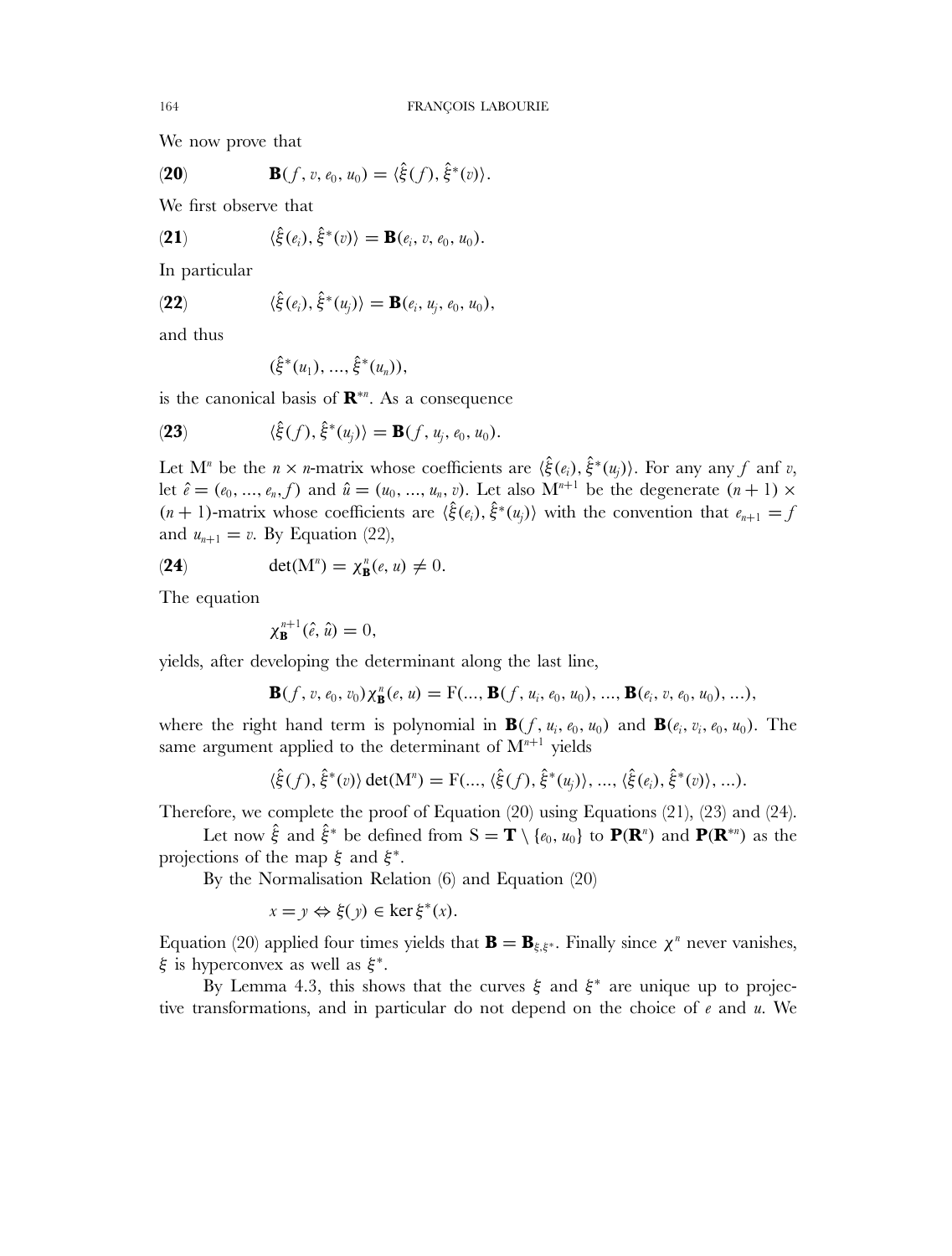can therefore extend  $\xi$  and  $\xi^*$  to **T** by a simple gluing argument and the proposition  $\Box$  follows.  $\Box$ 

# **5.4** *Hyperconvex representations and cross ratios*

Using Theorem 2.6, the following proposition relates hyperconvex representations and cross ratios.

*Proposition* **5.8.** — *Let* ρ *be a a* n*-hyperconvex representation with limit curve* ξ *and osculating hyperplane*  $\xi^*$ *. Then*  $\mathbf{B}_{\rho} = \mathbf{B}_{\xi, \xi^*}$  *is a cross ratio defined on*  $\partial_{\infty} \pi_1(\Sigma)$  *and its periods are*

$$
\ell_{\mathbf{B}}(\gamma) = w_{\rho}(\gamma) := \log \left( \left| \frac{\lambda_{\max}(\rho(\gamma))}{\lambda_{\min}(\rho(\gamma))} \right| \right),\,
$$

*where* λmax(ρ(γ)) *and* λmin(ρ(γ)) *are the eigenvalues of the real split element* ρ(γ) *having maximal and minimal absolute values respectively.*

*Proof.* — By Theorem 5.3,  $\mathbf{B}_{\rho}$  is rank *n* weak cross ratio. Furthermore, since  $\xi$ and  $\xi^*$  are Hölder,  $\mathbf{B}_\rho$  is Hölder. By Proposition 5.6,  $\mathbf{B}_\rho$  is strict. It remains to compute the periods. By Theorem 2.6, if  $\gamma^+$  is the attracting fixed point of  $\gamma$  in  $\partial_{\infty}\pi_1(\Sigma)$ , then  $\xi(\gamma^+)$ , (resp.  $\xi^*(\gamma^-)$ ) is the unique attracting (respectively repelling) fixed point of  $\rho(\gamma)$ in **P**(E). In particular

$$
\rho(\gamma)\hat{\xi}(\gamma^+) = \lambda_{\max}\hat{\xi}(\gamma^+),
$$
  

$$
\rho(\gamma)\hat{\xi}(\gamma^-) = \lambda_{\min}\hat{\xi}(\gamma^-).
$$

Therefore,

$$
\ell_{\mathbf{B}}(\gamma) = \log |\mathbf{B}(\gamma^-, y, \gamma^+, \gamma^{-1}y)|
$$
  
\n
$$
= \log \left| \frac{\langle \hat{\xi}(\gamma^-), \hat{\xi}^*(y) \rangle \langle \hat{\xi}(\gamma^+), \hat{\xi}^*(\gamma^{-1}y) \rangle}{\langle \hat{\xi}(\gamma^-), \hat{\xi}^*(\gamma^{-1}y) \rangle \langle \hat{\xi}(\gamma^+), \hat{\xi}^*(y) \rangle} \right|
$$
  
\n
$$
= \log \left| \frac{\langle \hat{\xi}(\gamma^-), \hat{\xi}^*(y) \rangle \langle \hat{\xi}(\gamma^+), \rho(\gamma^*) \hat{\xi}^*(y) \rangle}{\langle \hat{\xi}(\gamma^-), \rho(\gamma^*) \hat{\xi}^*(y) \rangle \langle \hat{\xi}(\gamma^+), \hat{\xi}^*(y) \rangle} \right|
$$
  
\n
$$
= \log \left| \frac{\langle \hat{\xi}(\gamma^-), \hat{\xi}^*(y) \rangle \langle \rho(\gamma) \hat{\xi}(\gamma^+), \hat{\xi}^*(y) \rangle}{\langle \rho(\gamma) \hat{\xi}(\gamma^-), \hat{\xi}^*(y) \rangle \langle \hat{\xi}(\gamma^+), \hat{\xi}^*(y) \rangle} \right|
$$
  
\n
$$
= \log \left| \frac{\lambda_{\text{max}}}{\lambda_{\text{min}}} \right|.
$$

*Remark.* — Let  $\rho^*$  be the contragredient representation of  $\rho$  defined by  $\rho^*(\gamma) = (\rho(\gamma^{-1}))^*.$ 

 $\Box$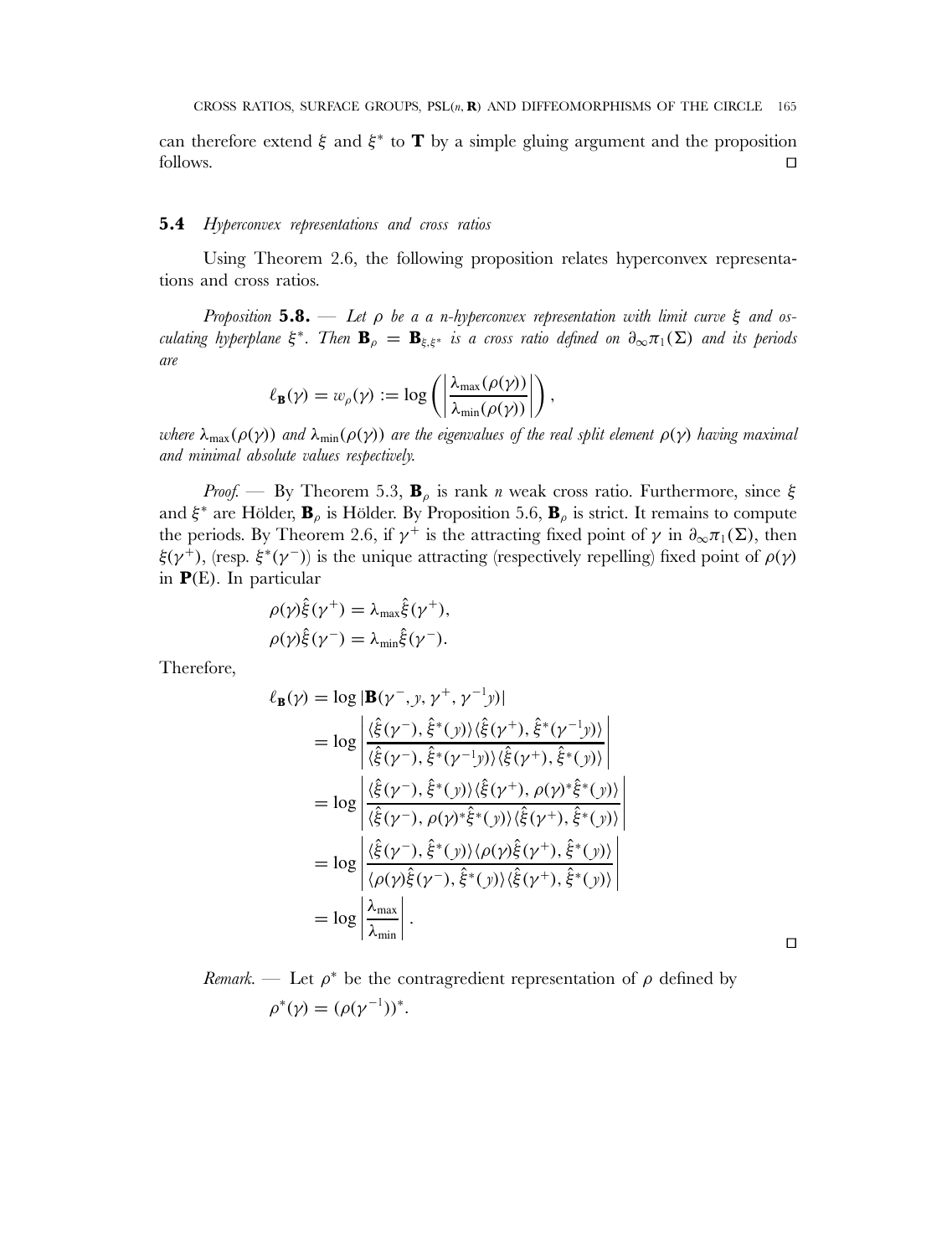Let **B** be a cross ratio. We define **B**<sup>\*</sup> by **B**<sup>\*</sup>(*x, y, z, t*) = **B**(*y, x, t, z*). Then  $(\mathbf{B}_{\rho})^* = \mathbf{B}_{\rho^*}.$ By the above proposition, the cross ratios  $\mathbf{B}_{\rho}$  and  $\mathbf{B}_{\rho^*}$  have the same periods, however  $\rho$  and  $\rho^*$  are not necessarily conjugated.

# **5.5** *Proof of the main Theorem 1.1*

Theorem 1.1 stated in the introduction is a consequence of Proposition 5.8 for one side of the equivalence, and of Theorem 5.3, Lemma 4.3 and Guichard's Theorem 2.4 [18] for the other side of the equivalence.

# **6** The jet space  $J^1(T, R)$

Let  $J = J^1(T, R)$  be the space of one-jets of real-valued functions on the circle **T**. The structure of this section is as follows:

- In Paragraph 6.1, we describe the action of the group  $C^{1,h}(\mathbf{T}) \rtimes \text{Diff}^h(\mathbf{T})$  on J as well as the geometry of this latter space.
- In Paragraph 6.2, we characterise geometrically the action of  $C^{1,h}(\mathbf{T}) \rtimes$  $\mathrm{Diff}^h(\mathbf{T})$  on J.
- In Paragraph 6.3, we describe a homomorphism from  $PSL(2, \mathbf{R})$  to  $C^{\infty}(\mathbf{T}) \rtimes$  $Diff^{\infty}(\mathbf{T})$  whose image acts faithfully and transitively on J.

# **6.1** *Description of the jet space*

We describe in this section the geometric features of I that will be useful in the sequel, namely:

- A structure of a principal **R**-bundle with connection given by
	- a projection δ onto T<sup>∗</sup>**T**,
	- an **R**-action given by a flow  $\{\varphi_t\},\$
	- a connection form β which is a contact form.
- A foliation of J by affine leaves  $\mathscr{F}$ .
- A projection  $\pi$  onto **T**.
- An action of  $C^{1,h}(\mathbf{T}) \rtimes \mathrm{Diff}^h(\mathbf{T})$  on J.

In Lemma 10.1, we shall characterise the action of  $C^{1,h}(\mathbf{T}) \rtimes \text{Diff}^h(\mathbf{T})$  using the principal bundle structure and the foliation  $\mathscr{F}$ . We finally give in Paragraph 6.3.2 two alternate descriptions of J.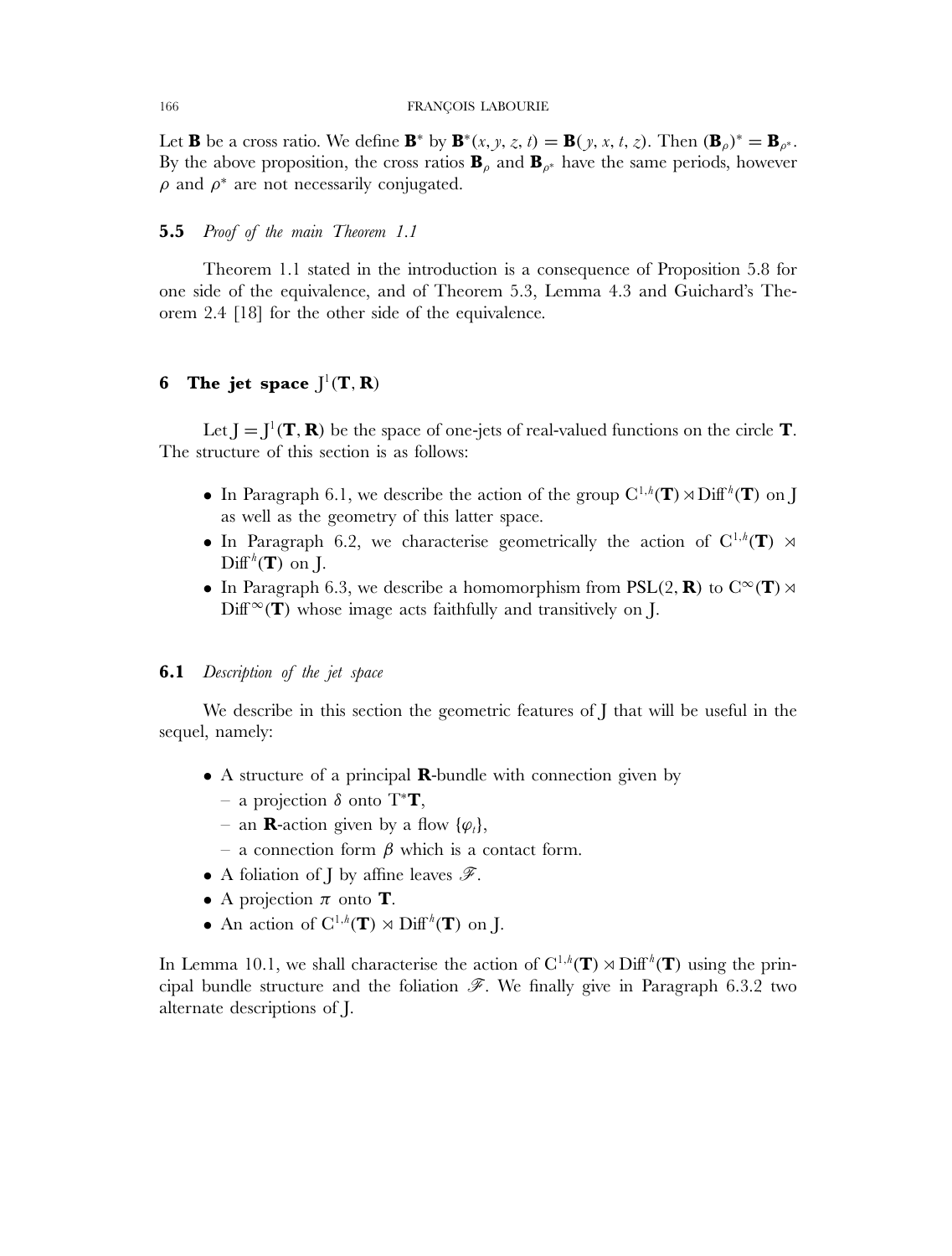### **6.1.1** *Projections*

We denote by  $j_x^1(f)$  the one-jet of the function f at the point x of **T**. We define the projections

$$
\pi : \begin{cases} \nJ \rightarrow \mathbf{T}, \\ \nJ_x^1(f) \rightarrow x, \\ \n\delta : \n\begin{cases} \nJ \rightarrow \mathrm{T}^* \mathbf{T}, \\ \nJ_x^1(f) \rightarrow d_x f. \n\end{cases} \n\end{cases}
$$

We observe that each fibre of  $\pi$  carries an affine structure. In order to help the readers remember the heavy notation, we remark that  $\delta$  is the projection that takes in account the "derivative" part.

# **6.1.2** *Action of*  $C^{1,h}(\mathbf{T}) \rtimes \text{Diff}^h(\mathbf{T})$

The group  $H(T) = C^{1,h}(T) \rtimes Diff^{h}(T)$  acts by Hölder homeomorphisms on J in the following way. Let  $(\phi, h)$  be an element of  $C^{1,h}(\mathbf{T}) \rtimes \mathrm{Diff}^h(\mathbf{T})$ , where  $\phi$  a  $C^1$ diffeomorphism with Hölder derivatives of **T** and h is a  $C^1$ -function on **T** with Hölder derivatives. Let  $F = F(h, \phi)$  be the homeomorphism of J given by

$$
F(h, \phi) : j_x^1(f) \mapsto j_{\phi(x)}^1((h+f) \circ \phi^{-1}).
$$

The homeomorphism  $F = F(h, \phi)$  has the following properties:

- F preserves the fibres of  $\pi$ , that is:  $\pi \circ F = \phi \circ \pi$ .
- For every x in **T**, F restricted to  $\pi^{-1}(x)$  is affine in particular  $C^{\infty}$  and the derivatives of  $F|_{\pi^{-1}(x)}$  vary continuously on J.

Finally, the map  $(h, \phi) \to F(h\phi)$  defines an action of  $C^{1,h}(\mathbf{T}) \rtimes \text{Diff}^h(\mathbf{T})$  on J by Hölder homeomorphisms.

Alternatively, if we choose a coordinate  $\theta$  on **T** and consider the identification

$$
\begin{cases}\nJ \to \mathbf{T} \times \mathbf{R} \times \mathbf{R}, \\
j_{\theta}^{1}(f) \mapsto (\theta, r, f) = (\theta, \frac{\partial f}{\partial \theta}, f(\theta)),\n\end{cases}
$$

then  $F(h, \phi)$  is given by

(25) 
$$
(\eta, r, f) \mapsto \left(\phi(\eta), \frac{\partial \phi}{\partial \theta}^{-1}(\eta) \left(\frac{\partial h}{\partial \theta}(\eta) + r\right), f + h(\eta)\right).
$$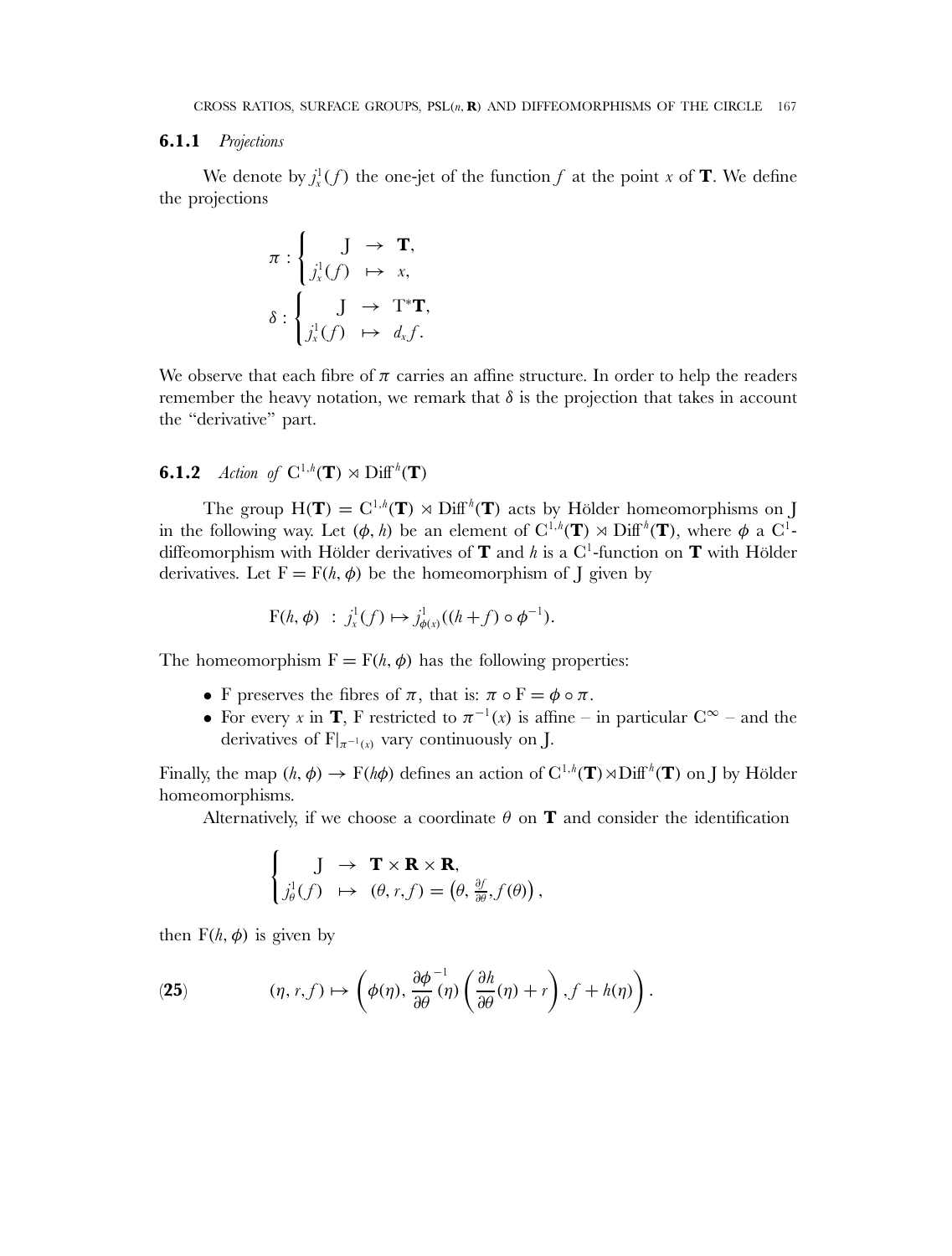# **6.1.3** *Foliation*

Let  $\mathscr F$  be the 1-dimensional foliation of J given by the fibres of the projection

$$
\begin{cases} J \to \mathbf{T} \times \mathbf{R}, \\ j_x^1(f) \mapsto (x, f(x)). \end{cases}
$$

Each leaf of  $\mathscr F$  is included in a fibre of  $\pi$  and is an affine line with respect to the affine structure on the fibres of  $\pi$ . We observe that the leaf through z is identified (as an affine line) with  $T_x^*T$  for  $x = \pi(z)$ .

This affine structure is invariant by the action of  $C^{1,h}(\mathbf{T}) \rtimes \mathrm{Diff}^h(\mathbf{T})$  described above.

### **6.1.4** *Canonical flow*

We define the *canonical flow* of J to be the flow

$$
\varphi_t(j^1_x(f)) = j^1_x(f + t),
$$

where we identify the real number  $t$  with the constant function that takes value  $t$ . The canonical flow commutes with the action of  $C^{1,h}(\mathbf{T}) \rtimes \mathrm{Diff}^h(\mathbf{T})$  on J. Notice also that

$$
J/Z(H(\boldsymbol{T}))=T^{\ast}\boldsymbol{T},
$$

and that this identification turns  $\delta : J \mapsto T^*T$  into a principal **R**-bundle.

### **6.1.5** *Contact form*

We finally recall that I admits a contact form  $\beta$ . If we choose a coordinate  $\theta$  on **T** and consider the identification

$$
\begin{cases} \quad J \to \mathbf{T} \times \mathbf{R} \times \mathbf{R}, \\ j_{\theta}^{1}(f) \mapsto (\theta, r, f) = (\theta, \frac{\partial f}{\partial \theta}, f(\theta)), \end{cases}
$$

then

$$
\beta = df - rd\theta.
$$

*Remarks*

- 1. Note that a Legendrian curve for β which is locally a graph above **T** is the graph of one-jet of a function.
- 2. Moreover, the canonical flow  $\varphi_t$  preserves the 1-form  $\beta$ .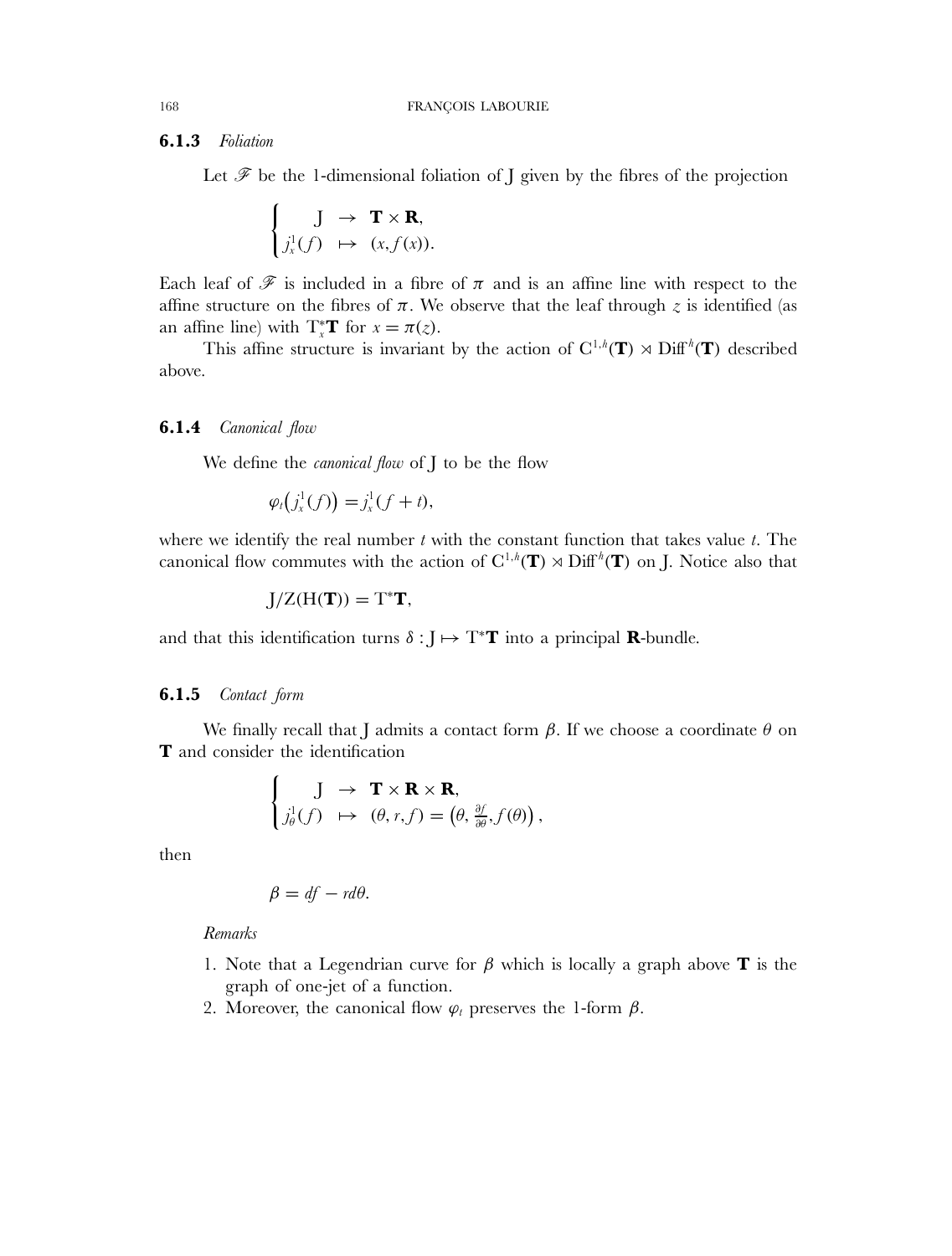- 3. Observe that  $\beta$  is a connection form for the principal **R**-bundle defined by  $\delta$ , and that its curvature form is the canonical symplectic form of T<sup>∗</sup>**T**.
- 4. Here is another description of β. Recall that the *Liouville form* λ on the cotangent bundle  $p : T^*M \to M$  is given by

 $\lambda_q(u) = \langle q | \mathrm{T}_q p(u) \rangle.$ 

In coordinates for T<sup>\*</sup>**T**, we have,  $\lambda = d\theta$ . If f is the function on J given by  $f(j_x^1(g)) = g(x)$ , then  $\beta = df - \delta^* \lambda$ .

# **6.2** *A geometric characterisation of*  $C^{\infty}(\mathbf{T}) \rtimes \text{Diff}^{\infty}(\mathbf{T})$

The following proposition shows that  $\mathscr{F}, \beta$  and  $\varphi_t$  characterise the action of  $C^{\infty}(\mathbf{T}) \rtimes \text{Diff}^{\infty}(\mathbf{T})$  on J. Later, in Lemma 10.1, we characterise  $C^{1,h}(\mathbf{T}) \rtimes \text{Diff}^{h}(\mathbf{T})$ .

*Proposition* **6.1.** — Let  $\psi$  be a  $C^{\infty}$ -diffeomorphism of *J. Assume that* 

- 1.  $\psi$  *commutes with the flow*  $\varphi_t$ ,
- 2*.* ψ *preserves the 1-form* β*,*
- 3*.* ψ *preserves the foliation* F*.*

*Then*  $\psi$  *belongs to*  $C^{\infty}(\mathbf{T}) \rtimes \mathrm{Diff}^{\infty}(\mathbf{T})$ *.* 

# **6.2.1** *A preliminary proposition*

We first prove an elementary remark

*Proposition* **6.2.** — Let  $\alpha$  be a connection one-form on the **R**-bundle  $\delta : J \rightarrow T^*T$ . Assume that the curvature of  $\alpha$  is the canonical symplectic form on T<sup>\*</sup>**T**. Then there exists a diffeo*morphism* ξ *of* J *which*

- *commutes with the action of the canonical flow,*
- *preserves the fibres of* π *and* δ *(that is send fibres to fibres),*
- *is above a symplectic diffeomorphism of* T<sup>∗</sup>**T***,*
- *satisfies*  $\xi^* \beta = \alpha$ .

*Proof.* — We choose a coordinate  $\theta$  of **T**. Thus, T<sup>\*</sup>**T** is identified with **T**  $\times$  **R** with coordinates  $(\theta, r)$ , and J with  $\mathbf{T} \times \mathbf{R} \times \mathbf{R}$  with coordinates  $(\theta, r, f)$ . Since  $\alpha$  is a connection form, there exist functions  $\alpha_r$  and  $\alpha_\theta$  such that

$$
\alpha = df + \alpha_r(r, \theta)dr + \alpha_\theta(r, \theta)d\theta.
$$

Let

$$
\gamma = \alpha - \beta = \alpha_r(r, \theta)dr + (\alpha_\theta(r, \theta) + r)d\theta.
$$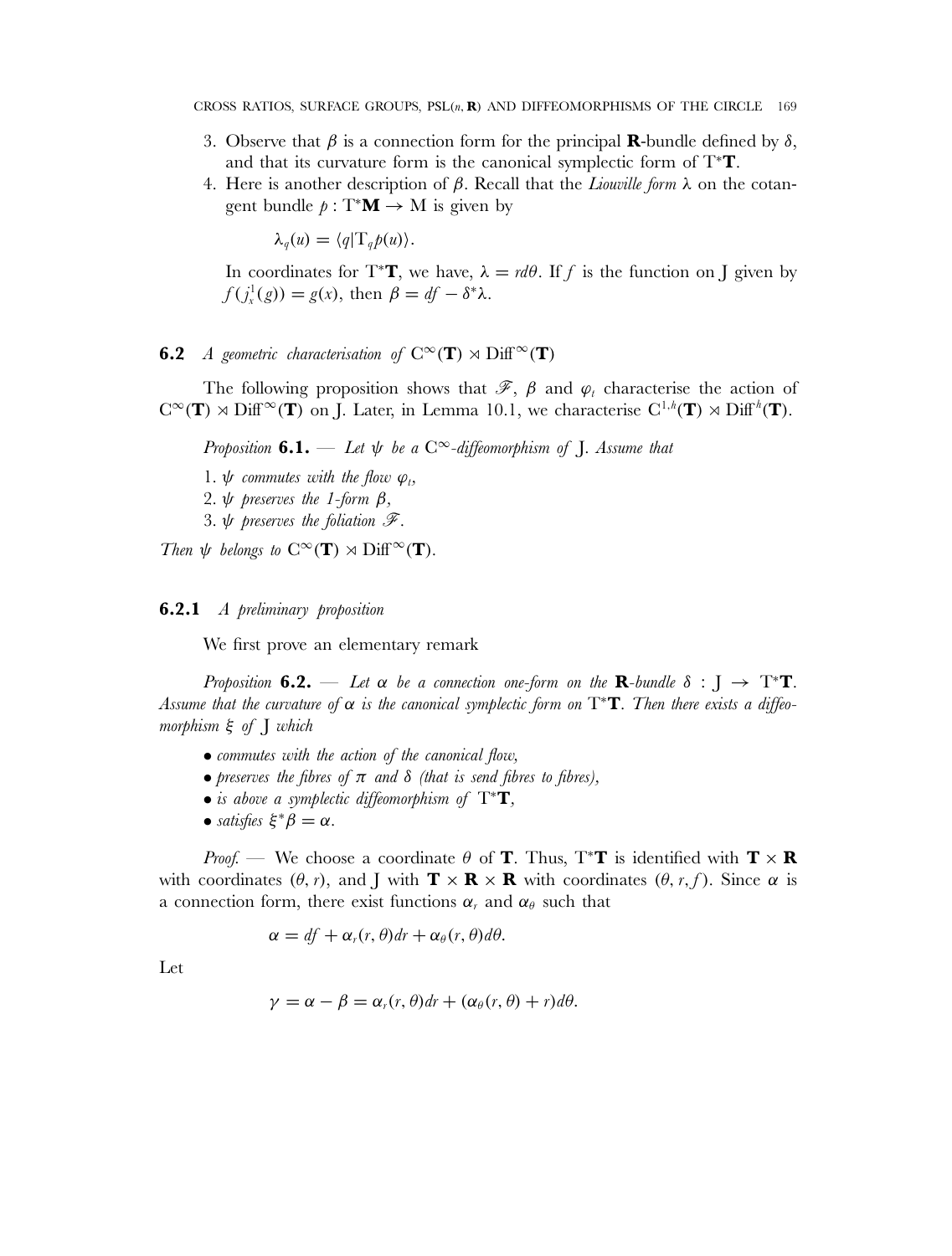Since the curvature of  $\alpha$  is  $d\theta \wedge dr$ ,  $\gamma$  is closed. Therefore, there exist a function h on T<sup>∗</sup>**T** and a constant λ such that

$$
\gamma = dh + \lambda d\theta.
$$

A straightforward check now shows that the diffeomorphism  $\xi$  of J given by

$$
\xi(\theta, r, f) = (\theta, r - \lambda, f + h(\theta, r)).
$$

satisfies the condition of our proposition.

### **6.2.2** *Proof of Proposition 6.1*

*Proof.* — We use the notations and assumptions of Proposition 6.1. By Assumptions (1) and (3),  $\psi$  preserves the fibres of  $\pi$ . There exists thus a C<sup>∞</sup>-diffeomorphism  $\phi$  of T<sup>\*</sup>**T** such that

$$
\pi\circ\psi=\phi\circ\pi.
$$

Replacing  $\psi$  by  $\psi \circ (0, \phi^{-1})$ , we may as well assume that  $\phi = id$ . By Assumption (1),  $ψ$  also preserves the fibres of  $δ$ .

We choose a coordinate on **T** and use the identification  $J = T \times R \times R$  given in Paragraph 6.1.5. The previous discussion shows that

$$
\psi(\theta, r, f) = (\theta, F(\theta, r), H(\theta, r, f)).
$$

Since  $\psi^* \beta = \beta$ , we obtain that

$$
dH - Fd\theta = df - rd\theta.
$$

Hence

$$
\frac{\partial H}{\partial f} = 1, \ \ F - \frac{\partial H}{\partial \theta} = r, \ \ \frac{\partial H}{\partial r} = 0.
$$

Therefore, there exists a C∞-function g such that  $H = f + g(\theta)$ . It follows that

$$
\psi(\theta, r, f) = \left(\theta, r + \frac{\partial g}{\partial \theta}, f + g(\theta)\right).
$$

This exactly means that

$$
\psi(\theta, r, f) = (g, id).j^1(f).
$$

In other words,  $\psi$  belongs to  $C^{\infty}(\mathbf{T}) \rtimes \mathrm{Diff}^{\infty}(\mathbf{T})$ .

 $\Box$ 

 $\Box$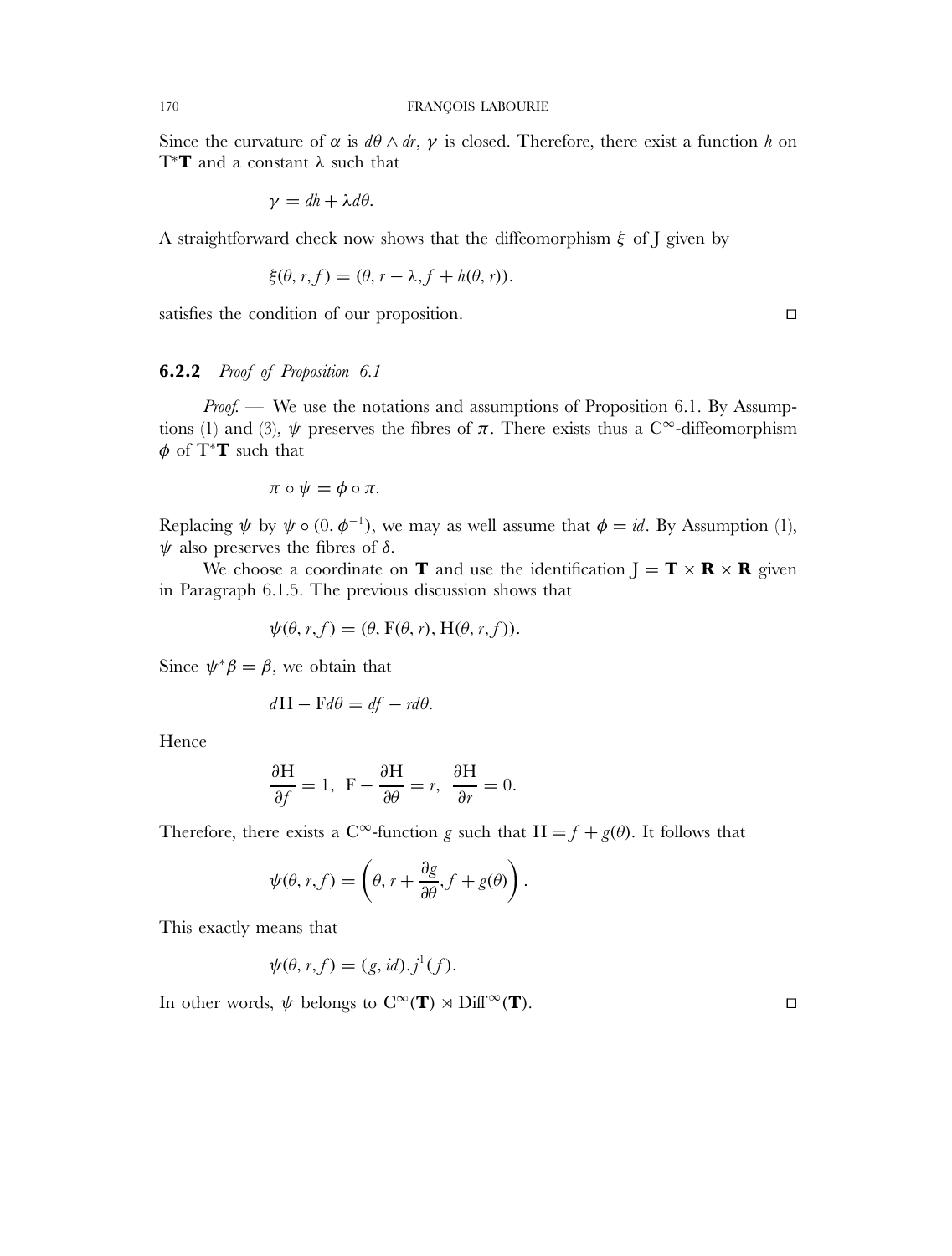# **6.3** PSL(2, **R**) and  $C^{\infty}(\mathbf{T}) \rtimes \text{Diff}^{\infty}(\mathbf{T})$

We consider the 3-manifold  $\overline{\mathbf{J}} = \text{PSL}(2, \mathbf{R})$ . We denote by g the Killing form, which we consider as a biinvariant – with respect to both left and right actions of  $PSL(2, \mathbf{R})$  – Lorentz metric on  $\bar{I}$ . Then:

- Let  $\overline{\varphi_t} = \Delta$  be the one-parameter group of diagonal matrices acting on the right on J.
- Let  $\overline{\mathscr{F}}$  the orbit foliation by the right action of the one-parameter group of strictly upper triangular matrices.
- Let  $\overline{\beta} = i_X g$ , where X is the vector field generating  $\overline{\varphi}_t$ .

Alternatively, describing PSL(2, **R**) as the unit tangent bundle of the hyperbolic plane, we can identify  $\overline{\varphi_t}$  with the geodesic flow,  $\overline{\mathscr{F}}$  with the horospherical foliation and  $\beta$ with the Liouville form.

Then

*Proposition* **6.3.** — *The one-form*  $\overline{\beta}$  *is a contact form. Furthermore, there exists a*  $C^{\infty}$  $d$ *iffeomorphism*  $\Psi$  *from*  $\overline{\mathrm{J}}$ *, that sends*  $(\varphi_t, \mathscr{F}, \beta)$  *to*  $(\overline{\varphi_t}, \overline{\mathscr{F}}, \overline{\beta})$  *respectively. Finally, this diffeomorphism*  $\Psi$  *is unique up to left composition by an element of*  $C^{\infty}(\mathbf{T}) \rtimes \mathrm{Diff}^{\infty}(\mathbf{T})$ *.* 

As an immediate application, we have

*Definition* **6.4** *(Standard representation).* — *Since the left action of* PSL(2, **R**) *preserves the flow*  $\overline{\varphi}_t$ , the foliation  $\overline{\mathscr{F}}$  and the 1-form  $\overline{\beta}$ , combining Propositions 6.1 and 6.3, we obtain *a group homomorphism*

$$
\iota: \begin{cases} \mathrm{PSL}(2,\mathbf{R}) & \to \mathbb{C}^\infty(\mathbf{T}) \rtimes \mathrm{Diff}^\infty(\mathbf{T}), \\ g & \mapsto \Psi \circ g \circ \Psi^{-1}, \end{cases}
$$

*well defined up to conjugation by an element of*  $C^{\infty}(\mathbf{T}) \rtimes \mathrm{Diff}^{\infty}(\mathbf{T})$ *. The corresponding representation from*  $PSL(2, \mathbf{R})$  *to*  $C^{\infty}(\mathbf{T}) \rtimes \text{Diff}^{\infty}(\mathbf{T})$  *is called* standard.

*Remark.* — The action of  $PSL(2, \mathbf{R})$  on  $\mathbf{RP}^1 \simeq \mathbf{T}$  gives rise to an embedding of PSL(2, **R**) in Diff<sup> $\infty$ </sup>(**T**). The above standard representation is a nontrivial extension of this representation. Indeed, the natural lift of the action of Diff<sup> $\infty$ </sup>(T) on T<sup>\*</sup>T does not act transitively since it preserves the zero section. On the contrary, PSL(2, **R**) does act transitively through the standard representation. In Paragraph 6.3.2, we consider an alternate description of  $\bf{J}$  which make the action of  $PSL(2, \bf{R})$  more canonical.

**6.3.1** *Proof of Proposition 6.3*

*Proof.* — It is immediate to check that

 $PSL(2, \mathbf{R}) \rightarrow PSL(2, \mathbf{R})/\Delta = W$ ,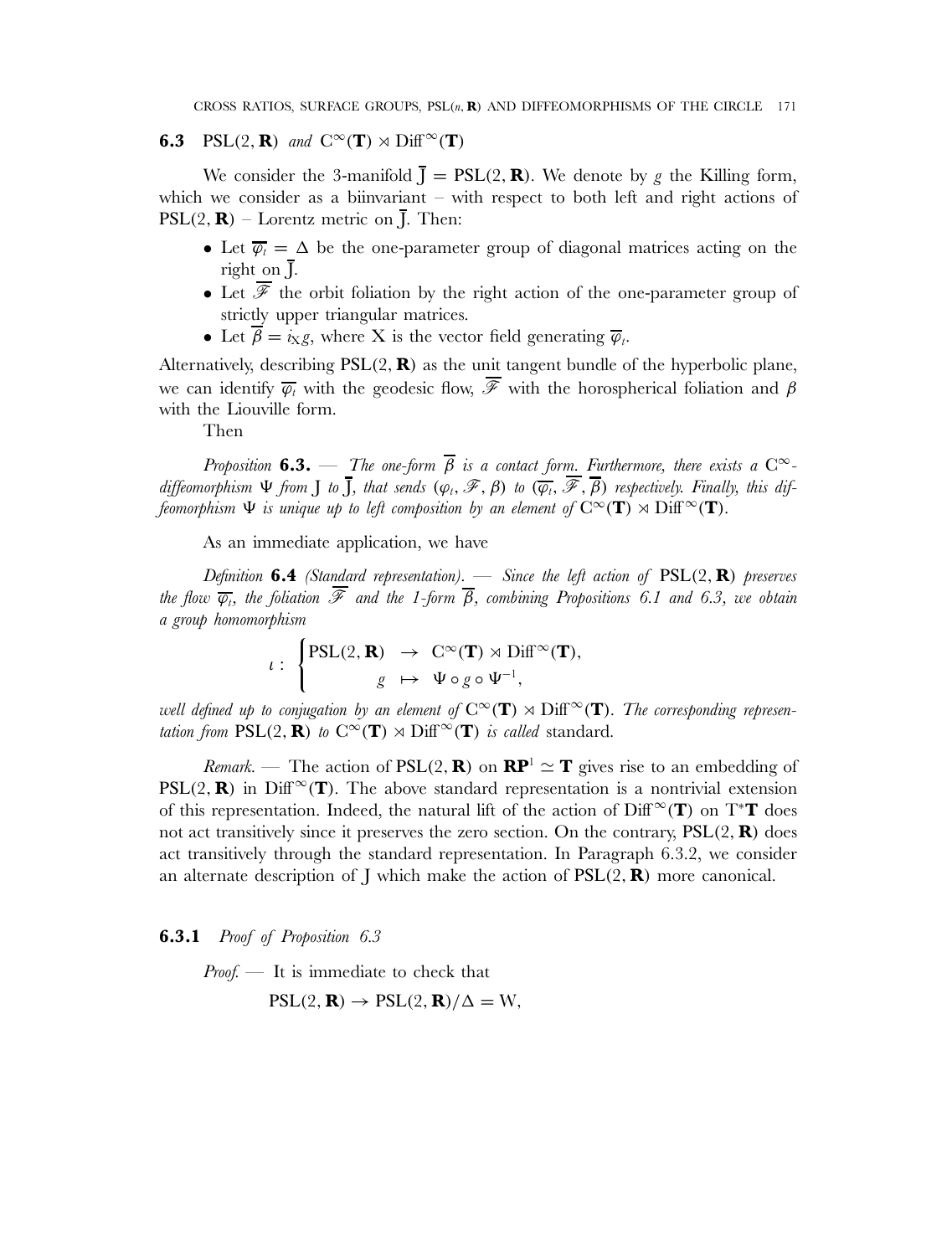is a principal **R**-bundle, whose connexion form is  $\overline{\beta}$  and whose curvature is symplectic. It follows that  $\overline{\beta}$  is a contact form.

Let  $\overline{\pi}$  be the projection

$$
W \to \mathbf{RP}^1 = PSL(2, \mathbf{R})/B,
$$

where B is the 2-dimensional group of upper triangular matrices.

Let  $\psi_0$  be a symplectic diffeomorphism from W to T<sup>\*</sup>**T** over a diffeomorphism  $\phi_0$  from **RP**<sup>1</sup> to **T**, that is so that  $\pi \circ \psi_0 = \phi_0 \overline{\pi}$ . Let  $\Psi_0 : \overline{J} \to J$  be a principal **R**-bundle equivalence over  $\psi_0$ . Let  $\alpha = (\psi_0^{-1})^* \overline{\beta}$ . Let  $\xi$  be the symplectic diffeomorphism of J obtained by Proposition 6.2 applied to  $\alpha = (\psi_0^{-1})^* \overline{\beta}$ . It follows  $\Psi = \xi \circ \Psi_0$ has all the properties required. Finally, by Proposition 6.1,  $\Psi$  is well defined up to multiplication by an element of  $C^{\infty}(\mathbf{T}) \rtimes \text{Diff}^{\infty}(\mathbf{T})$ .

Since the right action of PSL(2, **R**) preserves  $\overline{\mathscr{F}}, \overline{\beta}$ , and  $\overline{\varphi}_t$ , we obtain a representation of  $PSL(2, \mathbf{R})$  well defined up to conjugation as follows

$$
\begin{cases}\n\text{PSL}(2, \mathbf{R}) & \to \mathbb{C}^{\infty}(\mathbf{T}) \rtimes \text{Diff}^{\infty}(\mathbf{T}), \\
g & \mapsto \Psi \circ g \circ \Psi^{-1}.\n\end{cases} \qquad \qquad \Box
$$

# **6.3.2** *Alternate description of* J

For the sake of completeness, we introduce two alternate descriptions of J. The second one – which we shall not use – has been suggested by the referee:

- We have just seen that  $PSL(2, \mathbf{R})$  is an alternate description of J.
- We also may consider the space  $E_{1/2}$  of half densities on **T**. Then J will be the space of 1-jets of sections. The reader can work out the details and see that the natural action of PSL(2, **R**) which comes from its injection into  $\text{Diff}^{\infty}(\mathbf{T})$ coincides with the above action.

# **7 Anosov and** ∞**-Hitchin homomorphisms**

The purpose of this section is to define various types of homomorphisms from  $\pi_1(\Sigma)$  to  $\widehat{H(T)} = C^{1,h}(T) \rtimes \mathrm{Diff}^h(T)$ .

# **7.1** ∞*-Fuchsian homomorphism and* H*-Fuchsian actions*

*Definition* **7.1** *(Fuchsian homomorphism).* — *Let* ρ *be a Fuchsian homomorphism from*  $\pi_1(\Sigma)$  *to* PSL(2, **R**)*. We say that the composition of*  $\rho$  *by the standard representation if from*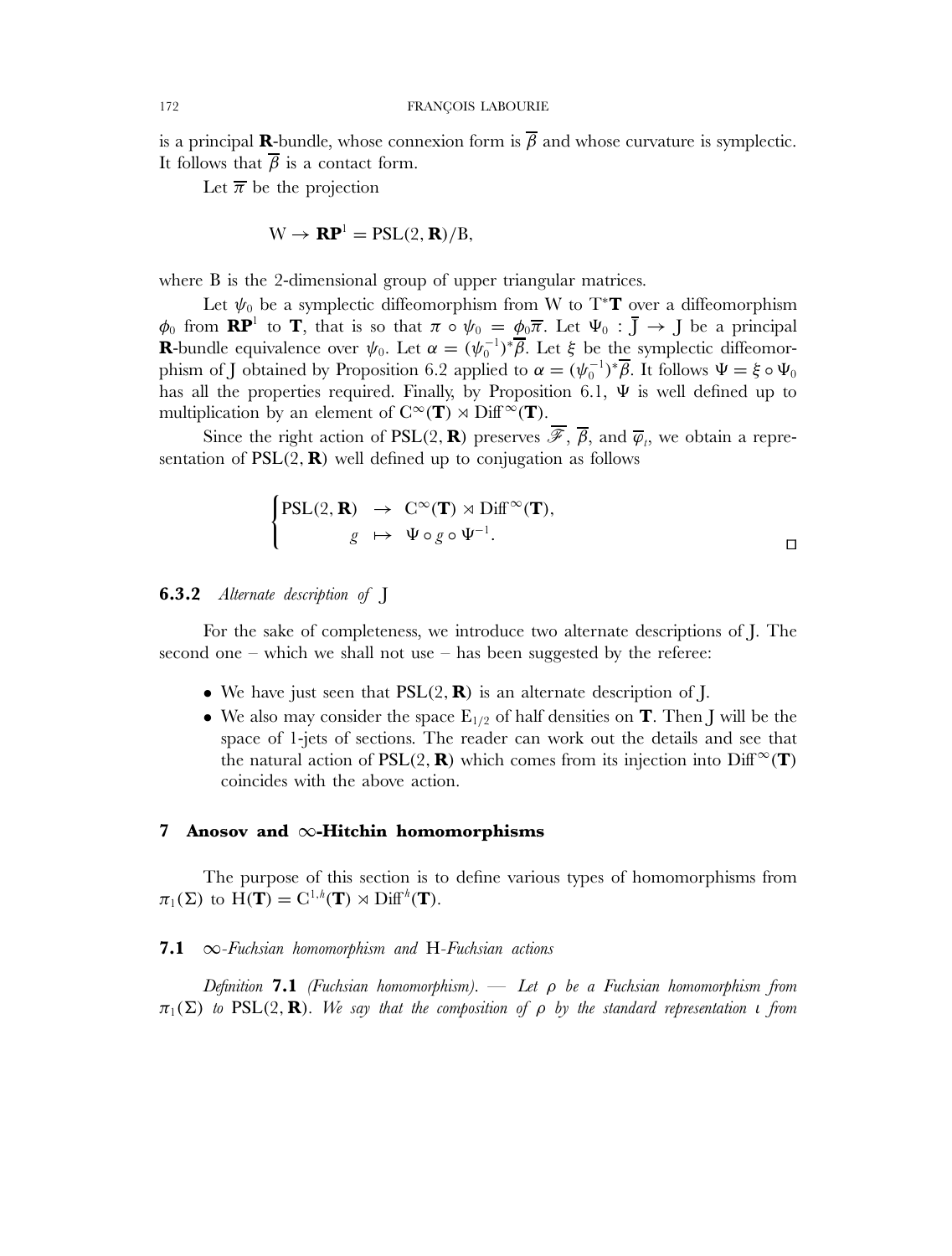**PSL(2, <b>R**) *to* H(**T**) *(cf. Definition 6.4) is*  $\infty$ -Fuchsian, *or in short* Fuchsian *when there is no ambiguity.*

*Definition* **7.2** *(H-Fuchsian action on* **T***).* — *We say an action of*  $\pi_1(\Sigma)$  *on* **T** *is* H-Fuchsian *if it is an action by* C1*-diffeomorphisms with Hölder derivatives, which is Hölder conjugate to the action of a cocompact group of*  $PSL(2, \mathbf{R})$  *on*  $\mathbf{RP}^1$ *.* 

# **7.2** *Anosov homomorphisms*

We begin with a general definition. Let  $\mathscr F$  be a foliation on a compact space, and  $d_{\mathscr{F}}$  be a Riemannian distance along the leaves of  $\mathscr{F}$  which comes from a leafwise continuous metric. In particular,  $d_{\mathscr{F}}(x,y) \leq \infty$  if and only if x and y are in the same leaf.

*Definition* **7.3** *(Contracting the leaves).* — *A* flow  $\varphi_t$  contracts uniformly the leaves of a foliation  $\mathscr{F}$ , if  $\varphi_t$  preserves  $\mathscr{F}$  and if moreover

$$
\forall \epsilon > 0, \ \forall \alpha > 0, \ \exists t_0 : \ t \geq t_0, \ d_{\mathscr{F}}(x, y) \leq \alpha \implies d_{\mathscr{F}}(\varphi_t(x), \varphi_t(y)) \leq \epsilon.
$$

*This definition does not depend on the choice of*  $d_{\mathscr{F}}$ .

We now use the notations of Section 6.1.

*Definition* **7.4** *(Anosov homomorphisms).* — *A homomorphism*  $\rho$  *from*  $\pi_1(\Sigma)$  *to*  $H(T)$  *is* Anosov *if:*

- the group  $\rho(\pi_1(\Sigma))$  acts with a compact quotient on  $J = J^1(\mathbf{T}, \mathbf{R})$ ,
- *the flow induced by the canonical flow*  $\varphi_t$  *on*  $\rho(\pi_1(\Sigma)) \setminus J$  *contracts uniformly the leaves of* F *(cf. definition above),*
- *the induced action on* **T** *is* H*-Fuchsian.*

*We denote the space of Anosov homomorphisms by* Hom<sup>∗</sup> *.*

# *Remarks*

- 1. If  $\rho$  is Anosov,  $\rho(\pi_1(\Sigma))$  usually only acts by homeomorphisms on J. However, if we consider J as a  $C^{\infty}$ -filtered space (See the definitions in Paragraph 8.1.1), whose nested foliated structures are given by the fibres of the two projections  $\delta$  and  $\pi$ , then  $\rho(\pi_1(\Sigma))$  acts by C<sup>∞</sup>-filtered maps *(i.e.* smoothly along the leaves with continuous derivatives). Therefore,  $\rho(\pi_1(\Sigma)) \setminus J$  has the structure of a C∞-lamination such that the flow induced by  $\varphi_t$  is C∞ leafwise.
- 2. Our first examples of Anosov homomorphisms are  $\infty$ -Fuchsian homomorphisms from  $\pi_1(\Sigma)$  in H(**T**). Indeed in this case, the canonical flow on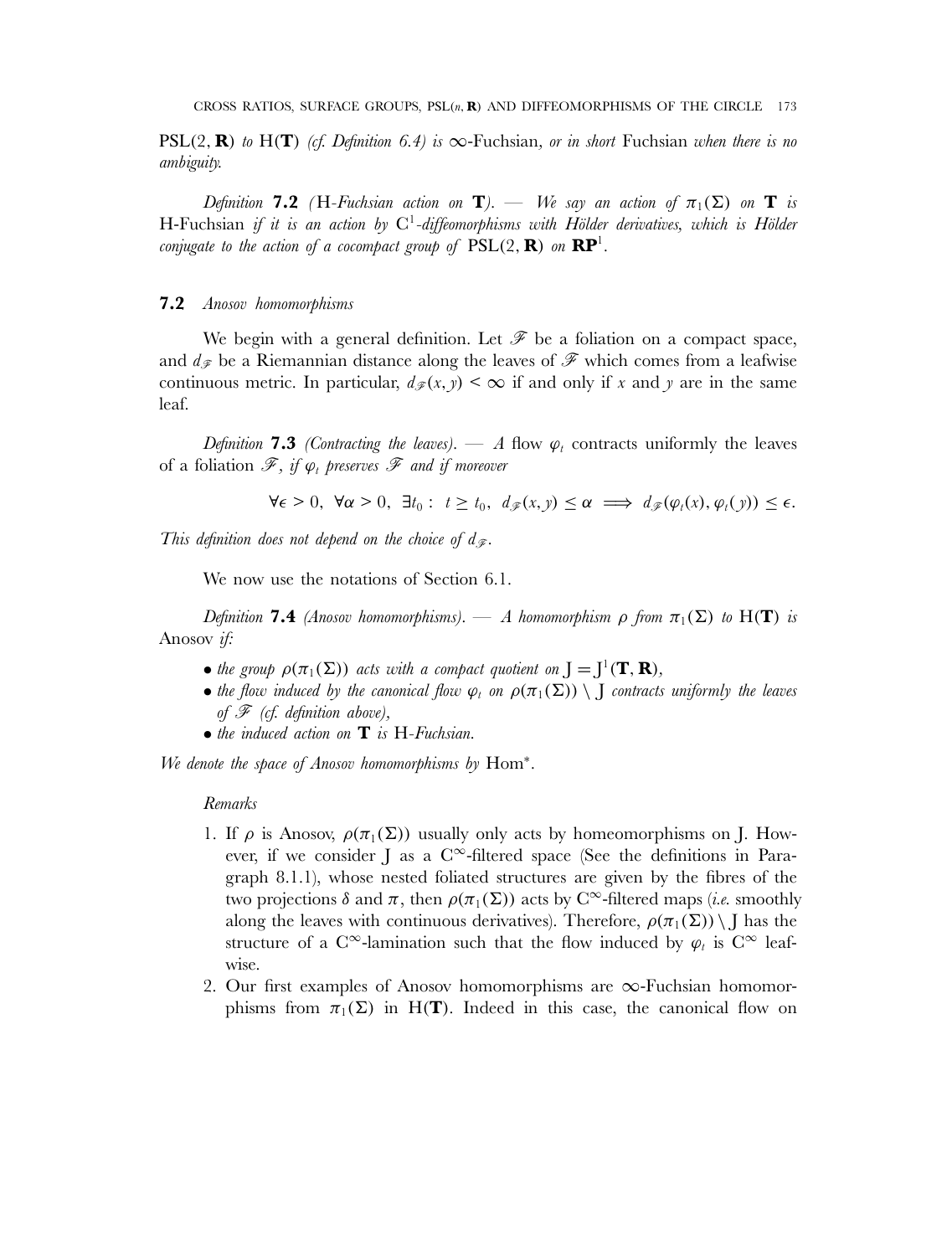#### 174 FRANÇOIS LABOURIE

 $\rho(\pi_1(\Sigma)) \setminus J$  is conjugate to the geodesic flow for the corresponding hyperbolic surface.

Finally we define

*Definition* **7.5**  $(\infty$ -Hitchin homomorphisms). — *An*  $\infty$ -Hitchin homomorphism *is a homomorphism from*  $\pi_1(\Sigma)$  *to*  $H(T)$  *which may be deformed into an*  $\infty$ -*Fuchsian homomorphism, through Anosov homomorphisms. In other words, the set* Hom<sub>H</sub> *of Hitchin representations is the connected component of the set* Hom<sup>∗</sup> *of Anosov homomorphisms, containing the Fuchsian homomorphisms.*

## **8 Stability of** ∞**-Hitchin homomorphisms**

The set of homomorphisms from  $\pi_1(\Sigma)$  to a semi-simple Lie group G with Zariski dense images satisfies the following properties:

- It is open in the set of all homomorphisms.
- The group  $G/Z(G)$  acts properly on it, where  $Z(G)$  is the centre of G.

We aim to prove that the set Hom<sub>H</sub> of  $\infty$ -Hitchin homomorphisms from  $\pi_1(\Sigma)$  to H(**T**) enjoys the same properties.

The canonical flow  $\varphi_t$  – considered as a subgroup of  $H(T)$  – is in the centre  $Z(H(T))$  of  $H(T)$  and hence acts trivially on Hom<sub>H</sub>. It follows that  $H(T)/Z(H(T))$ acts on  $Hom_{H}$ .

The main result of this section is the following:

*Theorem* **8.1.** — *The set of Hitchin homomorphisms is open in the space of all homomorphisms.*

We shall also see in the next section that the action by conjugation of  $H(T)/Z(H(T))$  on Hom<sub>H</sub> is proper and that the quotient is Hausdorff.

In the proof of Theorem 8.1, we use the definitions and results obtained in Paragraph 8.1 which is independent of the rest of the article. It can be skipped at a first reading and is summarised as follows. Roughly speaking, a filtered space is equipped with a family of nested foliations which are transverse continuously, but posses a smooth structure along the leaves. A  $C^{\infty}$ -filtered function is continuous, smooth along the leaves and with continuous leafwise derivatives, and a  $C^{\infty}$ -filtered map between filtered spaces sends leaves to leaves and  $C^{\infty}$ -filtered functions to C<sup>∞</sup>-filtered functions.

The theorem follows from the Stability lemma 8.10 which has its own interest and applications.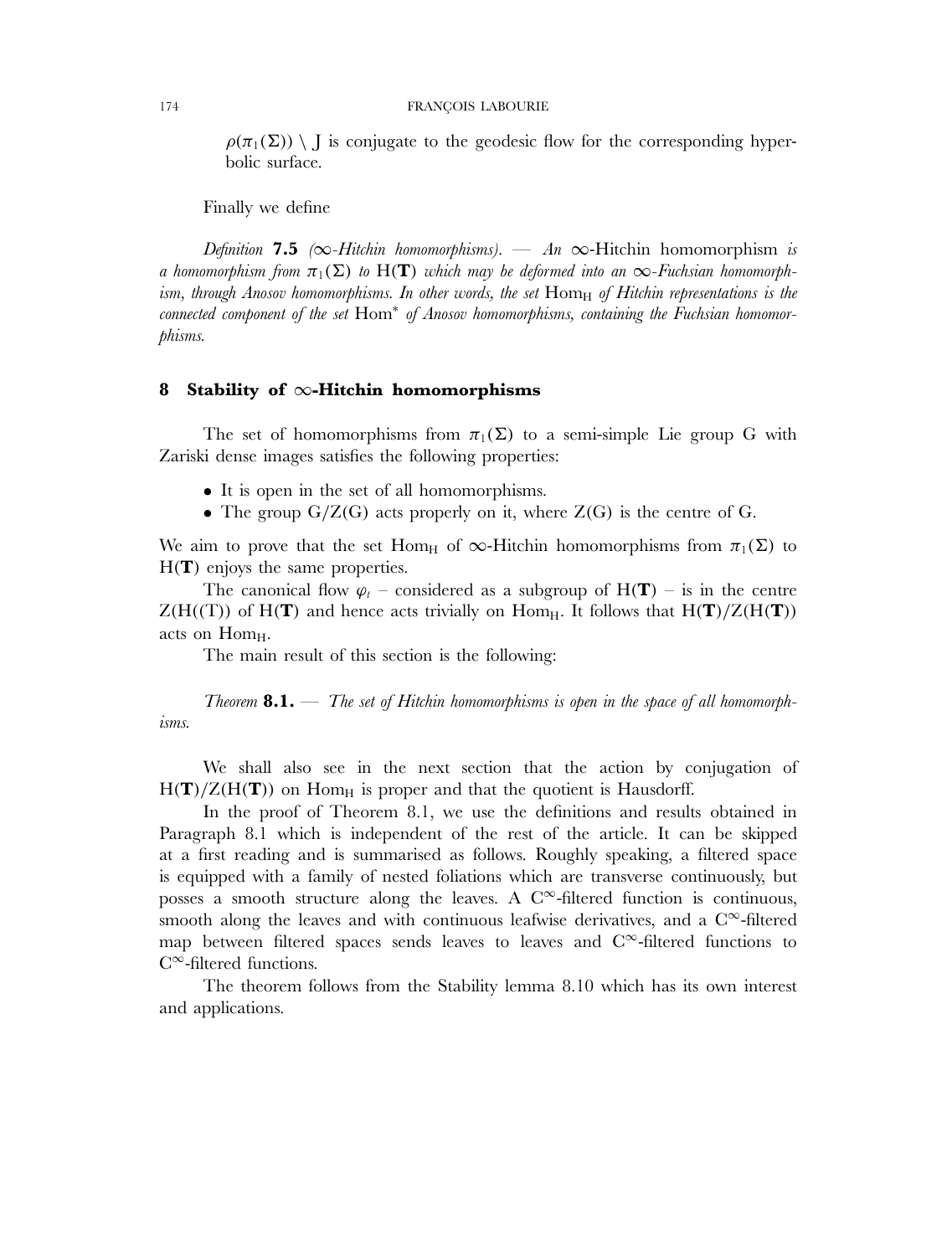#### **8.1** *Filtered spaces and holonomy*

In this paragraph, logically independent from the rest of the article, we describe a notion of a topological space with "nested" laminations. This requires some definitions and notations. Let  $Z_1, ..., Z_p$  be a family of sets. Let

$$
Z = Z_1 \times \ldots \times Z_p.
$$

For  $k < p$ , we note  $p_k$  the projection

$$
Z \to Z_1 \times \ldots \times Z_k.
$$

Let O be a subset of Z and x a point of O. The  $k^{th}$ -leave through x in O is

$$
O_x^{(k)} = O \cap p_k^{-1} \{p_k(x)\}.
$$

We note that  $O_{x}^{(k+1)} \subset O_{x}^{(k)}$ . The *higher dimensional leaf* is  $O_{x}^{(1)}$ . If  $\phi$  is a map from O to a set V, we write

$$
\phi_{\scriptscriptstyle x}^{\scriptscriptstyle (k)}=\phi|_{\mathcal{O}_{\scriptscriptstyle x}^{\scriptscriptstyle (k)}}.
$$

If  $V \subset W = W_1 \times ... \times W_k$ , we say  $\phi$  is a *filtered map* if

$$
\forall k, \ \phi\big(\mathcal{O}_x^{(k)}\big) \subset \mathcal{V}_{\phi(x)}^{(k)}.
$$

### **8.1.1** *Laminations and filtered space*

In this section, we define a notion of filtered space for which it does make sense to say some maps are "smooth along leaves with derivatives varying continuously".

*Definition* **8.2** *(* $C^{\infty}$ -filtered space). — *A metric space* P *is*  $C^{\infty}$ -filtered *if the following conditions are satisfied:*

- *There exists a covering of*  $P$  *by open sets*  $U_i$ *, called* charts.
- There exist Hölder homeomorphisms  $\varphi_i$ , called coordinates, from  $U_i$  to  $V_1^i \times V_2^i \times ... \times V_p^i$ where for  $k \geq 1$ ,  $\mathrm{V}^k_i$  is an open set in a finite dimensional affine space.
- *Let*

$$
\varphi_{ij}=\varphi_i\circ(\varphi_j)^{-1},
$$

*defined from*  $W_{ij} = \varphi_j^{-1}(U_i \cap U_j)$  *to*  $W_{ji}$  *be the* coordinate changes. Then *– the coordinates changes are filtered map,*

 $-$  the restriction  $(\varphi_j^{(1)})_x$  of the coordinate changes to the maximal leaf through x is a  $C^\infty$ *map whose derivatives depends continuously on* x*.*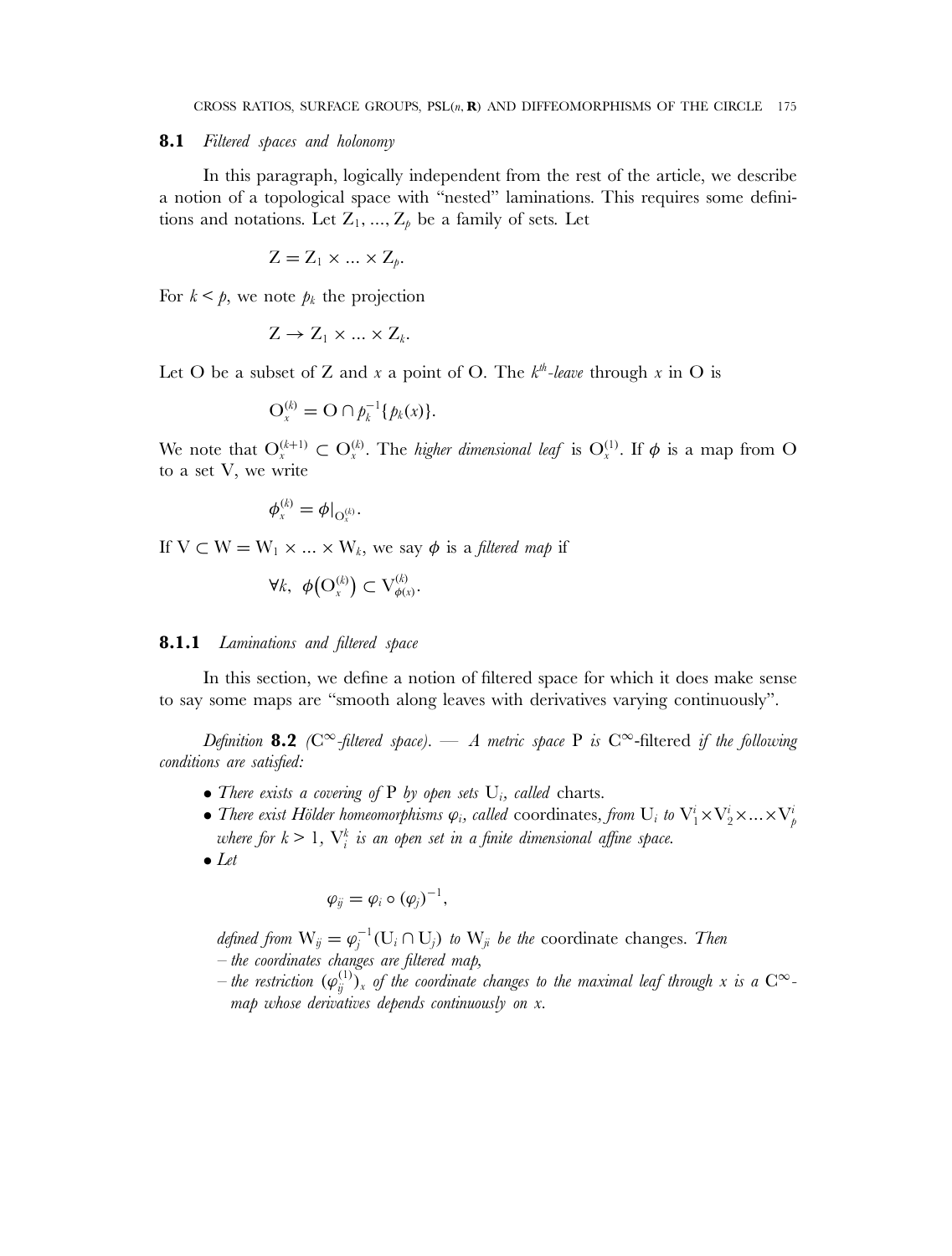### *Remarks*

- 1. Due to the last assumption, for all k,  $(\varphi_{ij}^{(k)})_x$  is a C<sup>∞</sup>-map whose derivatives depends continuously on x.
- 2. When  $p = 2$ , we speak of a *laminated space*.
- 3. We may want to specify the number of nested laminations, in which case we talk of p-filtered objects.
- 4. The Hölder hypothesis is somewhat irrelevant and could be replaced by other regularity assumptions, but it is needed in the applications.

We now extend the definitions of the previous paragraph. Let P be a  $C^{\infty}-p$ -filtered space. Let  $k < p$ .

*Definition* **8.3** *(Leaves).* — *The*  $k<sup>th</sup>$ -leaves *of* P *are the equivalence classes of the equivalence relation generated by*

$$
y \mathscr{R} x \iff p_k(\varphi_i(y)) = p_k(\varphi_i(x)).
$$

Let P and  $\overline{P}$  be  $C^{\infty}-p$ -filtered spaces. Let  $\varphi_i$  be coordinates on P and  $\overline{\varphi}_j$  be coordinates on P.

*Definition* **8.4** *(Filtered maps and immersions).* — *A map*  $\psi$  *from*  $\overline{P}$  *to*  $P$  *is*  $C^{\infty}$ -filtered *if*

- ψ *is Hölder,*
- ψ *send* k*th-leaves to* k*th-leaves,*
- $(\varphi_i \circ \psi \circ \overline{\varphi}_j)_x^{(k)}$  are  $C^{\infty}$  and their derivatives vary continuously with x.

*A* filtered immersion *is a filtered map* ψ *whose leafwise tangent map is injective: in other words,*  $(\varphi_i \circ \psi \circ \overline{\varphi_j}^{-1})^1_x$  *is an immersion.* 

Observe that a filtered immersion is only an immersion along the leaves, there is no requirement about what happens transversely to the leaves.

*Definition* **8.5** *(Convergence of filtered maps).* — *Let*  ${\psi_n}_{n \in \mathbb{N}}$  *be a sequence of*  $C^\infty$ -filtered *maps from*  $\overline{P}$  *to* P*. The sequence*  $C^{\infty}$  converges on every compact set *if* 

- *it converges uniformly on every compact set,*
- all the derivatives of  $(\varphi_i \circ \psi_n \circ \overline{\varphi}_j)_x^{(k)}$  converges uniformly on every compact set (as functions *of* x*).*

*Definition* **8.6** *(Affine leaves).* — *A* P *is*  $C^{\infty}$ -*filtered by* affine leaves *or carries a* leafwise affine structure *if furthermore*  $\varphi_{ij}|_{U_x}$  *is an affine map.*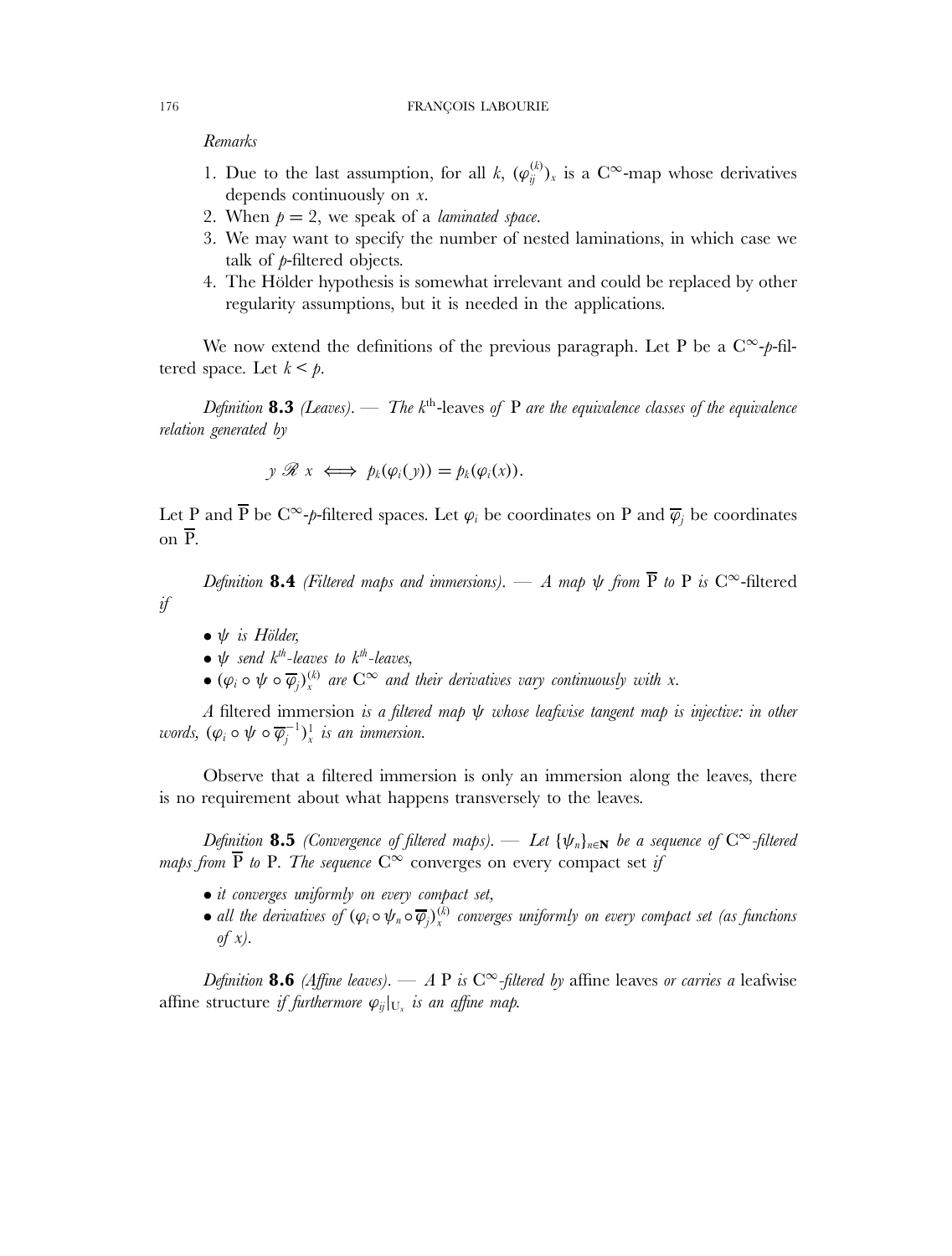### **8.1.2** *Holonomy theorem*

We now prove the following result which generalises Ehresmann–Thurston holonomy theorem [10]. For P a  $p$ -filtered space, we denote by Fil(P) be the group of all bijections of P to itself which are all C<sup>∞</sup>-filtered leafwise immersions of P, equipped with the topology of  $C^{\infty}$ -convergence on compact sets.

*Theorem* **8.7.** — *Let* P *be a* p*-filtered space. Let* V˜ *be a connected* p*-filtered space. Let* Γ *be a discrete subgroup of*  $Fil(\tilde{V})$ *, such that*  $\tilde{V}/\Gamma$  *is a compact filtered space.* 

*Let* U *be the set of homomorphisms* ρ *from* Γ *to* Fil(P) *such that there exists a* ρ*-equivariant filtered immersion from*  $\tilde{V}$  *to* P*. Then* U *is open.* 

*Moreover, suppose*  $\rho_0$  *belongs to* U*. Let*  $f_0$  *be a*  $\rho_0$ -equivariant filtered immersion from  $\tilde{V}$ *to* P*. If* ρ *is close enough to* ρ0*, we may choose a* ρ*-equivariant filtered immersion* f *arbitrarily close to*  $f_0$  *on compact sets.* 

We note again that we could have replaced the word "Hölder" by "continuous" from all the definitions and still have a valid theorem.

*Proof.* — Let  $\{U^i\}$  be a finite covering of  $\tilde{V}/\Gamma$  such that:

- The open sets  $U^i$  are charts on  $\tilde{V}/\Gamma$ .
- The open sets U<sup>i</sup> are trivialising open sets for the covering  $\pi : \tilde{V} \to \tilde{V}/\Gamma$ . In other words,  $\pi^{-1}(U^i)$  is a disjoint union of open sets which are mapped homeomorphically to  $U^i$  by  $\pi$ .

We choose an open set  $\tilde{U}^1 \subset \tilde{V}$ , such that  $\pi$  is a homeomorphism from  $\tilde{U}^1$  to  $U^1$ . We make the following temporary definitions.

A *loop* is a sequence of indexes  $i_1, ..., i_l$  such that  $i_l = i_1 = 1$  and

$$
U^{i_j} \cap U^{i_{j+1}} \neq \emptyset.
$$

A loop defines uniquely a sequence of open sets  $\tilde{U}^{\tilde{y}}$  such that

- $\pi$  is a homeomorphism from  $\tilde{U}^{i_j}$  to  $U^{i_j}$ ,
- $\tilde{\mathbf{U}}^{i_j} \cap \tilde{\mathbf{U}}^{i_{j+1}} \neq \emptyset$ .

A loop  $i_1, ..., i_l$  is *trivialising* if  $\tilde{U}^1 = \tilde{U}^{i_l}$ . In general, we associate to a loop the element  $\gamma$  of  $\Gamma$  such that  $\gamma(\tilde{U}^1) = \tilde{U}^{\dot{\psi}}$ . The group  $\Gamma$  is the group of loops (with the product structure given by concatenation) modulo trivialising loops. This is just a way to choose a presentation of  $\Gamma$  adapted to the charts  $U^i$ .

A cocycle is a finite sequence of  $g = \{g^{ij}\}\$  of elements of G such that for every trivialising loop  $i_1, ..., i_n$  we have

$$
g^{i_1i_2} \dots g^{i_{p-1}i_p} = 1.
$$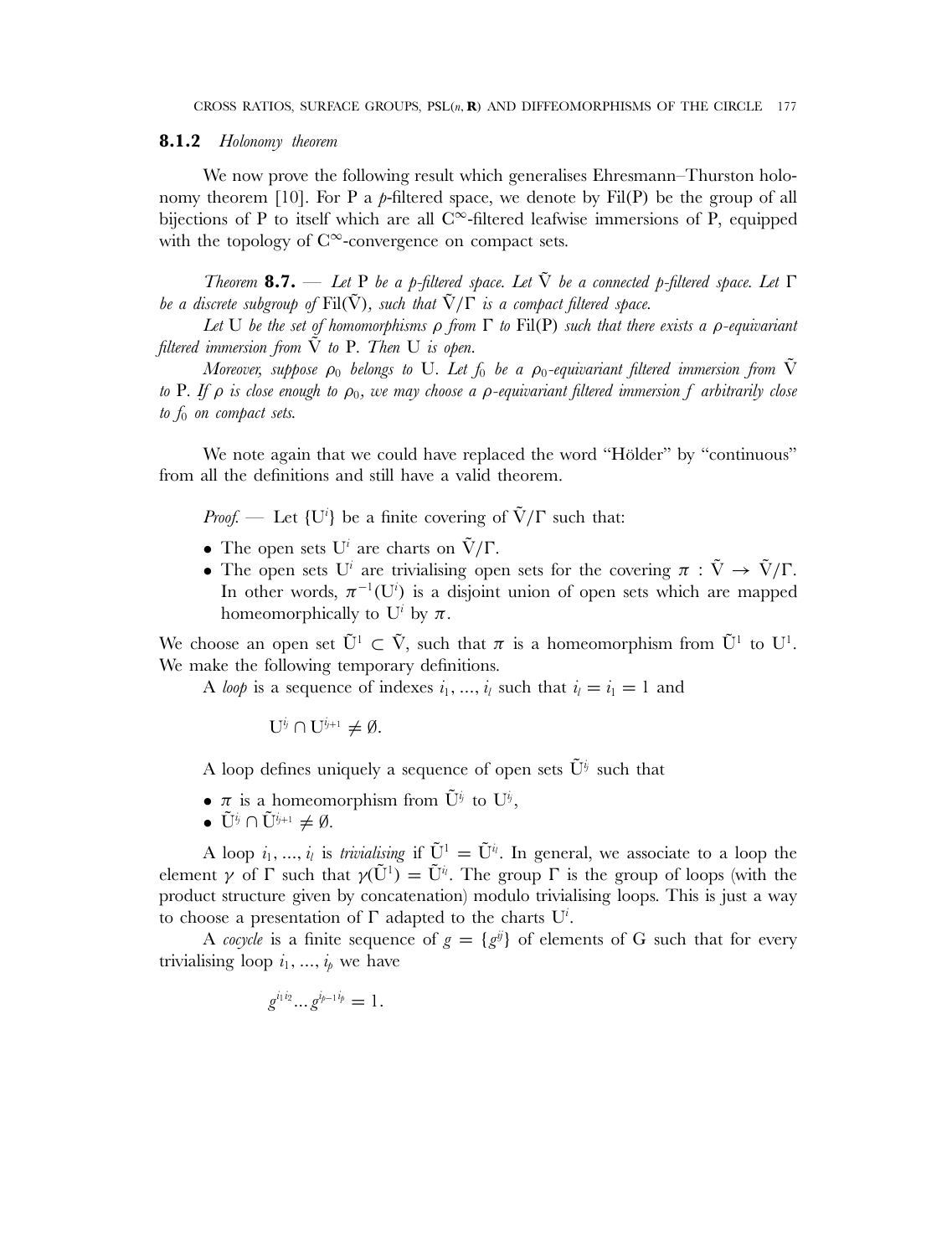Every cocycle g defines uniquely a homomorphism  $\rho_g$  from  $\Gamma$  to  $G = \text{Fil}(P)$ , and furthermore the map  $g \mapsto \rho_g$  is open.

Let g be a cocycle. A g-equivariant map f is a finite collection  $\{f_i\}$  such that

- $f_i$  is a filtered map from  $U^i$  to P,
- $f_j = g^{ij} f_i$  on  $U^i \cap U^j$ .

It is easy to check that there is a one to one correspondence between  $\rho_{g}$ -equivariant filtered maps and g-equivariant maps.

The following fact follows from the existence of partitions of unity:

Let  $W_0, W_1, W_2$  *be three open sets in*  $\tilde{V}/\Gamma$ *, such that* 

 $\overline{W_0} \subset W_1 \subset \overline{W_1} \subset W_2$ .

Let h be a filtered map defined on  $W_2$ . Then there exists  $\epsilon_0$  such that for any positive  $\epsilon$ *smaller*  $\epsilon_0$ *, for any filtered map*  $h_1$  *defined on*  $W_1$  *and*  $\epsilon$ -close to h on  $W_1$  *then there exists*  $h_0$ *,* 2 $\epsilon$ -close to h on  $W_2$ , which coincides with  $h_1$  on  $W_0$ .

Let us now begin the proof. Let g be a cocycle associated to a covering  $\mathcal{U} =$  $(U_1, ..., U_m)$ . Let f be a g-equivariant immersion. Let now  $\overline{g}$  be a cocycle arbitrarily close to g.

We proceed by induction to build a g-equivariant map  $\overline{f}$  defined on a smaller covering  $\mathscr{V} = (V_1, ..., V_m)$  and close to f. Our induction hypothesis is the following

- Let  $\mathcal{V}^i$  be a collection of opens sets:  $\mathcal{V}^i = (\mathbf{V}^i_1, ..., \mathbf{V}^i_{i-1}),$  with  $\mathbf{V}^i_k \subset \mathbf{U}_k$  and  $(V_1^i, ..., V_{i-1}^i, U_i, ..., U_m)$  is a covering.
- Let

$$
\overline{f}^i = {\overline{f}_1^i, ..., \overline{f}_{i-1}^i},
$$

be a  $\overline{g}$ -equivariant map defined on  $\mathcal{V}^i = (\mathbf{V}^i_1, ..., \mathbf{V}^i_{i-1}).$ 

• Assume that  $\overline{f}$  is close to  $f$  on  $V_i^i$ , for all  $l < i$ .

Let

$$
W_i = V_1^i \cup ... \cup V_{i-1}^i.
$$

By the definition of a  $\bar{g}$ -equivariant map, there exists a map  $h_i$  defined on  $W_i \cap U_i$ such that  $h_i$  restricted to  $V_i^i \cap U_i$  is equal to  $\overline{g}^i \overline{f}_i^i$  $\mu$ . The map  $h_i$  is close to  $f_i$ . Let  $Z_i$ be a strictly smaller subset of  $W_i$  such that  $(Z_i, U_i, ..., U_m)$  is still a covering. We use our preliminary observation to build  $\overline{f}_i^i$  close to  $f_i$  on  $U_i$  and coinciding with  $h_i$  on  $W_{i+1} \cap U_i$ . We finally define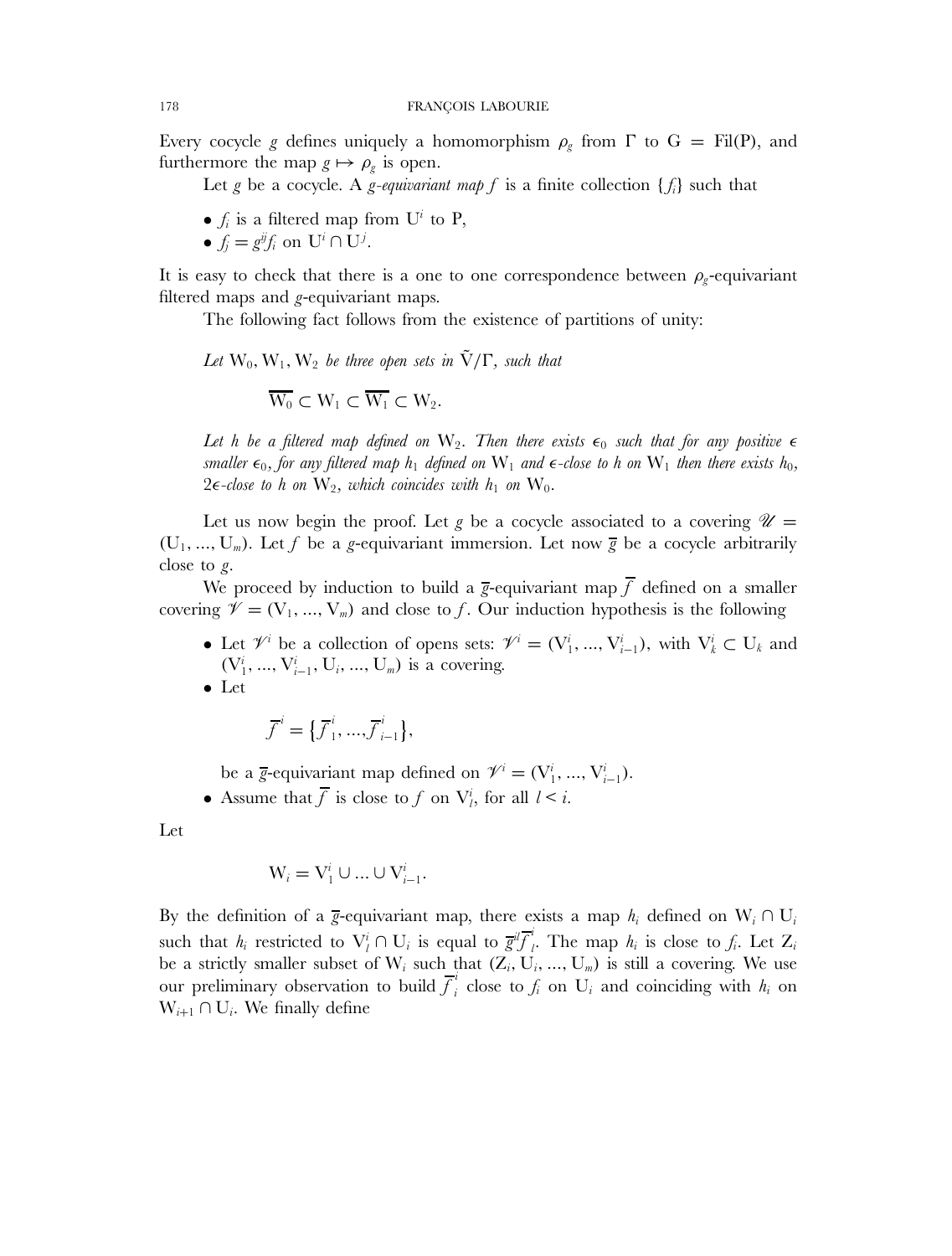$\bullet\ \mathbf{V}^{i+1}_{l}=\mathbf{V}^{i}_{l}\cap \mathbf{Z}_{i},$ •  $V_i^{i+1} = U_i$ •  $\overline{f}_l^{i+1} = f_l^i$  for  $l < i$ .

This completes the induction.

In the end, we obtain a  $\bar{g}$ -equivariant map  $\bar{f}$  defined on slightly smaller open subsets of  $U_i$ , and close to f. Therefore, it follows f is an immersion.

The construction above proves also the last part of the statement about continuity.  $\Box$ 

## **8.1.3** *Completeness of affine structure along leaves*

*Definition* **8.8** *(Leafwise complete).* — *The space* V,  $C^{\infty}$ -filtered space by affine leaves, is leafwise complete *if the universal cover of every leaf is isomorphic, in the affine category, to the affine space.*

We prove the following

*Lemma* **8.9.** — *Let* V *be a compact space* C<sup>∞</sup>*-filtered by affine leaves. Let* E *be the vector bundle over* V *whose fibre at* x *is the tangent space at* x of the leaf  $\mathscr{L}_x$ . Assume that there exists *a* one-parameter group  $\{\varphi_t\}_{t \in \mathbf{R}}$  of homeomorphisms of V such that:

- For every leaf  $\mathscr{L}_x$ ,  $\varphi_t$  preserves the leaf  $\mathscr{L}_x$  and acts as a one parameter group of translation *on*  $\mathscr{L}_x$ *, generated by the vector field* X*.*
- *The induced action of*  $\varphi_t$  *on the vector bundle*  $E/R.X$  *is uniformly contracting.*

*Then* V *is leafwise complete.*

*Proof.* — For every x in V, let

$$
\begin{aligned} \mathbf{O}_x &= \{ u \in \mathbf{E}_x \mid x + u \in \mathscr{L}_x \}, \\ \mathbf{O} &= \cup_{x \in \mathbf{V}} \mathbf{O}_x. \end{aligned}
$$

We observe that O is an open subset of E invariant by  $\varphi_t$ . By hypothesis, we have

 $L \subset O$ .

Let L be the line bundle **R**.X. Since  $\varphi_t$  is contracting on  $F = E/L$  and V is compact, L admits a  $\phi = \varphi_1$  invariant supplementary  $F_0$ . Let us recall the classical proof of this fact. We choose a supplementary  $F_1$  to L. Then  $\phi_* F_1$  is the graph of an element  $\omega$  in  $K = F_1^* \otimes L$ . We now identify  $F_1$  with F using the projection. Since the action of  $\varphi_t$  is uniformly contracting on F, the action of  $\varphi_{-t}$  is uniformly contracting on  $K = F_1^* \otimes L$ , hence exponentially contracting by compactness. It follows that the following element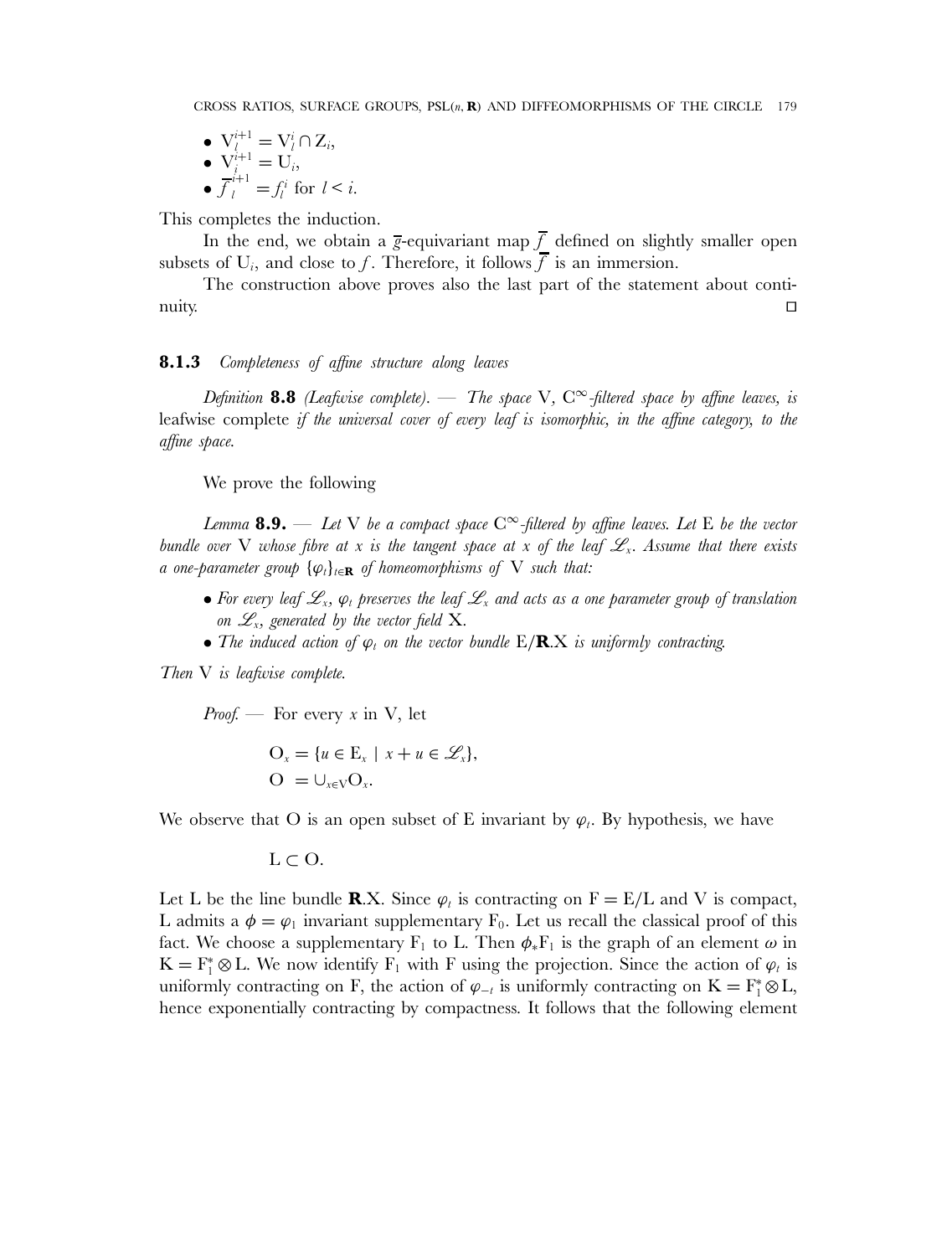of  $K = F_1^* \otimes L$  is well defined:

$$
\alpha = \sum_{p=-1}^{p=-\infty} (\phi^p)^* \omega.
$$

This section α satisfies the *cohomological equation*

$$
\phi^*\alpha-\alpha=\omega.
$$

This last equation exactly means that the graph  $F_0$  of  $\alpha$  is  $\phi$  invariant.

Let  $u \in E$ . Write  $u = v + \lambda X$ , with  $v \in F_0$ . For *n* large enough,  $\phi^n(u)$  belongs to O. Since O is invariant by  $\phi$ , we deduce that  $u \in O$ . Hence  $O = E$  and V is leafwise complete.  $\Box$ 

## **8.2** *A stability lemma for Anosov homomorphisms*

Let  $\rho$  be a homomorphism from  $\pi_1(\Sigma)$  to  $H(T) = C^{1,h}(T) \rtimes \text{Diff}^h(T)$ . We denote by  $\overline{\rho}$  the associated representation (by projection) to Diff<sup>h</sup>(**T**).

The openness of the space of Anosov homomorphisms Hom<sup>∗</sup> is an immediate consequence of the following stability lemma. Moreover, corollaries of this lemma will enable us to associate to every  $\infty$ -Hitchin representation a cross ratio and a spectrum – see Paragraph 9.2.1 and 9.2.2.

*Lemma* **8.10** *(Stability lemma).* — *Let*  $\rho_0$  *be an Anosov homomorphism from*  $\pi_1(\Sigma)$  *to* H(**T**)*. Then for*  $\rho$  *close enough to*  $\rho_0$ *, there exists a Hölder homeomorphism*  $\Phi$  *of*  $\Gamma$  *close to the identity which is a*  $C^{\infty}$ -filtered immersion as well as its inverse intertwining  $\rho_0$  and  $\rho$ , that is

 $\forall \nu \in \pi_1(\Sigma)$ ,  $\rho_0(\nu) = \Phi^{-1} \circ \rho(\nu) \circ \Phi$ .

This lemma is proved in Paragraph 8.2.2.

## **8.2.1** *Minimal action on the circle*

The following lemma is independent of the rest of the article.

*Lemma* **8.11.** — *Let*  $\rho_0$  *and*  $\rho_1$  *be two homomorphisms from a group*  $\Gamma$  *to the group of homeomorphisms of* **T***. Suppose that every element of*  $\rho_0(\Gamma)$  *different from the identity has exactly two fixed points in* **T***, one attractive and one repulsive. Suppose moreover that the fixed points of the nontrivial elements of*  $\rho_0(\Gamma)$  *are dense in*  $\mathbf{T} \times \mathbf{T}$ *.* 

Let f be a continuous map of nonzero degree from  $\bf{T}$  to  $\bf{T}$  intertwining  $\rho_0$  and  $\rho_1$ . Then f *is a homeomorphism.*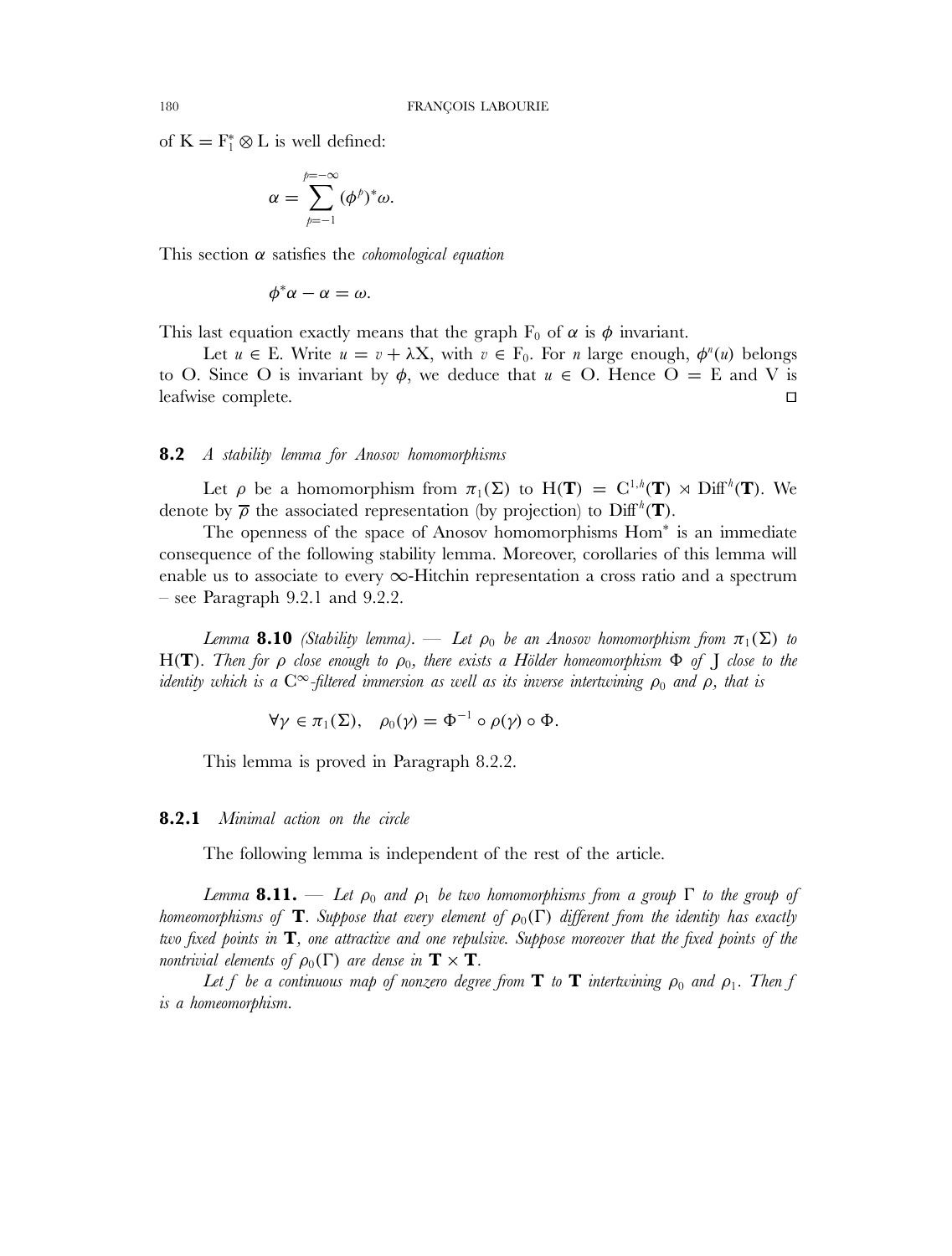*Proof.* — We first prove that f is injective. Let a and b be two distinct points of **T** such that  $f(a) = f(b) = c$ . Let I and J be the connected components of  $\mathbf{T} \setminus \{a, b\}$ .

Since f has a nonzero degree, either  $\mathbf{T} \setminus \{c\} \subset f(\mathbf{I})$  or  $\mathbf{T} \setminus \{c\} \subset f(\mathbf{I})$ . Assume **T** \  $\{c\} \subset f(\mathbf{I})$ . By the density of fixed points in **T** × **T**, we can find an element  $\gamma$  in Γ such that the attractive fixed point  $\gamma^+$  of  $\rho_0(\gamma)$  belongs to I and the repulsive point  $\gamma$ <sup>-</sup> belongs to J.

We observe that for all  $n$ ,

$$
\mathbf{T}\setminus\{\rho_1(\gamma^n)(c)\}\subset f(\rho_0(\gamma)^n(I)).
$$

Therefore, there exist a positive  $\epsilon$  and two sequences,  $\{x_n\}_{n\in\mathbb{N}}$  and  $\{y_n\}_{n\in\mathbb{N}}$ , such that

- $x_n$  belongs to  $\rho_0(\gamma)^n(I)$ ,  $y_n$  belongs to  $\rho_0(\gamma)^n(I)$ ,
- $d(f(x_n), f(y_n)) \geq \epsilon$ .

Since  $\gamma$ <sup>-</sup> belongs to J, the sequence  $\{\rho_0(\gamma)^n(I)\}$  converges uniformly to  $\gamma^+$ . Hence,

$$
\lim_{n\to\infty}d(x_n,y_n)=0.
$$

The contradiction follows. We have proved that f is injective. Since f has nonzero degree, it is onto. Hence  $f$  is a homeomorphism.  $\Box$ 

## **8.2.2** *Proof of Lemma 8.10*

*Proof.* — Let  $\rho_0$  be an  $\infty$ -Hitchin homomorphism from  $\pi_1(\Sigma)$  to H(**T**). By definition,  $P = \rho_0(\pi_1(\Sigma)) \setminus J$  is compact. The topological space J is a C<sup>0</sup>-manifold which is C<sup>∞</sup>-filtered by the fibres of the projection  $\pi : J \to \mathbf{T}$  and  $\delta : J \to T^* \mathbf{T}$ . Observe that H(**T**) acts by  $C^{\infty}$ -filtered maps on J. It follows that the space P is also  $C^0$ -manifold which is  $C^\infty$ -filtered by the images of the leaves of J.

Let now  $\rho$  be a homomorphism of  $\pi_1(\Sigma)$  close enough to  $\rho_0$ . Let  $\Gamma = \rho_0(\pi_1(\Sigma))$ . According to Theorem 8.7, we obtain a  $C^{\infty}$ -filtered immersion  $\Phi$  from J to J, intertwining  $\rho$  and  $\rho_0$ , and arbitrarily close to the identity on compact sets provided  $\rho$  is close enough to  $\rho_0$ . It remains to show that  $\Phi$  is a homeomorphism.

As a first step, we prove that  $\bar{\rho}$  is H-fuchsian. Since  $\Phi$  is a filtered map, there exists a Hölder map f from  $\mathbf T$  to  $\mathbf T$  close to the identity such that

$$
\pi \circ \Phi = f \circ \pi.
$$

In particular, f intertwines  $\overline{\rho}_0$  and  $\overline{\rho}$ . Since  $\rho_0$  is Anosov, by definition  $\overline{\rho}_0$  is an H-Fuchsian representation, and thus satisfies the hypothesis of Lemma 8.11. The degree of f is nonzero since f is close to the identity. By Lemma 8.11, we obtain that f is a homeomorphism. Thus,  $\bar{\rho}$  is also H-Fuchsian as we claimed.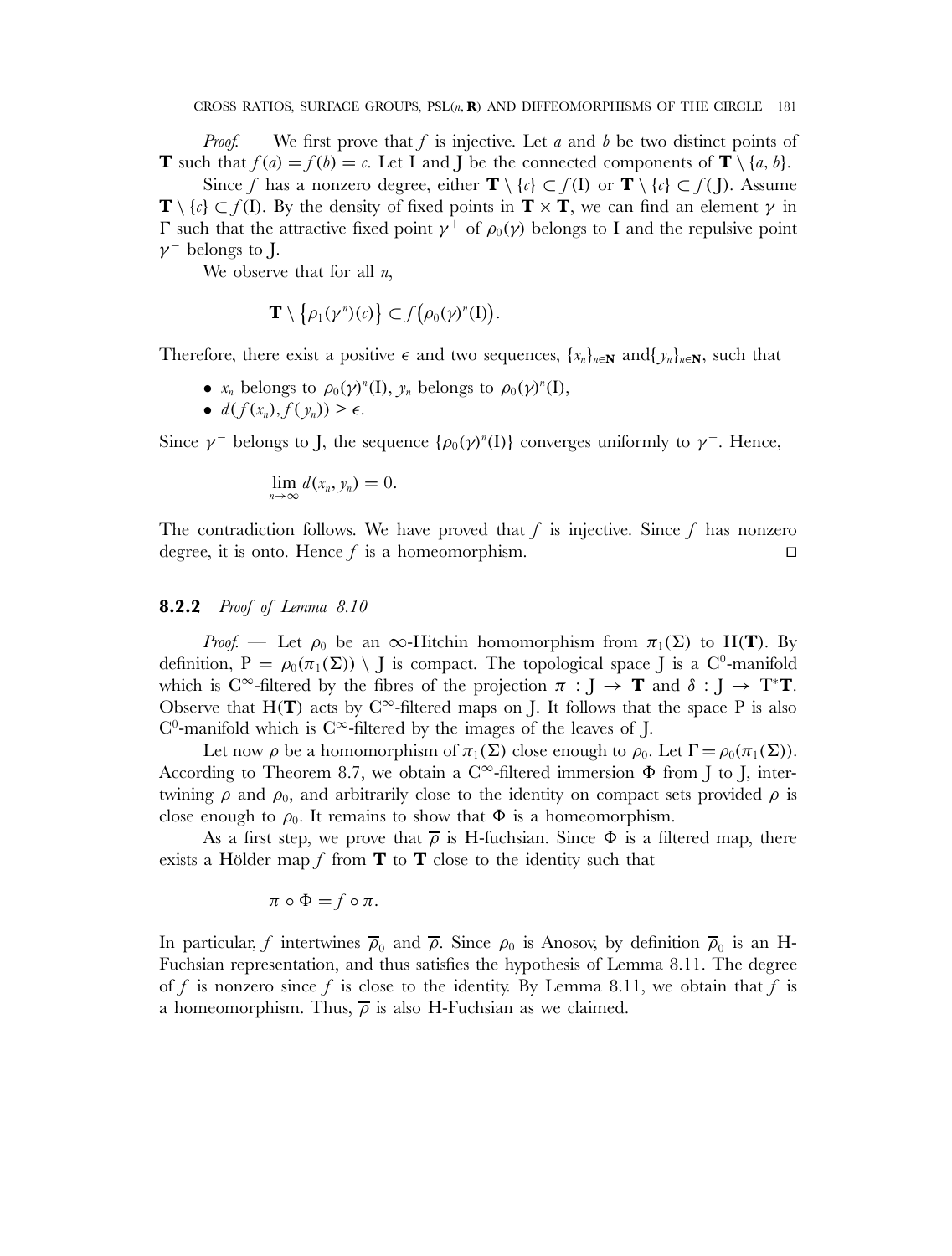The filtered equivariant immersion  $\Phi$  induces an affine structure on the leaves of P, according to the definition of Paragraph 8.1.1. Due to the compactness of P, we deduce that there exists an action of a one-parameter group  $\psi_t$  on J such that,

$$
\Phi\circ\psi_t=\varphi_t\circ\Phi,
$$

where  $\varphi_t$  is the canonical flow. We observe that  $\psi_t$  preserves any given leaf and acts as a one-parameter group of translation on it.

We recall that by definition the canonical flow contracts uniformly the leaves of  $\mathscr F$  on the quotient  $\rho_0(\pi_1(\Sigma)) \setminus J$ . It follows that the same holds for  $\psi_t$ , for  $\Phi$  close enough to the identity.

By Lemma (8.9), the affine structure induced by  $\phi$  is leafwise complete. In particular, for every x in **T**,  $\Phi$  is an affine bijection from  $\pi^{-1}\{x\}$  to  $\pi^{-1}\{f(x)\}$ . Since f is a homeomorphism, we deduce that Φ itself is a homeomorphism, its inverse being also a filtered immersion.

 $\Box$ 

The result now follows.

# **9 Cross ratios and properness of the action**

We prove in this section

*Theorem* **9.1.** — *The action by conjugation of*  $H(T)/Z(H(T))$  *on*  $Hom_H$  *is proper and the quotient is Hausdorff.*

This is a consequence of the more precise Theorem 9.10. In order to state and prove this last theorem, we associate to every ∞-Hitchin representation a cross ratio. This is done in the first two paragraphs of this section.

### **9.1** *Corollaries of the Stability lemma 8.10*

Since the space  $Hom_H$  is connected, we have

*Corollary* **9.2.** — Let  $\rho_0$  and  $\rho_1$  be two  $\infty$ -Hitchin homomorphisms. Then, there exists *a Hölder homeomorphism* Φ *of* J *which is a filtered immersion as well as its inverse which intertwines*  $\rho_0$  *and*  $\rho_1$ *, that is, for all*  $\gamma$  *in*  $\pi_1(\Sigma)$   $\rho_0(\gamma) = \Phi^{-1} \circ \rho_1(\gamma) \circ \Phi$ *.* 

Let  $\partial_{\infty}\pi_1(\Sigma)^{2*} = \{(x, y) \in \partial_{\infty}\pi_1(\Sigma)^2 \mid x \neq y\}$ . Recall that H(**T**) acts on T<sup>\*</sup>**T** = J/Z(H(**T**)). We also prove

*Proposition* **9.3.** — *Let* ρ *be an* ∞*-Hitchin homomorphism. Then, there exists a unique Hölder homeomorphism*

$$
\Theta_{\rho} : T^* \mathbf{T} \to \partial_{\infty} \pi_1(\Sigma)^{2*},
$$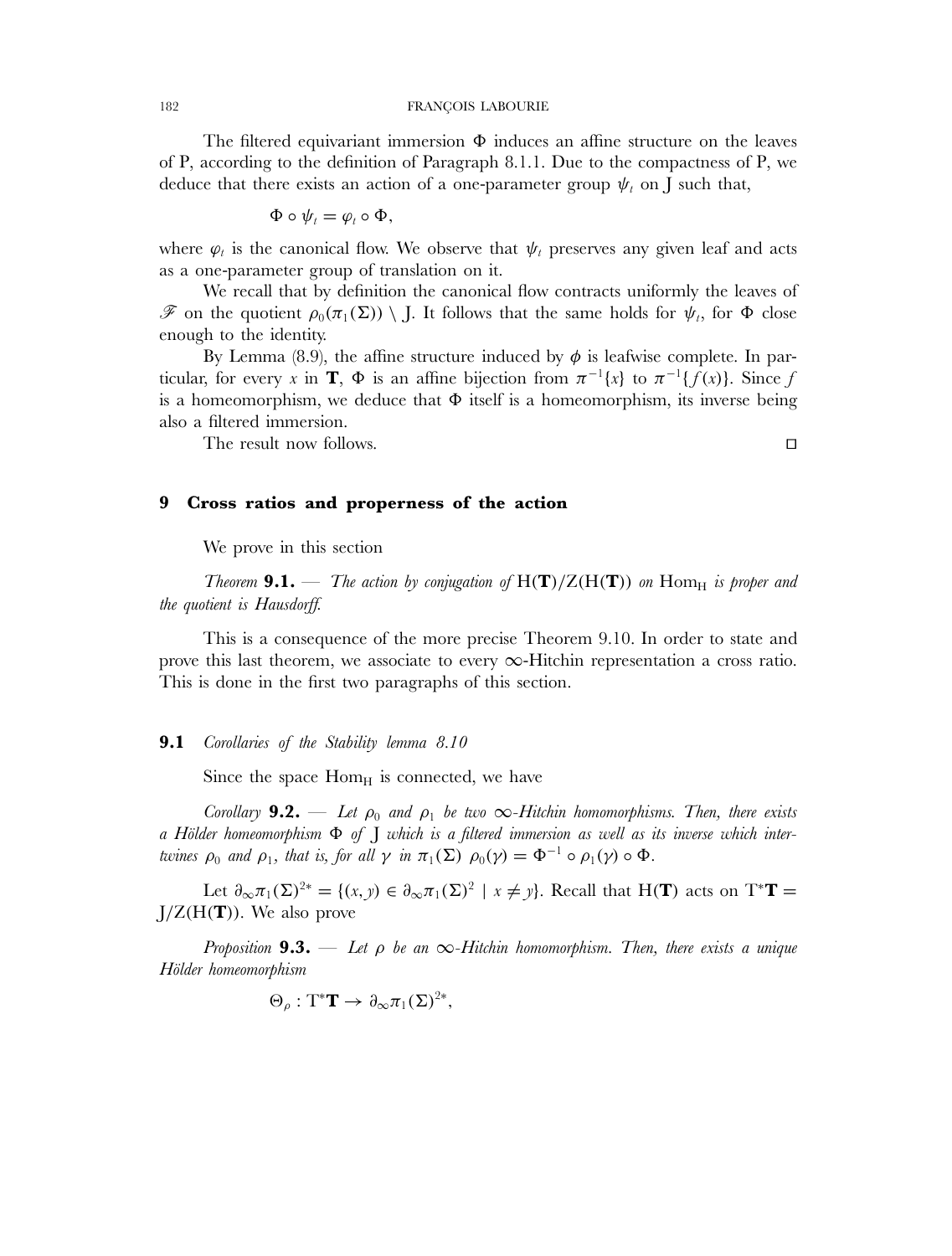*that intertwines*

- *the action of*  $\rho(\pi_1(\Sigma))$  *and the action of*  $\pi_1(\Sigma)$ *,*
- *the projection from*  $T^*T$  *onto*  $T$  *and the projection on the first factor from*  $\partial_{\infty}\pi_1(\Sigma)^{2*}$  *onto*  $\partial_{\infty}\pi_1(\Sigma)$ .

*In other words:*

- For all  $\gamma$  in  $\pi_1(\Sigma)$ , we have  $\gamma \circ \Theta_\rho = \Theta_\rho \circ \rho(\gamma)$ .
- *There exists a Hölder map* f from **T** *to*  $\partial_{\infty} \pi_1(\Sigma)$  *such that*  $\{f(x)\}\times \partial_{\infty} \pi_1(\Sigma)$  *contains*  $\Theta_{\rho}(T_{x}^{*}\mathbf{T}).$

*Proof.* — By Corollary 9.2, it suffices to show this result for the action of a Fuchsian representation. In this case the statement is obvious.  $\Box$ 

## **9.2** *Cross ratio, spectrum and Ghys deformations*

In this section, we associate a cross ratio to every  $\infty$ -Hitchin representation. We also define a natural class of deformations of these representations. Similar deformations were introduced by E. Ghys in the context of the geodesic flow of hyperbolic surfaces in [13].

## **9.2.1** *Cross ratio associated to* ∞*-Hitchin representations*

Let  $(a, b, c)$  be a triple of distinct elements of  $\partial_{\infty} \pi_1(\Sigma)$ . We define  $[b, c]_a$  to be the closure of the connected component of  $\partial_{\infty}\pi_1(\Sigma) \setminus \{b, c\}$  not containing a. Let  $q = (x, y, z, t)$  be a quadruple of elements of  $\partial_{\infty} \pi_1(\Sigma)$ . We define  $\hat{q}$  to be following closed curve, embedded in  $\partial_{\infty}\pi_1(\Sigma)^{2*}$  (Figure 2)

$$
\hat{q} = (\{x\} \times [y, t]_x) \cup ([x, z]_t \times \{t\}) \cup (\{z\} \times [y, t]_z) \cup ([x, z]_y \times \{y\}).
$$

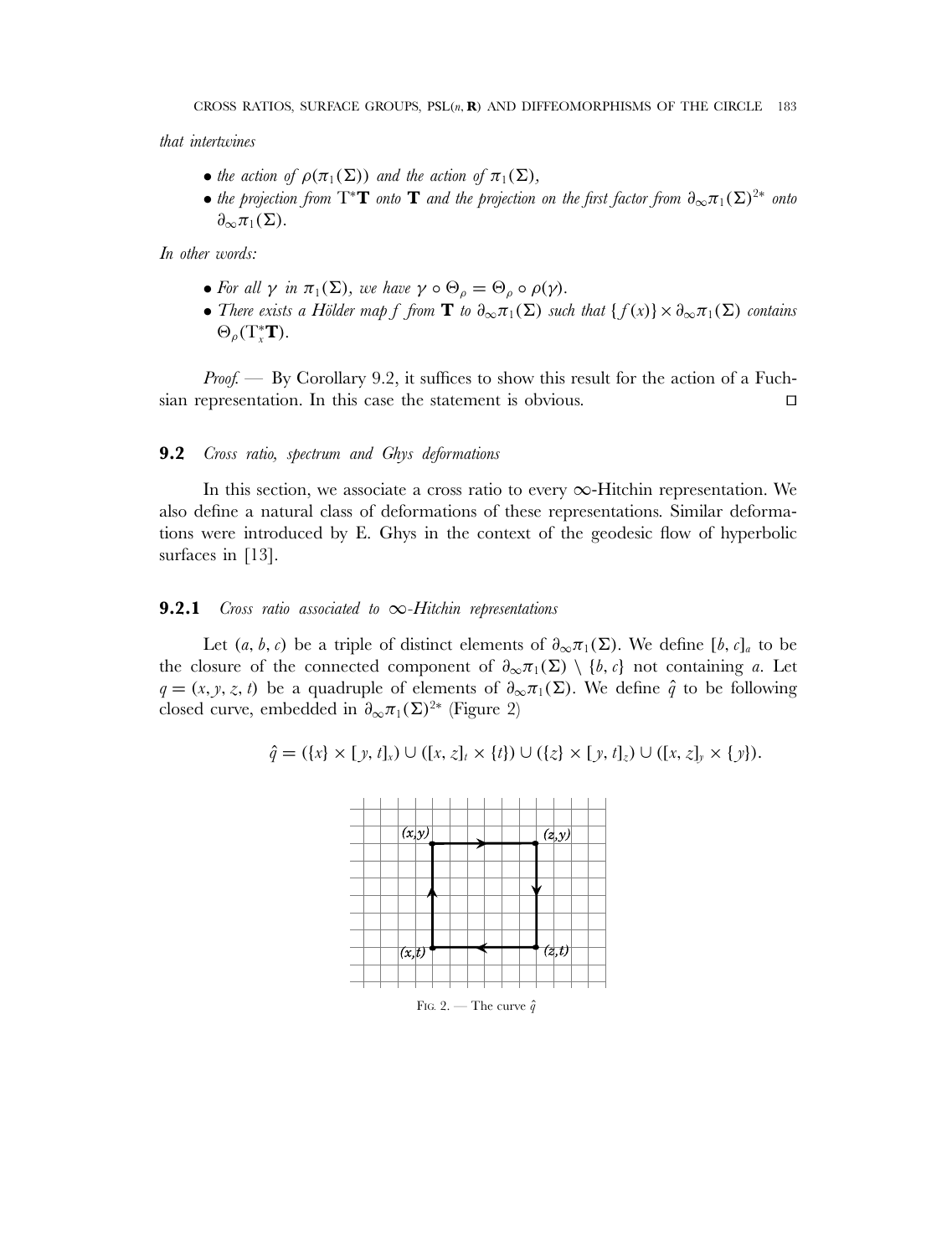We choose the orientation on  $\hat{q}$  such that  $(x, y)$ ,  $(x, t)$ ,  $(z, t)$ ,  $(z, y)$  are cyclically ordered.

We finally define  $\varepsilon_q \in \{-1, 1\}$  so that

$$
\begin{cases}\n\varepsilon_q = -1, & \text{if } (x, y, z, t) \text{ are cyclically ordered,} \\
\varepsilon_{(\sigma(x), \sigma(y), \sigma(z), \sigma(t))} = \varepsilon(\sigma) \varepsilon_{(x, y, z, t)}.\n\end{cases}
$$

Let  $\rho$  be an  $\infty$ -Hitchin representation. Let  $\Theta_{\rho}$  be the homeomorphism from T<sup>\*</sup>**T** to  $\partial_{\infty}\pi_1(\Sigma)^{2*}$  obtained in Proposition 9.3. Let  $\lambda = d\theta$  be the Liouville form on T<sup>∗</sup>**T** (see Paragraph 6.1.5.(4) for a definition).

*Definition* **9.4** *(Associated cross ratio).* — *The* associated cross ratio *to the Hitchin representation* ρ *is*

$$
\mathbf{B}_{\rho}(x, y, z, t) = \varepsilon_q \exp\left(\frac{1}{2}\int_{\Theta_{\rho}^{-1}(\hat{q})}\lambda\right).
$$

*Remarks*

- 1. *The cross ratio is well defined and finite*. Indeed  $\Theta_{\rho}^{-1}(\hat{q})$  is the union of four arcs in T<sup>∗</sup>**T**. Two of these arcs project injectively on **T**, the other two arcs project to a constant. In both cases, the integral of  $d\theta = \lambda$  is well defined and finite on such arcs.
- 2. *The cross ratio just depends on the action of*  $\pi_1(\Sigma)$  *on* T<sup>\*</sup>**T**. Here is another formulation of this observation. Let  $\Omega^h(\mathbf{T})$  be the space of Hölder one-forms on  $\mathbf{T}$ . Note that  $\Omega^h(\mathbf{T}) \rtimes \mathrm{Diff}^h(\mathbf{T})$  naturally acts on T<sup>\*</sup>**T**. We also have a natural homomorphism

$$
d: \begin{cases} \mathrm{C}^{1,h}(\mathbf{T}) \rtimes \mathrm{Diff}^h(\mathbf{T}) \rightarrow \Omega^h(\mathbf{T}) \rtimes \mathrm{Diff}^h(\mathbf{T}), \\ (f, \phi) \mapsto (df, \phi), \end{cases}
$$

whose kernel is the canonical flow. Therefore, two homomorphisms  $\rho_1$  and  $\rho_2$  such that  $d \circ \rho_1 = d \circ \rho_2$  have the same associated cross ratio. In other words, the cross ratio only depends on the representation as with values in  $\Omega^h(\mathbf{T}) \rtimes \mathrm{Diff}^h(\mathbf{T}).$ 

## **9.2.2** *Spectrum*

*Definition* **9.5** *(* $\rho$ *-length).* — *Let*  $\rho$  *be an*  $\infty$ *-Hitchin representation. Let*  $\gamma$  *be an element in*  $\pi_1(\Sigma)$ *. The ρ*-length *of*  $\gamma$  *– denoted by*  $\ell_\rho(\gamma)$  – *is the positive number* t *such that* 

$$
\exists u \in J, \quad \varphi_t(u) = \rho(\gamma)u.
$$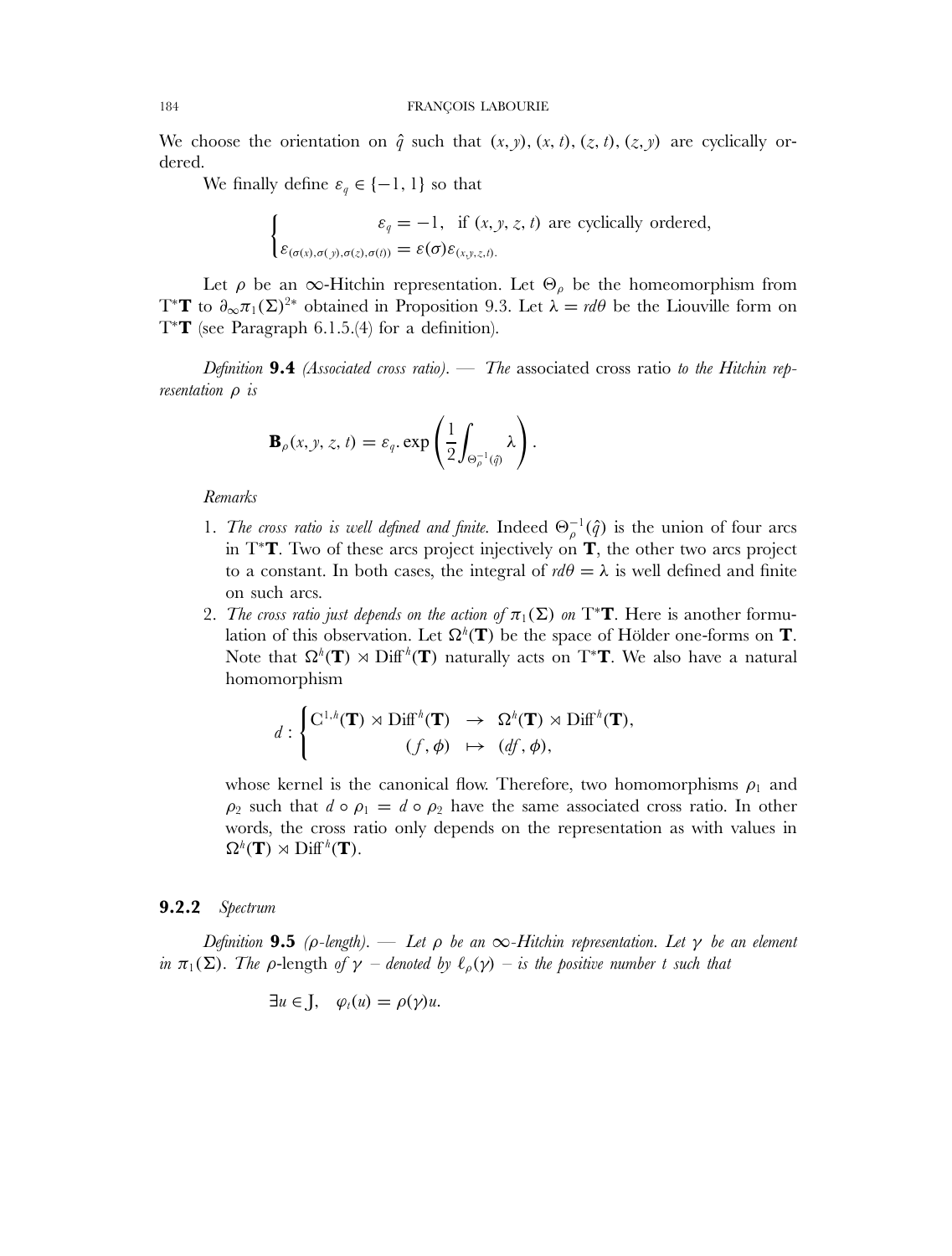#### *Remarks*

- 1. In other words,  $\ell_{\rho}(\gamma)$  is the length of the periodic orbit of  $\varphi_t$  in  $\rho(\pi_1(\Sigma)) \setminus J$ freely homotopic to  $\gamma$ . It is clear that  $\ell_{\rho}(\gamma)$  just depends on the conjugacy class of  $\gamma$ .
- 2. The existence and uniqueness of such a positive number  $t -$  or of the previously discussed closed orbit – follow from Corollary 9.2 and the description of standard representations.

*Definition* **9.6** *(Spectrum).* — *The* marked spectrum *of an* ∞*-Hitchin representation* ρ *is the map*

$$
\ell_{\rho}:\gamma\mapsto\ell_{\rho}(\gamma).
$$

*Definition* **9.7** *(Symmetric representation).* — *A representation is* symmetric *if*  $\ell_o(\gamma)$  =  $\ell_\rho(\gamma^{-1}).$ 

## **9.2.3** *Coherent representations and Ghys deformations*

*Definition* 9.8 *(Coherent representation).* — *An*  $\infty$ -Hitchin representation  $\rho$  is coherent if *its marked spectrum coincides with the periods of the associated cross ratio.*

### *Remarks*

- 1. Every coherent representation is symmetric.
- 2. Conversely, we prove in Proposition 10.12 that if  $\ell_{\mathbf{B}_p}$  is the period of the cross ratio associated to the representation  $\rho$ , then

$$
\ell_{\mathbf{B}_{\rho}}(\gamma) = \frac{1}{2} (\ell_{\rho}(\gamma) + \ell_{\rho}(\gamma^{-1})).
$$

Consequently, every symmetric representation is coherent.

3. Theorems 13.1 and 12.1 provide numerous examples of coherent representations.

*Definition* **9.9** *(Ghys deformation).* — *Let* ρ *be a Hitchin representation. Let* ω *be a nontrivial element in*  $H^1(\Gamma, \mathbf{R})$ *. We identify the centre of*  $H(\mathbf{T})$  *with the canonical flow*  $\varphi_t$ *. Let*  $\rho^{\omega}$  *be defined by*

$$
\rho^{\omega}(\gamma) = \varphi_{\omega(\gamma)}.\rho(\gamma).
$$

*We say that*  $\rho^{\omega}$  *is a* Ghys deformation *of*  $\rho$  *if the representation*  $\rho^{\omega}$  *is Hitchin.*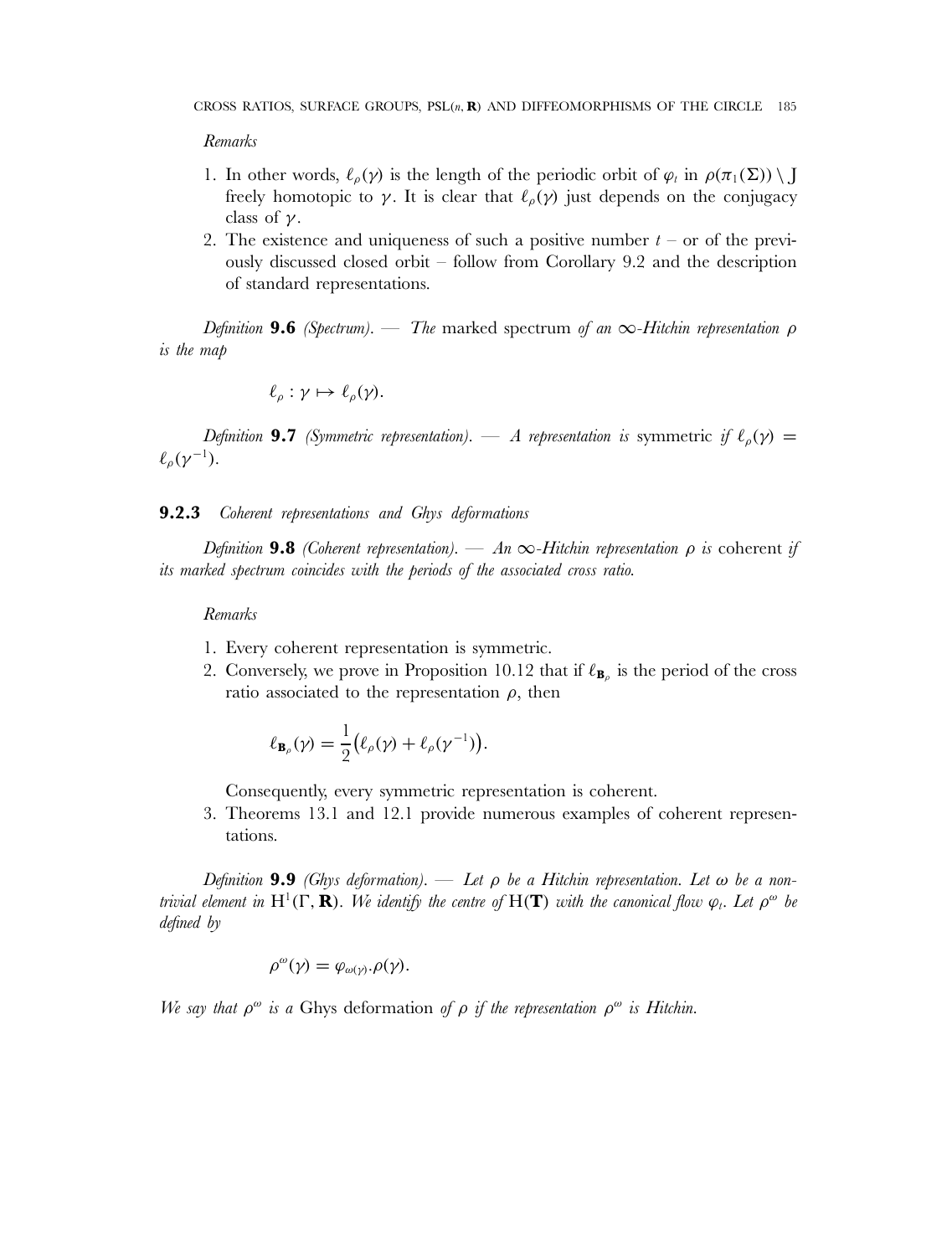### *Remarks*

- 1. For  $\omega$  small enough,  $\rho^{\omega}$  is a Ghys deformation. Indeed, for  $\omega$  small enough,  $\rho^{\omega}$  is Hitchin by the Theorem 8.1.
- 2. We observe that  $\rho^{\omega}$  and  $\rho$  have the same associated cross ratio since they have the same action on T<sup>∗</sup>**T**. However, one immediately checks that

**(26)**  $\ell_{\rho^{\omega}}(\gamma) = \ell_{\rho}(\gamma) + \omega(\gamma).$ 

3. The previous remarks provide many examples of representations with the same cross ratio but different marked spectra.

### **9.3** *Action of*  $H(T)$  *on*  $Hom_H$

We prove in this section that  $H(T)/Z(H(T))$  acts properly on Hom<sub>H</sub>. This is a consequence of the following result.

*Theorem* **9.10.** — *The group* H(**T**)/Z(H(**T**)) *acts properly with a Hausdorff quotient on the set of* ∞*-Hitchin homomorphisms.*

*Moreover, if two*  $\infty$ -Hitchin homomorphisms  $\rho_0$  and  $\rho_1$  have the same associated cross ratio, *then there exists*  $\omega \in H^1(\pi_1(\Sigma))$  *such that*  $\rho_0$  *and*  $\rho_1^{\omega}$  *are conjugated by some element in*  $H(\mathbf{T})$ *. Consequently two representations with the same cross ratio and the same spectrum are equal.*

*Remark.* — Two representations with the same spectrum are not necessarily identical (see remark after Theorem 13.1).

# **9.3.1** *Characterisation of*  $\Omega^h(\mathbf{T}) \rtimes \text{Diff}^h(\mathbf{T})$

Let  $\Omega^h(\mathbf{T})$  be the space of Hölder one-form on **T**. We observe first that  $\Omega^h(\mathbf{T}) \rtimes$  $\text{Diff}^{\hbar}(\mathbf{T})$  acts naturally on  $T^*\mathbf{T}$  and preserves the area. Conversely

*Lemma* **9.11.** — *Let* G *be an area preserving Hölder homeomorphism of* T<sup>∗</sup>**T***. Assume* G *is above a homeomorphism*  $f$  *of*  $\textbf{T}$ *. Then*  $\overline{G}$  *belongs to*  $\Omega^h(\textbf{T}) \rtimes \mathrm{Diff}^h(\textbf{T})$ *.* 

*Proof.* — This lemma is classical for all cotangent spaces. We give the proof for completeness. We use the coordinates  $(r, \theta)$  on T<sup>\*</sup>**T**. By hypothesis,

$$
G(r, \theta) = (g(r, \theta), f(\theta)).
$$

Since G preserves the area, we obtain

(27) 
$$
(r_0 - r_1)(\theta_0 - \theta_1) = \int_{f(\theta_0)}^{f(\theta_1)} \left( \int_{g(r_0, \theta)}^{g(r_1, \theta)} dr \right) d\theta
$$

$$
= \int_{f(\theta_0)}^{f(\theta_1)} (g(r_0, \theta) - g(r_1, \theta)) d\theta.
$$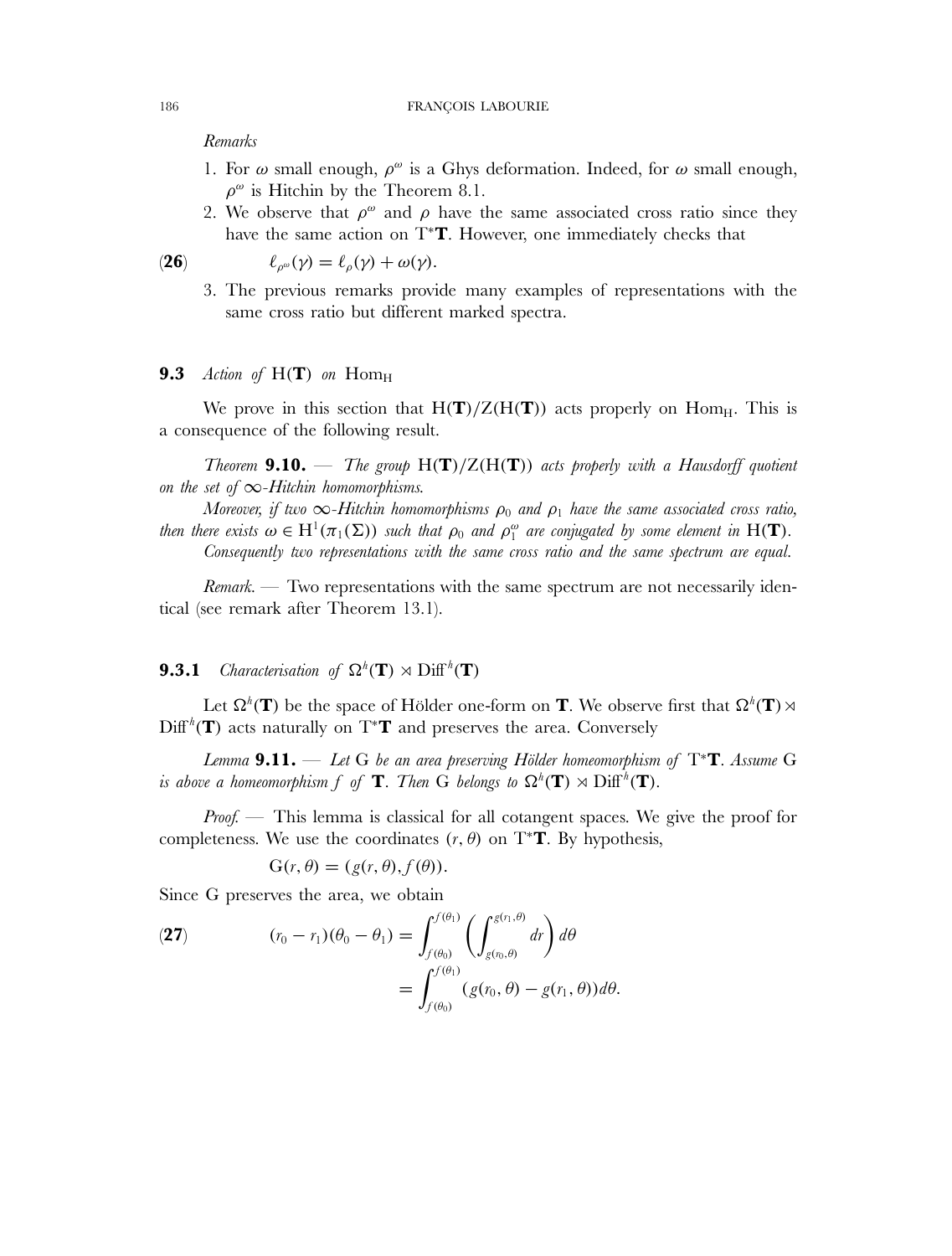Hence  $g(r, \theta)$  is affine in r:

$$
g(r,\theta) = \omega(\theta) + r\beta(\theta),
$$

where  $\omega(\theta)$  and  $\beta$  are Hölder. Since G is a homeomorphism, we observe that for all  $\theta$ ,  $\beta(\theta) \neq 0$  and f is an homeomorphism. By Equation (27), we obtain that

$$
f^{-1}(\theta_0) - f^{-1}(\theta) = \int_{\theta_0}^{\theta_1} \beta(\theta) d\theta.
$$

It follows that  $f^{-1}$  is in  $C^{1,h}(\mathbf{T})$  with  $df^{-1} = \beta$ . Since  $\beta$  never vanishes, f is actually is a diffeomorphism, and G belongs to  $\Omega^h(\mathbf{T}) \rtimes \mathrm{Diff}^h(\mathbf{T})$ .  $\Box$ 

**9.3.2** *First step: Conjugation in*  $\Omega^h(\mathbf{T}) \rtimes \mathrm{Diff}^h(\mathbf{T})$ 

We recall that H(**T**) acts on T<sup>\*</sup>**T**. We denote by  $\alpha \to \dot{\alpha}$  the projection from  $H(T)$  to  $\Omega^h(T) \rtimes \text{Diff}^h(T)$ . We first prove

*Proposition* **9.12.** — Let  $\rho_0$  and  $\rho_1$  be two  $\infty$ -Hitchin representations with the same as*sociated cross ratio. Then there exists a unique element*  $H = H^{\rho_0, \rho_1}$  *in*  $\Omega^h(\mathbf{T}) \rtimes \mathrm{Diff}^h(\mathbf{T})$  *which intertwines*  $\dot{\rho}_0$  *and*  $\dot{\rho}_1$ *, that is* 

$$
\forall \gamma \in \pi_1(\Sigma), \forall y \in T^* \mathbf{T}, \quad H(\dot{\rho}_0(\gamma) \cdot y) = \dot{\rho}_1(\gamma) \cdot H(y).
$$

*Moreover, for any representation*  $\rho$ *, for any neighbourhood*  $V$  *of the identity in*  $\Omega^h(\mathbf{T})\rtimes\mathbf{I}$  $\mathrm{Diff}^h(\mathbf{T})$ *, there exists a neighbourhood*  $U$  *of*  $\rho$ *, such that if two representations*  $\rho_1$  *and*  $\rho_0$  *in*  $U$ *have the same cross ratio, then*  $H^{\rho_0, \rho_1}$  *belongs to* V.

*Proof.* — Applying Proposition 9.3 twice, we obtain a unique Hölder homeomorphism H of T<sup>∗</sup>**T** and a homeomorphism f of **T** such that H is above f and intertwines  $\dot{\rho}_0$  and  $\dot{\rho}_1$ .

If  $\rho_0$  and  $\rho_1$  have the same associated cross ratio, then H preserves the area. By Lemma 9.11, H belongs to  $\Omega^h(\mathbf{T}) \rtimes \mathrm{Diff}^h(\mathbf{T})$ . The first part of the proposition now follows. The second part follows from Lemma 8.10.  $\Box$ 

# **9.3.3** *Second step: From*  $\Omega^h(\mathbf{T}) \rtimes \mathrm{Diff}^h(\mathbf{T})$  *to*  $H(\mathbf{T})$

We prove the following lemma

Lemma  $9.13.$  — Let  $\phi$  :  $\gamma$   $\rightarrow$   $\phi$ <sub> $\gamma$ </sub> be a representation from  $\pi_1(\Sigma)$  to  $\mathrm{Diff}^h(\mathbf{T})$  with *nonzero Euler class. Let*  $\alpha$  *be a continuous one-form. Let*  $f : \gamma \to f_{\gamma}$  *be a map from*  $\pi_1(\Sigma)$  *to the*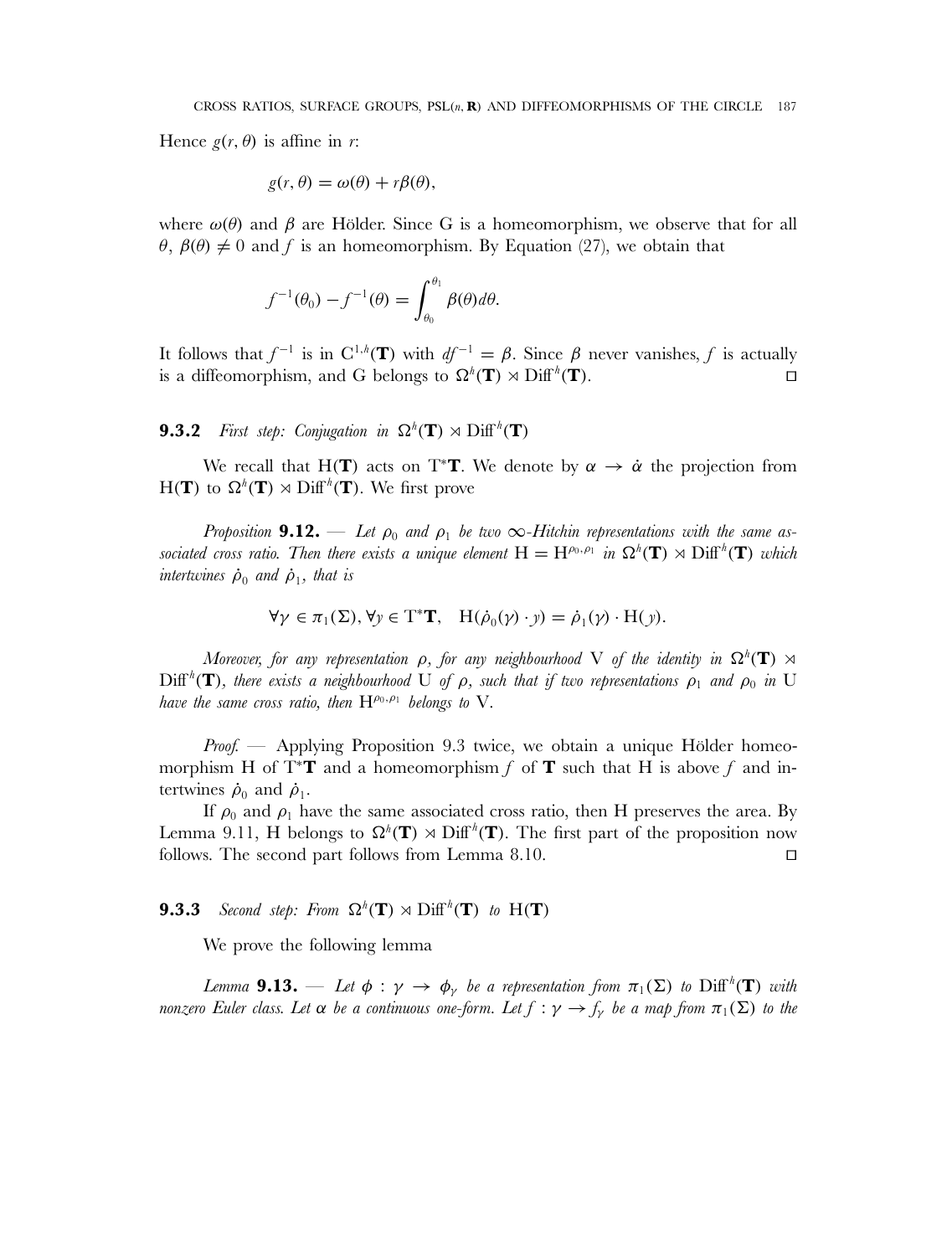$space \ C^1(\mathbf{T})$  of  $C^1$ -functions on  $\mathbf{T}$ *. Assume that* 

$$
\begin{aligned}\n\phi^*_\gamma(f_\eta) + f_\gamma &= f_{\eta\gamma}, \\
\phi^*_\gamma(\alpha) - \alpha &= df_\gamma.\n\end{aligned}
$$

*Then* α *is exact.*

*Proof.* — Let  $\kappa := \int_{\mathbf{T}} \alpha$ . We aim to prove that  $\kappa = 0$ . We write  $\mathbf{T} = \mathbf{R}/\mathbf{Z}$ . We choose a lift all our data to **R**, and use  $\tilde{u}$  to describe a lift of u. In particular, there exists an element c in H<sup>2</sup>( $\pi_1(\Sigma)$ , **Z**) such that

$$
\forall x \in \mathbf{R}, \quad c(\gamma, \eta) = \tilde{\phi}_{\gamma\eta}(x) - \tilde{\phi}_{\gamma} \circ \tilde{\phi}_{\eta}(x) \in \mathbf{Z}.
$$

By definition, c is a representative of the Euler class of the representation  $\phi$ . Let  $h \in$  $C^1(\mathbf{R})$  such that

$$
\tilde{\alpha}=dh.
$$

By definition

$$
\forall m \in \mathbf{Z}, \quad h(x+m) = h(x) + m\kappa.
$$

Observe now that for all  $\gamma$ 

$$
d(\tilde{\phi}_{\gamma}^*(h) - h - \tilde{f}_{\gamma}) = \tilde{\phi}_{\gamma}^* \tilde{\alpha} - \tilde{\alpha} - d\tilde{f}_{\gamma} = 0.
$$

Therefore, there exists

$$
\eta: \pi_1(\Sigma) \to \mathbf{R},
$$

such that

$$
\tilde{\phi}_{\gamma}^*(h) - h = \tilde{f}_{\gamma} + \eta(\gamma).
$$

Finally

$$
c(\gamma, \eta)\kappa
$$
  
=  $h \circ \tilde{\phi}_{\gamma\eta} - h \circ \tilde{\phi}_{\gamma} \circ \phi_{\eta}$   
=  $\tilde{\phi}_{\gamma\eta}^*(h) - \tilde{\phi}_{\eta}^* \tilde{\phi}_{\gamma}^*(h)$   
=  $(\tilde{\phi}_{\gamma\eta}^*(h) - h) - (\tilde{\phi}_{\eta}^* \tilde{\phi}_{\gamma}^*(h) - \tilde{\phi}_{\eta}^*(h)) - (\tilde{\phi}_{\eta}^*(h) - h)$   
=  $\tilde{f}_{\gamma\eta} - \tilde{\phi}_{\eta}^* \tilde{f}_{\gamma} - \tilde{f}_{\eta} + \eta(\gamma\eta) - \eta(\gamma) - \eta(\eta)$   
=  $\eta(\gamma\eta) - \eta(\gamma) - \eta(\eta)$ .

Hence  $\kappa c$  is the coboundary of  $\eta$ . Since the Euler class is nonzero in cohomology by hypothesis, we obtain that  $\kappa = 0$ , hence  $\alpha$  is exact.  $\Box$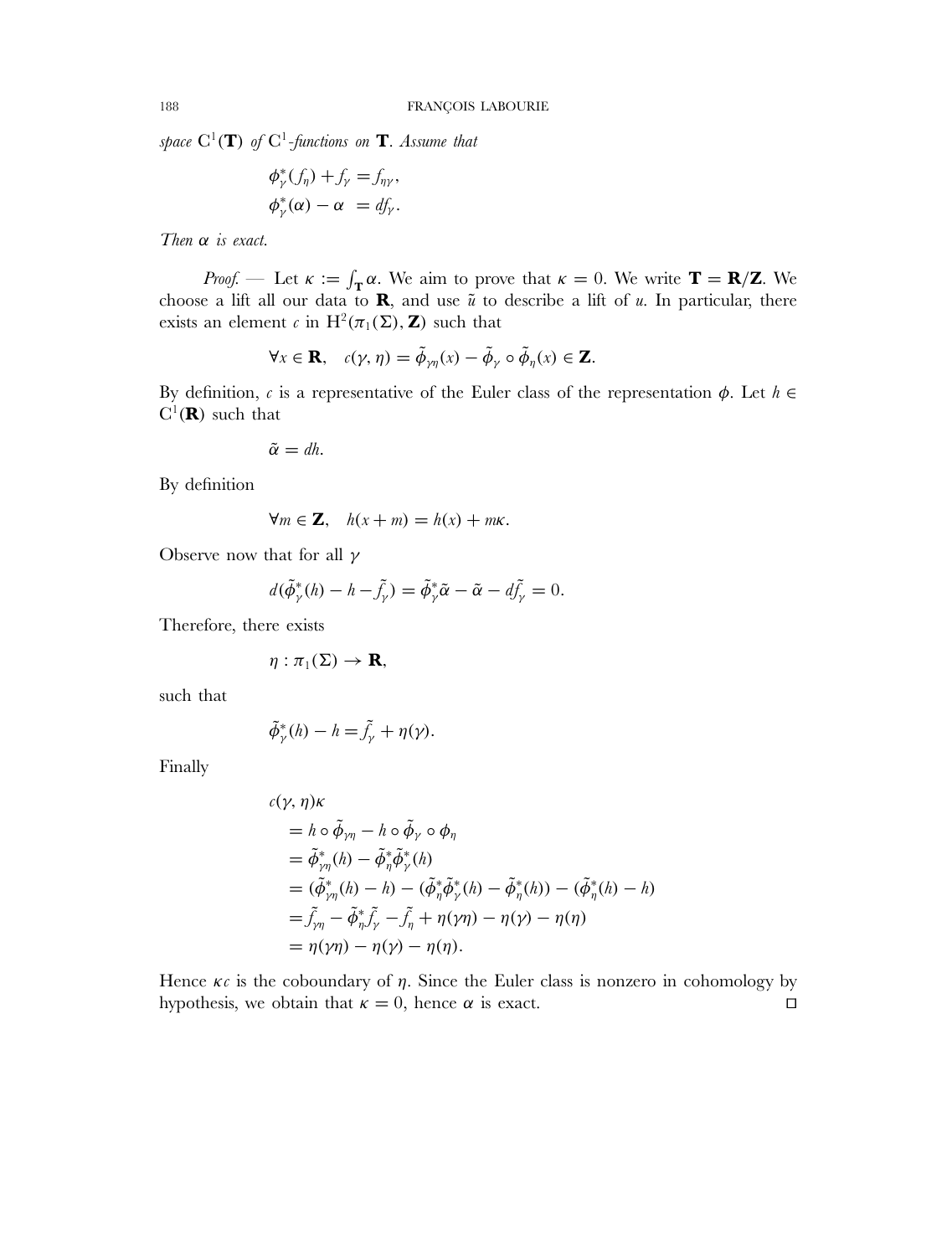**9.3.4** *Proof of Theorem 9.10*

We first prove

*Proposition* **9.14.** — *If two representations have the same cross ratio then, after a Ghys deformation, they are conjugated by an element of* H(**T**)*.*

*Proof.* — Let  $\rho_0$  and  $\rho_1$  be two Hitchin representations with the same cross ratio. Write

$$
\rho_i(\gamma) = \bigl(f_\gamma^i, \phi^i(\gamma)\bigr),
$$

with  $f^i_\gamma \in C^{1,h}(\mathbf{T})$  and  $\phi^i(\gamma) \in \text{Diff}^h(\mathbf{T})$ . By Proposition 9.12, the representations  $\dot{\rho}_0$ and  $\dot{\rho}_1$  – with values in  $\Omega^h(\mathbf{T}) \rtimes \text{Diff}^h(\mathbf{T})$  – are conjugated in  $\Omega^h(\mathbf{T}) \rtimes \text{Diff}^h(\mathbf{T})$  by some element  $H = (\alpha, F)$ , where  $F \in \text{Diff}^h(\mathbf{T})$ .

In particular, after conjugating by  $(0, F) \in C^{1,h}(\mathbf{T}) \rtimes \text{Diff}^h(\mathbf{T}) = H(\mathbf{T})$ , we may assume that F is the identity and thus

$$
\phi^0_\gamma=\phi^1_\gamma:=\phi_\gamma.
$$

Since  $\rho_i$  is a representation, we have for  $i = 0, 1$ 

 $\phi_{\eta}^*(f_{\eta}^i) + f_{\gamma}^i = f_{\eta\gamma}^i.$ 

Since H =  $(\alpha, id)$  intertwines  $\dot{\rho}_0$  and  $\dot{\rho}_1$ , we also have

$$
\phi_{\gamma}^* \alpha - \alpha = df_{\gamma}^1 - df_{\gamma}^0.
$$

Lemma 9.13 applied to  $f_{\gamma} = f_{\gamma}^1 - f_{\gamma}^0$  yields that  $\alpha = dg$  for some function g in C<sup>1,h</sup>(**T**).

Conjugating by  $(g, id)$ , we may now as well assume that  $\alpha = 0$ . It follows that there exists a homomorphism

$$
\omega: \pi_1(\Sigma) \to \mathbf{R},
$$

such that

$$
f_{\gamma}^{1} - f_{\gamma}^{0} = \omega(\gamma).
$$

This exactly means that  $\rho_0 = \rho_1^{\omega}$ .  $\mathbb{Z}$  .

This proves that two representations with the same cross ratio are conjugated after a Ghys deformation. Consequently two representations with the same cross ratio and spectrum are conjugated. Indeed if  $\rho$  and  $\rho^{\omega}$  have the same spectrum and cross ratio, then by Formula (26), for all  $\gamma \in \pi_1(\Sigma)$ ,  $\omega(\gamma) = 0$ . Hence  $\rho = \rho^{\omega}$ .

 $\Box$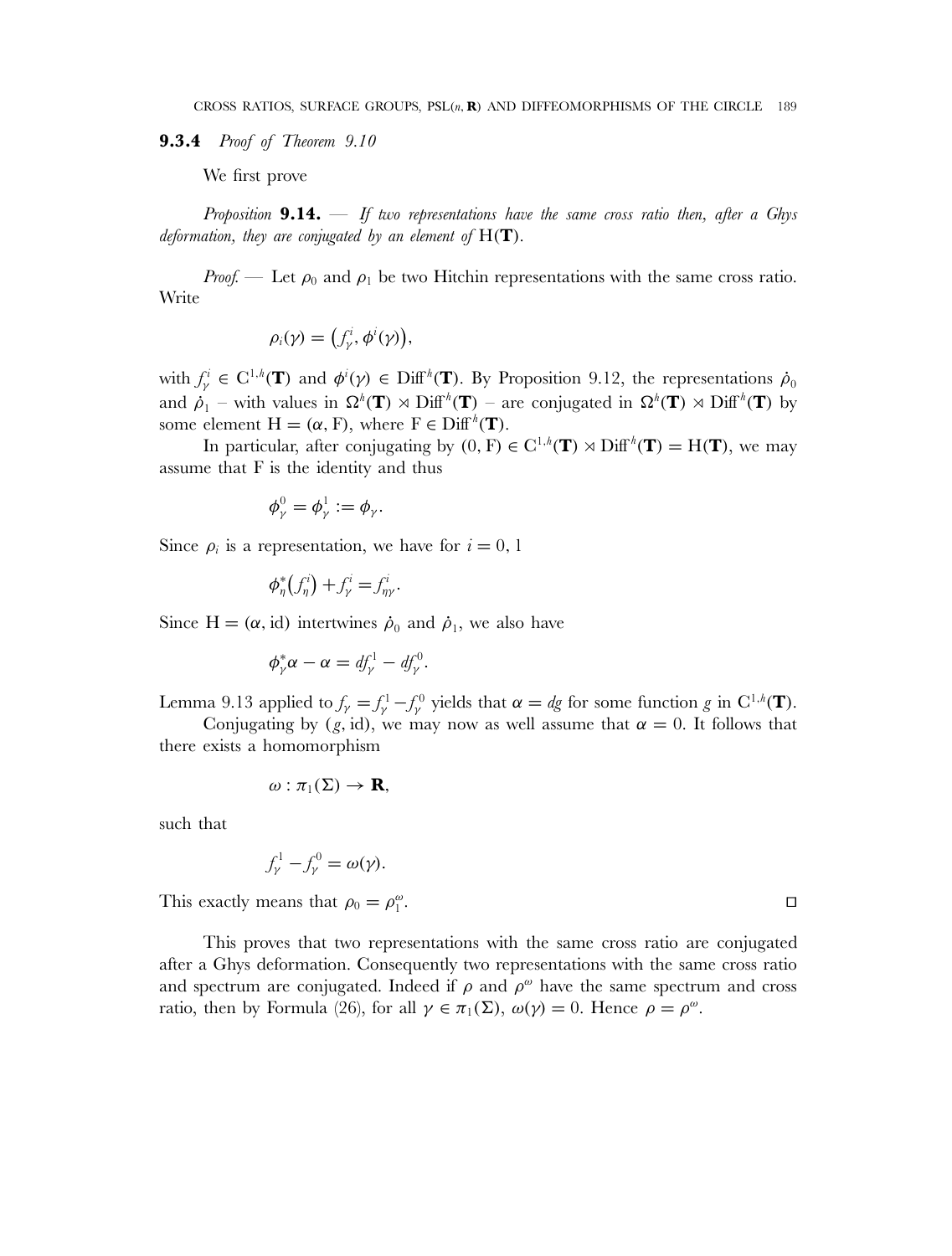#### 190 FRANÇOIS LABOURIE

Finally, the proof of properness goes as follows. Suppose that we have a sequence of representations  $\{\rho_n\}_{n\in\mathbb{N}}$  converging to  $\rho_0$ , a sequence of elements  $\{\psi_n\}_{n\in\mathbb{N}}$  in H(**T**) such that  $\{\psi_{n}^{-1} \circ \rho_n \circ \psi_n\}_{n \in \mathbb{N}}$  converges to  $\rho_1$ . Let d be the homomorphism  $H(\mathbf{T}) \to$  $\Omega^h(\mathbf{T}) \rtimes \mathrm{Diff}^h(\mathbf{T})$ . We aim to prove that  $\{d\psi_n\}_{n\in\mathbf{N}}$  converges.

Since  $\rho_n$  and  $\psi_n^{-1} \circ \rho_n \circ \psi_n$  have the same spectrum and cross ratio, it follows that  $\rho_1$  and  $\rho_0$  have the same spectrum and cross ratio. It follows from the first part of the proof that there exists F such that

$$
\rho_0 = F^{-1} \circ \rho_1 \circ F.
$$

We may therefore assume that  $\rho_0 = \rho_1$ .

By the second part of Proposition 9.12,  $\{d(\psi_n)\}_{n\in\mathbb{N}}$  converges to the identity. The properness is now proved.

# 10 A characterisation of  $C^{1,h}(T) \rtimes Diff^{h}(T)$

We aim to characterise in a geometric way the action of group  $H(T)$  =  $C^{1,h}(\mathbf{T}) \rtimes \mathrm{Diff}^h(\mathbf{T})$  generalising Proposition 6.3. Roughly speaking, we will describe it as a subgroup of the central extension of "exact symplectic homeomorphisms" of the Annulus (i.e. T<sup>∗</sup>**T**). The notion of exact symplectic homeomorphism does not make sense in an obvious way, but some homeomorphisms may be coined as "exact symplectic" as we shall see.

We shall define in this section  $\pi$ -exact symplectomorphism of  $T^*T$  which are characterised by several equivalent properties (see Proposition 10.9).

Using this notion, we can state our main result

*Lemma* **10.1.** — *A Hölder homeomorphism of* J *belongs to* H(**T**) *if and only if*

1*. it preserves the foliation* F*,* 2*. it commutes with the canonical flow,* 3*. it is above a* π*-exact symplectic homeomorphism of* T<sup>∗</sup>**T***.*

The aim of the following sections is

- to recall basic facts about symplectic and Hamiltonian actions on the Annulus,
- to extend this construction to a situation with less regularity, and in particular to give a "symplectic" interpretation of the action of H(**T**) on T<sup>∗</sup>**T**.

## **10.1** C<sup>∞</sup>*-exact symplectomorphisms*

Let L be an orientable real line bundle over a manifold M, equipped with a connection  $\nabla$  whose curvature form  $\omega$  is symplectic.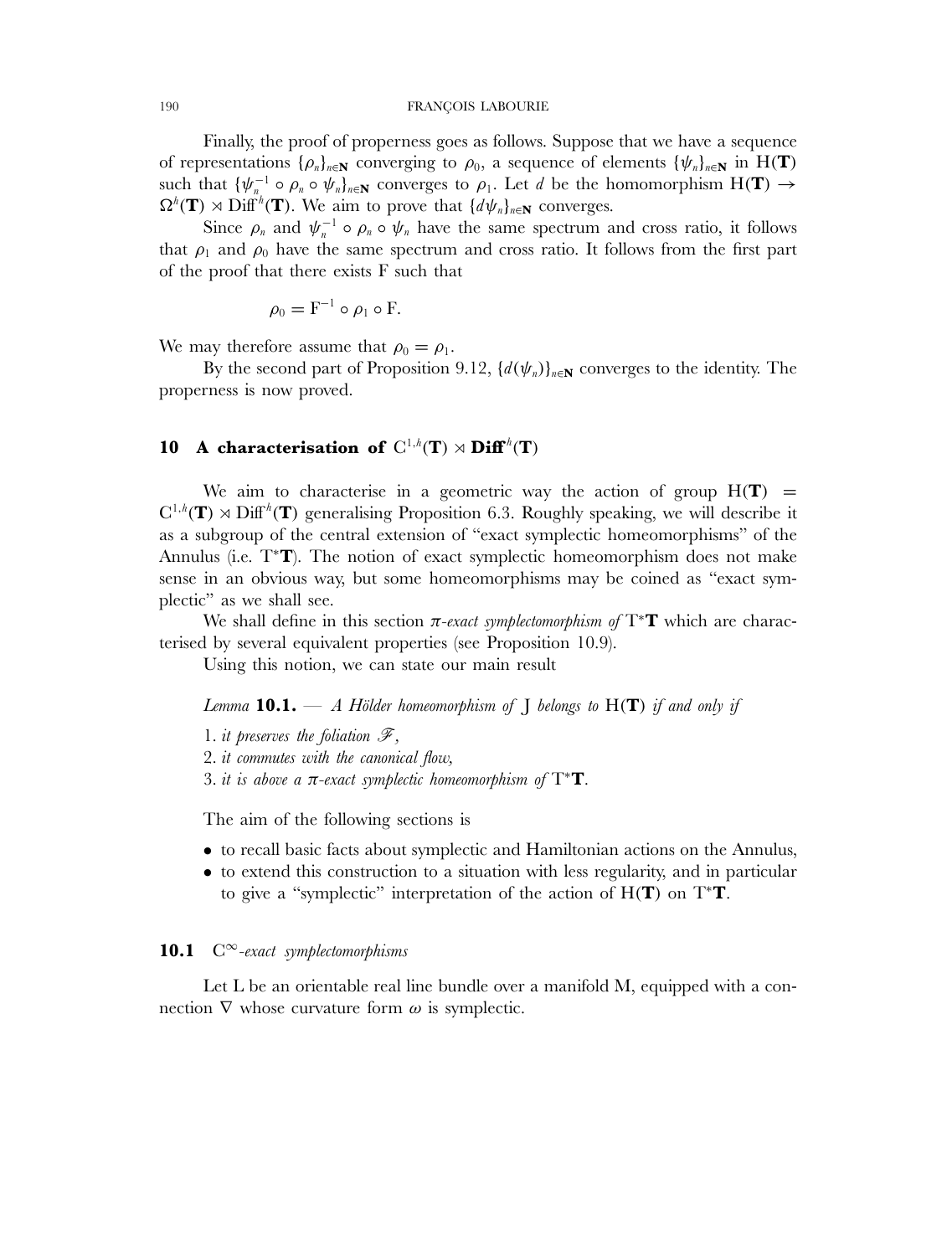• For any curve  $\gamma$  joining x and y, let

$$
\mathrm{Hol}(\gamma): L_x \to L_y,
$$

be the holonomy of  $\nabla$  along  $\gamma$ . If  $\gamma$  is a closed curve – that is x equals  $\gamma$  – we identify  $GL(L_x)$  with the multiplicative group **R** \ {0} and consider Hol( $\gamma$ ) as a real number.

• Let v be a nonzero section of L. Let  $\lambda_{\nu}$  be the primitive of  $\omega$  defined by

$$
\nabla_X \nu = \lambda_\nu(X) \nu.
$$

If  $\gamma$  is a smooth closed curve, then

$$
\mathrm{Hol}(\gamma)=e^{\int_{\gamma}\lambda_{\nu}}.
$$

*Definition* **10.2** *(Exact symplectomorphisms).* — *A symplectic diffeomorphism of* M *is* ∇ exact<sup>2</sup> *if for any closed curve*

(28) 
$$
\text{Hol}(\sigma) = \text{Hol}(\phi(\sigma)).
$$

When the action of  $\phi$  on H<sup>1</sup>(M) is non trivial the notion actually depends on the choice of ∇. We shall however usually say *exact* instead of ∇-exact in order to simplify our exposition.

The following proposition clarifies this last condition

*Proposition* **10.3.** — *Let* φ *be a symplectic diffeomorphism. The following conditions are equivalent:*

- *For any curve*  $\sigma$ , Hol( $\sigma$ ) = Hol( $\phi(\sigma)$ ).
- For any non zero section  $\nu$  of  $\mathbb{L}, \phi^* \lambda_{\nu} \lambda_{\nu}$  is exact.
- *The action of* φ *lifts to a connection preserving action on* L*.*

*Let now*  $M = T^*T$ *. Let*  $\sigma_0 : T \to T^*T$  *be the zero section considered as a curve in* M*. Then the map*

$$
\phi \mapsto \mathrm{Hol}(\phi(\sigma_0)),
$$

*is a group homomorphism from the group of symplectomorphisms to the multiplicative real numbers whose kernel is the group of exact symplectomorphism.*

<sup>2</sup> This definition is *ad hoc*: exact symplectomorphisms exist in a greater generality.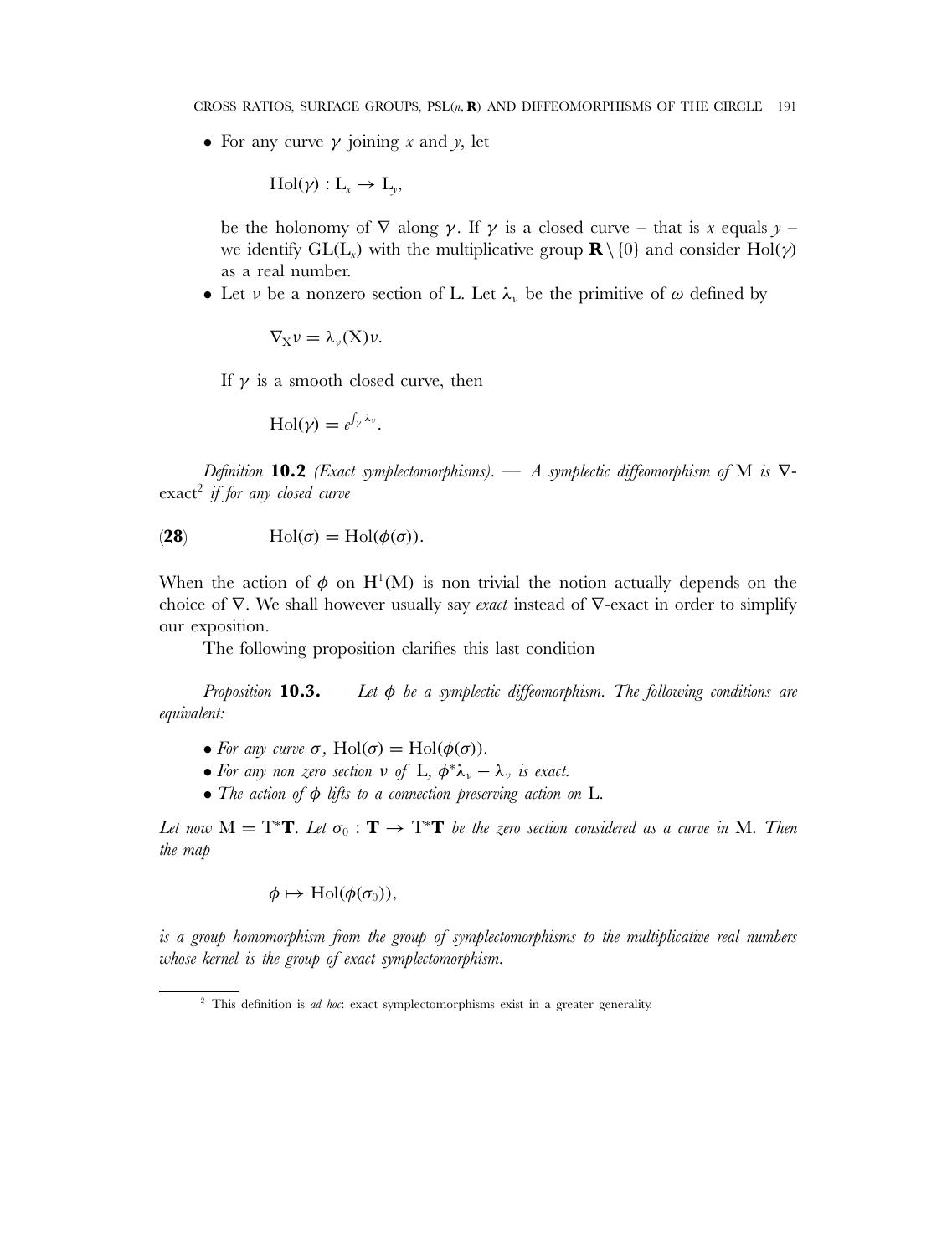*Proof.* — We prove that for an exact symplectic diffeomorphism  $\phi$ , the action lifts to an action on the line bundle L. We choose – on purpose – a more complicated proof. This proof however has the advantage of using very little regularity of  $\phi$ , so that we can reproduce it later in another context.

We define a lift  $\hat{\phi}$  in the following way. We first choose a base point  $x_0$  in T<sup>\*</sup>**T** and  $\eta$  a curve joining  $x_0$  to  $\phi(x_0)$ . For any point x in T<sup>\*</sup>**T**, we choose a curve  $\gamma$  joining  $x_0$  to x, then we define

$$
\hat{\Psi}_x = Hol(\phi(\gamma)) Hol(\eta) Hol(\gamma)^{-1} : L_x \to L_{\phi(x)}.
$$

Since for every closed curve  $\sigma$ , by definition of exactness

$$
Hol(\sigma) = Hol(\phi(\sigma)),
$$

the linear map  $\hat{\Psi}_x$  is independent of the choice of  $\gamma$ . Finally we define

$$
\hat{\phi}(x, u) = (\phi(x), \hat{\Psi}_x(u)).
$$

By construction,  $\hat{\phi}$  preserve the parallel transport along any curve  $\gamma$ , that is

$$
\hat{\phi}(\text{Hol}(\gamma)u) = \text{Hol}(\phi(\gamma)).\hat{\phi}(u).
$$

This is what we wanted to prove. The other assertions of the proposition are obvi- $\Box$  $\Box$ 

## **10.2** π*-symplectic homeomorphisms and* π*-curves*

The group  $Diff(\mathbf{T})$  of  $C^1$ -diffeomorphisms of the circle acts by area preserving homeomorphisms on T<sup>\*</sup>**T**. Let  $\Omega^1(T)$  be the vector space of continuous one-forms on **T**. This group also acts on T<sup>∗</sup>**T** by area preserving homeomorphisms in the following way

$$
fd\theta.(\theta, t) = (\theta, t + f(\theta)).
$$

We observe that  $\text{Diff}(\mathbf{T})$  normalises this action.

*Definition* **10.4** *(* $\pi$ *-symplectic homeomorphism).* — *The group of*  $\pi$ -symplectic homeomorphisms *is*

$$
Symp^{\pi} = \Omega^1(\mathbf{T}) \rtimes \text{Diff}(\mathbf{T}).
$$

Here is an immediate characterisation of  $\pi$ -symplectic homeomorphisms. The proof is identical to that of Lemma 9.11.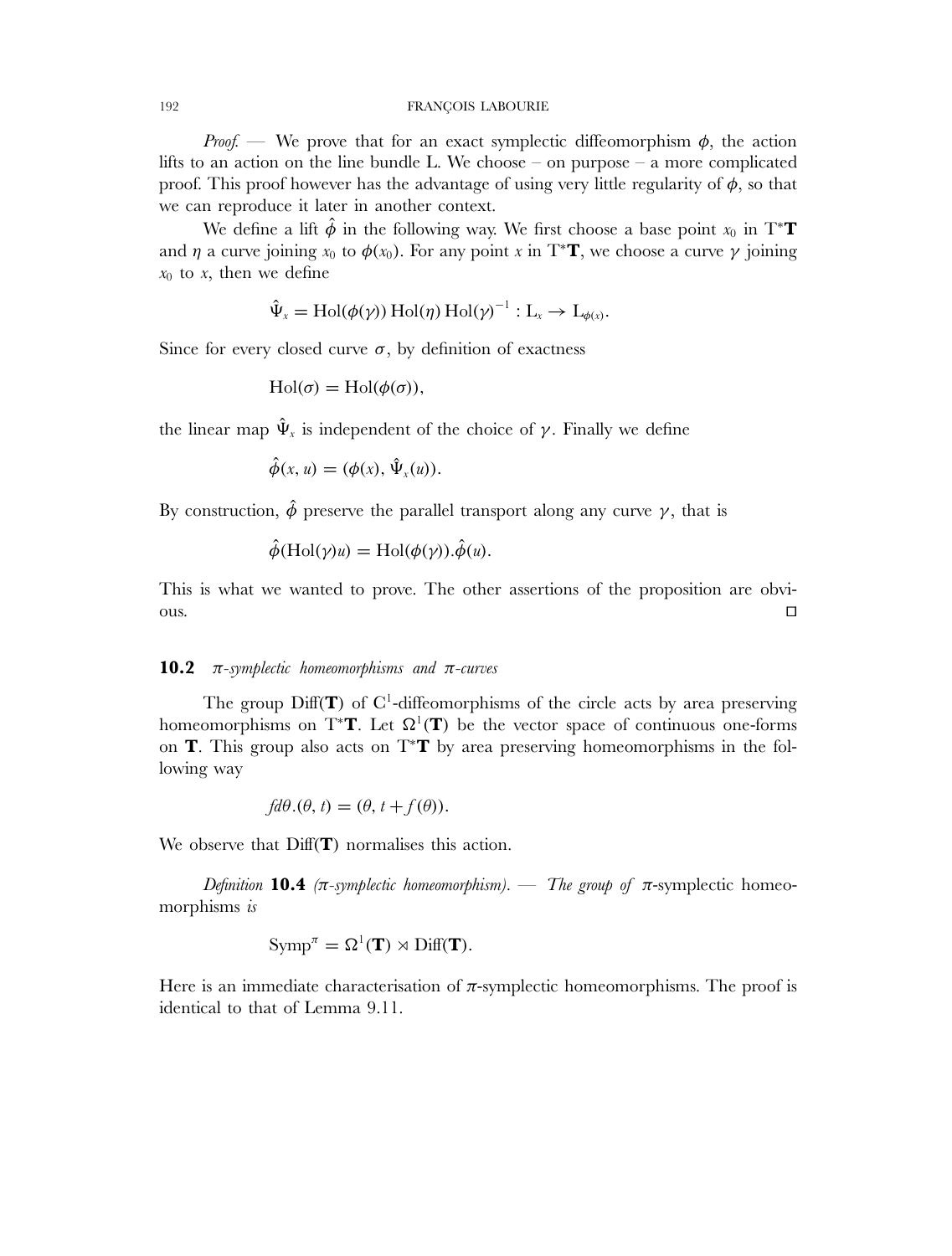*Proposition* **10.5.** — An area preserving homeomorphism of  $T^*T$  is  $\pi$ -symplectic if and *only if it is above a diffeomorphism of* **T***.*

In order to extend the notion of exact diffeomorphisms, using Proposition 10.3 as a definition, we need to have a class of less regular curves for which we can compute a holonomy.

*Definition* **10.6** (π-curves and their holonomies). — A π-curve is a continuous curve  $c =$  $(c_{\theta}, c_{r})$  *with values in*  $T^*T$  *such that*  $c_{\theta}$  *is*  $C^1$ *. We define* 

$$
\int_{c} \lambda = \int c_{r} dc_{\theta}.
$$

*The* holonomy *of a closed* π*-curve is*

$$
\mathrm{Hol}(c)=e^{\int_c \lambda}.
$$

We collect in the following proposition a few elementary facts.

### *Proposition* **10.7**

- 1*. The image of a* π*-curve by a* π*-symplectic homeomorphism is a* π*-curve,*
- 2*. Let*  $\phi = (\alpha, \psi)$  *be a*  $\pi$ -symplectic homeomorphism. Let c *be a closed*  $\pi$ -curve which *projects isomorphically on* **T***, then*

$$
\mathrm{Hol}(\phi(c)) = \mathrm{Hol}(c)e^{\int_{\mathbf{T}} \alpha}.
$$

*Definition* **10.8** *(*π*-exact symplectic homeomorphism).* — *The group of* π-exact symplectomorphisms *is*

 $\text{Exact}^{\pi} = (\text{C}^1(\mathbf{T})/\mathbf{R}) \rtimes \text{Diff}(\mathbf{T}),$ 

*where*  $C^1(T)/R$  *is identified with the space of exact continuous one-forms on* **T***.* 

By the above remarks, we deduce immediately, reproducing the proof of Proposition 10.3

## *Proposition* **10.9**

1*. The group of* π*-exact symplectomorphisms is the group of* π*-symplectic homomorphisms* φ *such that for any closed*  $\pi$ -*curve c*,

 $\text{Hol}(c) = \text{Hol}(\phi(c)).$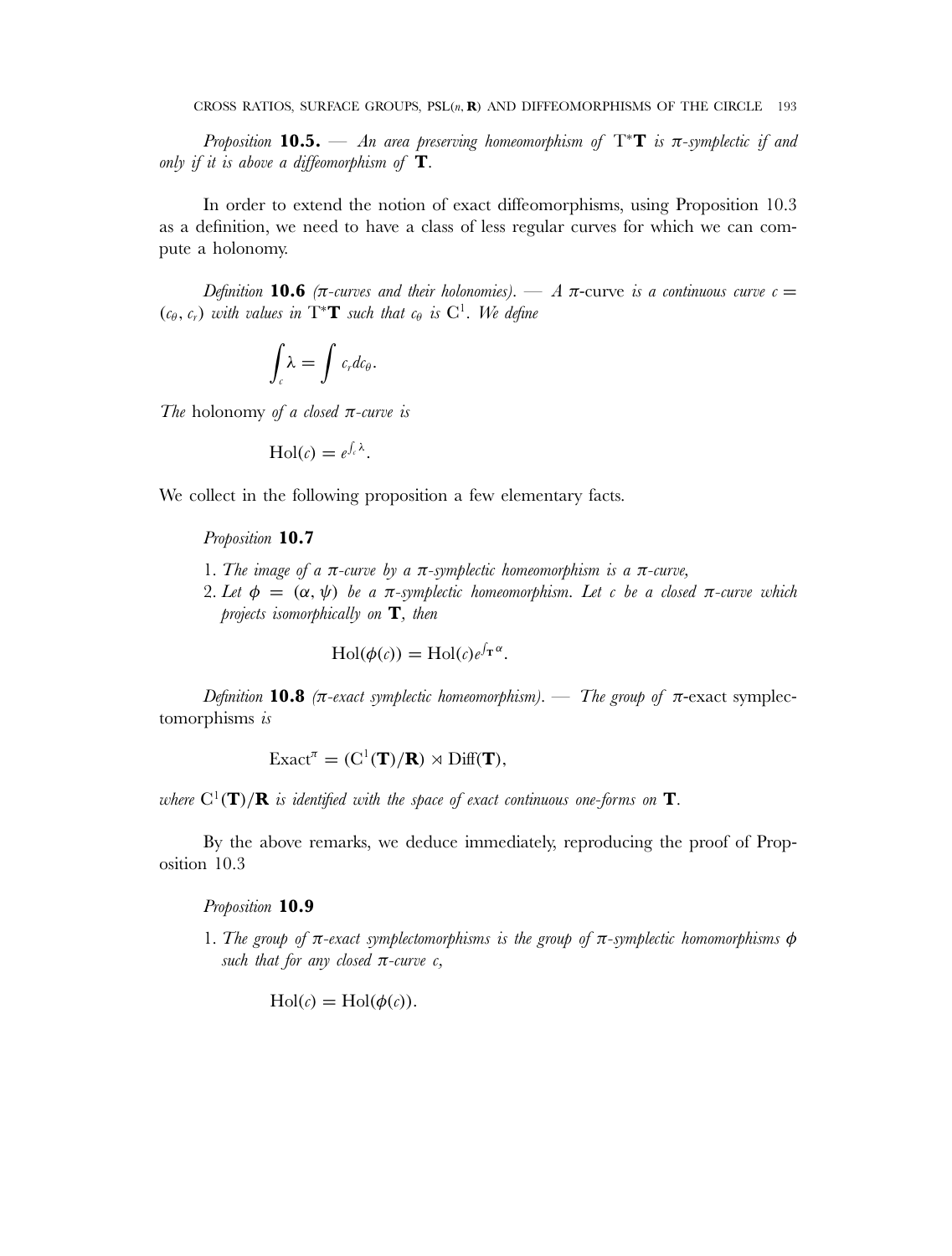2*. Let*  $x_0 \in T^*$ **T***. The action of any*  $\pi$ -exact symplectomorphism  $\phi$  lifts to an action of *a homeomorphism*  $\hat{\phi}$  *on* L *such that for any*  $\pi$ -curve c *starting from*  $x_0$ , *for any*  $u \in L_{x_0}$ 

(29) 
$$
\hat{\phi}(\text{Hol}(c)u) = \text{Hol}(\phi(c)).\hat{\phi}(u).
$$

3*. Furthermore,* φˆ *is determined by Equation* (29) *up to a multiplicative constant. As a consequence, there exists an element*  $(\alpha, \psi)$  of  $C^1(\mathbf{T}) \rtimes \mathrm{Diff}(\mathbf{T})$  *such that the induced action of*  $\phi$  *on J, identified with the frame bundle of* L *is* ( $\alpha$ ,  $\psi$ ). We observe that  $\alpha$  *is defined uniquely up to an additive constant.* 4*. Finally, if*  $\phi$  *is Hölder, so is*  $\hat{\phi}$ *.* 

From this we obtain immediately Lemma 10.1.

### **10.3** *Width*

We generalise the notion of width for a  $\pi$ -exact symplectomorphism  $\phi$  in the following obvious way.

*Definition* **10.10** *(Action difference).* — *Let* x and y *two fixed points of*  $\phi$ *. Let* c *be* a  $\pi$ *curve joining* x *to* y*. If* q *is a curve, we denote by* q *the curve with the opposite orientation. The* action difference *of* x *and* y *is*

$$
\Delta(\phi; x, y) = Hol(c \cup \overline{\phi(c)}) = e^{\int_c \lambda - \int_{\phi(c)} \lambda}.
$$

By Proposition 10.9, this quantity does not depend on c. Moreover, let  $\hat{\phi}$  be a lift of the action of  $\phi$  on L. Then, for any fixed point z of  $\phi$ ,  $\hat{\phi}(z)$  is an element of GL(L<sub>z</sub>) – identified with **R** \ {0} – and for any two fixed points x and y of  $\phi$ 

$$
\Delta(\phi; x, y) = \hat{\phi}(x) / \hat{\phi}(y).
$$

*Definition* **10.11** *(Action difference).* — *The* width *of*  $\phi$  *is* 

$$
w(\phi) = \sup_{x,y \text{ fixed points}} \Delta(\phi; x, y).
$$

This quantity is invariant by conjugation under  $\pi$ -symplectic homeomorphisms. We now relate it to the period of some cross ratio.

*Proposition* **10.12.** — Let  $\rho$  be an  $\infty$ -Hitchin homomorphism from  $\pi_1(\Sigma)$  to H(**T**). Let P *be the projection*

$$
P: H(\mathbf{T}) \to \mathrm{Exact}^{\pi}.
$$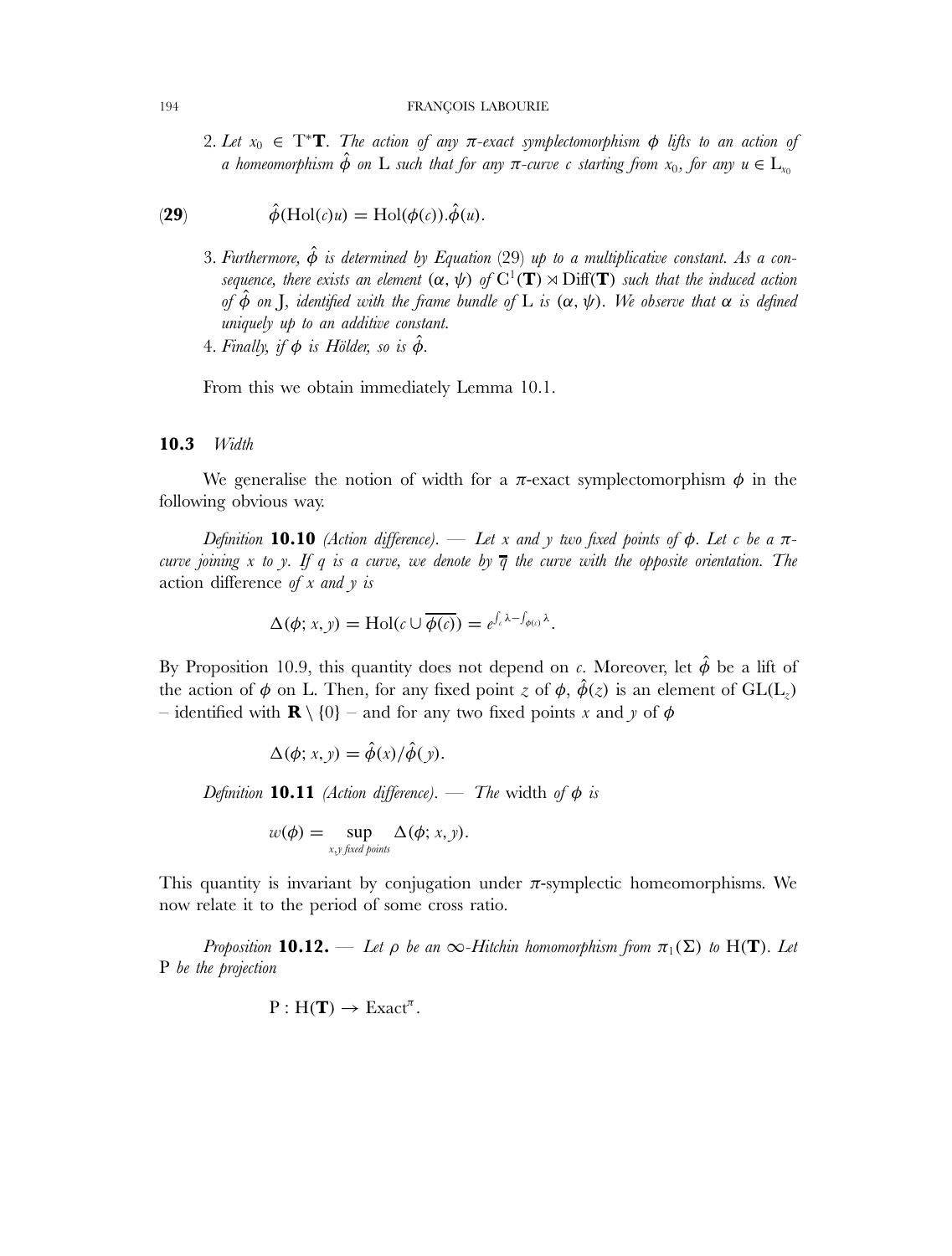*Let*  $\dot{\rho} = P \circ \rho$ *. Let*  $\ell_{\rho}$  *be the spectrum of*  $\rho$  *(cf. Paragraph 9.2.1) and*  $\mathbf{B}_{\rho}$  *be its associated cross ratio (cf. Paragraph 9.2.2) with periods*  $\ell_{\mathbf{B}_o}$ *. Then* 

$$
\log(w(\dot{\rho}(\gamma))) = \ell_{\rho}(\gamma) + \ell_{\rho}(\gamma^{-1}) = 2\ell_{\mathbf{B}_{\rho}}(\gamma).
$$

*Proof.* — Let  $\gamma$  be a non trivial element of  $\pi_1(\Sigma)$ . Let w be a point in J such that

$$
\varphi_{l_{\rho}(\gamma)}(w)=\rho(\gamma)(w).
$$

The projection  $v = \delta(w)$  is a fixed point of  $\dot{\rho}(\gamma)$ .

Since L is a bundle associated to J, it follows that the associated action of  $\rho(\gamma)$ on L is a lift  $\hat{\rho}(\gamma)$  of  $\hat{\rho}(\gamma)$ . Then

$$
\widehat{\dot{\rho}(\gamma)}(v)=e^{\ell_{\rho}(\gamma)}.
$$

Since  $\dot{\rho}(\gamma)$  has precisely two fixed points v and u, we obtain that

$$
\log(w(\dot{\rho}(\gamma))) = \ell_{\rho}(\gamma) + \ell_{\rho}(\gamma^{-1}).
$$

We still have to identify the width with the period of the associated cross ratio. This requires some construction. Let q be the quadruple  $(\gamma_+, \gamma, \gamma_-, \gamma(\gamma))$  of points of  $\partial_{\infty}\pi_1(\Sigma)$ , where  $\gamma_+$  and  $\gamma_-$  are respectively the attractive and repulsive fixed points of  $\gamma$  and  $\gamma$  is any point different to  $\gamma^+$  and  $\gamma^-$ .

According to Proposition 9.3, there exists a  $\pi_1(\Sigma)$ -equivariant map  $\Theta$  from T<sup>\*</sup>**T** to  $\partial_{\infty}\pi_1(\Sigma)^{2*}$  which identifies the fibres of T<sup>\*</sup>**T**  $\rightarrow$  **T** to the first factor. Then, there exists a  $\pi$ -curve C such that  $\Theta(C) = \hat{q}$  and by definition of the associated cross ratio  $\mathbf{B}_{\rho}$ , we have

(30) 
$$
2\ell_{\mathbf{B}_{\rho}}(\gamma) = 2\log(|\mathbf{B}_{\rho}(\gamma_{+},y,\gamma_{-},\gamma(y))|) = \int_{C} r d\theta.
$$

Let us describe C. Let t and s be the points in T<sup>\*</sup>**T** such that  $\Theta_{\rho}(t) = (\gamma^{+}, \gamma)$  and  $\Theta(s) = (\gamma^-, \gamma)$  respectively. We denote by [a, b] the arc joining a and b along that fibre, whenever a and b belong to the same fibre of T<sup>∗</sup>**T**. Using this notation, we can write

$$
C = c \cup [t, \dot{\rho}(\gamma)(t)] \cup \overline{\dot{\rho}(\gamma)(c)} \cup [\rho(\gamma)(s), s],
$$

where c is a  $\pi$ -curve. Finally let

$$
\tilde{c} = [v, t] \cup c \cup [s, u],
$$

where  $v = \Theta(\gamma^+, \gamma^-)$  and  $u = \Theta(\gamma^-, \gamma^+)$  are the two fixed points of  $\dot{\rho}(\gamma)$  – see Figure 3.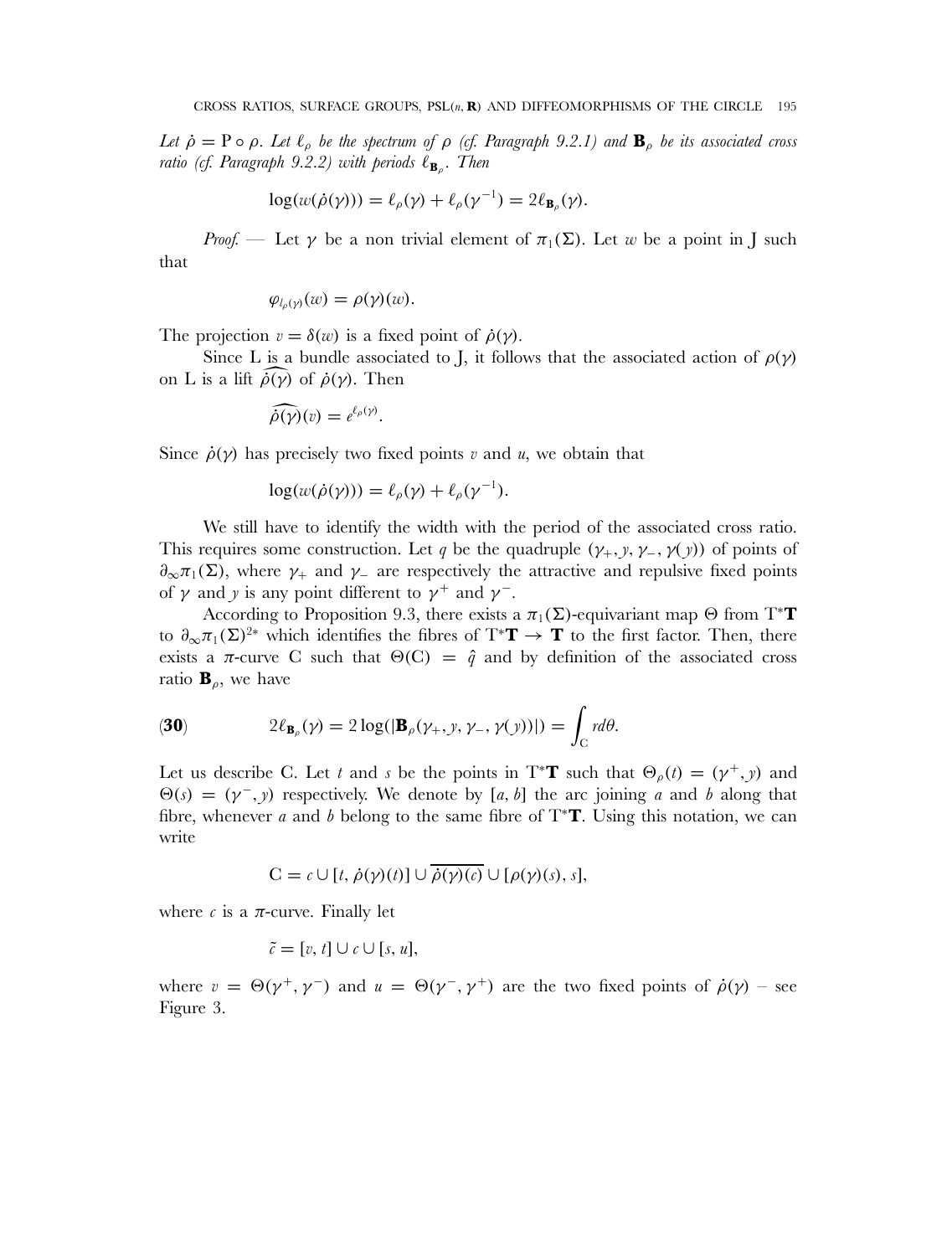

FIG. 3. — The  $\pi$ -curves C and  $\tilde{c}$ 

We have

$$
log(w(\dot{\rho}(\gamma))) = log(Hol(\tilde{c} \cup \overline{\dot{\rho}(\gamma)(\tilde{c})}))
$$
  
= log(Hol( $c \cup [t, \dot{\rho}(\gamma)(t)] \cup \overline{\dot{\rho}(\gamma)(c)} \cup [\rho(\gamma)(s), s]))=  $\int_C rd\theta$   
=  $2\ell_{\mathbf{B}_{\rho}}(\gamma).$$ 

The assertion follows.

## **11 A conjugation theorem**

We use in this section the following setting and notation.

1. Let  $\kappa$  be a Hölder homeomorphism of **T**. Let

$$
\mathbf{D}_{\kappa} = \{ (s, t) \in \mathbf{T} \times \mathbf{T} \mid \kappa(s) \neq t \}.
$$

- 2. Let  $p = (p_1, p_2) : M \rightarrow D_K$  be a principal **R**-bundle over  $D_K$  equipped with a connection  $\nabla$ . Let  $\omega$  be the curvature of  $\nabla$ . Let f be such that  $\omega =$  $f(s, t)$ ds ∧ dt. We suppose that f is positive and Hölder.
- 3. For all  $s \in \mathbf{T}$ , we denote by  $c_s : t \mapsto (s, t)$  the curve in  $D_k$  whose first factor is constant.
- 4. Let  $\mathscr L$  be the one-dimensional foliation of M by the  $\nabla$ -horizontal sections of M along the curves  $c_s$ .

*Definition* **11.1** *(Anosov homomorphism).* — *A homomorphism*  $\rho_0$  *from*  $\pi_1(\Sigma)$  *to the group*  $\text{Diff}^{1,h}(\textbf{M})$  of  $\text{C}^1$ -diffeomorphisms of M with Hölder derivatives is Anosov if

- 1*. the action of*  $\rho_0(\pi_1(\Sigma))$  *preserves*  $\nabla$ *,*
- 2*. the quotient*  $\rho_0(\pi_1(\Sigma)) \setminus M$  *is compact,*
- 3*. the* **R**-action on  $\rho_0(\pi_1(\Sigma)) \setminus M$  contracts uniformly the leaves of  $\mathscr L$  (cf. Definition 7.3),

 $\Box$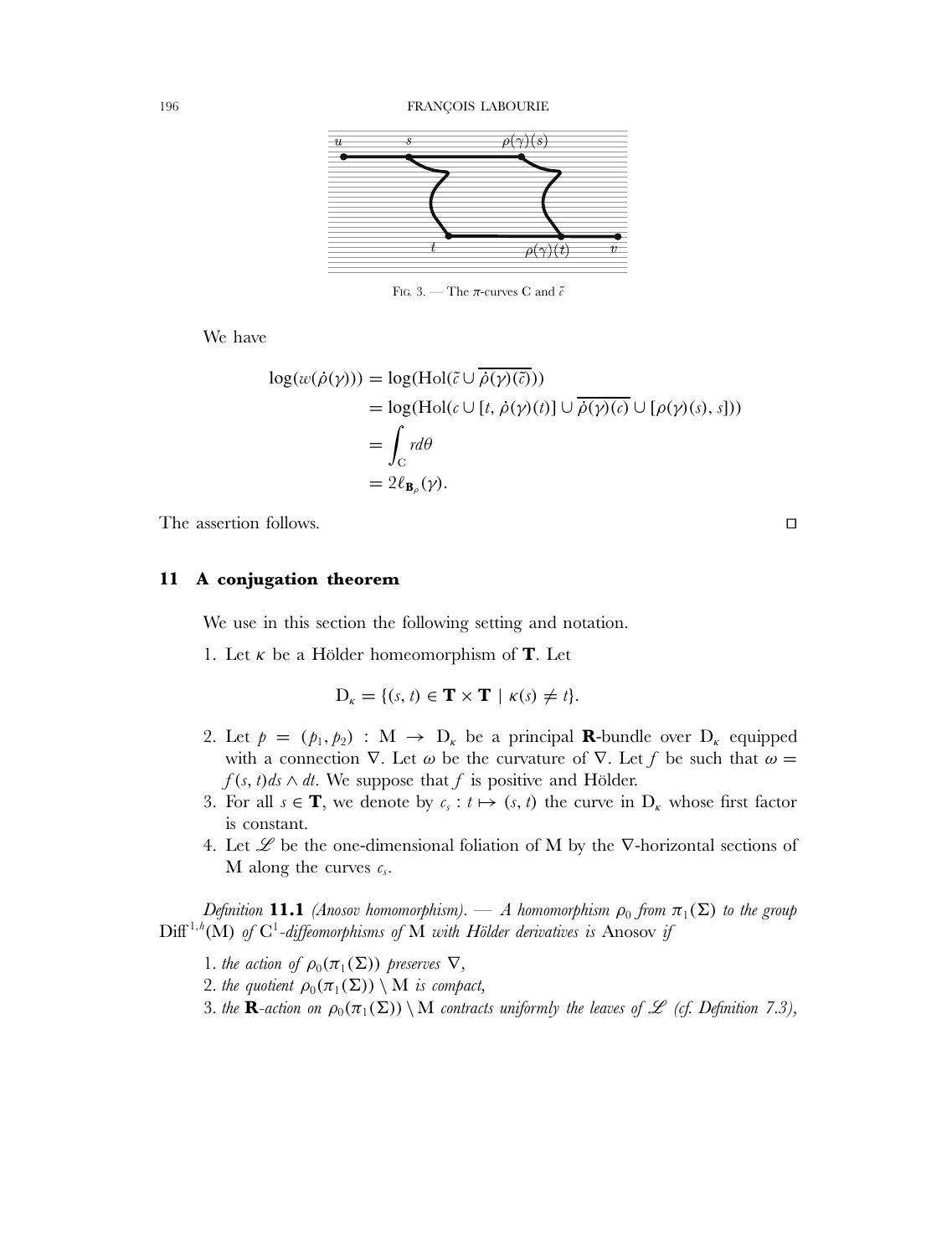- 4*. there exist two* H-Fuchsian homomorphisms  $\rho_1$  and  $\rho_2$  from  $\pi_1(\Sigma)$  to  $C^{1,h}(\mathbf{T})$ , such that •  $\rho_2 = \kappa^{-1} \rho_1 \kappa,$ 
	- $\forall \gamma \in \pi_1(\Sigma)$ ,  $u \in M$ ,  $p(\rho_0(\gamma)u) = (\rho_1(\gamma)(p_1(u)), \rho_2(\gamma)(p_2(u))).$

Our main result is that every Anosov representation on M is conjugated to an Anosov representation on J. We define more precisely what we mean by conjugation

*Definition* **11.2** *(Anosov conjugated).* — *An Anosov homomorphism*  $\rho_0$  *from*  $\pi_1(\Sigma)$  *to*  $Diff<sup>1,h</sup>(M)$  *is* Anosov conjugated *to a homomorphism*  $\rho$  *from*  $\pi_1(\Sigma)$  *to*  $H(T)$  *by an homeomorphism*  $\hat{\psi}$  *from* **M** *to* **J***, if:* 

- The homeomorphism  $\hat{\psi}$  intertwines the homomorphisms  $\rho$  and  $\rho_0$ , the foliations  $\mathscr L$  and F *as well as the* **R***-actions on* M *and* J*.*
- There exists an area preserving homeomorphism  $\psi$  from  $D_{\kappa}$  to  $T^*T$  such that  $\delta \circ \hat{\psi} =$  $\psi \circ \phi$ .

## *Remarks*

- 1. The representation  $\rho$  with values in H(**T**) is Anosov in the sense of Definition 7.4.
- 2. As a consequence of the next result,  $\hat{\psi}$  is unique up to conjugation by elements of H(**T**).
- 3. If  $\rho_0$  is Anosov conjugated to  $\rho_a$  and  $\rho_b$ , then  $\rho_a$  and  $\rho_b$  are conjugated by a  $\pi$ -symplectic homeomorphism.

*Theorem* **11.3** *(Conjugation theorem).* — *Every Anosov homomorphism*  $\rho_0$  *from*  $\pi_1(\Sigma)$  *to*  $\mathrm{Diff}^{1,h}(\mathrm{M})$  *is Anosov conjugated to an Anosov homomorphism*  $\rho$  *from*  $\pi_1(\Sigma)$  *to*  $\mathrm{H}(\mathbf{T})$  *by a homeo* $m$ *orphism*  $\hat{\psi}$ .

*Moreover,*  $\hat{\psi}$  *and*  $\rho$  *are unique up to conjugation by an element of*  $H(T)$ *.* 

*Finally, if*  $\kappa$ ,  $\nabla$  *depend continuously on a parameter, then we can choose*  $\hat{\psi}$  to *depend continuously on this parameter.*

To simplify the notations, we fix a trivialisation of  $M = \mathbf{R} \times D_{\kappa}$  so that the sections  $U_{(s,u)}: t \mapsto (u, s, t)$  are horizontal along  $c_s$ . Let

$$
\pi : \begin{cases} M \rightarrow \mathbf{T}, \\ (u, s, t) \mapsto t, \\ \mathbf{M} \rightarrow \mathbf{D}_{\kappa}, \\ (u, s, t) \mapsto (s, t). \end{cases}
$$

We also observe that the foliation  $\mathscr L$  is the foliation by the fibres of the projection  $(u, s, t) \rightarrow (u, s).$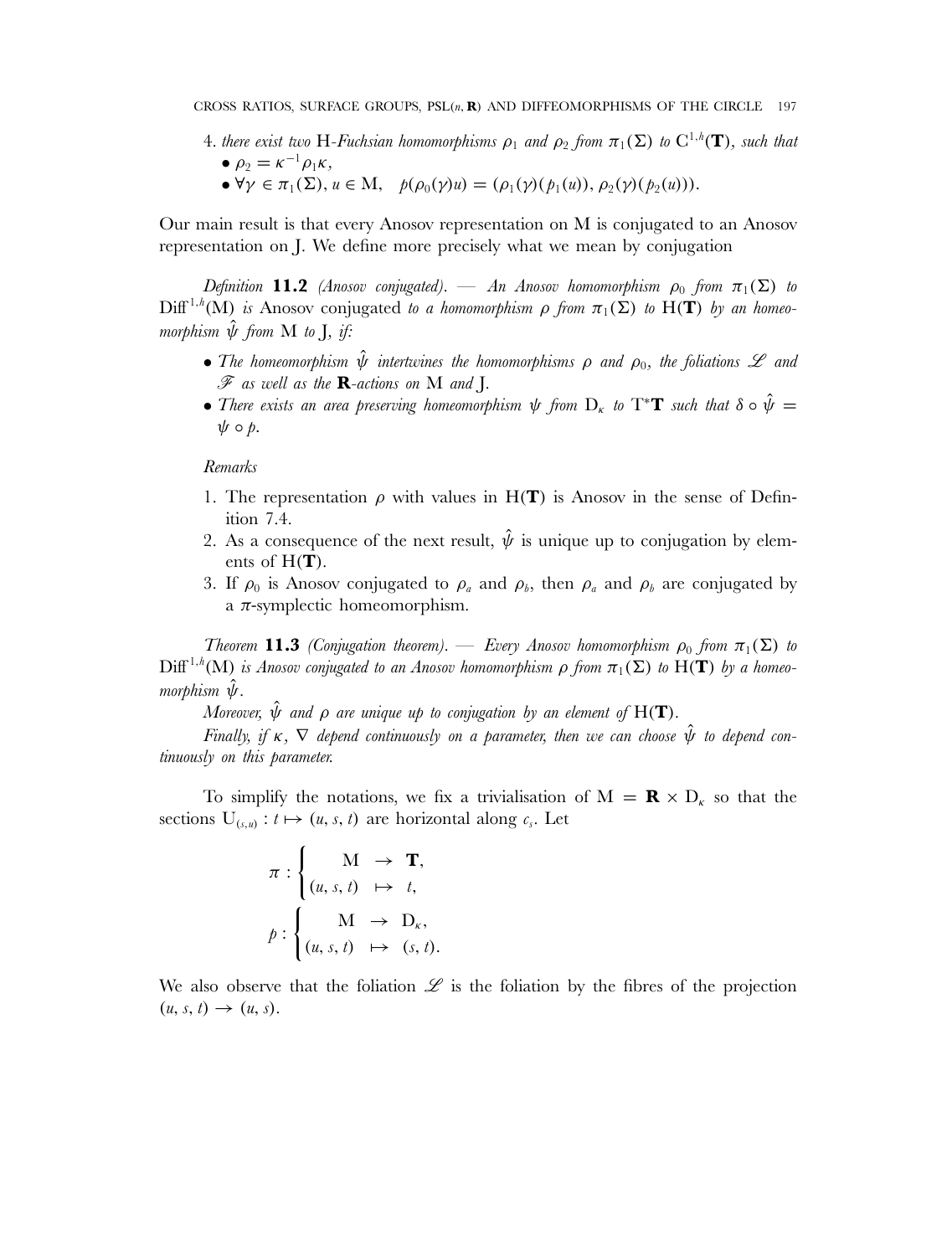**11.1** *Contracting the leaves (bis)*

For later use, using the above notation, we prove the following easy result which allows us to restate Condition (3) of Theorem 11.3.

*Proposition* **11.4.** — Let  $\rho_0$  be a faithful homomorphism of  $\pi_1(\Sigma)$  to  $\text{Diff}^{1,h}(\mathbf{M})$  such *that*  $\rho_0(\pi_1(\Sigma)) \setminus M$  *is compact. Then the following conditions* (2) *and* (2') *are equivalent* 

- (2) The action of **R** on  $\rho_0(\pi_1(\Sigma)) \setminus M$  contracts the leaves of  $\mathcal{L}$ .
- (2') Let  $\{t\}_{m\in\mathbb{N}}$  be a sequence of real numbers going to  $+\infty$ . Let  $\{\gamma\}_{m\in\mathbb{N}}$  be a sequence of *elements of*  $\pi_1(\Sigma)$ *. Let*  $(u, s, t)$  *be an element of* M *such that*

 ${\rho_0(\gamma_m)(u + t_m, s, t)}_{m \in \mathbb{N}},$ 

*converges to*  $(u_0, s_0, t_0)$  *in* M*. Then for all* w *in* **T***, with*  $w \neq \kappa(s)$ *, the sequence*  ${\rho_0(\gamma_m)(s, w)}_{m \in \mathbf{N}}$  *converges to*  $(s_0, t_0)$ *.* 

*Proof.* — To simplify the proof, we omit  $\rho_0$ . Let  $\Pi$  be the projection of M on  $\pi_1(\Sigma) \setminus M$ . To say that the **R** action on M contracts the leaves of  $\mathscr L$  is to say that

$$
\lim_{h\to\infty} d(\Pi(u+h,s,t),\Pi(u+h,s,w)) = 0.
$$

Assume Condition (2'). Let  $\{t\}_{m\in\mathbb{N}}$  be a sequence of real numbers going to  $+\infty$ . Let  $\{\gamma\}_{m\in\mathbb{N}}$  be a sequence of elements of  $\pi_1(\Sigma)$  such that after extracting a subsequence – since  $\pi_1(\Sigma) \setminus M$  is compact – the sequence

$$
\{\gamma_m(u+t_m, s, t)\}_{m\in\mathbf{N}},
$$

converges to  $(u_0, s_0, t_0)$  in M. Then by hypothesis,

$$
\{\gamma_m(s, w)\}_{m\in\mathbf{N}},
$$

converges to  $(s_0, t_0)$ . It follows that

$$
\{\gamma_m(u+t_m, s, w)\}_{m\in\mathbf{N}},
$$

converges to  $(u_0, s_0, w)$  in M. Hence

$$
\lim_{h \to \infty} d(\Pi(u + h, s, t), \Pi(u + h, s, w)) = 0.
$$

The converse relation is a similar yoga.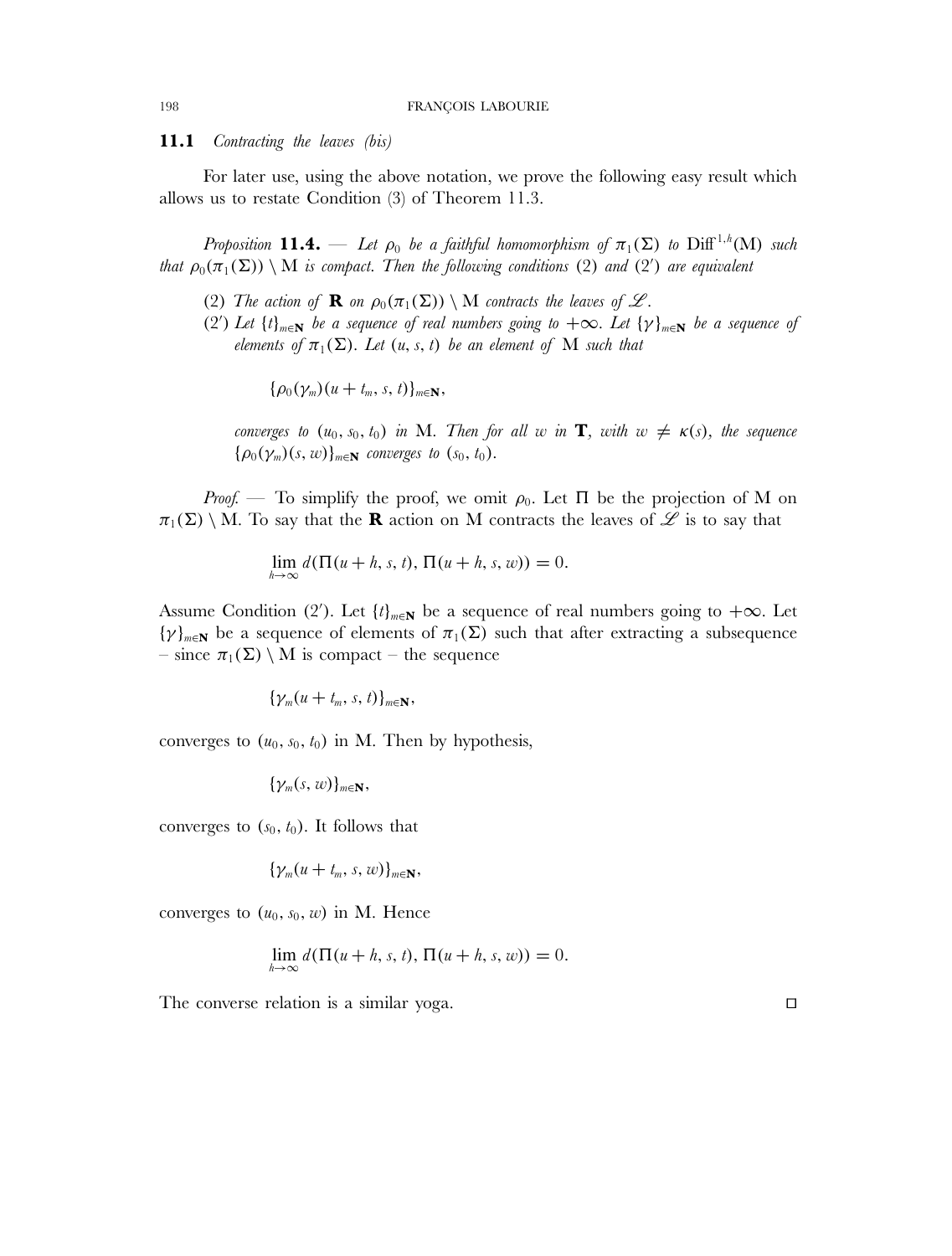### **11.2** *A conjugation lemma*

We prove a preliminary result. Let  $\kappa : \mathbf{T} \to \mathbf{T}$  and  $D_{\kappa}$  be as before. Let ds (respectively  $dt$ ) be the Lebesgue probability measure on the first (respectively second) factor of  $\mathbf{T} \times \mathbf{T}$ .

*Definition* **11.5**  $\kappa$ -*infinite*). — *A positive continuous function* f *defined* on  $D_{\kappa}$  *is*  $\kappa$ -*infinite if for all s, t such that*  $\kappa(s) \neq t$ 

(31) 
$$
\int_t^{\kappa(s)} f(s, u) du = \int_{\kappa(s)}^t f(s, u) du = \infty.
$$

*Lemma* **11.6.** — *Assume that* f *is* κ*-infinite and Hölder. Then, there exists a Hölder homeomorphism*  $\psi$  *from*  $D_{\kappa}$  *to*  $T^*T$  *such that* 

- $\bullet \psi_*\omega = d\theta \wedge dr$ , where  $\omega = f(s, t)ds \wedge dt$  and where  $d\theta \wedge dr$  is the canonical symplectic *form of*  $T^*T$ *.*
- $\pi \circ \psi = \pi_D$ , where  $\pi_D$  be the projection from  $D_{\kappa}$  to the first **T** factor,
- *if* c is a  $C^1$ -curve in  $D_{\kappa}$ , then  $\psi(c)$  is a  $\pi$ -curve. Furthermore if c is a closed curve then

 $e^{\int_c \lambda} = \text{Hol}(\psi(c)).$ 

• For any two elements  $\gamma_1$ ,  $\gamma_2$  of  $\text{Diff}^{1,h}(\mathbf{T})$  such that  $\gamma = (\gamma_1, \gamma_2)$  preserves the 2-form ω *then*

 $\psi \circ \gamma \circ \psi^{-1}$ ,

*is Hölder and is*  $\pi$ -symplectic above  $\gamma_1$ .

*The homeomorphism* ψ *is unique up to right composition with a* π*-exact symplectomorphism. Finally* ψ *depends continuously on* κ *and* f *.*

*Proof.* — The uniqueness part of this statement follows from the characterisation of  $\pi$ -exact symplectomorphisms given in Proposition 10.5. The proof of the existence is completely explicit. Let  $g$  be a  $C^1$ -diffeomorphism of the circle **T** such that  $\forall s, g(s) \neq \kappa(s)$ . We consider

$$
\psi : \begin{cases} \mathbf{D}_{\kappa} & \to \mathbf{T}^* \mathbf{T} = \mathbf{T} \times \mathbf{R}, \\ (s, t) & \mapsto (s, \int_{g(s)}^t f(s, u) du). \end{cases}
$$

It is immediate to check that

- $\psi_* \omega = d\theta \wedge dr$ ,
- $\pi \circ \psi = \pi_D$ .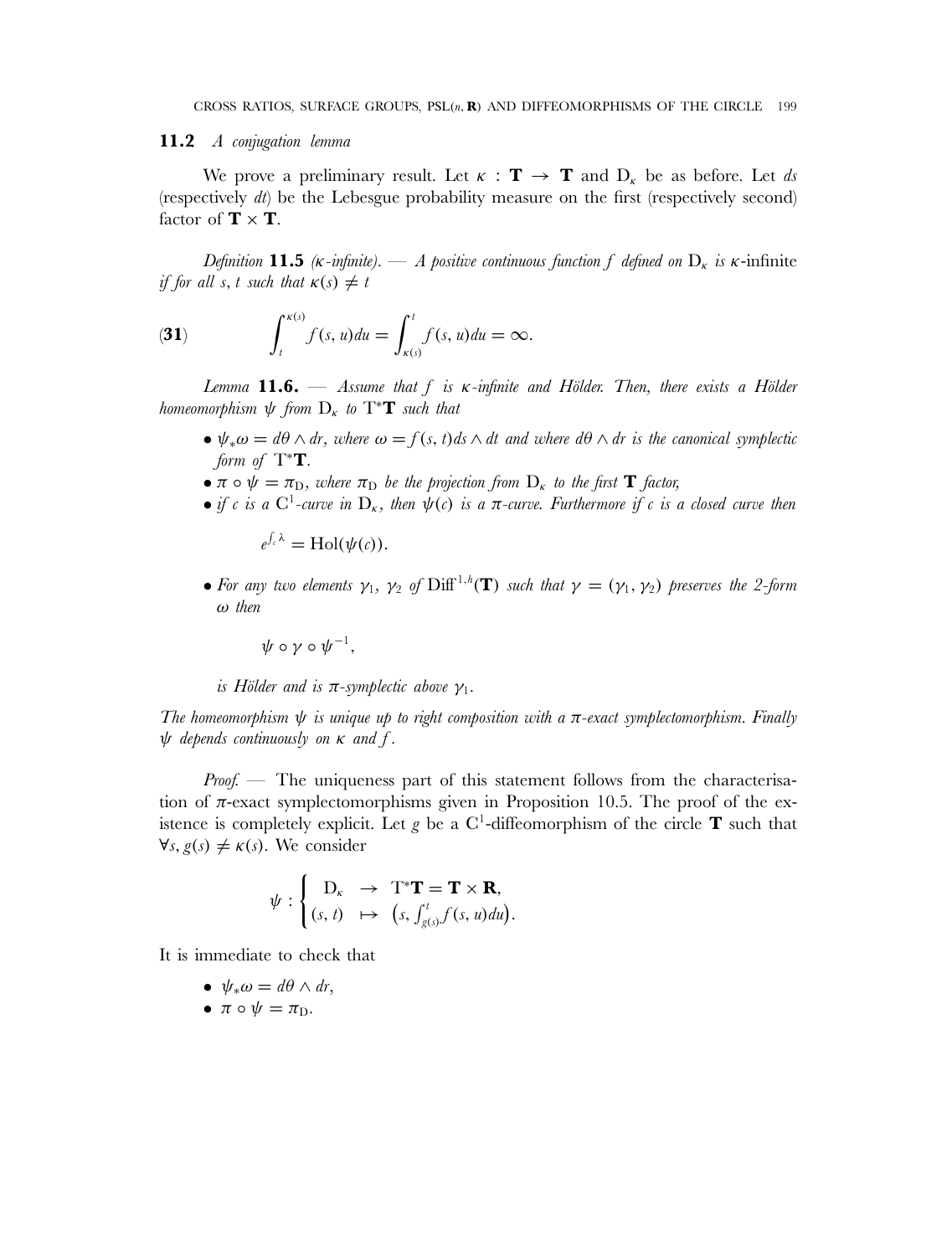We also observe that  $\psi$  is a Hölder map and a homeomorphism. We now prove that  $\psi^{-1}$  is Hölder. We have

$$
\psi^{-1}(s, u) = (s, \alpha(s, u)),
$$

where

$$
\int_{g(s)}^{\alpha(s,u)} f(s,w) dw = u.
$$

It is enough to prove that  $\alpha$  is Hölder. We work locally so that f is bounded from below by a positive constant  $k$ . Firstly,

$$
|\alpha(s,v)-\alpha(s,u)| \leq \frac{1}{k} \left| \int_{\alpha(s,v)}^{\alpha(s,u)} f(s,w) dw \right| = \frac{1}{k} |u-v|.
$$

This proves that  $\alpha$  is Hölder with respect to the second variable. Let us take care of the first variable. We have by definition of  $\alpha$ , for all s and t

$$
\int_{g(s)}^{\alpha(s,u)} f(s,w) dw = u = \int_{g(t)}^{\alpha(t,u)} f(t,w) dw.
$$

Hence,

(32) 
$$
\int_{\alpha(s,u)}^{\alpha(t,u)} f(t,w) dw = \int_{g(t)}^{g(s)} f(t,w) dw + \int_{g(t)}^{\alpha(t,u)} (f(t,w) - f(s,w)) dw.
$$

Since we work locally, we may assume that  $k \leq |f(t, w)| \leq K$ . Since f is a  $\zeta$ -Hölder function for some  $\zeta$ , we also have  $|f(t, w) - f(s, w)| \leq C |t - s|^{\zeta}$ . Therefore, Equality (32) yields

$$
k|\alpha(s, u) - \alpha(t, u)| \leq K|t - s| + C|t - s|^{s}.
$$

This finishes the proof that  $\alpha$  is a Hölder function.

By the construction of  $\psi$ , if c is a C<sup>1</sup>-curve in D<sub>k</sub>, then  $\psi(c)$  is a  $\pi$ -curve. Note that

$$
\lambda(s, t) = \bigg(\int_{g(s)}^t f(s, u) du\bigg) ds,
$$

is a primitive of  $\omega$ . It follows that if  $c : s \mapsto (c_1(s), c_2(s))$  is a C<sup>1</sup> curve in D<sub>k</sub>. Then

$$
\int_{c} \lambda = \int_{\mathbf{T}} \int_{g(s)}^{c_2(s)} f(s, u) \dot{c}_1(s) du ds = \log(\text{Hol}(\psi(c))).
$$

By construction,  $\psi \circ \gamma \circ \psi^{-1}$  is  $\pi$ -symplectic and Hölder. The continuity of  $\psi$ on  $\kappa$  and  $f$  follows from the construction.  $\Box$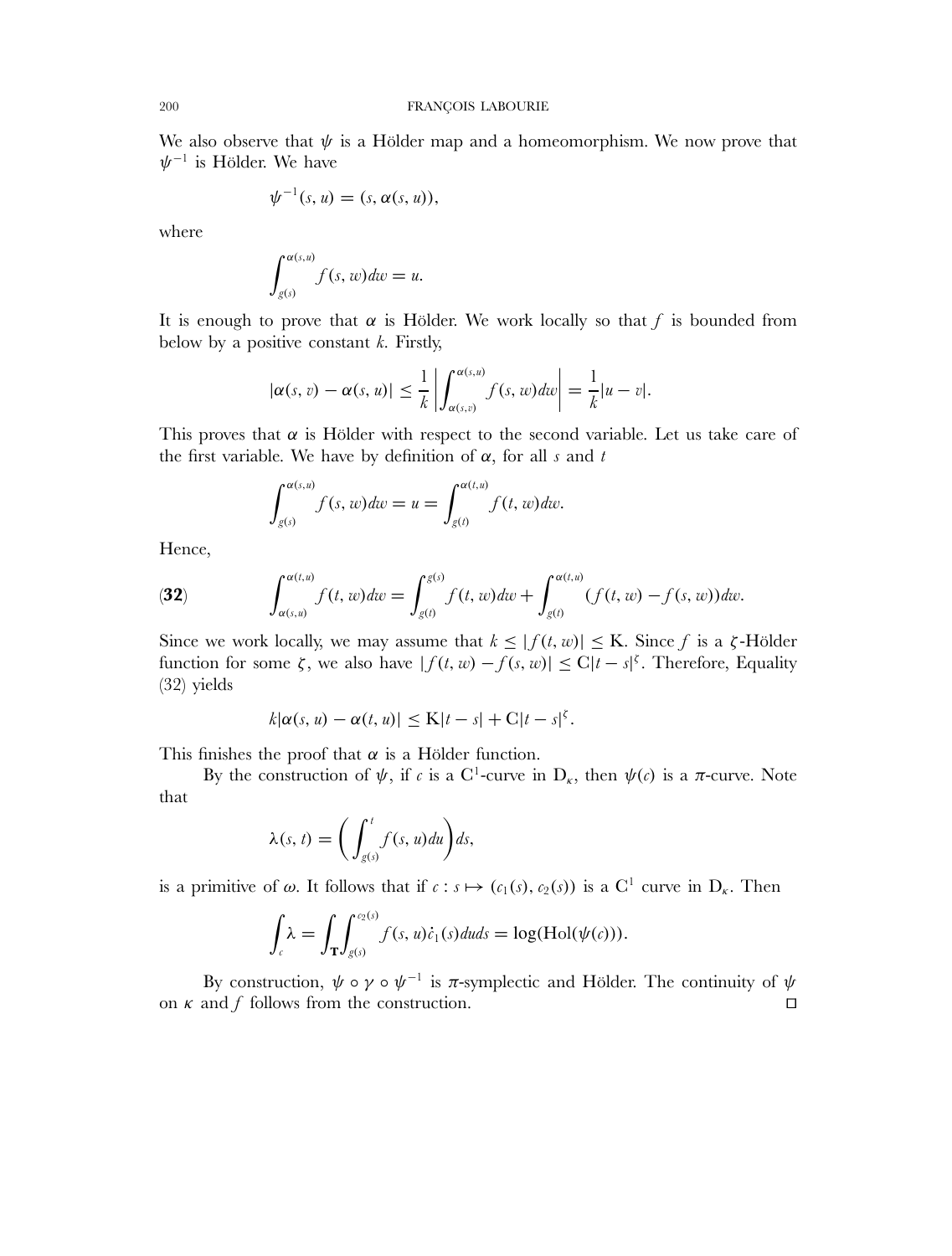**11.3** *Proof of Theorem 11.3*

**11.3.1** *A preliminary lemma*

We prove

*Lemma* **11.7.** — *Let*  $\rho_1$  *and*  $\rho_2$  *be two* H-Fuchsian representations from  $\pi_1(\Sigma)$  *in*  $\text{Diff}^{h}(\mathbf{T})$ *. Let*  $\kappa$  *be a Hölder homeomorphism of* **T** *such that*  $\kappa \circ \rho_1 = \rho_2 \circ \kappa$ *. Let*  $f(s, t)$ *be a positive continuous function on*  $D_{\kappa}$ .

*Assume that, for all*  $\gamma$  *in*  $\pi_1(\Sigma)$ *,*  $\omega = f(s, t)ds \wedge dt$  *is invariant under the action of*  $(\rho_1(\gamma), \rho_2(\gamma))$ *. Then* f *is*  $\kappa$ *-infinite.* 

*Proof.* — For the sake of simplicity, we write  $\rho_i(\gamma) = \gamma^i$ . We first observe that the invariance of  $\omega$  yields that for all  $\gamma$  in  $\pi_1(\Sigma)$ 

(33) 
$$
f(s, t) = \frac{d\gamma^1}{ds}(s)\frac{d\gamma^2}{dt}(t)f(\gamma^1(s), \gamma^2(t)).
$$

For any  $(s, t)$  in  $D_{\kappa}$ , we may find a sequence  $\{\gamma_n\}_{n\in\mathbb{N}}$  as well as  $(s_0, t_0)$  in  $D_{\kappa}$ such that

$$
\lim_{n\to\infty}\gamma_n^1(s)=s_0,
$$

(35) 
$$
\lim_{n\to\infty}\gamma_n^2(t)=t_0,
$$

(36) 
$$
\lim_{n\to\infty}\frac{d\gamma_n^1}{ds}(s)=+\infty.
$$

Relation (33) yields

$$
\int_{\kappa(s)}^{t} f(s, u) du = \int_{\kappa(s)}^{t} \frac{d\gamma_n^1}{ds} (s) \frac{d\gamma_n^2}{du} (u) f(\gamma_n^1(s), \gamma_n^2(u)) du \n= \frac{d\gamma_n^1}{ds} (s) \int_{\kappa(s)}^{t} \frac{d\gamma_n^2}{du} (u) f(\gamma_n^1(s), \gamma_n^2(u)) du \n= \frac{d\gamma_n^1}{ds} (s) \int_{\gamma_n^2(\kappa(s))}^{\gamma_n^2(t)} f(\gamma_n^1(s), u) du \n= \frac{d\gamma_n^1}{ds} (s) \int_{\kappa(\gamma_n^1(s))}^{\gamma_n^2(t)} f(\gamma_n^1(s), u) du.
$$

From Assertions (34) and (35), we deduce that

$$
\lim_{n\to\infty}\int_{\kappa(\gamma_n^1(s))}^{\gamma_n^2(t)}f(\gamma_n^1(s),u)du=\int_{\kappa(s_0)}^{t_0}f(s_0,u)du>0.
$$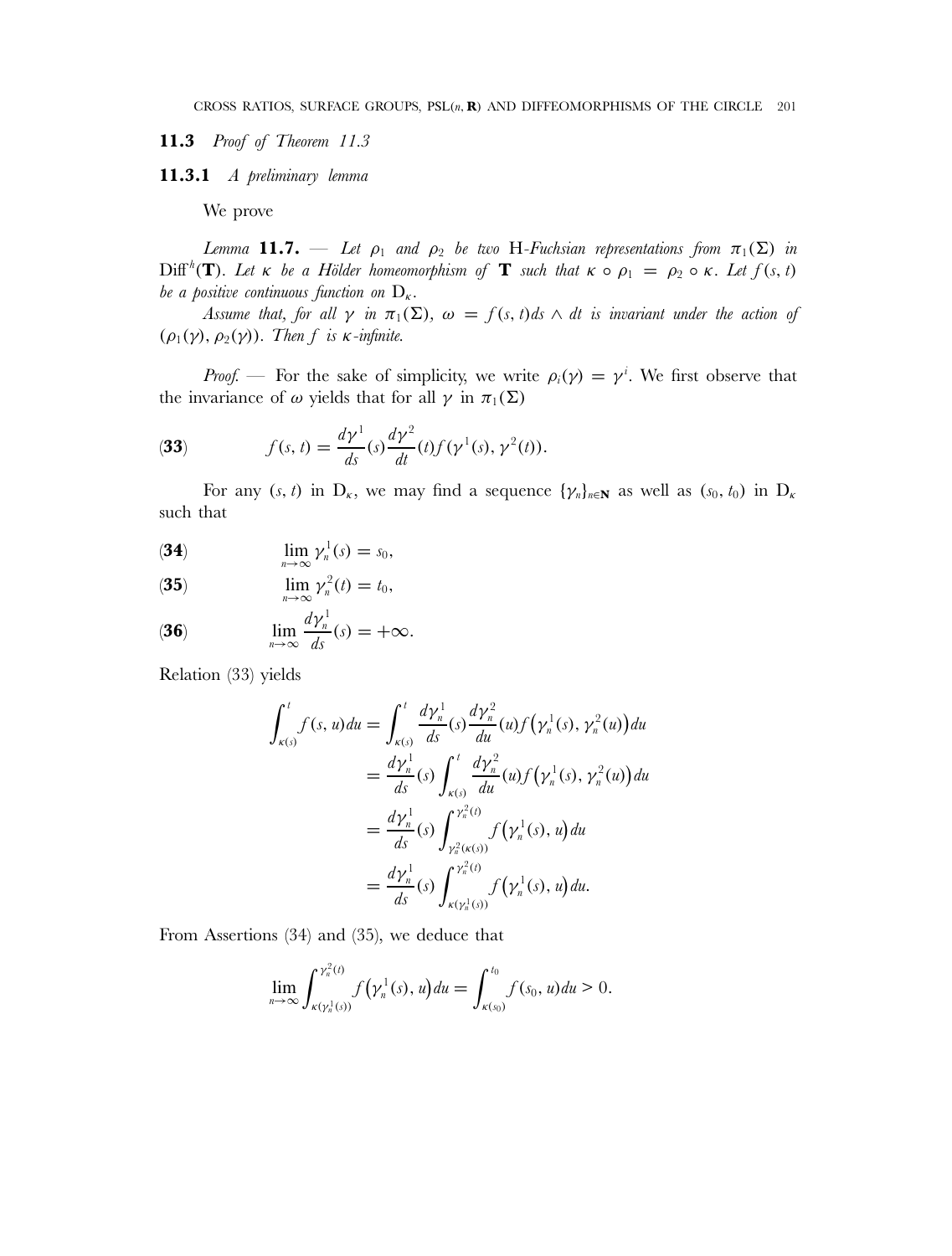Hence Assertion (36) shows that

$$
\int_{\kappa(s)}^t f(s, u) du = \infty.
$$

A similar argument yields

$$
\int_{t}^{\kappa(s)} f(s, u) du = \infty.
$$

## **11.3.2** *Proof of Theorem 11.3*

*Proof.* — Recall our hypothesis and notation. Let  $\rho_1$  and  $\rho_2$  be two H-Fuchsian representations. Let  $\kappa$  be a Hölder homeomorphism of **T** such that  $\kappa \circ \rho_1 = \rho_2 \circ \kappa$ . Let  $p : M = \mathbf{R} \times D_{\kappa} \to D_{\kappa}$  be a principal **R**-bundle over  $D_{\kappa}$  equipped with a connection  $\nabla$ . Assume the curvature  $\omega$  of  $\nabla$  is such that  $\omega = f(s, t)ds \wedge dt$  with f positive and Hölder. Let

$$
\pi : \begin{cases} M \rightarrow \mathbf{T}, \\ (u, s, t) \mapsto t, \\ \mathbf{M} \rightarrow \mathbf{D}_{\kappa}, \\ (u, s, t) \mapsto (s, t). \end{cases}
$$

Assume that  $\pi_1(\Sigma)$  acts on M by C<sup>1</sup>-diffeomorphisms with Hölder derivatives. Assume that this action preserves  $\nabla$ , and that

- $\pi_1(\Sigma) \setminus M$  is compact,
- the action of **R** on  $\pi_1(\Sigma) \setminus M$  contracts uniformly the fibres of  $\pi_1$ ,
- we have  $p(\gamma u) = (\rho_1(\gamma)(p(u)), \rho_2(\gamma)(p(u))).$

We want to prove there exists an **R**-commuting Hölder homeomorphism  $\hat{\psi}$  from M to J over a homeomorphism  $\psi$  from D<sub>k</sub> to T<sup>\*</sup>**T**, a representation  $\rho$  from  $\pi_1(\Sigma)$  to  $H(T)$  element of  $Hom<sub>H</sub>$ , such that

$$
\hat{\psi} \circ \gamma = \rho(\gamma) \circ \hat{\psi}.
$$

By Lemma 11.7, f is  $\kappa$ -infinite. Hence, by Lemma 11.6 there exists a Hölder homeomorphism  $\psi$  from  $D_{\kappa}$  to T<sup>\*</sup>**T** unique up to right composition with a  $\pi$ -exact symplectic homeomorphism, such that

1.  $\psi_*\omega = d\theta \cdot dr$ , 2.  $\pi \circ \psi = \pi_D$ ,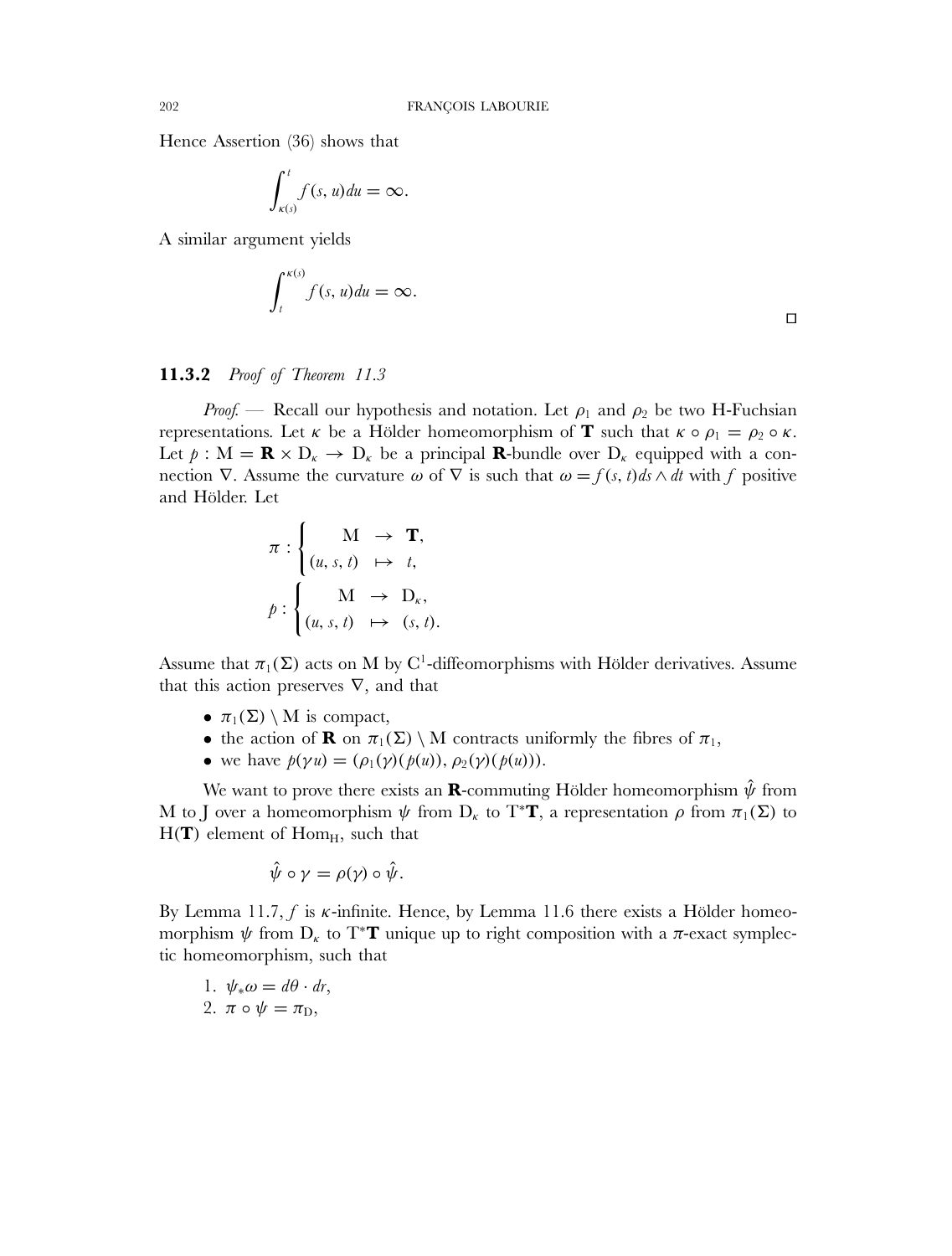3. if  $\gamma_1$ ,  $\gamma_2$  are two C<sup>1</sup> diffeomorphisms with Hölder derivatives of the circle such that  $\gamma = (\gamma_1, \gamma_2)$  preserves the 2-form  $\omega$  then  $h \circ \omega \circ \psi^{-1}$ 

$$
\psi\circ\gamma\circ\psi^{-1},
$$

is Hölder and  $\pi$ -symplectic above  $\gamma_1$ ,

4. if c is a C<sup>1</sup>-curve in D, then  $\psi(c)$  is a  $\pi$ -curve and  $\text{Hol}_{\omega}(c) = \text{Hol}(\psi(c))$ , where  $\text{Hol}_{\omega}(c) = \int_{c} \lambda$ .

Let  $\gamma$  be an element of  $\pi_1(\Sigma)$ . Since  $\gamma$  acts on M preserving the connection  $\nabla$ , it follows that  $\mu(\gamma) = (\rho_1(\gamma), \rho_2(\gamma))$  acts on  $D_k$  in such a way that for all C<sup>1</sup>-curves  $\text{Hol}_{\nabla}(c) = \text{Hol}_{\nabla}(\mu(\gamma)c).$ 

We now show that

(37) 
$$
\mathrm{Hol}_{\omega}(c) = \mathrm{Hol}_{\omega}(\mu(\gamma)c).
$$

We choose a trivialisation of L. In this trivialisation  $\nabla = D + \lambda + \alpha$ , where D is the trivial connection and  $\alpha$  is a closed form. Then

$$
Hol_{\nabla}(c) = Hol_{\omega}(c).e^{\int_{c} \alpha}.
$$

To prove Equality (37), it suffices to show

$$
\textbf{(38)} \qquad \qquad \int_{f(\gamma)(\epsilon)} \alpha = \int_{\epsilon} \alpha.
$$

But  $\rho_1(\gamma)$  preserves the orientation of **T**, hence is homotopic to the identity by a family of mapping  $f_t$ . It follows that  $\mu(\gamma)$  is also homotopic to the identity through the family  $(f_t, \kappa f_t \kappa^{-1})$ . This implies that  $\mu(\gamma)$  acts trivially on the homology. Hence Equality (38).

It follows from (3) and (4) that  $g(\gamma) = \psi \circ \mu(\gamma) \circ \psi^{-1}$  is a  $\pi$ -exact symplectomorphism.

Finally, we describe the construction of a map  $\hat{\psi}$  from M to J above  $\psi$ , commuting with **R** action, "preserving the holonomy" well defined up right composition by an element of **R**. Let fix an element  $y_0$  of the fibre of p above  $x_0$  in  $D_k$  and an element  $z_0$  of the fibre of  $\delta$  above  $\psi(x_0)$ . Let y be an element of the fibre of p above some point x of  $D_{\kappa}$ . Let c be path joining  $x_0$  to x. We observe that there exists  $\zeta$  in **R** such that

$$
y = \zeta + \text{Hol}_{\nabla}(c)y_0.
$$

We define

$$
\hat{\psi}(y) = \zeta + \text{Hol}(\psi(c))z_0.
$$

Since for any closed curve  $Hol_{\nabla}(c) = Hol(\psi(c))$ , it follows that  $\hat{\psi}(\gamma)$  is independent of the choice of  $c$ .

By construction,  $\hat{\psi}$  satisfies the required conditions. The uniqueness statement follows from Lemma 10.1. The continuity statement follows by the corresponding continuity statement of Lemma 11.6 and the construction.  $\Box$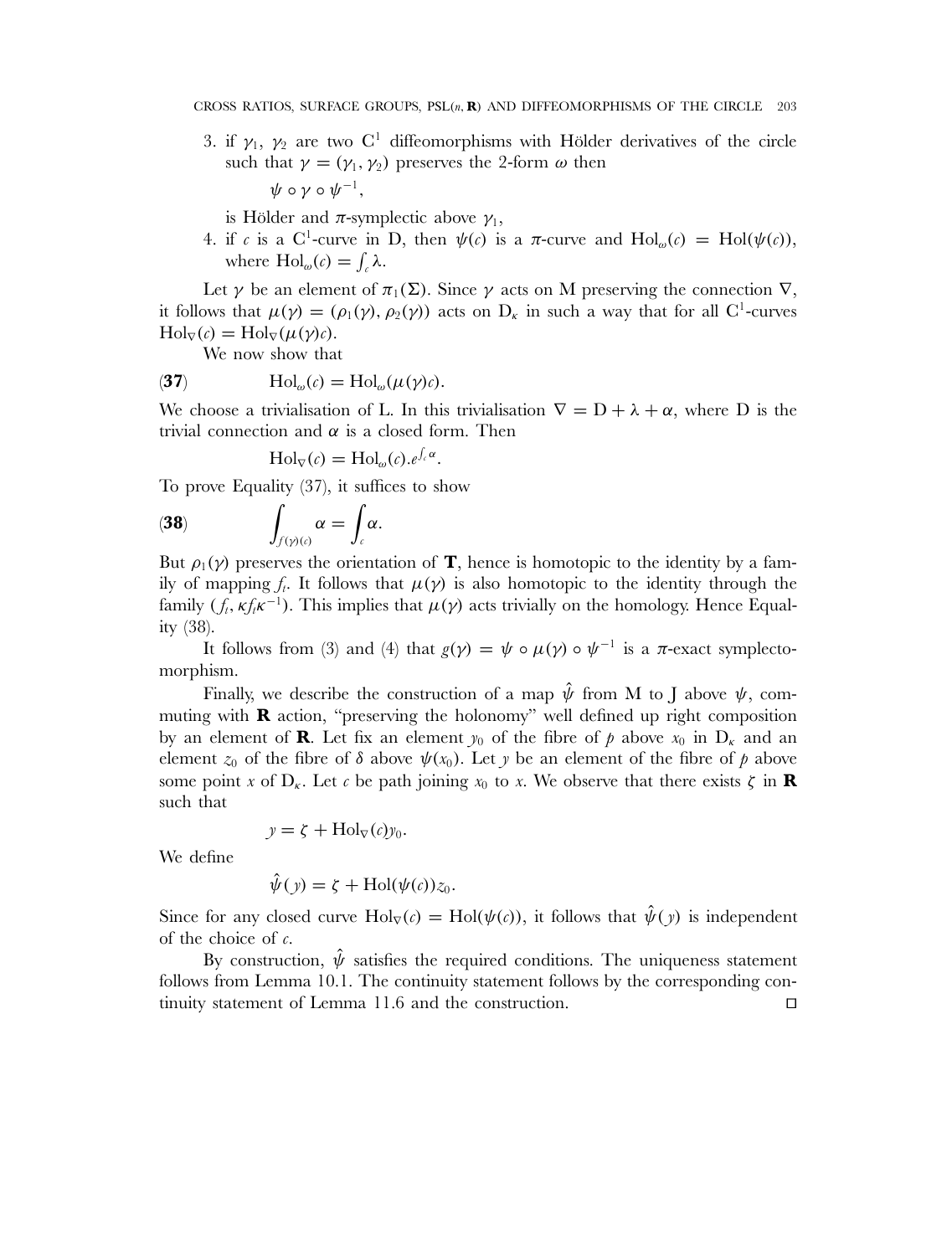### **12 Negatively curved metrics**

We first use our conjugation Theorem 11.3 to prove the space  $\text{Rep}_{H}$  contains an interesting space.

*Theorem* **12.1.** — Let  $\mathcal{M}$  be the space of negatively curved metrics on the surface  $\Sigma$  iden*tified up to diffeomorphisms isotopic to the identity. Then, there exists a continuous injective map*

 $\psi : \mathscr{M} \to \mathrm{Rep}_{H}$ .

*Moreover, for every* g,  $\psi(g)$  *is coherent. Furthermore, for any*  $\gamma$  *in*  $\pi_1(\Sigma)$ 

$$
\ell_g(\gamma)=\ell_{\psi(g)}(\gamma).
$$

*Here*  $\ell_g(\gamma)$  *is the length of the closed geodesic for g freely homotopic to*  $\gamma$ *, and*  $\ell_{\psi(g)}$  *is the*  $\psi(g)$ *length of*  $\gamma$ *.* 

We first recall some facts about the geodesic flow and the boundary at infinity of negatively curved manifolds.

## **12.1** *The boundary at infinity and the geodesic flow*

Let  $\Sigma$  be a compact surface equipped with a negatively curved metric. Let  $\Sigma$  be its universal cover. Let  $U\tilde{\Sigma}$  (respectively  $U\Sigma$ ) be the unitary tangent bundle of  $\tilde{\Sigma}$  (respectively  $\Sigma$ ). Let  $\varphi_t$  be the geodesic flow on these bundles. Let  $\partial_\infty \tilde{\Sigma}$  be the boundary at infinity of  $\Sigma$ .

We collect in the following proposition classical facts:

*Proposition* **12.2**

- 1*. The boundaries at infinity of*  $\pi_1(\Sigma)$  *and*  $\tilde{\Sigma}$  *coincide*  $\partial_{\infty} \tilde{\Sigma} = \partial_{\infty} \pi_1(\Sigma)$ *.*
- 2*.* ∂∞Σ˜ *has a* C1*-structure depending on the choice of the metric such that the action of*  $\pi_1(\Sigma)$  on it is by  $\mathrm{C}^{1,h}$ -diffeomorphisms. The action of  $\pi_1(\Sigma)$  is Hölder conjugate to *a Fuchsian one.*
- 3*. Let*  $\mathscr G$  *be the space of geodesics of*  $\tilde{\Sigma}$ *. Then*  $\mathscr G$  *is*  $C^{1,h}$ -diffeomorphic to  $(\partial_\infty \pi_1(\Sigma))^{2*}$ .
- $4. U\tilde{\Sigma} \rightarrow \mathscr{G}$  is a principal **R**-bundle (with the action of the geodesic flow). Furthermore the *Liouville form is a connection form for this bundle which is invariant under*  $\pi_1(\Sigma)$ *, and its curvature is symplectic.*

We recall in the next proposition the identification of the unitary tangent bundle with a suitable subset of the cube of the boundary at infinity. Let

$$
\partial_{\infty}\pi_1(\Sigma)^{3+} = \{\text{oriented } (x, y, z) \in (\partial_{\infty}\pi_1(\Sigma))^3 \mid x \neq y \neq z \neq x\}.
$$

For any  $(x, y)$  let

$$
\mathscr{L}_{(x,y)} = \{ (w, x, y) \in (\partial_\infty \pi_1(\Sigma))^{3+} \}.
$$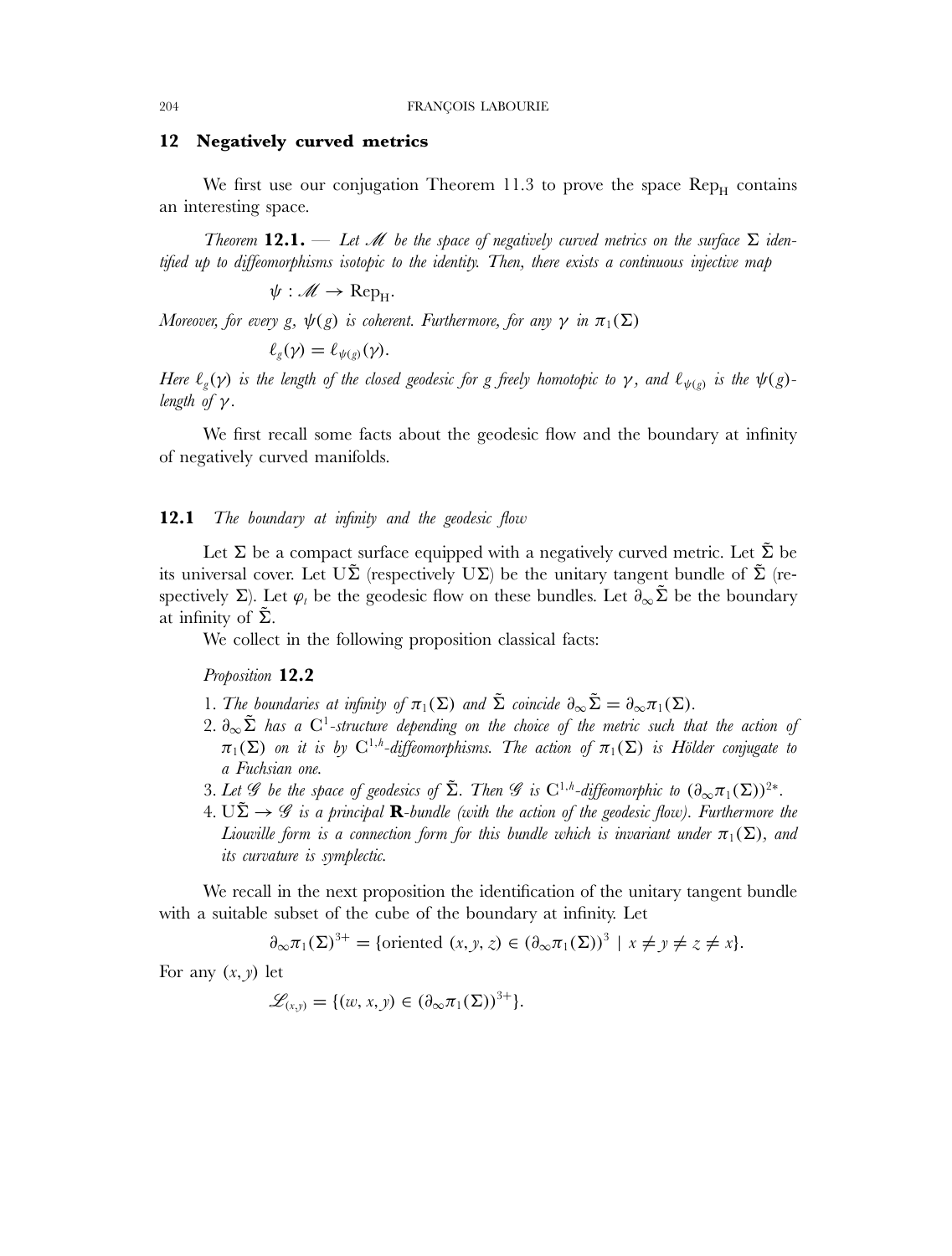*Proposition*  $12.3.$  — *There exists a homeomorphism*  $f$  *of*  $\partial_\infty \pi_1(\Sigma)^{3^+}$  *with*  $U\tilde{\Sigma}$  *such that if*  $\psi_t = f^{-1} \circ \varphi_t \circ f$  *then*  $\psi_t(\mathscr{L}_{(x,y)}) = \mathscr{L}_{(x,y)}$ *.* 

*Moreover, for any sequence of real number*  $\{t\}_{m\in\mathbb{N}}$  *going to infinity, let*  $(x, y, z) \in \partial_{\infty} \pi_1(\Sigma)^{3+}$ *, let*  $\{\gamma\}_{m\in\mathbb{N}}$  *be a sequence of elements of*  $\pi_1(\Sigma)$ *, such that* 

 ${\gamma_m \circ \psi_{t_m}(z, x, y)}_{n \in \mathbb{N}}$  *converges to*  $(z_0, x_0, y_0)$ .

*Then, for any* w, v *such that*  $(w, x, v) \in \partial_{\infty} \pi_1(\Sigma)^{3+}$ , *there exists*  $v_0$  *such that* 

 ${\gamma_m \circ \psi_t(\omega, x, v)}_{n \in \mathbb{N}}$  *converges to*  $(v_0, x_0, v_0)$ .

*Proof.* — We first explain the construction of the map f. Let  $(z, x, y) \in$  $\partial_{\infty}\pi_1(\Sigma)^{3+}$ . Let c the geodesic in  $\tilde{\Sigma}$  going from x to y. Let  $c(t_0)$  be the image of the projection of  $z$  on  $\epsilon$ , that is the unique minimum on  $\epsilon$  of the horospherical function associated to z. We set  $f(z, x, y) = \dot{c}(t_0)$ . Then, the first property of f is obvious, and the second one is a classical consequence of negative curvature, namely that two geodesics with the same endpoints at infinity go exponentially closer and closer.  $\Box$ 

## **12.2** *Proof of Theorem 12.1*

Using Proposition 11.4, Propositions 12.2 and 12.3 yield that the hypotheses of Theorem 11.3 are satisfied.

Therefore, we obtain a continuous map  $\psi$  from  $\mathcal M$  to Hom<sup>\*</sup>/H(**T**). For a hyperbolic metric, we obtain precisely the associated  $\infty$ -Fuchsian representation. Since the space of negatively curved metrics on a compact surface is connected, all the representations are actually in  $\mathrm{Rep}_{H}$ .

Finally if  $\psi(g_0) = \psi(g_1)$ , then the two metrics have the same length spectrum and therefore are isometric by Otal's Theorem [27]. This proves injectivity. The continuity follows from the continuity statement of Theorem 11.3.

## **13 Hitchin component**

We now prove that  $\text{Rep}_{H}$  contains all these Hitchin components.

*Theorem* **13.1.** — *There exists a continuous injective map*

 $\psi$ : Rep<sub>H</sub> $(\pi_1(\Sigma), PSL(n, \mathbf{R})) \rightarrow Rep_H$ 

*such that, if*  $\rho \in \text{Rep}_{H}(\pi_1(\Sigma), PSL(n, \mathbf{R}))$  *then, for any*  $\gamma$  *in*  $\pi_1(\Sigma)$ *, we have* 

(**39**)  $\ell_{\psi(\rho)}(\gamma) = w_{\rho}(\gamma),$ 

*where*  $\ell_{\psi(\rho)}(\gamma)$  *is the*  $\psi(\rho)$ *-length of*  $\gamma$ *, and*  $w_{\rho}(\gamma)$  *is the width of*  $\gamma$  *with respect to*  $\rho$ *.*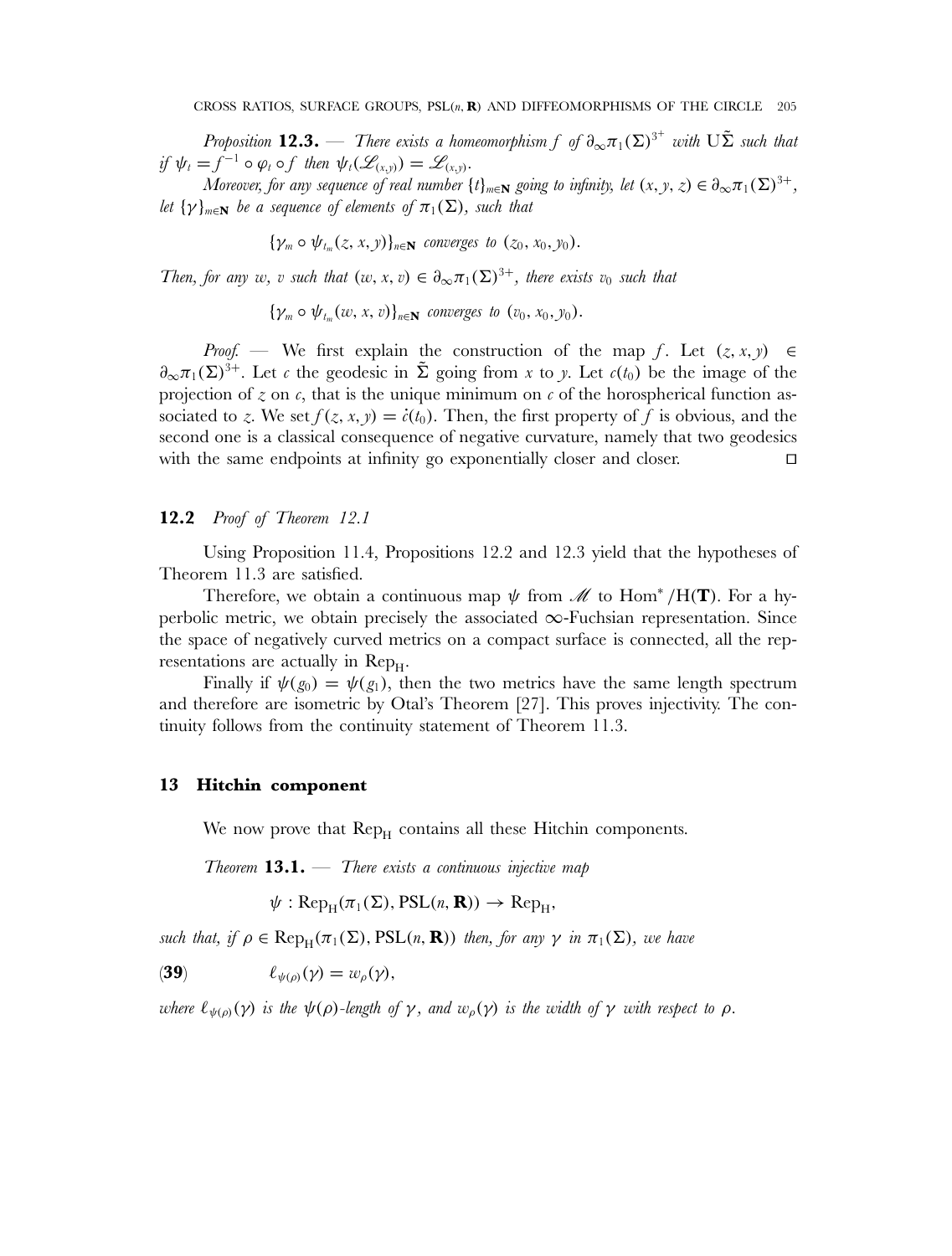*Moreover, the cross ratios associated to*  $\rho$  *and*  $\psi(\rho)$  *coincide, and the representation*  $\psi(\rho)$  *is coherent (cf. Definition 9.8).*

*Remarks.* — It follows in particular that if  $\rho$  belongs to  $\text{Rep}_{H}(\pi_1(\Sigma), \text{PSL}(n, \mathbf{R}))$ , and if  $\rho^*$  is the contragredient representation, then  $\psi(\rho)$  and  $\psi(\rho^*)$  have the same spectrum although they are different representations.

## **13.1** *Hyperconvex curves*

We recall a proposition obtained in Section 2.2.1

*Proposition* **13.2.** — *Let* ρ *be a hyperconvex representation. Let*

 $\xi = (\xi^1, ..., \xi^{n-1}),$ 

*be the limit curve of* ρ*. Then, there exist*

- *two*  $C^1$  *embeddings with Hölder derivatives,*  $\eta_1$  *and*  $\eta_2$ *, of* **T** *in respectively*  $P(R^n)$  *and* **P**(**R**<sup>∗</sup><sup>n</sup> )*,*
- *two representations*  $\rho_1$  *and*  $\rho_2$  *from*  $\pi_1(\Sigma)$  *in* Diff<sup>h</sup>(**T**)*, the group of* C<sup>1</sup>-diffeomorphisms *of* **T** *with Hölder derivatives,*
- *a Hölder homeomorphism* κ *of* **T***,*

*such that*

*.*  $\eta_1(\mathbf{T}) = \xi^1(\partial_{\infty}\pi_1(\Sigma))$  *and*  $\eta_2(\mathbf{T}) = \xi^{n-1}(\partial_{\infty}\pi_1(\Sigma)),$ *. the map*  $\eta_i$  *is*  $\rho_i$  *equivariant, . if*  $\kappa(s) \neq t$ , then the sum  $\eta_1(s) + \eta_2(t)$  is direct, *.*  $\kappa$  *intertwines*  $\rho_1$  *and*  $\rho_2$ *.* 

We shall use we following the continuous map

(40)  $\dot{\eta} = (\eta_1^{-1} \circ \xi^1, \eta_2^{-1} \circ \xi^{n-1}),$ 

from  $\partial_{\infty}\pi_1(\Sigma)^{2*}$  to  $D_{\kappa}$ .

## **13.2** *Proof of Theorem 13.1*

We use in this section the independent results proved in the Section 4.4.

Let  $\rho$  be a hyperconvex representation. Let  $\eta_1$ ,  $\eta_2$  and  $\kappa$  as in Proposition 2.7. Let  $\eta = (\eta_1, \eta_2)$ . Let  $D_k$  be defined as usual. We observe that  $\pi_1(\Sigma)$  acts by  $\dot{\rho} =$  $(\rho_1, \rho_2)$  on  $D_{\kappa}$ . By Proposition 2.7,  $\eta$  is a  $\rho$ -equivariant C<sup>1</sup> map from  $D_{\kappa}$  to

$$
\mathbf{P}(n)^{2*} = \mathbf{P}(\mathbf{R}^n) \times \mathbf{P}(\mathbf{R}^{*n}) \setminus \{(\mathbf{D}, \mathbf{P}) | \mathbf{D} \subset \mathbf{P}^{\perp}\}.
$$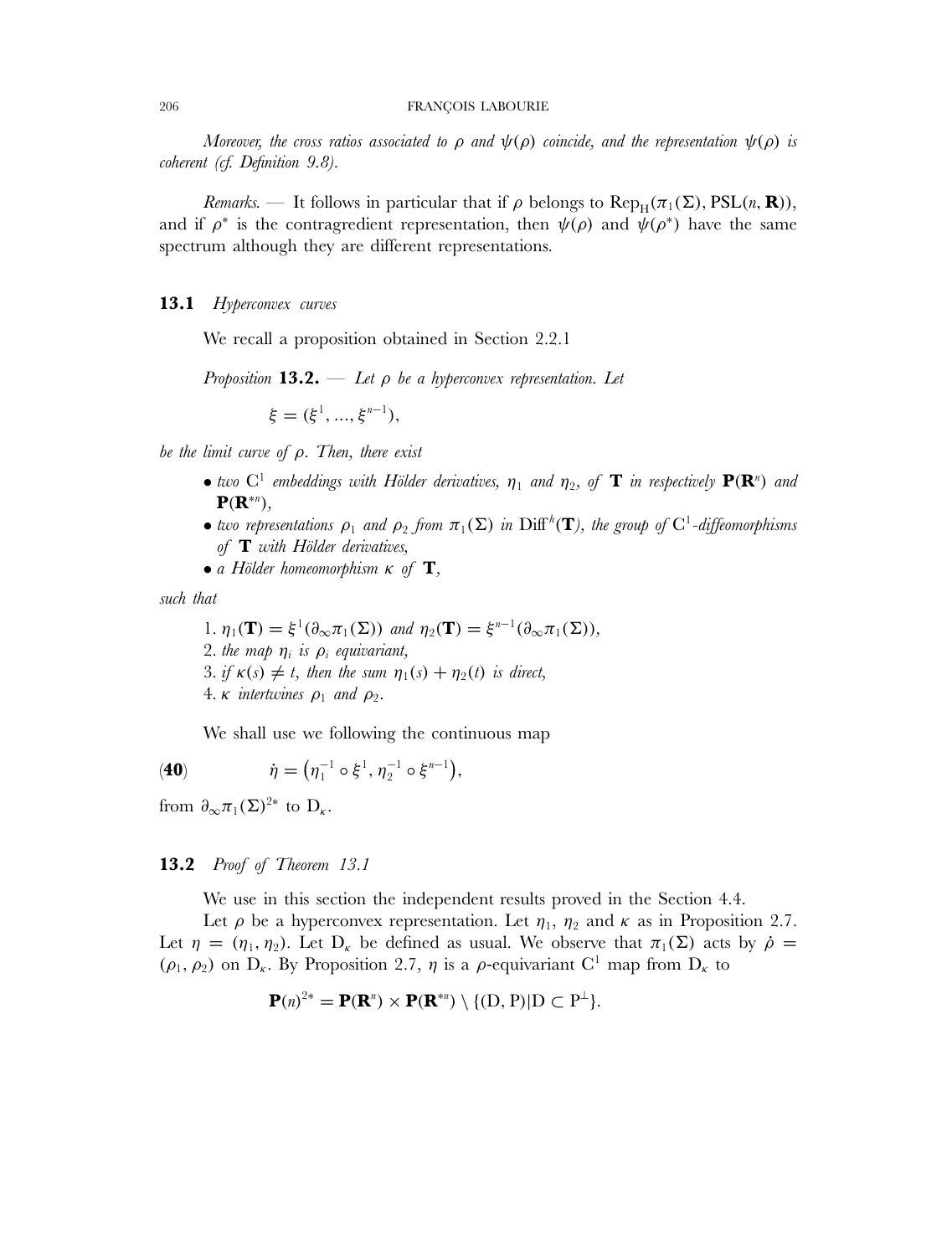In Section 4.7, we show there exists a principal **R**-bundle L on  $P(n)^{2*}$  equipped with an action of  $PSL(n, \mathbf{R})$  and an invariant connection whose curvature is a symplectic form Ω.

We pull back this structure on  $D_{\kappa}$ :

- Let M be the induced bundle by  $\eta$ . Note that M is equipped with an action of  $\pi_1(\Sigma)$  induced from the PSL(n, **R**) action on L.
- Let  $\varphi_t$  be the flow of the induced **R**-action on M.
- Let  $\mathscr L$  be the foliation of M by horizontal sections along the curves  $c_s : t \mapsto$  $(s, t)$  in  $D_{\kappa}$ .

We observe the following

*Proposition* **13.3.** — Let  $\gamma$  be an element of  $\pi_1(\Sigma)$ . Let  $x = \dot{\eta}(\gamma^+, \gamma^-)$  be a fixed point *of*  $\gamma$  *in*  $D_{\kappa}$ *. Let*  $\lambda_{\max}$  *and*  $\lambda_{\min}$  *be the largest and smallest eigenvalues (in absolute values) of*  $\rho(\gamma)$ *. Then the action of*  $\gamma$  *on the fibre*  $M_x$  *of*  $M$  *above*  $x$  *is given by the translation by* 

$$
\log\left|\frac{\lambda_{\max}}{\lambda_{\min}}\right|.
$$

*Proof.* — This follows from the last point of Proposition 4.7.

 $\Box$ 

## **13.2.1** *Proof*

By Propositions 5.4 and 5.5, the 2-form  $\omega = \eta^* \Omega$  is non degenerate and Hölder. To complete the proof of Theorem 13.1, we prove

- the quotient  $\pi_1(\Sigma) \setminus M$  is compact (in Proposition 13.4),
- the action of **R** on M contracts the leaves of  $\mathscr L$  (in Proposition 13.6).

We now explain how these properties imply the theorem: by Theorem 11.3, there exists a homeomorphism  $\hat{\psi}$  from M to J, an area preserving homeomorphism  $\psi$  from D to T<sup>\*</sup>**T** such that

- $\hat{\psi}$  commutes with the **R**-action,
- $\delta \circ \hat{\psi} = \psi \circ \phi$ ,
- $\hat{\psi}$  sends  $\mathscr{L}$  to  $\mathscr{F}$ ,

and a representation  $\rho$  from  $\pi_1(\Sigma)$  to H(**T**) such that

$$
\hat{\psi} \circ \gamma = \rho(\gamma) \circ \hat{\psi}.
$$

In particular,  $\rho$  belongs to Hom<sup>\*</sup>.

Let us prove that  $\rho$  actually belongs to Hom<sub>H</sub>. By the definition of the Hitchin component and the fact that we can choose  $\hat{\psi}$  to depend continuously on our parameters, it suffices to verify this assertion whenever  $\rho$  is an *n*-Fuchsian representation. In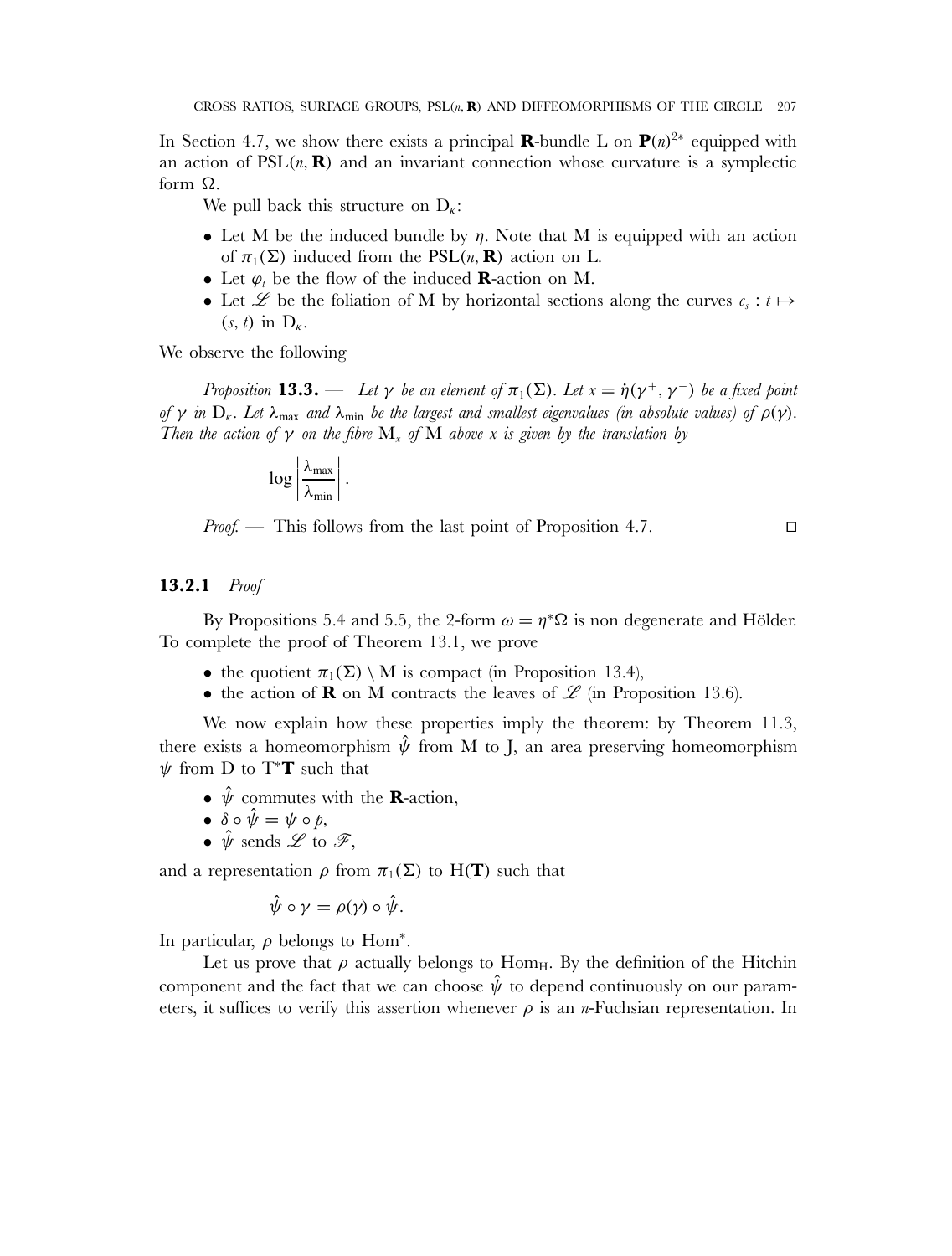#### 208 FRANÇOIS LABOURIE

this case, the action of  $\pi_1(\Sigma)$  extends to a transitive action of PSL(2, **R**) and is by definition in  $Hom_H$ .

The statement (39) about the spectrum follows from Proposition 13.3 which implies the spectrum is symmetric. Therefore, by definition,  $\psi(\rho)$  is symmetric or, equivalently, coherent. Finally, by construction and Proposition 4.7, the two cross ratios coincide.

By Theorem 9.13, an  $\infty$ -Hitchin representation which is symmetric is determined by its cross ratio. It follows that  $\psi$  is injective.

Finally the continuity statement follows from the continuity statement of Theorem 11.3.

## **13.2.2** *Compact quotient*

Let M be the **R**-bundle over  $D_k$  defined by  $M = \eta^*L$ . Inducing the connection form L, M is equipped with a connection whose curvature form is  $\omega$ . Furthermore  $\pi_1(\Sigma)$  acts on M, by the pull back of the action of  $PSL(n, \mathbf{R})$  on L. We now prove

*Proposition* **13.4.** — *The quotient*  $\pi_1(\Sigma) \setminus M$  *is compact.* 

Recall that  $\pi_1(\Sigma)$  acts with a compact quotient on

 $\partial_{\infty}\pi_1(\Sigma)^{3+} =$ {oriented triples  $(x, y, z) \in (\partial_{\infty} \pi_1(\Sigma))^3$ ,  $x \neq y, y \neq z, x \neq z$  }.

We first prove:

*Proposition* **13.5.** — *There exists a continuous onto*  $\pi_1(\Sigma)$ -equivariant proper map l from  $\partial_{\infty}\pi_1(\Sigma)^{3+}$  *to* M*. Moreover, the map l is above the map*  $\dot{\eta} = (\dot{\eta}_1, \dot{\eta}_2)$  *from*  $\partial_{\infty}\pi_1(\Sigma)^{2*}$  *to*  $D_{\kappa}$ *.* 

*Proof.* — Let  $(z, x, y)$  be an element of  $\mathbf{T}^{3+} = \partial_{\infty} \pi_1(\Sigma)^{3+}$ . The two transverse flags  $\xi(x)$  and  $\xi(y)$  define a decomposition

$$
\mathbf{R}^n = \mathcal{L}_1(x, y) \oplus \mathcal{L}_2(x, y) \oplus \dots \oplus \mathcal{L}_n(x, y),
$$

such that  $\xi^1(x) = L_1(x, y)$  and

(41) 
$$
\xi^{n-1}(y) = L_2(x, y) \oplus ... \oplus L_n(x, y).
$$

Let u be a nonzero element of  $\xi^1(z)$ . Let  $u_i$  be the projection of u on  $L_i(x, y)$ . By hyperconvexity,  $u_i \neq 0$ . We choose u, up to sign, so that

$$
|u_1 \wedge ... \wedge u_n|=1.
$$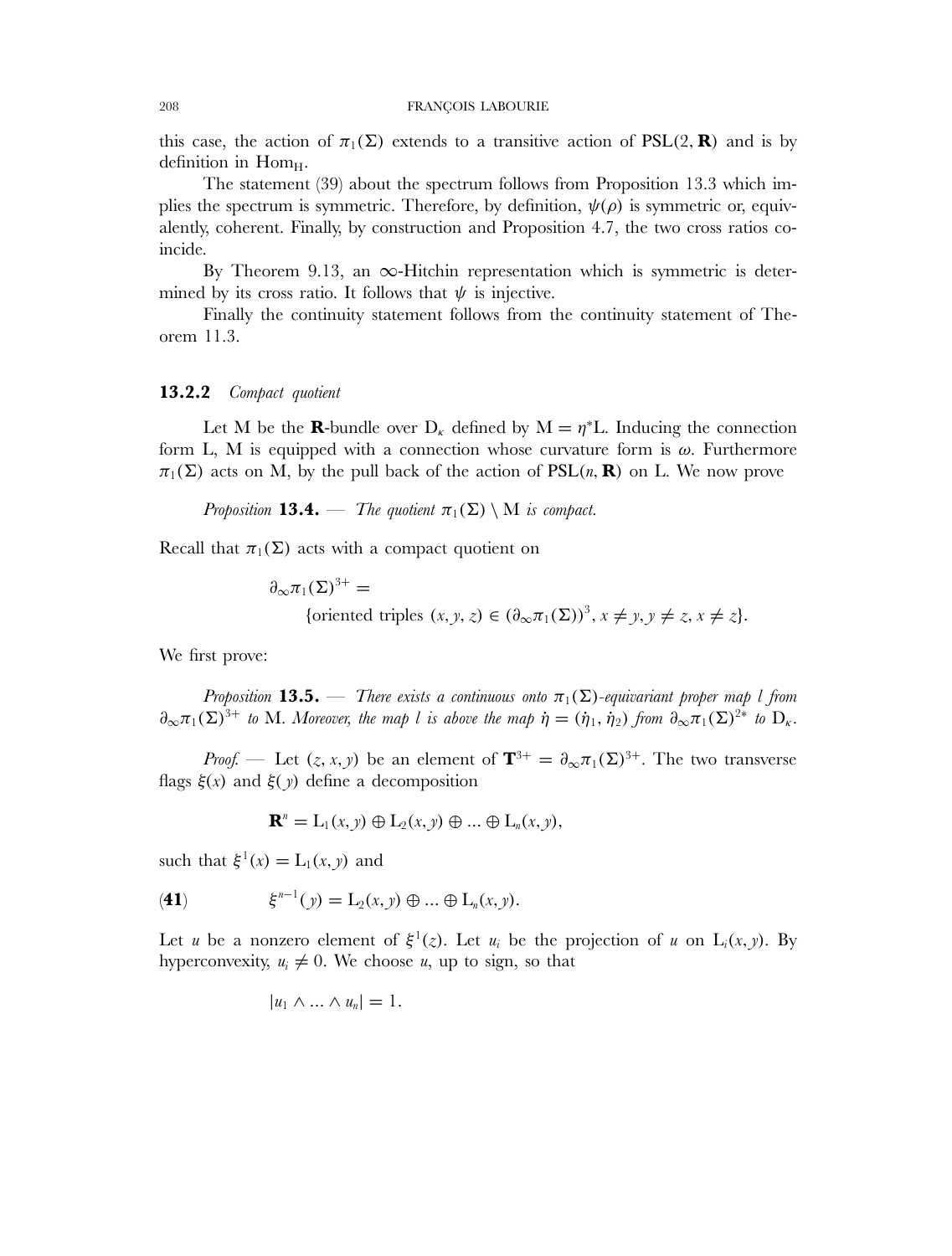Finally we choose f in  $\xi^{n-1}(y)$ <sup>⊥</sup> so that  $\langle f, u_1 \rangle = 1$ . The pair  $(u_1, f)$  is well defined up to sign, and hence defines a unique element  $l(z, x, y)$  of the fibre of M above  $\dot{\eta}(x, y)$ .

Our first assertion is that l:

$$
\begin{cases}\n\mathbf{T}^{3+} \to M, \\
(z, x, y) \mapsto l(z, x, y),\n\end{cases}
$$

is proper.

Let  $\{(z_m, x_m, y_m)\}_{m\in\mathbb{N}}$  be a sequence of elements of  $\mathbf{T}^{3+}$  such that

$$
\{l(z_m, x_m, y_m) = (u_m, f_m)\}_{m \in \mathbf{N}},
$$

converges to  $(u_0, f_0)$  with  $\langle f_0, u_0 \rangle = 1$ . In particular,  $\{(x_m, y_m)\}_{m \in \mathbb{N}}$  converges to  $(x_0, y_0)$ , with  $x_0 \neq y_0$ . We may assume after extracting a subsequence that  $\{z_m\}_{m\in\mathbb{N}}$  converges to  $z_0$ . To prove l is proper, it suffices to show that  $x_0 \neq z_0$  and  $y_0 \neq z_0$ .

Suppose that this is not the case and let us first assume that  $z_0 = x_0$ . Let  $\pi_m$  be the projection of  $\xi^1(z_m)$  on  $\xi^1(x_m)$  along  $\xi^{n-1}(y_m)$ . We observe that  $\pi_m$  converges to the identity from  $\xi^1(z_0) = \xi^1(x_0)$  to  $\xi^1(x_0)$ . Let  $v_m \in \xi^1(z_m)$  such that  $\pi_m(v_m) = u_m$ . Since  ${u_m}_{m \in \mathbb{N}}$  converges to a nonzero element  $u_0$ ,  ${v_m}_{m \in \mathbb{N}}$  converges to  $u_0$ . As a consequence, all the projections  $\{v_m^i\}_{m\in\mathbb{N}}$  of  $v_m$  on  $L_i(x_m, y_m)$  converge to zero for  $i > 1$ . Hence,

$$
1 = |v_m^1 \wedge \ldots \wedge v_m^n| \to 0,
$$

and the contradiction.

Suppose now that  $z_0 = y_0$ . Using the volume form of **R**<sup>n</sup>, we identify  $\xi^{n-1}(y)$ <sup>⊥</sup> with

$$
L_2(x, y) \wedge \ldots \wedge L_n(x, y).
$$

We use the same notations as in the previous paragraph. Then  $v_m^2 \wedge ... \wedge v_m^n$  is identified with  $f_m$ . It follows that

(42) 
$$
v_m^2 \wedge \ldots \wedge v_m^n \rightarrow f_0.
$$

By hyperconvexity

$$
\xi^1(z_m)\oplus\xi^p(y_m)\to\xi^{p+1}(y_0).
$$

We also have,

$$
\xi^p(y) = L_{n-p+1}(x, y) \oplus \dots \oplus L_n(x, y).
$$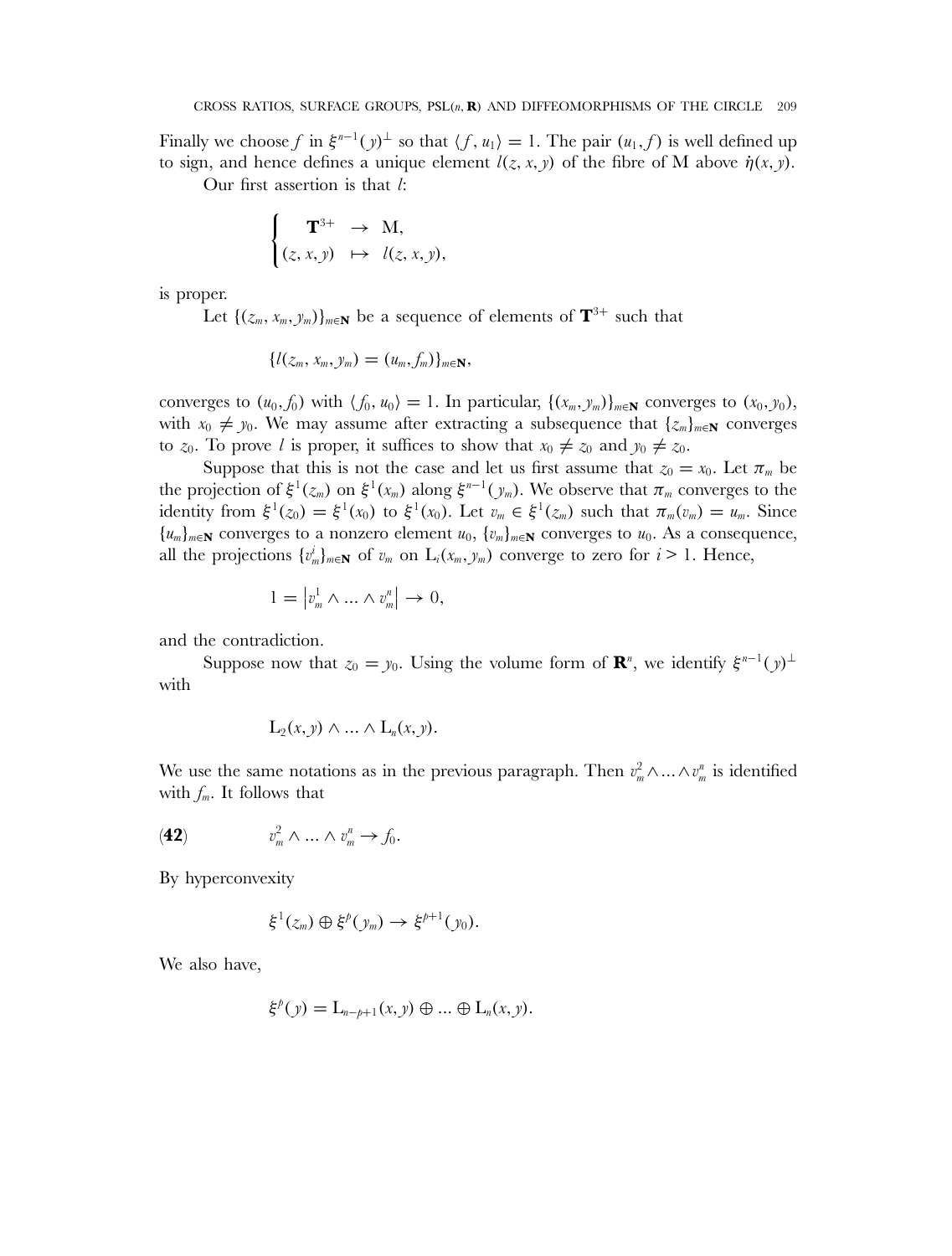Since  $\xi^1(z_m) \to \xi^1(y_0)$ , it follows that for all k

$$
\frac{\|v^1_m\|}{\|v^k_m\|}\to 0.
$$

In particular

$$
\frac{\|v_m^1\|^{n-1}}{\|v_m^2 \wedge \ldots \wedge v_m^n\|} \to 0.
$$

Thanks to Assertion (42), we finally obtain that  $||v_m^{\perp}|| \to 0$ . Hence

$$
1 = \|v_m^1 \wedge \dots \wedge v_m^n\|
$$
  
\n
$$
\leq \|v_m^1\| \|v_m^2 \wedge \dots \wedge v_m^n\| \to 0,
$$

and the contradiction. Therefore  $(z_0, x_0, y_0) \in \mathbf{T}^{3+}$  and l is proper.

It remains to prove that  $l$  is onto. Note first that for every  $(x, y)$ ,

$$
\mathcal{L}_{(x,y)} = l(\mathbf{T}^{3+}) \cap \mathcal{M}_{\eta(x,y)},
$$

is an interval, being the image of an interval. If  $(\gamma_+, \gamma_-)$  is a fixed point of  $\gamma$ , then  $L_{(\gamma_+,\gamma_-)}$  is invariant by  $\rho(\gamma)$  that acts as a translation on  $M_{(\gamma_+,\gamma_-)}$ . It follows that

$$
L_{(\gamma_+,\gamma_-)}=M_{(\gamma_+,\gamma_-)}.
$$

Since the set of fixed points of elements of  $\pi_1(\Sigma)$  is dense in  $\partial_{\infty}\pi_1(\Sigma)^2$ , and  $l(\mathbf{T}^{3+})$  is closed by properness, we conclude that  $l(\mathbf{T}^{3+}) = \mathbf{M}$  and that l is onto.  $\Box$ 

As a corollary, we prove Proposition 13.5

*Proof of Proposition 13.5.* — Since  $\pi_1(\Sigma)$  acts properly on  $\mathbf{T}^{3+}$  and l is proper and onto, the action of  $\pi_1(\Sigma)$  on M is proper. Indeed for any compact K in M

$$
\{\gamma \in \pi_1(\Sigma) \mid \gamma(K) \cap K \neq \emptyset\} \subset \{\gamma \in \pi_1(\Sigma) \mid \gamma(l^{-1}(K)) \cap l^{-1}(K) \neq \emptyset\}.
$$

Hence,

$$
\sharp\{\gamma \in \pi_1(\Sigma) \mid \gamma(K) \cap K \neq \emptyset\}
$$
  
\$\leq \sharp\{\gamma \in \pi\_1(\Sigma) \mid \gamma(l^{-1}(K)) \cap l^{-1}(K) \neq \emptyset\} < \infty\$.

Since  $\pi_1(\Sigma)$  has no torsion elements and acts properly, it follows that the action of  $\pi_1(\Sigma)$  on M is free. The space  $\pi_1(\Sigma) \setminus M$  is therefore a topological manifold.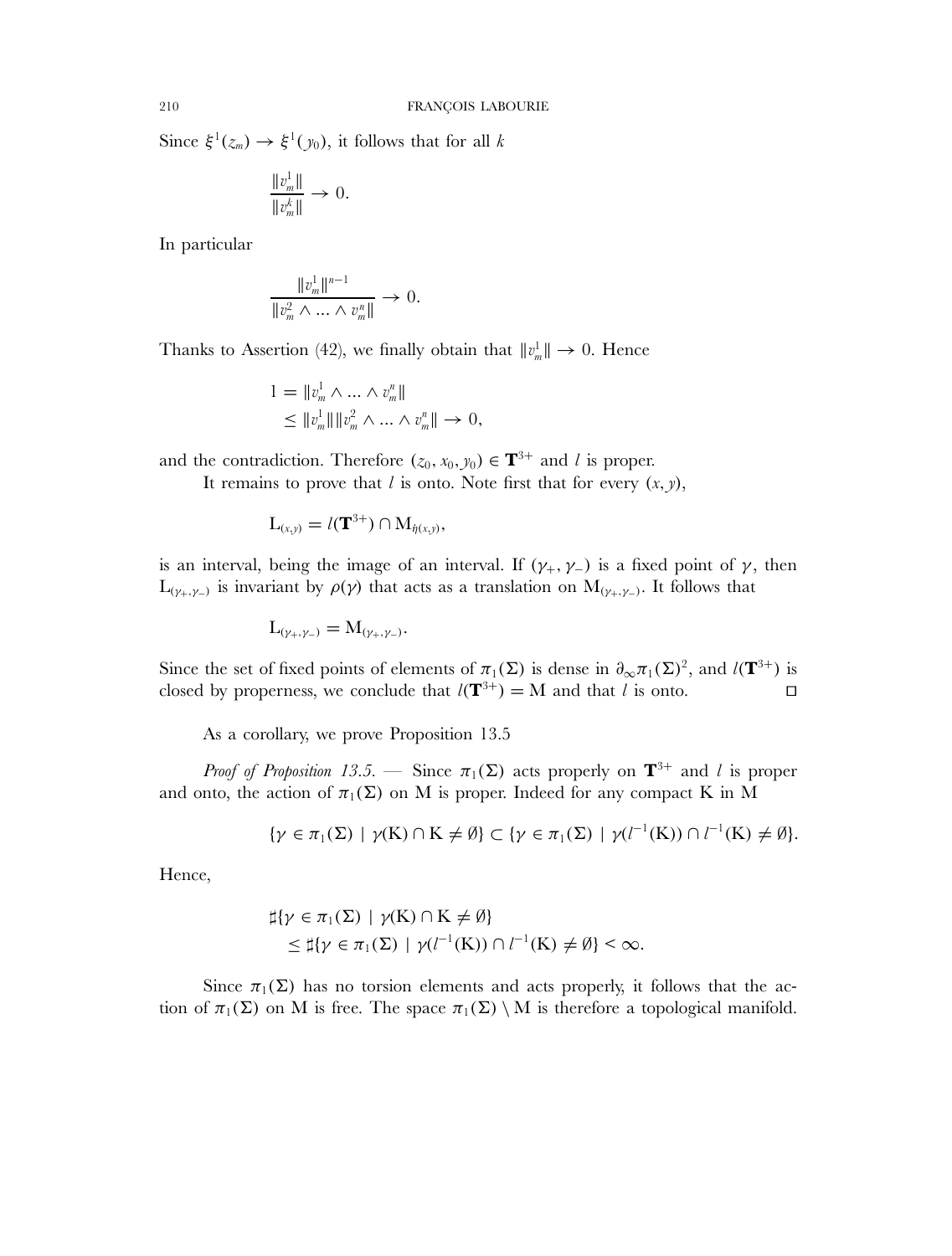Finally, the quotient map of l from  $\pi_1(\Sigma) \setminus \mathbf{T}^{3+}$  (which is compact) being onto, it follows  $\pi_1(\Sigma) \setminus M$  is compact.

## **13.2.3** *Contracting the leaves*

We notice that M is topologically a trivial bundle. Let  $\mathscr L$  be the foliation of M by horizontal sections along the curves  $c_s : t \mapsto (s, t)$  in  $D_{\kappa}$ . We choose a  $\pi_1(\Sigma)$ invariant metric on M. We prove now:

*Proposition* **13.6.** — *The flow*  $\varphi_t$  *contracts the leaves of*  $\mathscr L$  *on* M.

*Proof.* — In the proof of Proposition 13.5, we exhibited a proper onto continuous  $\pi_1(\Sigma)$ -equivariant map l from  $\partial_{\infty}\pi_1(\Sigma)^{3+}$  to M. This map is such that

$$
l(z, x, y) \in M_{\dot{\eta}(x, y)}.
$$

By Proposition 12.3, the choice of a hyperbolic metric on  $\Sigma$  gives rises to a flow  $\psi_t$  by proper homeomorphisms on  $\partial_\infty \pi_1(\Sigma)^{3+}$  such that

1. For all  $t \in \mathbf{R}$ , for all  $(z, x, y) \in \partial_{\infty} \pi_1(\Sigma)^{3+}$ , there exists w such that

$$
\psi_t(z,x,y)=(w,x,y).
$$

2. For any sequence  $\{t\}_{m\in\mathbb{N}}$  of real numbers going to infinity, let  $(z, x, y) \in$  $\partial_{\infty}\pi_1(\Sigma)^{3+}$  and let  $\{\gamma\}_{m\in\mathbb{N}}$  be a sequence of elements of  $\pi_1(\Sigma)$ , such that

 ${\gamma_m \circ \psi_{t_m}(z, x, y)}_{n \in \mathbb{N}}$  converges to  $(z_0, x_0, y_0)$ .

Then for any w, v such that  $(w, x, v) \in \partial_{\infty} \pi_1(\Sigma)^{3+}$ , there exists  $v_0$  such that

 ${\gamma_m \circ \psi_{t_m}(w, x, v)}_{n \in \mathbb{N}}$  converges to  $(w_0, x_0, y_0)$ .

Since  $\Sigma$  is compact and since l and the flows are proper, there exist positive constants a and **B** such that

$$
\forall u, \forall T, \exists t \in ]T/a - b, Ta + b[ \text{ such that } l(\psi_t(u)) = \varphi_T(l(u)).
$$

Therefore, the following assertion holds:

Let  $\{t\}_{m\in\mathbb{N}}$  be a sequence of real numbers going to infinity, let  $u \in M$ , let  $\{\gamma\}_{m\in\mathbb{N}}$ be a sequence of elements of  $\pi_1(\Sigma)$ , such that

$$
\{\gamma_m \circ \varphi_{t_m}(u)\}_{n \in \mathbf{N}} \text{ converges to } u_0 \in \mathbf{M}_{\dot{\eta}(x_0, y_0)},
$$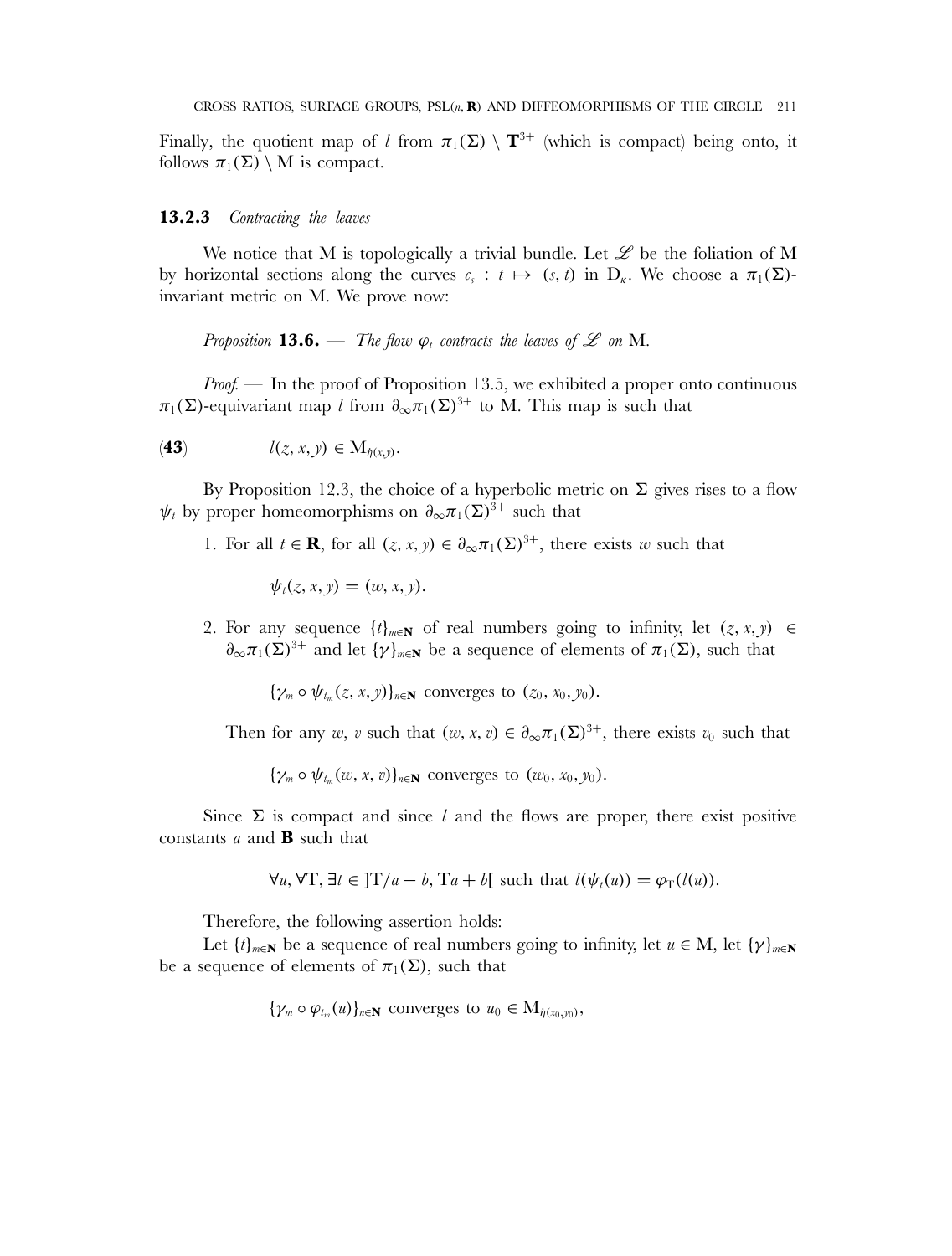then for any w, s such that  $w \in M_{\dot{p}(x,s)}$ , there exists  $v_0$  such that

$$
\{\gamma_m \circ \varphi_{t_m}(w)\}_{n \in \mathbf{N}} \text{ converges to } v_0 \in \mathbf{M}_{\eta(x_0,y_0)}.
$$

By Proposition 11.4, the action contracts of  $\phi$ , contracts the leaves of  $\mathscr{L}$ .

## $\Box$

## **REFERENCES**

- 1. D. V. ANOSOV, *Geodesic Flows on Closed Riemannian Manifolds of Negative Curvature*, Tr. Mat. Inst. Steklova, vol. 90, 1967.
- 2. M. F. ATIYAH and R. BOTT, The Yang-Mills equations over Riemann surfaces, *Philos. Trans. R. Soc. Lond., Ser. A*, **308** (1983), 523–615.
- 3. F. BONAHON, The geometry of Teichmüller space via geodesic currents, *Invent. Math.*, **92** (1988), 139–162.
- 4. M. BOURDON, Sur le birapport au bord des CAT(−1)-espaces, *Publ. Math., Inst. Hautes Études Sci.*, **83** (1996), 95–104.
- 5. S. B. BRADLOW, O. GARCÍA-PRADA, and P. B. GOTHEN, Maximal surface group representations in isometry groups of classical hermitian symmetric spaces, *Geom. Dedicata*, **122** (2006), 185–213.
- 6. S. B. BRADLOW, O. GARCÍA-PRADA, and P. B. GOTHEN, Surface group representations and  $U(\beta, q)$ -Higgs bundles, *J. Differ. Geom.*, **64** (2003), 111–170.
- 7. S. B. BRADLOW, O. GARCÍA-PRADA, and P. B. GOTHEN, Moduli spaces of holomorphic triples over compact Riemann surfaces, *Math. Ann.*, **328** (2004), 299–351.
- 8. M. BURGER, A. IOZZI, F. LABOURIE, and A. WIENHARD, Maximal representations of surface groups: symplectic Anosov structures, *Pure Appl. Math. Q.*, **1** (2005), 543–590.
- 9. M. BURGER, A. IOZZI, and A. WIENHARD, Surface group representations with maximal Toledo invariant, *C. R., Math., Acad. Sci. Paris*, **336** (2003), 387–390.
- 10. C. EHRESMANN, Les connexions infinitésimales dans un espace fibré différentiable, *Colloque de topologie (espaces fibrés), Bruxelles, 1950*, Georges Thone, Liège, 1951, pp. 29–55.
- 11. V. V. FOCK and A. B. GONCHAROV, Moduli spaces of local systems and higher Teichmüller theory, *Publ. Math., Inst. Hautes Études Sci.*, **103** (2006), 1–211.
- 12. O. GARCÍA-PRADA and I. MUNDET I RIERA, Representations of the fundamental group of a closed oriented surface in Sp(4, **R**), *Topology*, **43** (2004), 831–855.
- 13. É. GHYS, Flots d'Anosov dont les feuilletages stables sont différentiables, *Ann. Sci. Éc. Norm. Supér., IV. Sér.*, **20** (1987), 251–270.
- 14. W. M. GOLDMAN, The symplectic nature of fundamental groups of surfaces, *Adv. Math.*, **54** (1984), 200–225.
- 15. W. M. GOLDMAN, Invariant functions on Lie groups and Hamiltonian flows of surface group representations, *Invent. Math.*, **85** (1986), 263–302.
- 16. A. B. GONCHAROV, Polylogarithms and motivic Galois groups, *Motives (Seattle, WA, 1991)*, Proc. Symp. Pure Math., vol. 55, Amer. Math. Soc., Providence, RI, 1994, pp. 43–96.
- 17. P. B. GOTHEN, Components of spaces of representations and stable triples, *Topology*, **40** (2001), 823–850.
- 18. O. GUICHARD, Composantes de Hitchin et représentations hyperconvexes de groupes de surface, to appear in *J. Differ. Geom.*, (2005).
- 19. U. HAMENSTÄDT, Cocycles, Hausdorff measures and cross ratios, *Ergodic Theory Dyn. Syst.*, **17** (1997), 1061–1081.
- 20. N. J. HITCHIN, The self-duality equations on a Riemann surface, *Proc. Lond. Math. Soc., III. Ser.*, **55** (1987), 59–126.
- 21. N. J. HITCHIN, Lie groups and Teichmüller space, *Topology*, **31** (1992), 449–473.
- 22. F. LABOURIE, Cross ratios, Anosov representations and the energy functional on Teichmüller space, to appear in *Ann. Sci. Éc. Norm. Supér., IV. Sér.*
- 23. F. LABOURIE, Anosov flows, surface groups and curves in projective space, *Invent. Math.*, **165** (2006), 51–114.
- 24. F. LABOURIE and G. MCSHANE, Cross ratios and identities for higher Teichmüller-Thurston theory, math.DG/0611245 (2006).
- 25. F. LEDRAPPIER, Structure au bord des variétés à courbure négative, *Séminaire de Théorie Spectrale et Géométrie, No. 13, Année 1994–1995*, Sémin. Théor. Spectr. Géom., vol. 13, Univ. Grenoble I, Saint, 1995, pp. 97–122.